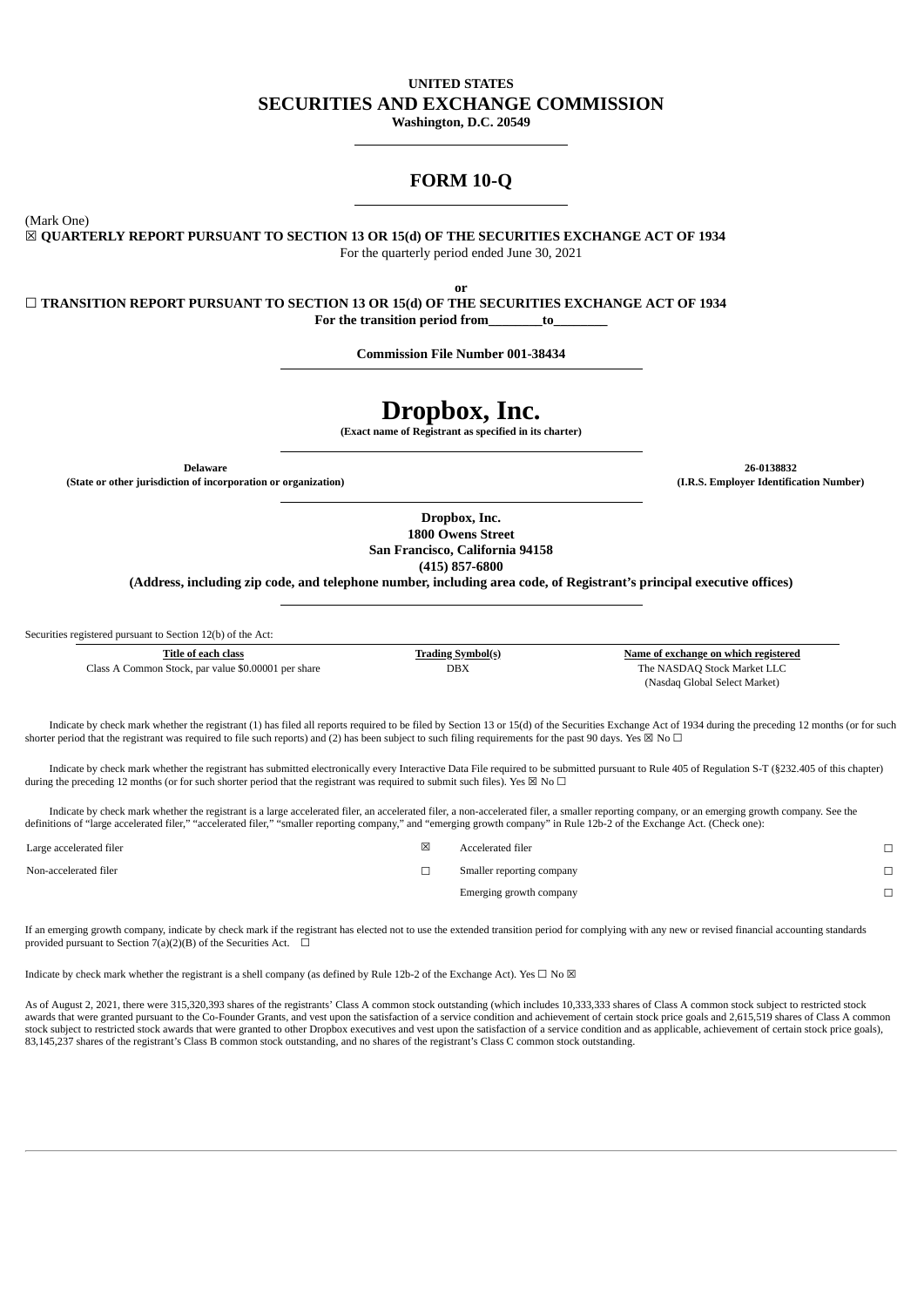# **FORWARD-LOOKING STATEMENTS**

This Quarterly Report on Form 10-Q contains forward-looking statements within the meaning of Section 27A of the Securities Act of 1933, as amended, and Section 21E of the Securities Exchange Act of 1934, as amended, which statements involve substantial risk and uncertainties. Forward-looking statements generally relate to future events or our future financial or operating performance. In some cases, you can identify forward-looking statements because they contain words such as "may," "will," "should," "expects," "plans," "anticipates," "could," "intends," "target," "projects," "contemplates," "believes," "estimates," "predicts," "potential," or "continue" or the negative of these words or other similar terms or expressions that concern our expectations, strategy, plans, or intentions. Forward-looking statements contained in this Quarterly Report on Form 10-Q include, but are not limited to, statements about:

- our ability to retain and upgrade paying users;
- our ability to attract new users or convert registered users to paying users;
- our future financial performance, including trends in revenue, costs of revenue, gross profit or gross margin, operating expenses, paying users, annual recurring revenue, average revenue per user, and free cash flow;
- our expectations regarding the challenges and anticipated benefits to our business from our shift to a Virtual First work model as well as the impact to our financial results and business operations as a result of this shift;
- our ability to compete successfully in competitive markets;
- possible harm caused by significant disruption of service or loss or unauthorized access to users' content;
- our expectations regarding the potential impacts of the outbreak of the COVID-19 pandemic and related public health measures, as well as the potential for a more permanent global shift to remote work, on our business, the business of our customers, suppliers and partners, and the economy;
- the demand for our platform or for content collaboration solutions in general;
- our ability to effectively integrate our platform with others;
- our ability to respond to rapid technological changes, including our ability to take advantage of potential market opportunities arising from what we believe to be a more permanent shift towards remote work;
- our ability to achieve or maintain profitability;
- our expectations and management of future growth;
- our ability to attract, retain, integrate, and manage key and other highly qualified personnel, including in light of our workforce reduction in January 2021 and as we transition to a Virtual First model with an increasingly distributed workforce;
- our ability to grow due to our lack of a significant outbound sales force;
- our ability to attract large organizations as users;
- our ability to offer high-quality customer support;
- our ability to protect our brand:
- our ability to manage our international expansion;
- our capital allocation plans, including expected allocations of cash and timing for our share repurchases and other investments;
- our ability to prevent serious errors or defects in our platform;

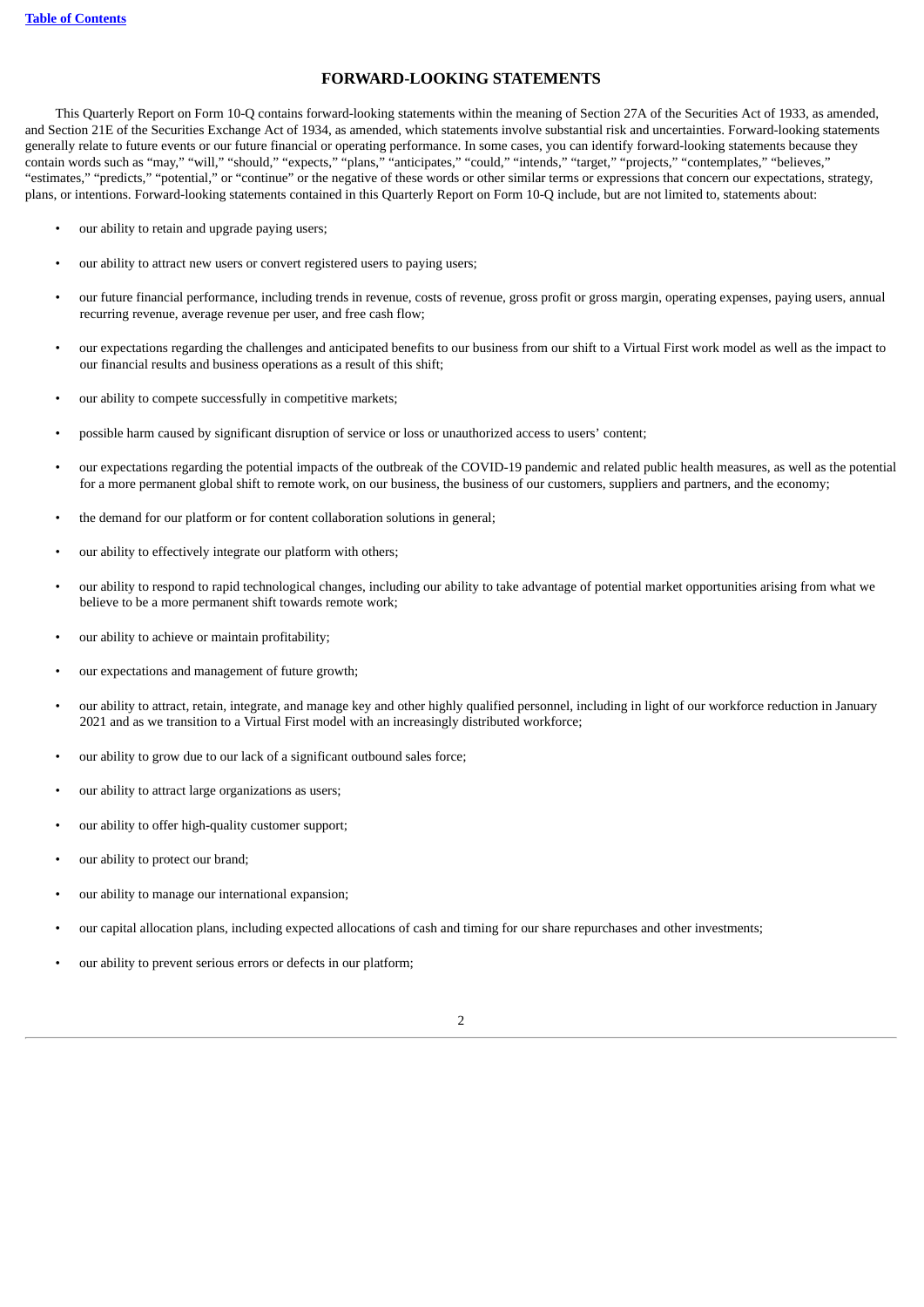- the effects of new laws, policies, taxes, and regulations on our business;
- our ability to maintain, protect, and enhance our intellectual property; and
- our ability to successfully identify, acquire, and integrate companies and assets.

We caution you that the foregoing list may not contain all of the forward-looking statements made in this Quarterly Report on Form 10-Q.

You should not rely upon forward-looking statements as predictions of future events. We have based the forward-looking statements contained in this Quarterly Report on Form 10-Q primarily on our current expectations and projections about future events and trends that we believe may affect our business, financial condition, results of operations, and prospects. The outcome of the events described in these forward-looking statements is subject to risks, uncertainties, and other factors described in the section titled "Risk Factors" and elsewhere in this Quarterly Report on Form 10-Q. Moreover, we operate in a very competitive and rapidly changing environment. New risks and uncertainties emerge from time to time, and it is not possible for us to predict all risks and uncertainties that could have an impact on the forward-looking statements contained in this Quarterly Report on Form 10-Q. We cannot assure you that the results, events, and circumstances reflected in the forward-looking statements will be achieved or occur, and actual results, events, or circumstances could differ materially from those described in the forward-looking statements.

The forward-looking statements made in this Quarterly Report on Form 10-Q relate only to events as of the date on which the statements are made. We undertake no obligation to update any forward-looking statements made in this Quarterly Report on Form 10-Q to reflect events or circumstances after the date of this Quarterly Report on Form 10-Q or to reflect new information or the occurrence of unanticipated events, except as required by law. We may not actually achieve the plans, intentions, or expectations disclosed in our forward-looking statements, and you should not place undue reliance on our forward-looking statements. Our forward-looking statements do not reflect the potential impact of any future acquisitions, mergers, dispositions, joint ventures, or investments we may make.

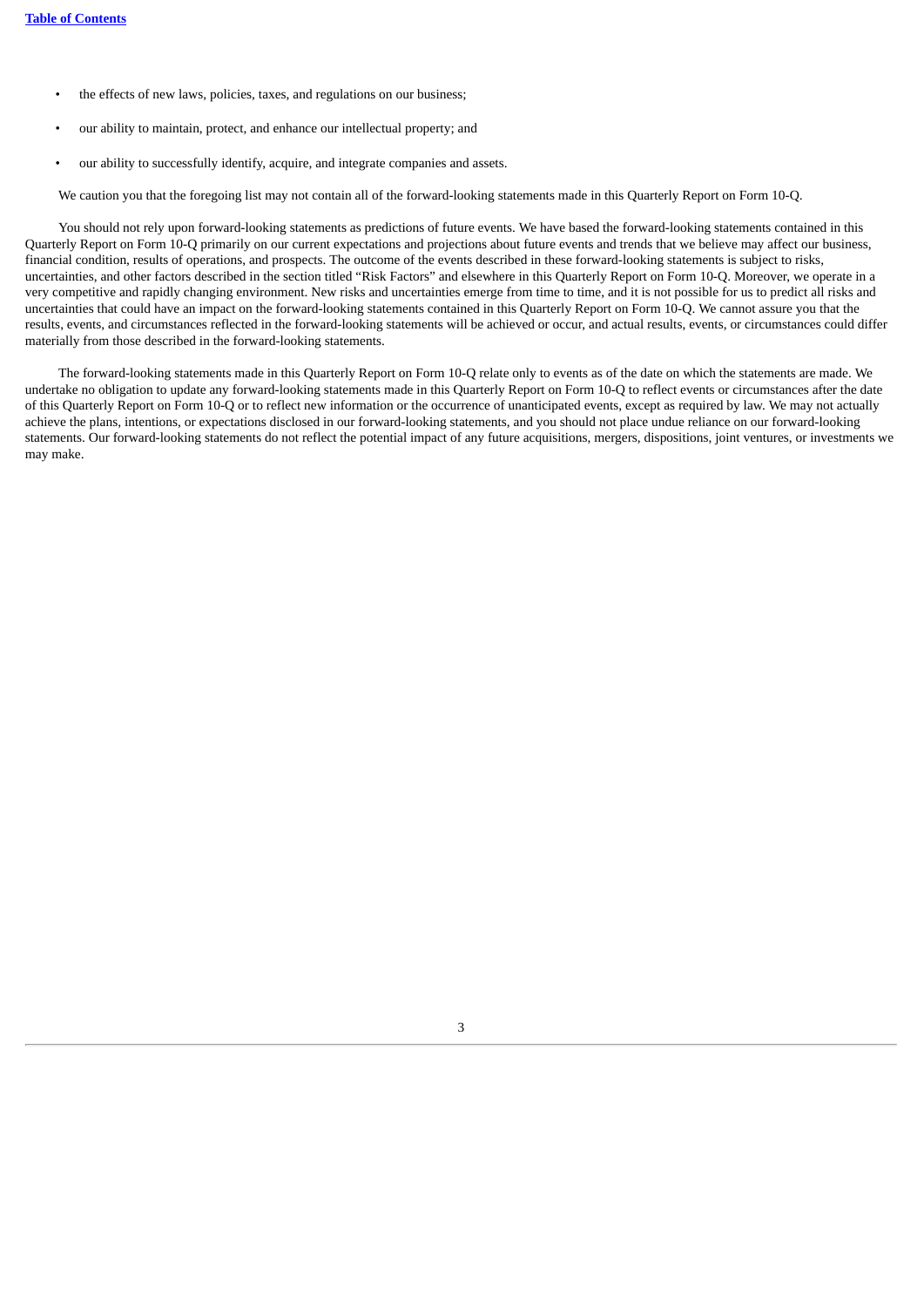## **SUMMARY OF RISK FACTORS**

Below is a summary of the principal factors that could materially harm our business, operating results and/or financial condition, impair our future prospects or cause the price of our Class A common stock to decline. This summary does not address all of the risks that we face. Additional discussion of the risks summarized in this risk factor summary, and other risks that we face, can be found below under the heading "Risk Factors" and should be carefully considered, together with other information in this Form 10-Q and our other filings with the Securities and Exchange Commission ("SEC") before making an investment decision regarding our Class A common stock.

- Our business depends on our ability to retain and upgrade paying users, and any decline in renewals or upgrades could adversely affect our future results of operations.
- Our future growth could be harmed if we fail to attract new users or convert registered users to paying users.
- Our revenue growth rate has declined in recent periods and may continue to slow in the future.
- We have a limited history of operating with a Virtual First workforce and the long-term impact on our financial results and business operations is uncertain.
- We operate in competitive markets, and we must continue to compete effectively.
- Our business could be damaged, and we could be subject to liability if there is any unauthorized access to our data or our users' content, including through privacy and data security breaches.
- Our business could be harmed by any significant disruption of service on our platform or loss of content.
- The full extent of the impacts of the COVID-19 pandemic on our business is currently unknown, but it may adversely affect our financial results as well as our business operations.
- We generate revenue from sales of subscriptions to our platform, and any decline in demand for our platform or for content collaboration solutions in general could negatively impact our business.
- Our business depends upon the interoperability of our platform across devices, operating systems, and third-party applications that we do not control.
- Failure to respond to rapid technological changes, extend our platform, or develop new features or products may harm our ability to compete effectively, which would adversely affect our business.
- We may not successfully manage our growth or plan for future growth.
- We depend on our key personnel and other highly qualified personnel, and if we fail to attract, integrate, and retain our personnel, and maintain our unique corporate culture, our business could be harmed.
- We have a history of net losses, we may increase expenses in the future, and we may not be able to achieve or to maintain profitability.
- Our lack of a significant outbound sales force may limit the potential growth of our business.
- <span id="page-3-0"></span>• Servicing our 2026 Notes and 2028 Notes may require a significant amount of cash, and we may not have sufficient cash flow or the ability to raise the funds necessary to satisfy our obligations under the 2026 Notes or 2028 Notes.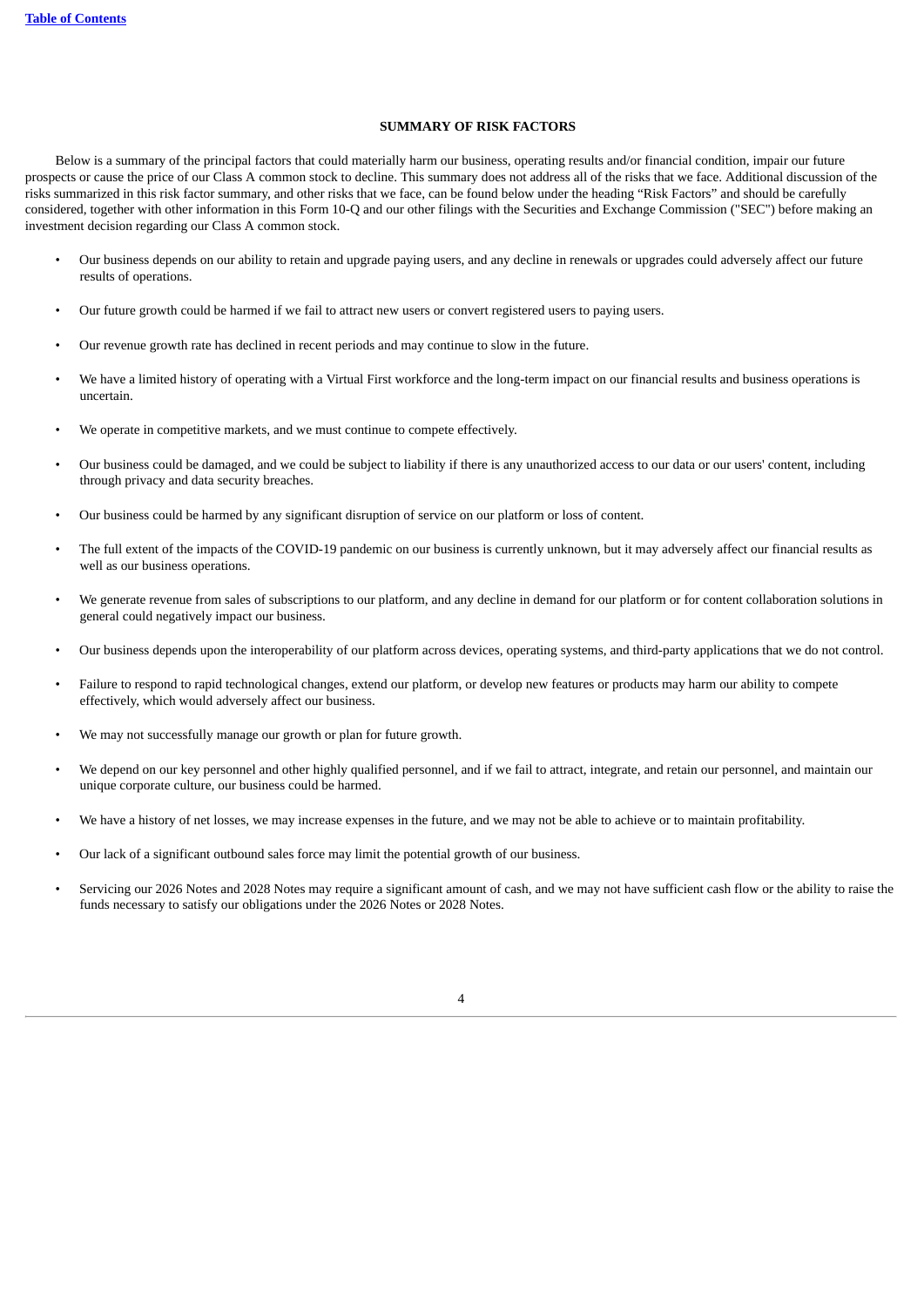# **TABLE OF CONTENTS**

<span id="page-4-0"></span>

|          |                                                                                                                               | Page       |
|----------|-------------------------------------------------------------------------------------------------------------------------------|------------|
|          | PART I. FINANCIAL INFORMATION                                                                                                 |            |
| Item 1.  | <b>Condensed Consolidated Financial Statements (Unaudited)</b>                                                                |            |
|          | Condensed Consolidated Balance Sheets as of June 30, 2021 and December 31, 2020                                               |            |
|          | Condensed Consolidated Statements of Operations for the Three and Six Months Ended June 30, 2021 and 2020                     |            |
|          | Condensed Consolidated Statements of Comprehensive Income for the Three and Six Months Ended June 30, 2021 and 2020           |            |
|          | Condensed Consolidated Statements of Stockholders' (Deficit) Equity for the Three and Six Months Ended June 30, 2021 and 2020 | <u> 10</u> |
|          | Condensed Consolidated Statements of Cash Flows for the Six Months Ended June 30, 2021 and 2020                               | <u>12</u>  |
|          | <b>Notes to Condensed Consolidated Financial Statements</b>                                                                   | <u>13</u>  |
| Item 2.  | Management's Discussion and Analysis of Financial Condition and Results of Operations                                         | 43         |
| Item 3.  | Quantitative and Qualitative Disclosures About Market Risk                                                                    | 65         |
| Item 4.  | <b>Controls and Procedures</b>                                                                                                | -66        |
|          | PART II. OTHER INFORMATION                                                                                                    |            |
| Item 1.  | <b>Legal Proceedings</b>                                                                                                      | <u>67</u>  |
| Item 1A. | <b>Risk Factors</b>                                                                                                           | 68         |
| Item 2.  | Unregistered Sales of Equity Securities and Use of Proceeds                                                                   | 95         |
| Item 6.  | <b>Exhibits</b>                                                                                                               | 95         |
|          | <b>Exhibit Index</b>                                                                                                          | 96         |
|          | <b>Signatures</b>                                                                                                             | 97         |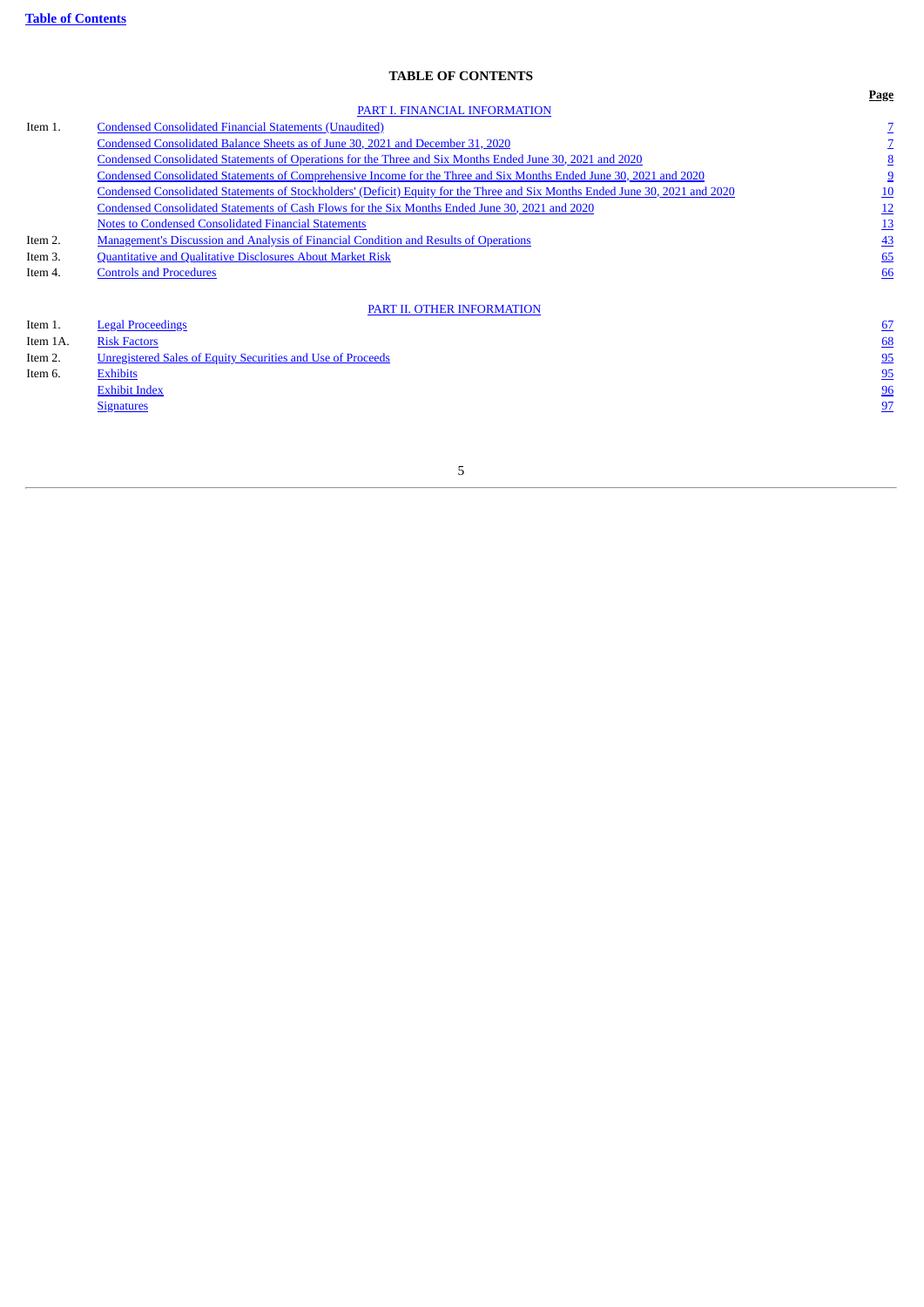# **PART I. FINANCIAL INFORMATION**

# <span id="page-5-1"></span><span id="page-5-0"></span>**ITEM 1. FINANCIAL STATEMENTS**

# **DROPBOX, INC. CONDENSED CONSOLIDATED BALANCE SHEETS** *(In millions) (Unaudited)*

|                                                      |               |               | As of         |                          |
|------------------------------------------------------|---------------|---------------|---------------|--------------------------|
|                                                      |               | June 30, 2021 |               | <b>December 31, 2020</b> |
| <b>Assets</b>                                        |               |               |               |                          |
| Current assets:                                      |               |               |               |                          |
| Cash and cash equivalents                            | $\mathsf{\$}$ | 885.3         | $\mathsf{\$}$ | 314.9                    |
| Short-term investments                               |               | 1,058.9       |               | 806.4                    |
| Trade and other receivables, net                     |               | 52.2          |               | 43.4                     |
| Prepaid expenses and other current assets            |               | 70.9          |               | 62.8                     |
| Total current assets                                 |               | 2,067.3       |               | 1,227.5                  |
| Property and equipment, net                          |               | 342.9         |               | 338.7                    |
| Operating lease right-of-use asset                   |               | 437.6         |               | 470.5                    |
| Intangible assets, net                               |               | 48.9          |               | 33.5                     |
| Goodwill                                             |               | 346.8         |               | 236.9                    |
| Other assets                                         |               | 84.6          |               | 80.1                     |
| <b>Total assets</b>                                  | \$            | 3,328.1       | \$            | 2,387.2                  |
| Liabilities and stockholders' (deficit) equity       |               |               |               |                          |
| Current liabilities:                                 |               |               |               |                          |
| Accounts payable                                     | \$            | 31.6          | $\mathbf{\$}$ | 18.7                     |
| Accrued and other current liabilities                |               | 158.7         |               | 156.7                    |
| Accrued compensation and benefits                    |               | 76.4          |               | 113.6                    |
| <b>Operating lease liability</b>                     |               | 86.9          |               | 88.7                     |
| Finance lease obligation                             |               | 113.9         |               | 99.6                     |
| Deferred revenue                                     |               | 657.5         |               | 610.5                    |
| Total current liabilities                            |               | 1,125.0       |               | 1,087.8                  |
| Operating lease liability, non-current               |               | 723.4         |               | 759.6                    |
| Finance lease obligation, non-current                |               | 174.0         |               | 171.6                    |
| Convertible senior notes, net, non-current           |               | 1,368.4       |               |                          |
| Other non-current liabilities                        |               | 32.1          |               | 34.4                     |
| <b>Total liabilities</b>                             |               | 3,422.9       |               | 2,053.4                  |
| Commitments and contingencies (Note 10)              |               |               |               |                          |
| Stockholders' (deficit) equity:                      |               |               |               |                          |
| Additional paid-in-capital                           |               | 2,446.9       |               | 2,564.3                  |
| Accumulated deficit                                  |               | (2,547.5)     |               | (2,241.4)                |
| Accumulated other comprehensive income               |               | 5.8           |               | 10.9                     |
| <b>Total stockholders' (deficit) equity</b>          |               | (94.8)        |               | 333.8                    |
| Total liabilities and stockholders' (deficit) equity | \$            | 3,328.1       | \$            | 2,387.2                  |

<span id="page-5-2"></span>*See accompanying Notes to Condensed Consolidated Financial Statements.*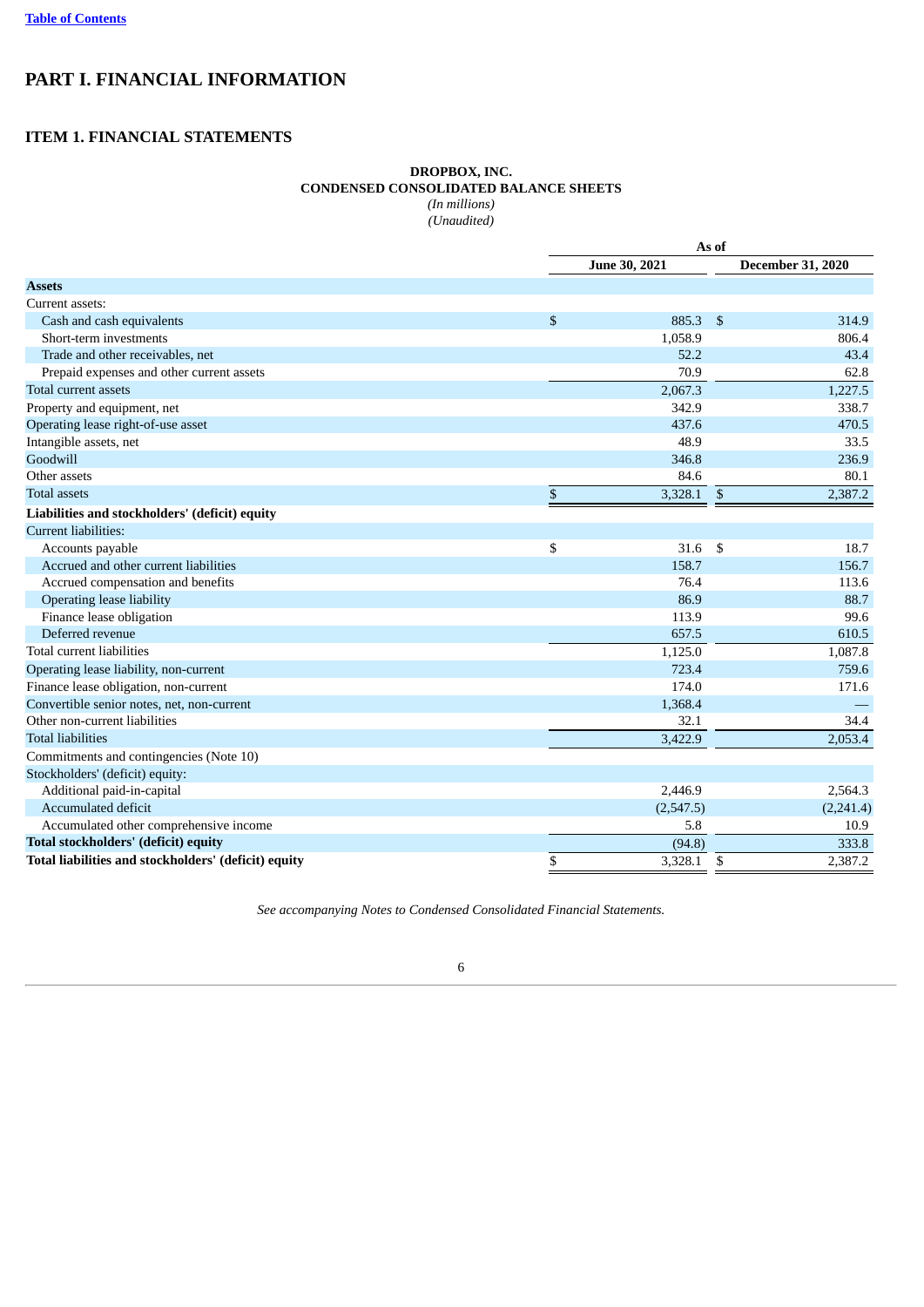# **DROPBOX, INC. CONDENSED CONSOLIDATED STATEMENTS OF OPERATIONS** *(In millions, except per share data)*

*(Unaudited)*

|                                                                                                                   |              | <b>Three Months Ended</b> | <b>June 30,</b> |       |              |              | <b>Six Months Ended</b><br><b>June 30,</b> |          |  |
|-------------------------------------------------------------------------------------------------------------------|--------------|---------------------------|-----------------|-------|--------------|--------------|--------------------------------------------|----------|--|
|                                                                                                                   |              | 2021                      |                 | 2020  |              | 2021         |                                            | 2020     |  |
| Revenue                                                                                                           | $\mathbb{S}$ | 530.6                     | $\mathbf{s}$    | 467.4 | $\mathbf{s}$ | $1,042.2$ \$ |                                            | 922.4    |  |
| Cost of revenue $^{(1)}$                                                                                          |              | 107.1                     |                 | 102.5 |              | 216.4        |                                            | 205.6    |  |
| Gross profit                                                                                                      |              | 423.5                     |                 | 364.9 |              | 825.8        |                                            | 716.8    |  |
| Operating expenses $^{(1)}$                                                                                       |              |                           |                 |       |              |              |                                            |          |  |
| Research and development                                                                                          |              | 185.5                     |                 | 185.8 |              | 366.7        |                                            | 367.6    |  |
| Sales and marketing                                                                                               |              | 100.8                     |                 | 102.8 |              | 203.5        |                                            | 207.1    |  |
| General and administrative                                                                                        |              | 52.8                      |                 | 63.5  |              | 111.4        |                                            | 102.5    |  |
| Impairment related to real estate assets                                                                          |              |                           |                 |       |              | 17.3         |                                            |          |  |
| Total operating expenses                                                                                          |              | 339.1                     |                 | 352.1 |              | 698.9        |                                            | 677.2    |  |
| Income from operations                                                                                            |              | 84.4                      |                 | 12.8  |              | 126.9        |                                            | 39.6     |  |
| Interest income (expense), net                                                                                    |              | (0.9)                     |                 | 0.1   |              | (2.1)        |                                            | 2.5      |  |
| Other income, net                                                                                                 |              | 7.5                       |                 | 9.0   |              | 12.6         |                                            | 19.6     |  |
| Income before income taxes                                                                                        |              | 91.0                      |                 | 21.9  |              | 137.4        |                                            | 61.7     |  |
| Provision for income taxes                                                                                        |              | (3.0)                     |                 | (4.4) |              | (1.8)        |                                            | (4.9)    |  |
| Net income                                                                                                        |              | 88.0                      | \$              | 17.5  | \$           | 135.6 \$     |                                            | 56.8     |  |
| Net income per share-basic and diluted:                                                                           |              |                           |                 |       |              |              |                                            |          |  |
| Basic net income per share                                                                                        |              | 0.23                      | \$              | 0.04  | $\mathbf{s}$ | 0.34         | $\mathfrak{s}$                             | 0.14     |  |
| Diluted net income per share                                                                                      |              | 0.22                      |                 | 0.04  |              | 0.34         |                                            | $0.14\,$ |  |
| Weighted-average shares used in computing net income<br>per share attributable to common stockholders, basic      |              | 388.4                     |                 | 414.1 |              | 393.3        |                                            | 415.7    |  |
| Weighted-average shares used in computing net income<br>per share attributable to common stockholders,<br>diluted |              | 397.0                     |                 | 420.5 |              | 401.2        |                                            | 419.7    |  |

 $(1)$  Includes stock-based compensation as follows (in millions):

|                                           | <b>Three Months Ended</b> | <b>June 30,</b> |      | <b>Six Months Ended</b> | <b>June 30,</b> |      |
|-------------------------------------------|---------------------------|-----------------|------|-------------------------|-----------------|------|
|                                           | 2021                      |                 | 2020 | 2021                    |                 | 2020 |
| Cost of revenue                           | 5.9 <sup>5</sup>          |                 | 4.5  | $11.3 \quad $^{\circ}$  |                 | 8.0  |
| Research and development                  | 49.5                      |                 | 47.0 | 93.0                    |                 | 84.2 |
| Sales and marketing                       | 6.2                       |                 | 9.5  | 13.1                    |                 | 16.2 |
| General and administrative <sup>(2)</sup> | 12.3                      |                 | 15.6 | 24.4                    |                 | 8.0  |

<span id="page-6-0"></span>(2) On March 19, 2020, one of the Company's co-founders resigned as a member of the board and as an officer of the Company, resulting in the reversal of \$23.8 million in stockbased compensation expense. Of the total amount reversed, \$21.5 million related to expense recognized prior to December 31, 2019. See Note 12 "Stockholders' (Deficit) Equity" for further information.

*See accompanying Notes to Condensed Consolidated Financial Statements.*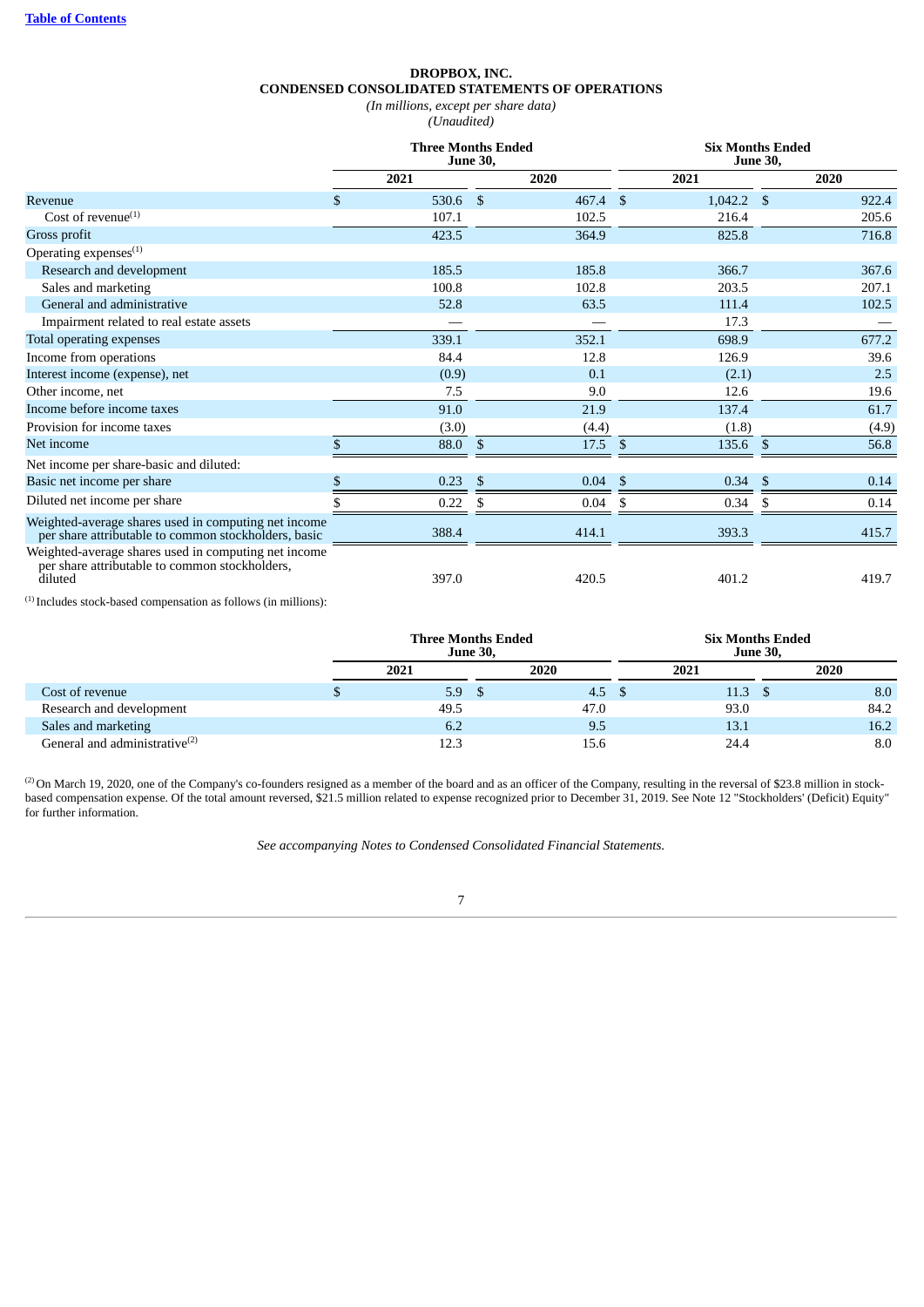# **DROPBOX, INC. CONDENSED CONSOLIDATED STATEMENTS OF COMPREHENSIVE INCOME** *(In millions)*

*(Unaudited)*

|                                                                         | <b>Three Months Ended</b> | <b>June 30,</b> |      |     | <b>Six Months Ended</b><br><b>June 30,</b> |       |
|-------------------------------------------------------------------------|---------------------------|-----------------|------|-----|--------------------------------------------|-------|
|                                                                         | 2021                      |                 | 2020 |     | 2021                                       | 2020  |
| Net income                                                              | 88.0                      |                 | 17.5 | - S | $135.6$ \$                                 | 56.8  |
| Other comprehensive income (loss):                                      |                           |                 |      |     |                                            |       |
| Change in foreign currency translation adjustments                      | 1.1                       |                 | 2.9  |     | (0.7)                                      | (0.3) |
| Change in net unrealized gains and losses on short-<br>term investments | 0.1                       |                 | 6.0  |     | (4.4)                                      | 4.4   |
| Total other comprehensive income (loss)                                 | 1.2                       |                 | 8.9  |     | (5.1)                                      | 4.1   |
| Comprehensive income                                                    | 89.2                      |                 | 26.4 |     | 130.5                                      | 60.9  |

<span id="page-7-0"></span>*See accompanying Notes to Condensed Consolidated Financial Statements.*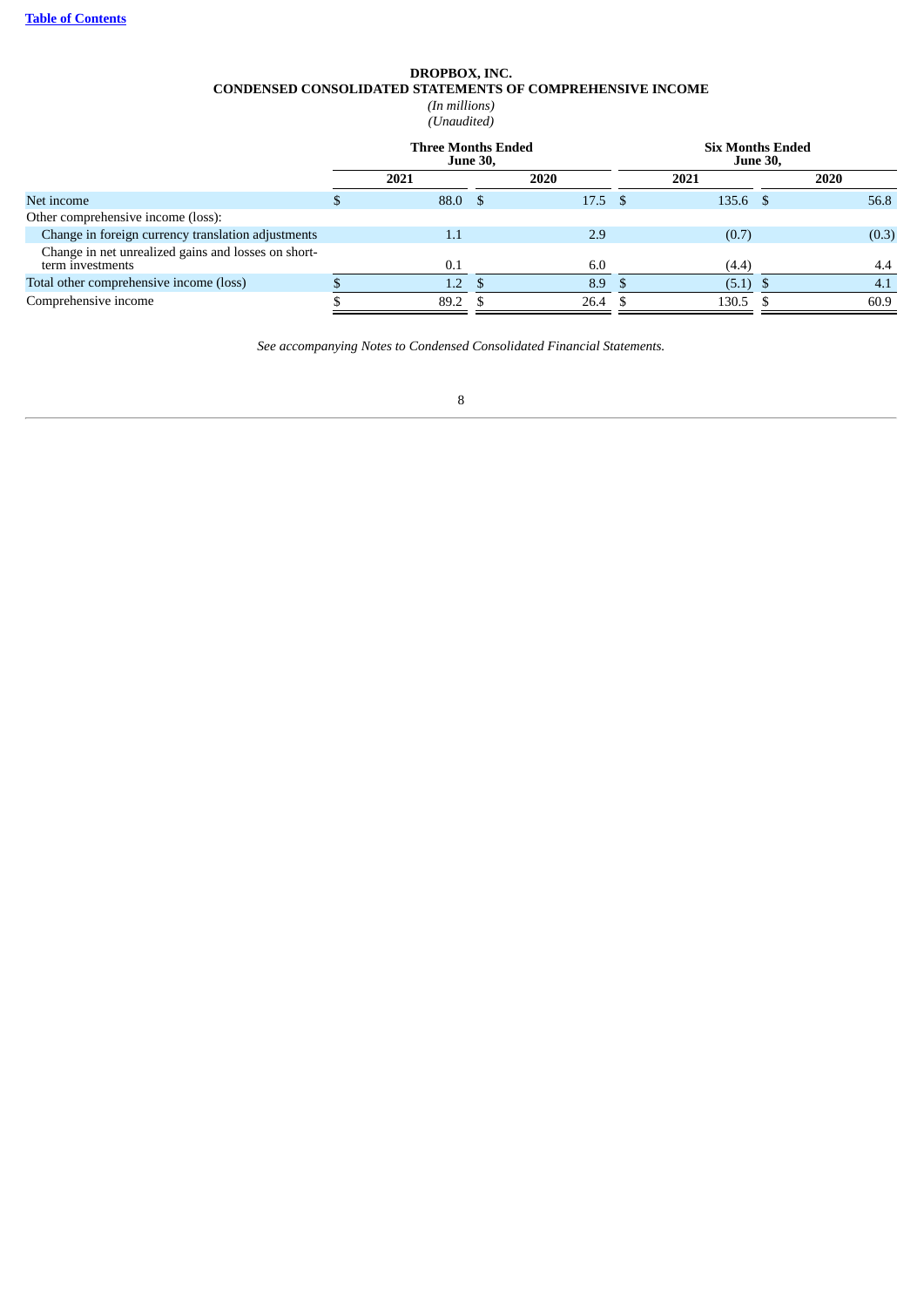# **DROPBOX, INC. CONDENSED CONSOLIDATED STATEMENTS OF STOCKHOLDERS' (DEFICIT) EQUITY** *(In millions)*

*(Unaudited)*

|                                                                                                                                |                                           |                |                              |      |                | Three Months Ended June 30, 2021                         |        | Three Months Ended June 30, 2020    |                                             |       |                                 |                              |    |                |                                                                        |              |  |  |  |
|--------------------------------------------------------------------------------------------------------------------------------|-------------------------------------------|----------------|------------------------------|------|----------------|----------------------------------------------------------|--------|-------------------------------------|---------------------------------------------|-------|---------------------------------|------------------------------|----|----------------|------------------------------------------------------------------------|--------------|--|--|--|
|                                                                                                                                | <b>Class A and</b><br><b>Common Stock</b> | <b>Class B</b> | <b>Additional</b><br>paid in |      |                | <b>Accumulated</b><br>other<br>Accumulated comprehensive |        | Total<br>stockholders'<br>(deficit) | <b>Class A and</b><br><b>Class B common</b> | stock |                                 | <b>Additional</b><br>paid-in |    |                | <b>Accumulated</b><br>other<br>Accumulated comprehensive stockholders' | <b>Total</b> |  |  |  |
|                                                                                                                                | <b>Shares</b> Amount                      |                | capital                      |      | deficit        | income                                                   |        | equity                              | <b>Shares</b> Amount                        |       |                                 | capital                      |    | deficit        | income (loss)                                                          | equity       |  |  |  |
| <b>Balances</b> at<br>beginning of<br>period                                                                                   | 389.8                                     | \$             | \$2,420.2                    | - \$ | $(2,507.8)$ \$ |                                                          | 4.6 \$ | (83.0)                              | $415.1$ \$                                  |       | $\hspace{0.1mm}-\hspace{0.1mm}$ | $$2,528.5$ \$                |    | $(1,726.6)$ \$ | $(1.5)$ \$                                                             | 800.4        |  |  |  |
| Release of<br>restricted stock<br>units and<br>awards                                                                          | 3.1                                       |                |                              |      |                |                                                          |        |                                     | 3.4                                         |       |                                 |                              |    |                |                                                                        |              |  |  |  |
| <b>Shares</b><br>withheld<br>related to net<br>share<br>settlement of<br>restricted stock<br>units and<br>awards               | (1.0)                                     |                | (8.1)                        |      | (18.8)         |                                                          |        | (26.9)                              | (1.2)                                       |       |                                 | (11.0)                       |    | (14.1)         |                                                                        | (25.1)       |  |  |  |
| Repurchases<br>of common<br>stock                                                                                              | (5.5)                                     |                | (41.9)                       |      | (108.9)        |                                                          |        | (150.8)                             | (3.7)                                       |       |                                 | (34.6)                       |    | (41.2)         |                                                                        | (75.8)       |  |  |  |
| <b>Exercise</b> of<br>stock options<br>and awards                                                                              | 0.1                                       |                | 2.6                          |      |                |                                                          |        | 2.6                                 | 0.2                                         |       |                                 | 0.9                          |    |                |                                                                        | 0.9          |  |  |  |
| Tax benefit<br>attributable to<br>bond hedges<br>purchased in<br>connection<br>with issuance<br>of convertible<br>senior notes |                                           |                | 0.2                          |      |                |                                                          |        | 0.2                                 |                                             |       |                                 |                              |    |                |                                                                        |              |  |  |  |
| Stock-based<br>compensation                                                                                                    |                                           |                | 73.9                         |      |                |                                                          |        | 73.9                                |                                             |       |                                 | 76.6                         |    |                |                                                                        | 76.6         |  |  |  |
| Other<br>comprehensive<br>income                                                                                               |                                           |                |                              |      |                | 1.2                                                      |        | 1.2                                 |                                             |       |                                 |                              |    |                | 8.9                                                                    | 8.9          |  |  |  |
| Net income                                                                                                                     |                                           |                |                              |      | 88.0           | $\overline{\phantom{0}}$                                 |        | 88.0                                |                                             |       |                                 |                              |    | 17.5           | -                                                                      | 17.5         |  |  |  |
| <b>Balances</b> at<br>end of period                                                                                            | 386.5                                     | \$             | 2,446.9<br>\$                | -\$  | (2,547.5)      | 5.8<br>-\$                                               | -\$    | (94.8)                              | 413.8                                       | -S    | $\overline{\phantom{0}}$        | \$2,560.4                    | \$ | $(1,764.4)$ \$ | 7.4                                                                    | 803.4<br>\$  |  |  |  |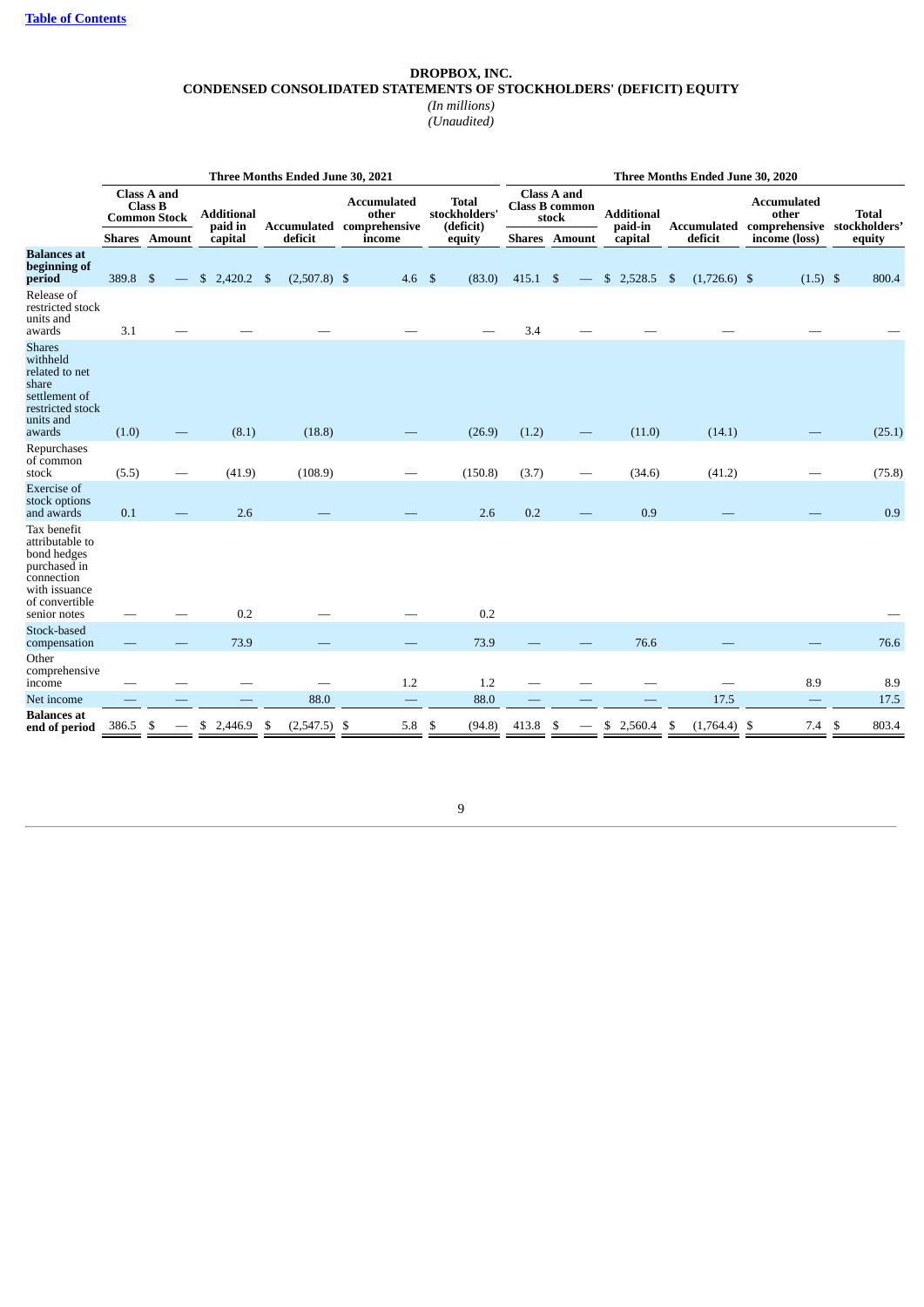|                                                                                                                                |                                                                                     |     |                                  |     | Six Months Ended June 30, 2021 |                                                                    |                  |                                               |                                                                     | Six Months Ended June 30, 2020 |  |                                         |      |                |                                                                                  |  |                        |
|--------------------------------------------------------------------------------------------------------------------------------|-------------------------------------------------------------------------------------|-----|----------------------------------|-----|--------------------------------|--------------------------------------------------------------------|------------------|-----------------------------------------------|---------------------------------------------------------------------|--------------------------------|--|-----------------------------------------|------|----------------|----------------------------------------------------------------------------------|--|------------------------|
|                                                                                                                                | <b>Class A and</b><br><b>Class B</b><br><b>Common Stock</b><br><b>Shares</b> Amount |     | Additional<br>paid in<br>capital |     | deficit                        | <b>Accumulated</b><br>other<br>Accumulated comprehensive<br>income |                  | Total<br>stockholders'<br>(deficit)<br>equity | <b>Class A and</b><br><b>Class B common</b><br><b>Shares</b> Amount | stock                          |  | <b>Additional</b><br>paid-in<br>capital |      | deficit        | <b>Accumulated</b><br>other<br>Accumulated comprehensive stockholders'<br>income |  | <b>Total</b><br>equity |
|                                                                                                                                |                                                                                     |     |                                  |     |                                |                                                                    |                  |                                               |                                                                     |                                |  |                                         |      |                |                                                                                  |  |                        |
| <b>Balances</b> at<br>beginning of<br>period                                                                                   | 405.7                                                                               | -\$ | $$2,564.3$ \$                    |     | $(2,241.4)$ \$                 | 10.9 <sup>5</sup>                                                  |                  | 333.8                                         | 417.0                                                               | - \$                           |  | $$2,531.3$ \$                           |      | $(1,726.2)$ \$ | 3.3 $$$                                                                          |  | 808.4                  |
| Release of<br>restricted stock<br>units and<br>awards                                                                          | 6.9                                                                                 |     |                                  |     |                                |                                                                    |                  |                                               | 6.1                                                                 |                                |  |                                         |      |                |                                                                                  |  |                        |
| <b>Shares</b><br>withheld<br>related to net<br>share<br>settlement of<br>restricted stock<br>units and<br>awards               | (2.5)                                                                               |     | (19.3)                           |     | (43.4)                         |                                                                    |                  | (62.7)                                        | (2.2)                                                               |                                |  | (20.3)                                  |      | (23.7)         |                                                                                  |  | (44.0)                 |
| Repurchases<br>of common                                                                                                       |                                                                                     |     |                                  |     |                                |                                                                    |                  |                                               |                                                                     |                                |  |                                         |      |                |                                                                                  |  |                        |
| stock                                                                                                                          | (24.1)                                                                              |     | (184.4)                          |     | (398.3)                        |                                                                    |                  | (582.7)                                       | (7.4)                                                               |                                |  | (68.5)                                  |      | (71.3)         |                                                                                  |  | (139.8)                |
| <b>Exercise</b> of<br>stock options<br>and awards                                                                              | 0.5                                                                                 |     | 5.5                              |     |                                |                                                                    |                  | 5.5                                           | 0.3                                                                 |                                |  | 1.5                                     |      |                |                                                                                  |  | 1.5                    |
| Assumed stock<br>options in<br>connection<br>with<br>acquisition                                                               |                                                                                     |     | 1.2                              |     |                                |                                                                    |                  | 1.2                                           |                                                                     |                                |  |                                         |      |                |                                                                                  |  |                        |
| Purchase of<br>bond hedges in<br>connection<br>with issuance<br>of convertible<br>senior notes                                 |                                                                                     |     | (265.3)                          |     |                                |                                                                    |                  | (265.3)                                       |                                                                     |                                |  |                                         |      |                |                                                                                  |  |                        |
| Sale of<br>warrants in<br>connection<br>with issuance<br>of convertible<br>senior notes                                        |                                                                                     |     | 202.9                            |     |                                |                                                                    |                  | 202.9                                         |                                                                     |                                |  |                                         |      |                |                                                                                  |  |                        |
| Tax benefit<br>attributable to<br>bond hedges<br>purchased in<br>connection<br>with issuance<br>of convertible<br>senior notes |                                                                                     |     | 0.2                              |     |                                |                                                                    |                  | 0.2                                           |                                                                     |                                |  |                                         |      |                |                                                                                  |  |                        |
| Stock-based                                                                                                                    |                                                                                     |     |                                  |     |                                |                                                                    |                  |                                               |                                                                     |                                |  |                                         |      |                |                                                                                  |  |                        |
| compensation<br>Other<br>comprehensive<br>income (loss)                                                                        |                                                                                     |     | 141.8                            |     |                                | (5.1)                                                              |                  | 141.8<br>(5.1)                                |                                                                     |                                |  | 116.4                                   |      |                | 4.1                                                                              |  | 116.4<br>4.1           |
| Net income                                                                                                                     |                                                                                     |     |                                  |     | 135.6                          |                                                                    |                  | 135.6                                         |                                                                     |                                |  |                                         |      | 56.8           |                                                                                  |  | 56.8                   |
| <b>Balances</b> at<br>end of period                                                                                            | 386.5                                                                               | \$  | $\mathbb{S}$<br>2,446.9          | -\$ | $(2,547.5)$ \$                 |                                                                    | 5.8 <sup>5</sup> | (94.8)                                        | 413.8                                                               | $^{\circ}$                     |  | \$2,560.4                               | - \$ | $(1,764.4)$ \$ | $7.4 \quad $$                                                                    |  | 803.4                  |

<span id="page-9-0"></span>*See accompanying Notes to Condensed Consolidated Financial Statement*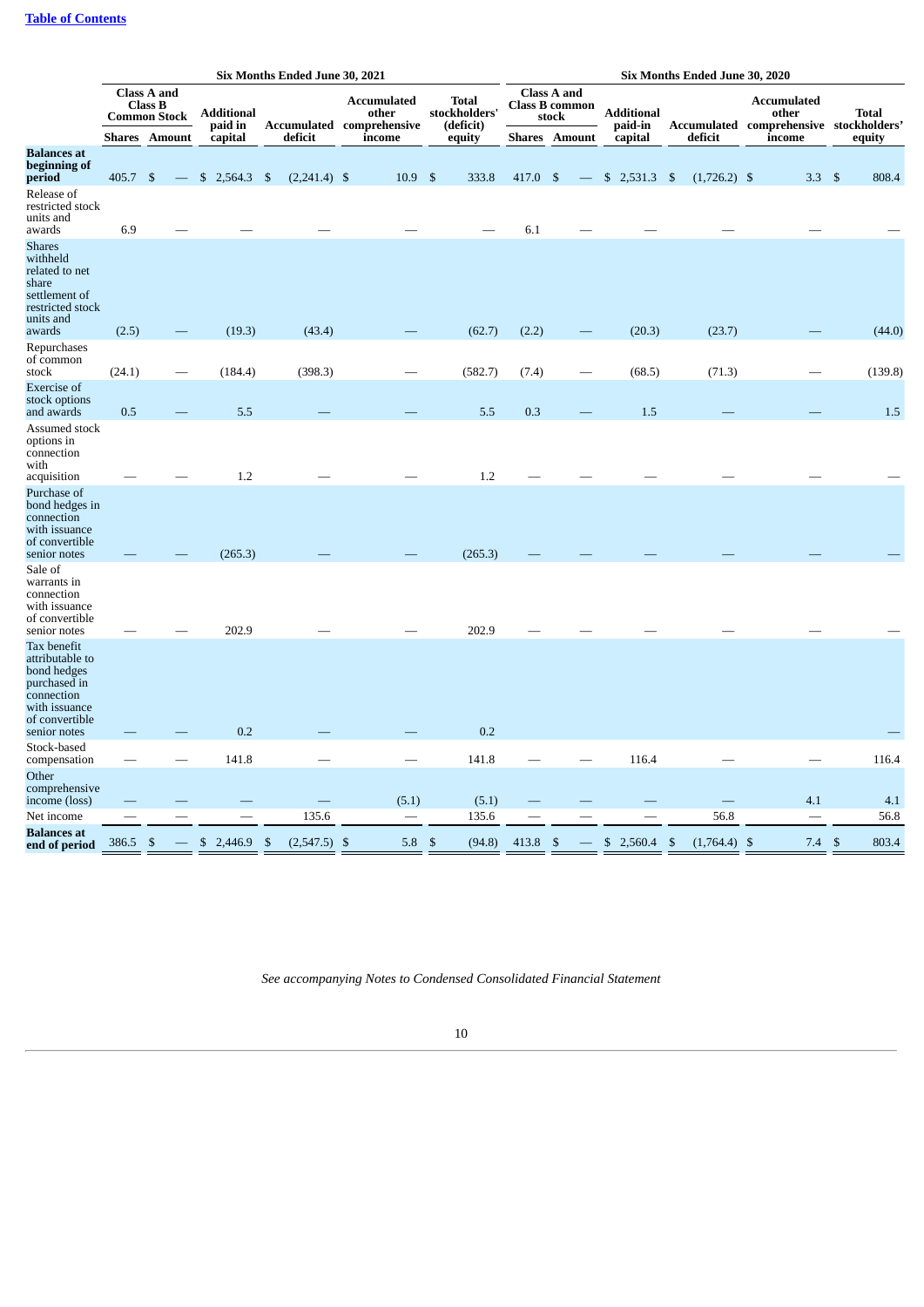# **DROPBOX, INC. CONDENSED CONSOLIDATED STATEMENTS OF CASH FLOWS** *(In millions)*

*(Unaudited)*

|                                                                                             |                | <b>Six Months Ended</b> | <b>June 30.</b> |         |
|---------------------------------------------------------------------------------------------|----------------|-------------------------|-----------------|---------|
|                                                                                             |                | 2021                    |                 | 2020    |
| <b>Cash flow from operating activities</b>                                                  |                |                         |                 |         |
| Net income                                                                                  | \$             | 135.6                   | $\mathfrak{S}$  | 56.8    |
| Adjustments to reconcile net income to net cash provided by operating activities:           |                |                         |                 |         |
| Depreciation and amortization                                                               |                | 71.5                    |                 | 79.6    |
| Stock-based compensation                                                                    |                | 141.8                   |                 | 116.4   |
| Impairment related to real estate assets                                                    |                | 17.3                    |                 |         |
| Amortization of debt issuance costs                                                         |                | 1.7                     |                 | 0.3     |
| Net gains on equity investments                                                             |                |                         |                 | (17.5)  |
| Amortization of deferred commissions                                                        |                | 15.4                    |                 | 10.8    |
| Other                                                                                       |                | (6.2)                   |                 | (0.1)   |
| Changes in operating assets and liabilities:                                                |                |                         |                 |         |
| Trade and other receivables, net                                                            |                | (8.6)                   |                 | (8.8)   |
| Prepaid expenses and other current assets                                                   |                | (23.8)                  |                 | (22.4)  |
| Other assets                                                                                |                | 39.1                    |                 | 32.8    |
| Accounts payable                                                                            |                | 12.2                    |                 | (12.8)  |
| Accrued and other current liabilities                                                       |                | (8.3)                   |                 | (24.7)  |
| Accrued compensation and benefits                                                           |                | (37.6)                  |                 | (30.3)  |
| Deferred revenue                                                                            |                | 44.4                    |                 | 28.7    |
| Other non-current liabilities                                                               |                | (60.5)                  |                 | (26.2)  |
| Tenant improvement allowance reimbursement                                                  |                | 1.6                     |                 | 16.6    |
| Net cash provided by operating activities                                                   |                | 335.6                   |                 | 199.2   |
| <b>Cash flow from investing activities</b>                                                  |                |                         |                 |         |
| Capital expenditures                                                                        |                | (10.8)                  |                 | (53.9)  |
| Business combinations, net of cash acquired                                                 |                | (125.4)                 |                 |         |
| Purchases of short-term investments                                                         |                | (693.7)                 |                 | (429.2) |
| Proceeds from sales of short-term investments                                               |                | 171.2                   |                 | 145.3   |
| Proceeds from maturities of short-term investments                                          |                | 264.0                   |                 | 138.9   |
| Other                                                                                       |                | 17.5                    |                 | 9.3     |
| Net cash used in investing activities                                                       |                | (377.2)                 |                 | (189.6) |
| <b>Cash flow from financing activities</b>                                                  |                |                         |                 |         |
| Proceeds from issuance of convertible senior notes                                          |                | 1,389.1                 |                 |         |
| Purchases of convertible note hedge in connection with issuance of convertible senior notes |                | (265.3)                 |                 |         |
| Proceeds from sale of warrants in connection with issuance of convertible senior notes      |                | 202.9                   |                 |         |
| Payments of debt issuance costs                                                             |                | (23.7)                  |                 |         |
| Payments for taxes related to net share settlement of restricted stock units and awards     |                | (62.7)                  |                 | (44.0)  |
| Proceeds from issuance of common stock, net of taxes withheld                               |                | 5.5                     |                 | 1.5     |
| Principal payments on finance lease obligations                                             |                | (50.7)                  |                 | (43.4)  |
| Common stock repurchases                                                                    |                | (582.7)                 |                 | (139.8) |
| Other                                                                                       |                |                         |                 | (0.5)   |
| Net cash provided by (used in) financing activities                                         |                | 612.4                   |                 | (226.2) |
| Effect of exchange rate changes on cash and cash equivalents                                |                | (0.4)                   |                 | (0.6)   |
| Change in cash and cash equivalents                                                         |                | 570.4                   |                 | (217.2) |
| Cash and cash equivalents - beginning of period                                             |                | 314.9                   |                 | 551.3   |
| Cash and cash equivalents - end of period                                                   | \$             | 885.3                   | \$              | 334.1   |
| Supplemental cash flow data:                                                                |                |                         |                 |         |
| Property and equipment acquired under finance leases                                        | $\mathfrak{s}$ | 67.3                    | $\mathcal{S}$   | 64.4    |

<span id="page-10-0"></span>*See accompanying Notes to Condensed Consolidated Financial Statements.*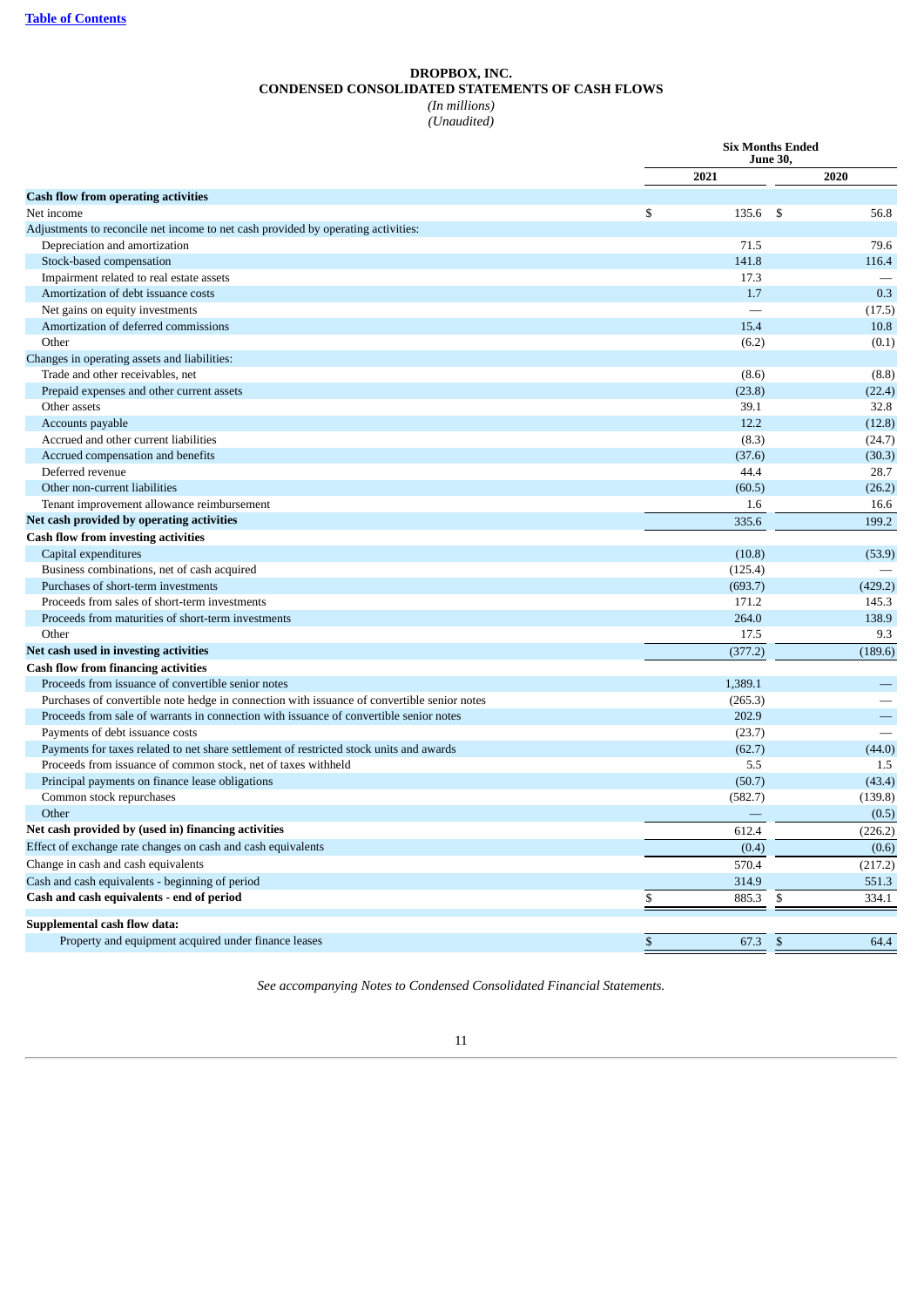# **NOTES TO UNAUDITED CONDENSED CONSOLIDATED FINANCIAL STATEMENTS**

*(Amounts in tables are in millions except per share data, or as otherwise noted)*

### **Note 1. Description of the Business and Summary of Significant Accounting Policies**

## *Business*

Dropbox, Inc. (the "Company" or "Dropbox") helps keep life organized and work moving. Dropbox was incorporated in May 2007 as Evenflow, Inc., a Delaware corporation, and changed its name to Dropbox, Inc. in October 2009. The Company is headquartered in San Francisco, California.

### *Basis of presentation and consolidation*

The accompanying unaudited condensed consolidated financial statements have been prepared in accordance with the United States of America generally accepted accounting principles ("GAAP") and applicable rules and regulations of the SEC regarding interim financial reporting. The accompanying unaudited condensed consolidated financial statements include the accounts of Dropbox and its wholly owned subsidiaries. All intercompany balances and transactions have been eliminated in consolidation.

The condensed consolidated balance sheet as of December 31, 2020 included herein was derived from the audited financial statements as of that date. The unaudited condensed consolidated financial statements reflect all normal recurring adjustments necessary to present fairly the balance sheets, statements of operations, statements of comprehensive income, statements of stockholders' (deficit) equity and the statements of cash flows for the interim periods, but are not necessarily indicative of the results of operations to be anticipated for the full fiscal year ended December 31, 2021 or any future period.

The unaudited condensed consolidated financial statements should be read in conjunction with the audited consolidated financial statements and the related notes thereto as of and for the year ended December 31, 2020, included in the Company's Annual Report on Form 10-K on file with the SEC ("Annual Report").

### *Use of estimates*

The preparation of financial statements in conformity with GAAP requires management to make estimates and assumptions that affect the amounts reported and disclosed in the Company's condensed consolidated financial statements and accompanying notes. These estimates are based on information available as of the date of the condensed consolidated financial statements. Management evaluates these estimates and assumptions on a regular basis. Actual results may differ materially from these estimates.

The Company's most significant estimates and judgments involves the valuation of acquired intangible assets and goodwill from business combinations as well as the valuation of right-of-use and other lease related assets.

### *Financial information about segments and geographic areas*

The Company manages its operations and allocates resources as a single operating segment. Further, the Company manages, monitors, and reports its financials as a single reporting segment. The Company's chief operating decision-maker is its Chief Executive Officer, who reviews financial information presented on a consolidated basis for purposes of making operating decisions, assessing financial performance, and allocating resources. See Note 15 "Geographic Areas" for information regarding the Company's long-lived assets and revenue by geography.

### *Foreign currency transactions*

The assets and liabilities of the Company's foreign subsidiaries are translated from their respective functional currencies into U.S. dollars at the exchange rates in effect at the balance sheet date. Revenue and expense amounts are translated at the average exchange rate for the period. Foreign currency translation gains and losses are recorded in other comprehensive income.

Gains and losses realized from foreign currency transactions (those transactions denominated in currencies other than the foreign subsidiaries' functional currency) are included in other income, net. Monetary assets and liabilities are remeasured using foreign currency exchange rates at the end of the period, and non-monetary assets are remeasured based on historical exchange rates. The Company recorded net foreign currency transaction gains of \$0.4 million and \$0.6 million during the three

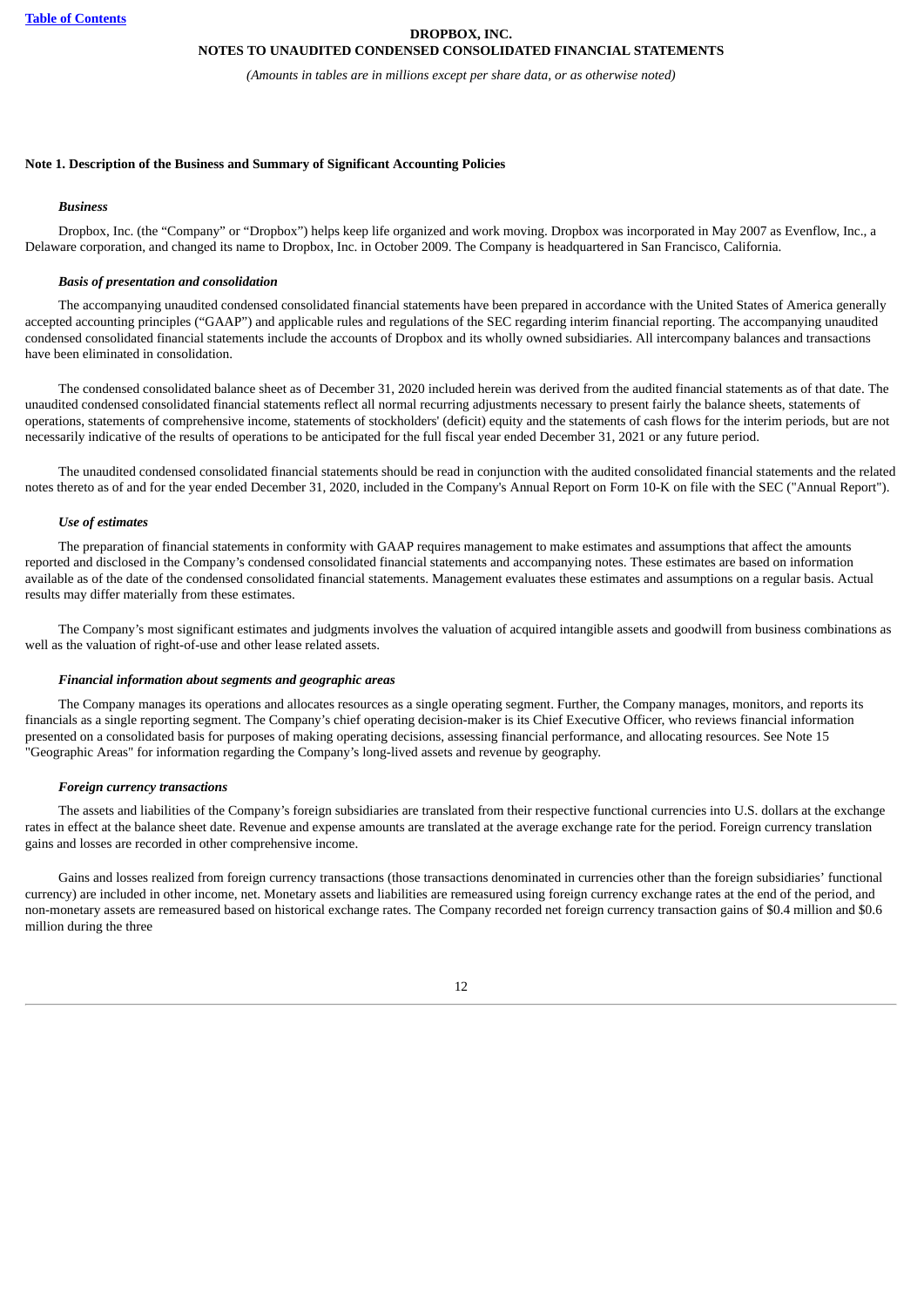## **NOTES TO UNAUDITED CONDENSED CONSOLIDATED FINANCIAL STATEMENTS**

*(Amounts in tables are in millions except per share data, or as otherwise noted)*

and six months ended June 30, 2021, respectively, and net foreign currency transaction gains of \$1.2 million and losses of \$0.1 million during the three and six months ended June 30, 2020, respectively.

#### *Revenue recognition*

The Company derives its revenue from subscription fees from customers for access to its platform. The Company's policy is to exclude sales and other indirect taxes when measuring the transaction price of its subscription agreements. The Company accounts for revenue contracts with customers through the following steps:

- Identification of the contract, or contracts, with a customer
- Identification of the performance obligations in the contract
- Determination of the transaction price
- Allocation of the transaction price to the performance obligations in the contract
- Recognition of revenue when, or as, the Company satisfies a performance obligation

The Company's subscription agreements generally have monthly or annual contractual terms and a small percentage have multi-year contractual terms. Revenue is recognized ratably over the related contractual term beginning on the date that the platform is made available to a customer. Access to the platform represents a series of distinct services as the Company continually provides access to, and fulfills its obligation to the end customer over the subscription term. The series of distinct services represents a single performance obligation that is satisfied over time. The Company recognizes revenue ratably because the customer receives and consumes the benefits of the platform throughout the contract period. The Company's contracts are generally non-cancelable.

The Company bills in advance for monthly contracts and typically bills annually in advance for contracts with terms of one year or longer. The Company also recognizes an immaterial amount of contract assets, or unbilled receivables, primarily relating to consideration for services completed but not billed at the reporting date. Unbilled receivables are classified as receivables when the Company has the right to invoice the customer.

The Company records contract liabilities when cash payments are received or due in advance of performance to deferred revenue. Deferred revenue primarily relates to the advance consideration received from the customer.

The price of subscriptions is generally fixed at contract inception and therefore, the Company's contracts do not contain a significant amount of variable consideration. As a result, the amount of revenue recognized in the periods presented from performance obligations satisfied (or partially satisfied) in previous periods was not material.

The Company recognized \$298.2 million and \$463.2 million of revenue during the three and six months ended June 30, 2021, respectively, and recognized \$267.1 million and \$421.2 million of revenue during the three and six months ended June 30, 2020, respectively, that was included in the deferred revenue balances at the beginning of their respective periods.

As of June 30, 2021, future estimated revenue related to performance obligations that were unsatisfied or partially unsatisfied was \$715.0 million. The substantial majority of the unsatisfied performance obligations will be satisfied over the next twelve months.

### *Stock-based compensation*

The Company has primarily granted restricted stock units ("RSUs") to its employees and members of the Board of Directors under the 2008 Equity Incentive Plan ("2008 Plan"), the 2017 Equity Incentive Plan ("2017 Plan"), and the 2018 Equity Incentive Plan ("2018 Plan" and together with the 2008 Plan and 2017 Plan, the "Dropbox Equity Incentive Plans"). The RSUs granted by the Company under the Dropbox Equity Incentive Plans have a service-based vesting condition over a four-year period. These awards typically have a cliff vesting period of one year and continue to vest quarterly thereafter. The Company recognizes compensation expense associated with RSUs ratably on a straight-line basis over the requisite service period and accounts for forfeitures in the period in which they occur. As of June 30, 2021, the Company had RSUs and restricted stock awards ("RSAs") granted to certain executives outstanding under the Dropbox Equity Incentive Plans.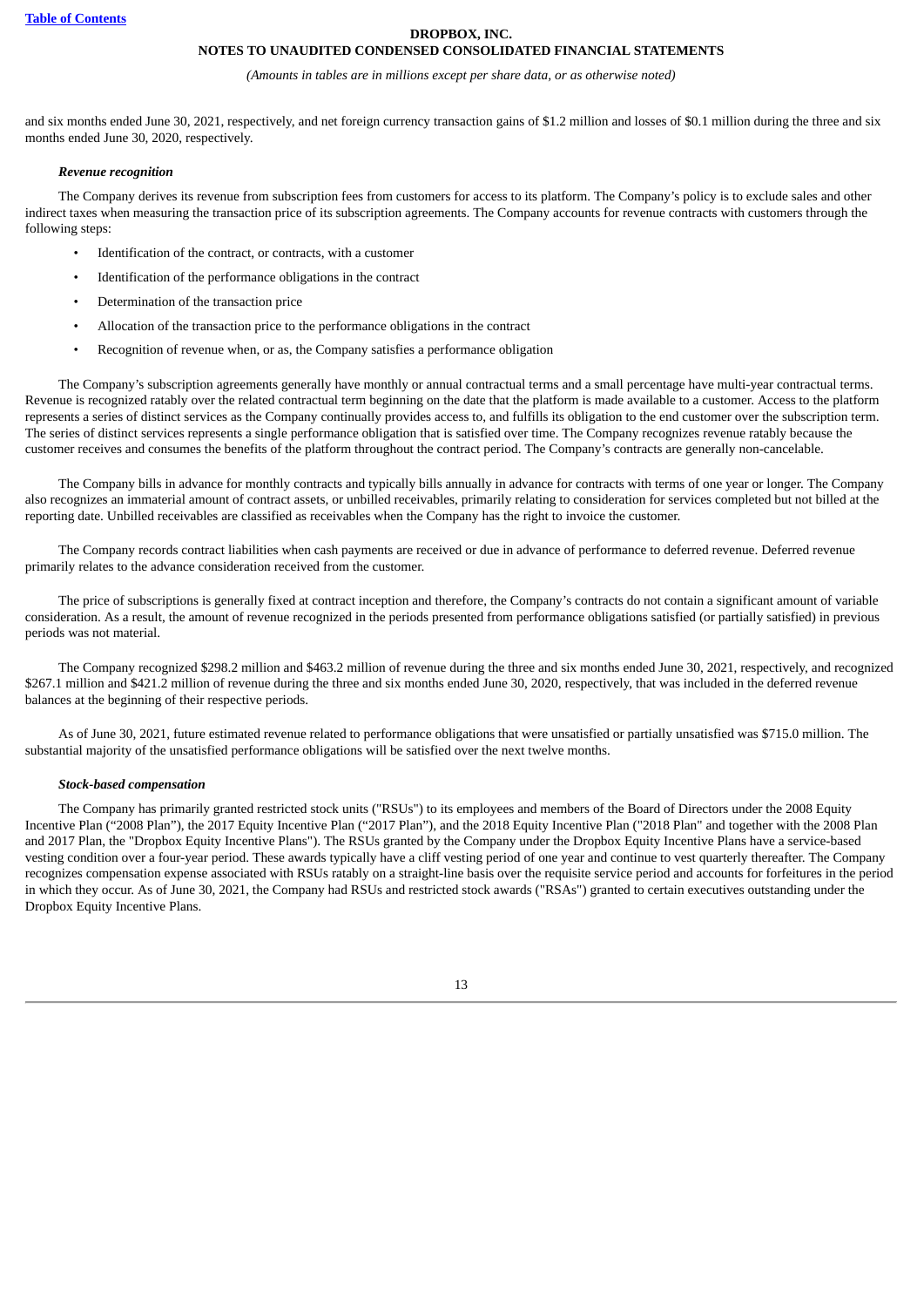## **DROPBOX, INC. NOTES TO UNAUDITED CONDENSED CONSOLIDATED FINANCIAL STATEMENTS**

*(Amounts in tables are in millions except per share data, or as otherwise noted)*

The fair values of the common stock underlying the RSUs granted in periods prior to the date of the Company's initial public offering ("IPO") were determined by the Board of Directors, with input from management and contemporaneous third-party valuations, which were performed at least quarterly. For valuations after the Company's IPO, the Board of Directors determines the fair value of each share of underlying common stock based on the closing price of the Company's Class A common stock as reported on the Nasdaq Global Select Market on the date of the grant.

In connection with the acquisition of DocSend, Inc. ("DocSend"), the Company assumed unvested stock options and an immaterial number of unvested RSUs that had been granted under DocSend's 2013 Stock Plan and DocSend's 2015 Stock Option and Grant Plan. The fair value of the DocSend options assumed were based upon the Black-Scholes option-pricing model. See Note 12 "Stockholders' (Deficit) Equity" for further information.

In December 2017, the Board of Directors approved a grant to the Company's co-founders of RSAs with respect to 14.7 million shares of Class A common stock in the aggregate (collectively, the "Co-Founder Grants"), of which 10.3 million RSAs were granted to Mr. Houston, the Company's co-founder and Chief Executive Officer, and 4.4 million RSAs were granted to Mr. Ferdowsi, the Company's co-founder and a former director. These Co-Founder Grants have servicebased, market-based, and performance-based vesting conditions. The Company estimated the grant date fair value of the Co-Founder Grants using a model based on multiple stock price paths developed through the use of a Monte Carlo simulation that incorporates into the valuation the possibility that the Stock Price Targets may not be satisfied. Effective March 19, 2020, Mr. Ferdowsi resigned as a member of the Board of Directors and as an officer of the Company. As of the date of Mr. Ferdowsi's resignation, none of the Stock Price Targets had been met, resulting in the forfeiture of his 4.4 million RSAs. See Note 12 "Stockholders' (Deficit) Equity" for further information.

## *Cost of revenue*

Cost of revenue consists primarily of expenses associated with the storage, delivery, and distribution of the Company's platform for both paying users and free users, also known as Basic users. These costs, which are referred to as infrastructure costs, include depreciation of servers located in co-location facilities that the Company leases and operates, rent and facilities expense for those datacenters, network and bandwidth costs, support and maintenance costs for infrastructure equipment, and payments to third-party datacenter service providers. Cost of revenue also includes costs, such as salaries, bonuses, benefits, travelrelated expenses, and stock-based compensation, which are referred to as employee-related costs, for employees whose primary responsibilities relate to supporting the Company's infrastructure and delivering user support. Other non-employee costs included in cost of revenue include credit card fees related to processing customer transactions and allocated overhead, such as facilities, including rent, utilities, depreciation on leasehold improvements and other equipment shared by all departments, and shared information technology costs. In addition, cost of revenue includes amortization of developed technologies, professional fees related to user support initiatives, and property taxes related to the datacenters.

## *Cash and cash equivalents*

Cash consists primarily of cash on deposit with banks and includes amounts in transit from payment processors for credit and debit card transactions, which typically settle within five business days. Cash equivalents include highly liquid investments purchased with an original maturity date of 90 days or less from the date of purchase.

The Company monitors its credit risk by considering factors such as historical experience, credit ratings, current economic conditions, and reasonable and supportable forecasts.

### *Short-term investments*

The Company's short-term investments are primarily comprised of corporate notes and obligations, U.S. Treasury securities, certificates of deposit, assetbacked securities, commercial paper, U.S. agency obligations, foreign government securities, supranational securities and municipal securities. The Company determines the appropriate classification of its short-term investments at the time of purchase and reevaluates such designation at each balance sheet date. The Company has classified and accounted for its short-term investments as available-for-sale securities as the Company may sell these securities at any time for use in its current operations or for other purposes, even prior to maturity. As a result, the Company classifies its short-term investments, including securities with stated maturities beyond twelve months, within current assets in the condensed consolidated balance sheets.

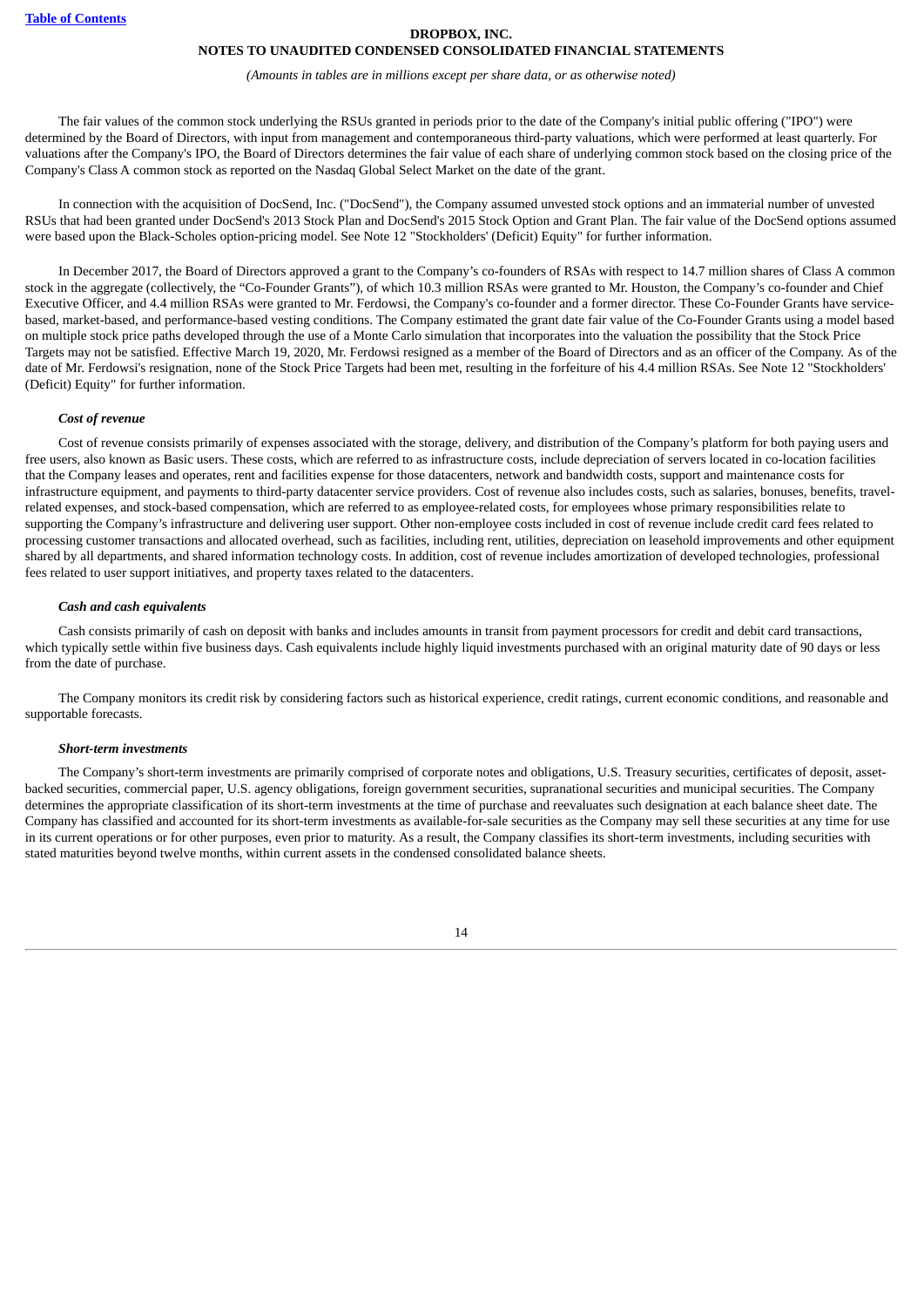# **NOTES TO UNAUDITED CONDENSED CONSOLIDATED FINANCIAL STATEMENTS**

*(Amounts in tables are in millions except per share data, or as otherwise noted)*

The Company's short-term investments are recorded at fair value each reporting period. Unrealized gains and losses on these short-term investments are reported as a separate component of accumulated other comprehensive income in the condensed consolidated balance sheets until realized. Unrealized gains and losses for any short-term investments that management intends to sell or it is more likely than not that management will be required to sell prior to their anticipated recovery are recorded in other income, net. The Company segments its portfolio based on the underlying risk profiles of the securities and has a zeroloss expectation for U.S. treasury and U.S. government agency securities. The Company regularly reviews the securities in an unrealized loss position and evaluates the current expected credit loss by considering factors such as credit ratings, issuer-specific factors, current economic conditions, and reasonable and supportable forecasts. The Company did not record any material credit losses during the three and six months ended June 30, 2021.

### *Concentrations of credit risk*

Financial instruments that potentially subject the Company to significant concentrations of credit risk consist primarily of cash, cash equivalents, accounts receivable, and short-term investments. The Company places its cash and cash equivalents and short-term investments with well-established financial institutions.

One distribution partner accounted for 47% of total trade and other receivables, net as of June 30, 2021. Two distribution partners accounted for 11% and 28% of total trade and other receivables, net as of December 31, 2020. No customer accounted for more than 10% of the Company's revenue in the periods presented.

### *Deferred commissions, net*

Deferred commissions, net is stated as gross deferred commissions less accumulated amortization. Sales commissions earned by the Company's sales force and third-party resellers, as well as related payroll taxes, are considered to be incremental and recoverable costs of obtaining a contract with a customer. These amounts have been capitalized as deferred commissions within prepaid and other current assets and other assets on the condensed consolidated balance sheets. The Company deferred incremental costs of obtaining a contract of \$4.9 million and \$9.8 million during the three and six months ended June 30, 2021, respectively, and \$11.2 million and \$19.0 million during the three and six months ended June 30, 2020, respectively.

Deferred commissions, net included in prepaid and other current assets were \$27.7 million and \$26.7 million as of June 30, 2021 and December 31, 2020, respectively. Deferred commissions, net included in other assets were \$40.7 million and \$47.3 million as of June 30, 2021 and December 31, 2020, respectively.

Commissions related to new contracts are typically deferred and amortized over a period of benefit of five years. The period of benefit was estimated by considering factors such as historical customer attrition rates, the useful life of the Company's technology, and the impact of competition in its industry. Commissions that are commensurate with renewal commissions are typically amortized over one year. Amortized costs were \$7.7 million and \$15.4 million for the three and six months ended June 30, 2021, respectively, \$5.7 million and \$10.8 million for the three and six months ended June 30, 2020. Amortized costs are included in sales and marketing expense in the accompanying condensed consolidated statements of operations. There was no material impairment loss in relation to the deferred costs during the three and six months ended June 30, 2021.

### *Property and equipment, net*

Equipment is stated at cost less accumulated depreciation. Depreciation is computed using the straight-line method over the estimated useful life of the related asset, which is generally three to seven years. Leasehold improvements are amortized on a straight-line basis over the shorter of their estimated useful lives or the term of the related lease.

The following table presents the estimated useful lives of property and equipment:

| Property and equipment                  | Useful life                                             |
|-----------------------------------------|---------------------------------------------------------|
| <b>Buildings</b>                        | 20 to 30 years                                          |
| Datacenter and other computer equipment | 3 to 5 years                                            |
| Office equipment and other              | 3 to 7 years                                            |
| Leasehold improvements                  | Lesser of estimated useful life or remaining lease term |

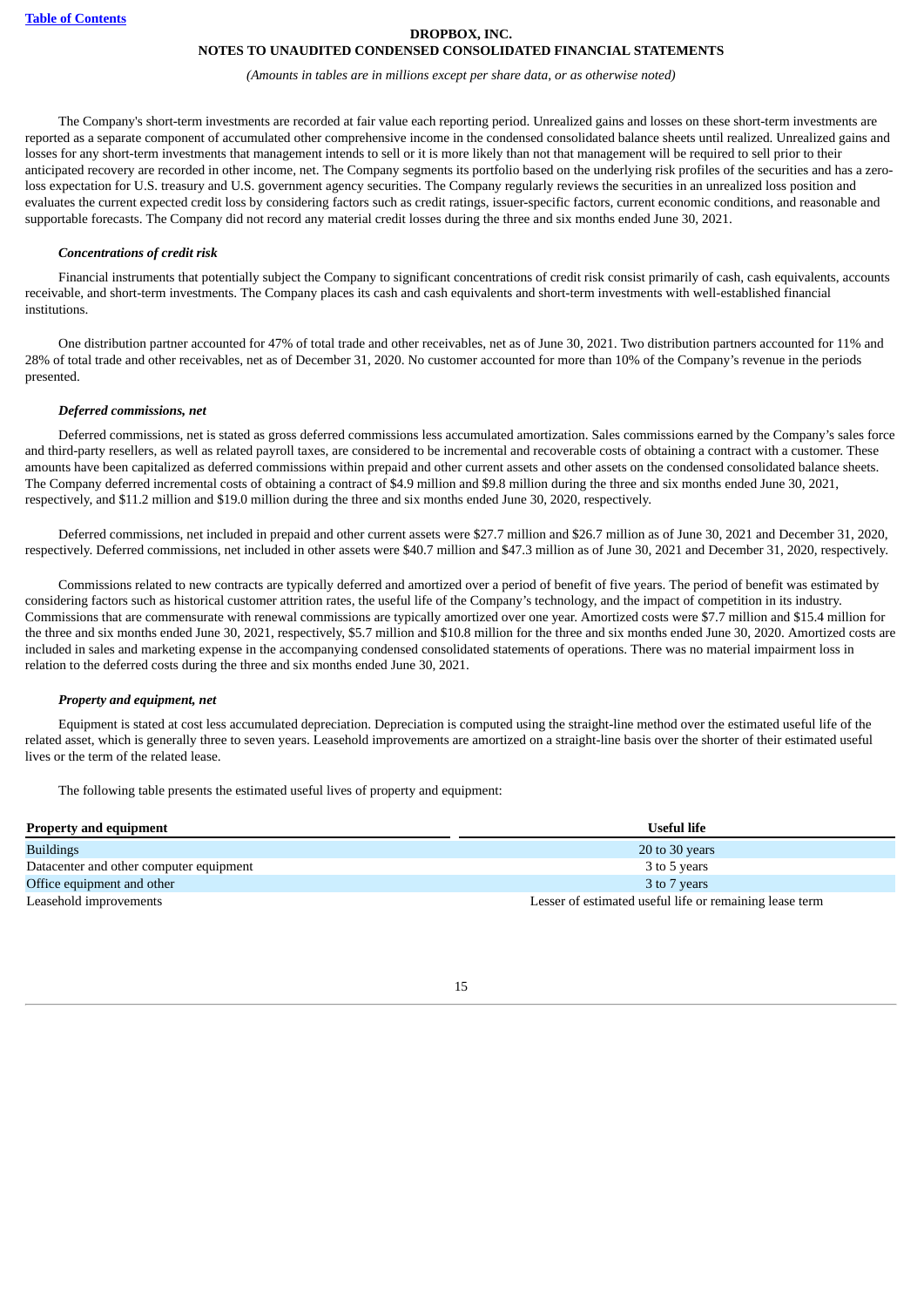# **NOTES TO UNAUDITED CONDENSED CONSOLIDATED FINANCIAL STATEMENTS**

*(Amounts in tables are in millions except per share data, or as otherwise noted)*

### *Lease obligations*

The Company leases office space, data centers, and equipment under non-cancelable finance and operating leases with various expiration dates through 2036. The Company determines if an arrangement contains a lease at inception.

Operating lease right-of-use assets and lease liabilities are recognized at the present value of the future lease payments at commencement date. The interest rate implicit in the Company's operating leases is not readily determinable, and therefore an incremental borrowing rate is estimated to determine the present value of future payments. The estimated incremental borrowing rate factors in a hypothetical interest rate on a collateralized basis with similar terms, payments, and economic environments. Operating lease right-of-use assets also include any prepaid lease payments and lease incentives.

Certain of the operating lease agreements contain rent concession, rent escalation, and option to renew provisions. Rent concession and rent escalation provisions are considered in determining the single lease cost to be recorded over the lease term. Single lease cost is recognized on a straight-line basis over the lease term commencing on the date the Company has the right to use the leased property. The lease terms may include options to extend or terminate the lease. The Company generally uses the base, non-cancelable, lease term when recognizing the lease assets and liabilities, unless it is reasonably certain that the option will be exercised.

In addition, certain operating lease agreements contain tenant improvement allowances from its landlords. These allowances are accounted for as lease incentives and decrease the Company's right-of-use asset and reduce single lease cost over the lease term.

As part of the Company's Virtual First strategy, Dropbox will retain a portion of its office space to be used for the Company's team collaboration use and a portion will be marketed for sublease. During the first quarter of 2021, the Company recorded an impairment charge of \$17.3 million related to right-of-use assets and other lease related property and equipment assets. During the fourth quarter of 2020, the Company recorded an impairment charge of \$398.2 million related to right-of-use assets and other lease related property and equipment assets. These impairment charges were recorded in conjunction with the Company's decision to move towards a Virtual First work model. See Note 9 "Leases" for further information.

The Company leases certain equipment from various third parties, through equipment finance leases. These leases either include a bargain purchase option, a full transfer of ownership at the completion of the lease term, or the terms of the leases are at least 75 percent of the useful lives of the assets and are therefore classified as finance leases. These leases are capitalized in property and equipment, net and the related amortization of assets under finance leases is included in depreciation and amortization expense in the Company's condensed consolidated statements of operations. Initial asset values and finance lease obligations are based on the present value of future minimum lease payments.

The Company's finance lease agreements may contain lease and non-lease components. The non-lease components include payments for support on infrastructure equipment obtained via finance leases, which when not significant in relation to the overall agreement, are combined with the lease components and accounted for together as a single lease component.

#### *Business combinations*

The Company uses best estimates and assumptions, including but not limited to, future expected cash flows, expected asset lives, and discount rates, to assign a fair value to the tangible and intangible assets acquired and liabilities assumed in business combinations as of the acquisition date. These estimates are inherently uncertain and subject to refinement. During the measurement period, which may be up to one year from the acquisition date, adjustments to the fair value of these tangible and intangible assets acquired and liabilities assumed may be recorded, with the corresponding offset to goodwill.

Upon the conclusion of the measurement period or final determination of the fair value of assets acquired or liabilities assumed, whichever comes first, any subsequent adjustments are recorded to the Company's condensed consolidated statements of operations.

### *Long-lived assets, including goodwill and other acquired intangible assets, net*

The Company evaluates the recoverability of its property and equipment and finite-lived intangible assets for possible impairment whenever events or circumstances indicate that the carrying amount of such assets may not be recoverable. The evaluation is performed at the lowest level for which identifiable cash flows are largely independent of the cash flows of other

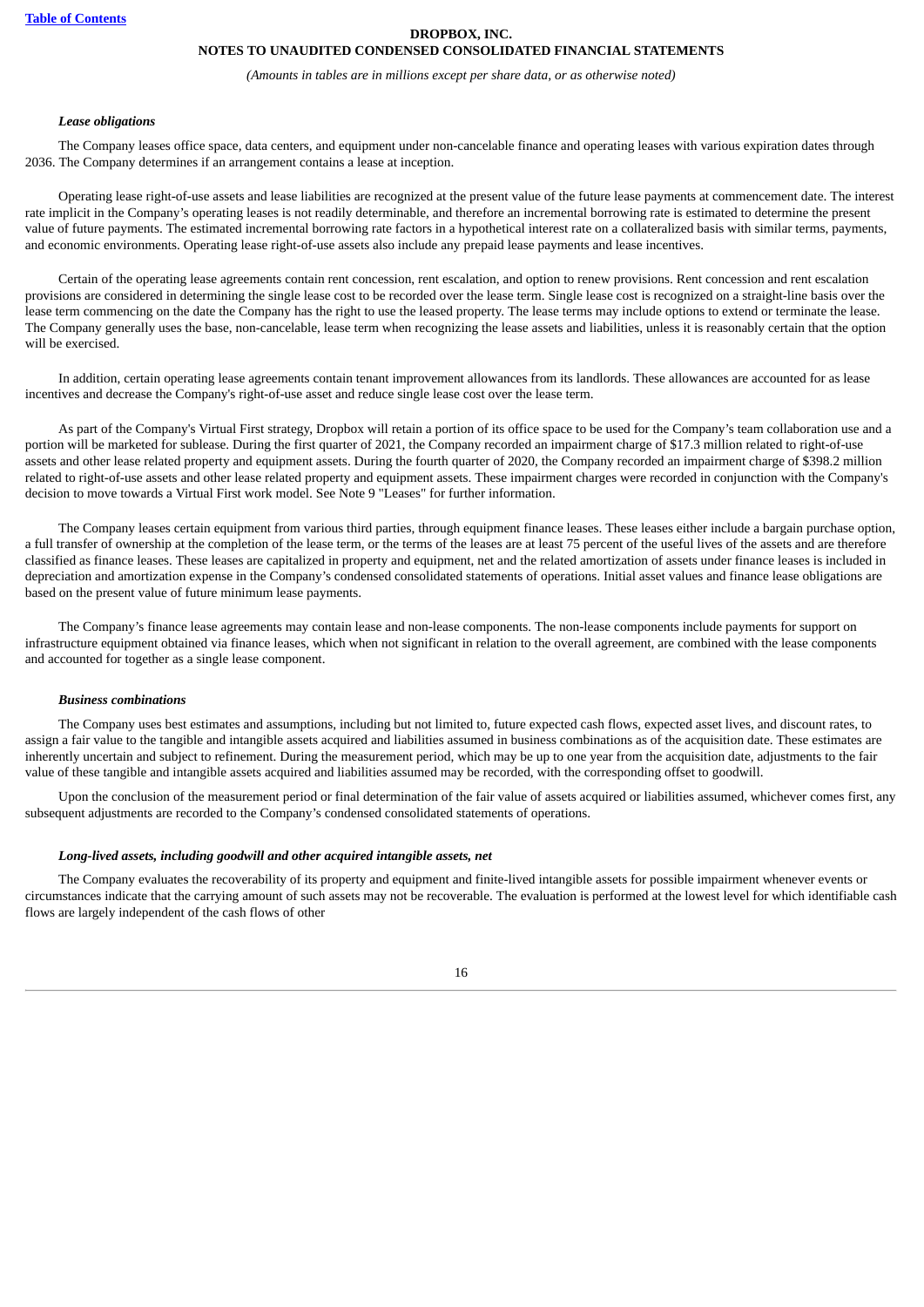## **NOTES TO UNAUDITED CONDENSED CONSOLIDATED FINANCIAL STATEMENTS**

*(Amounts in tables are in millions except per share data, or as otherwise noted)*

assets and liabilities. Recoverability of these assets is measured by a comparison of the carrying amounts to the future undiscounted cash flows the assets are expected to generate. If such review determines that the carrying amount of specific property and equipment or intangible assets is not recoverable, the carrying amount of such assets is reduced to its fair value.

The Company reviews goodwill for impairment at least annually in the fourth quarter, or more frequently if events or changes in circumstances would more likely than not reduce the fair value of its single reporting unit below its carrying value.

The Company has not recorded impairment charges on goodwill or intangible assets for the periods presented in these condensed consolidated financial statements.

During the first quarter of 2021 and the fourth quarter of 2020, the Company recorded impairment charges in conjunction with the Company's decision to move towards a Virtual First work model. See Note 9 "Leases" for further information.

Acquired property and equipment and finite-lived intangible assets are amortized over their useful lives. The Company evaluates the estimated remaining useful life of these assets when events or changes in circumstances warrant a revision to the remaining period of amortization. If the Company revises the estimated useful life assumption for any asset, the remaining unamortized balance is amortized or depreciated over the revised estimated useful life on a prospective basis.

### *Income taxes*

Deferred income tax balances reflect the effects of temporary differences between the financial reporting and tax bases of the Company's assets and liabilities using enacted tax rates expected to apply when taxes are actually paid or recovered. In addition, deferred tax assets are recorded for net operating loss and credit carryforwards.

A valuation allowance is provided against deferred tax assets unless it is more likely than not that they will be realized based on all available positive and negative evidence. Such evidence includes, but is not limited to, recent cumulative earnings or losses, expectations of future taxable income by taxing jurisdiction, and the carry-forward periods available for the utilization of deferred tax assets.

The Company uses a two-step approach to recognizing and measuring uncertain income tax positions. The first step is to evaluate the tax position for recognition by determining if the weight of available evidence indicates it is more likely than not that the position will be sustained on audit. The second step is to measure the tax benefit as the largest amount which is more than 50% likely of being realized upon ultimate settlement. The Company recognizes interest and penalties related to unrecognized tax benefits as income tax expense.

Although the Company believes that it has adequately reserved for its uncertain tax positions, it can provide no assurance that the final tax outcome of these matters will not be materially different. The Company evaluates its uncertain tax positions on a regular basis and evaluations are based on a number of factors, including changes in facts and circumstances, changes in tax law, correspondence with tax authorities during the course of an audit, and effective settlement of audit issues.

To the extent that the final tax outcome of these matters is different than the amounts recorded, such differences will affect the provision for income taxes in the period in which such determination is made and could have a material impact on the Company's financial condition and results of operations.

### *Fair value measurement*

The Company applies fair value accounting for all financial assets and liabilities and non-financial assets and liabilities that are recognized or disclosed at fair value in the financial statements on a recurring basis. The Company defines fair value as the price that would be received from selling an asset or paid to transfer a liability in an orderly transaction between market participants at the measurement date. When determining fair value measurements for assets and liabilities, the Company considers the principal or most advantageous market in which it would transact and the market-based risk measurements or assumptions that market participants would use in pricing the asset or liability, such as risks inherent in valuation techniques, transfer restrictions, and credit risk. Fair value is estimated by applying the following hierarchy, which prioritizes the inputs used to measure fair value into three levels and bases the categorization within the hierarchy upon the lowest level of input that is available and significant to the fair value measurement:

*Level 1*—Quoted prices in active markets for identical assets or liabilities.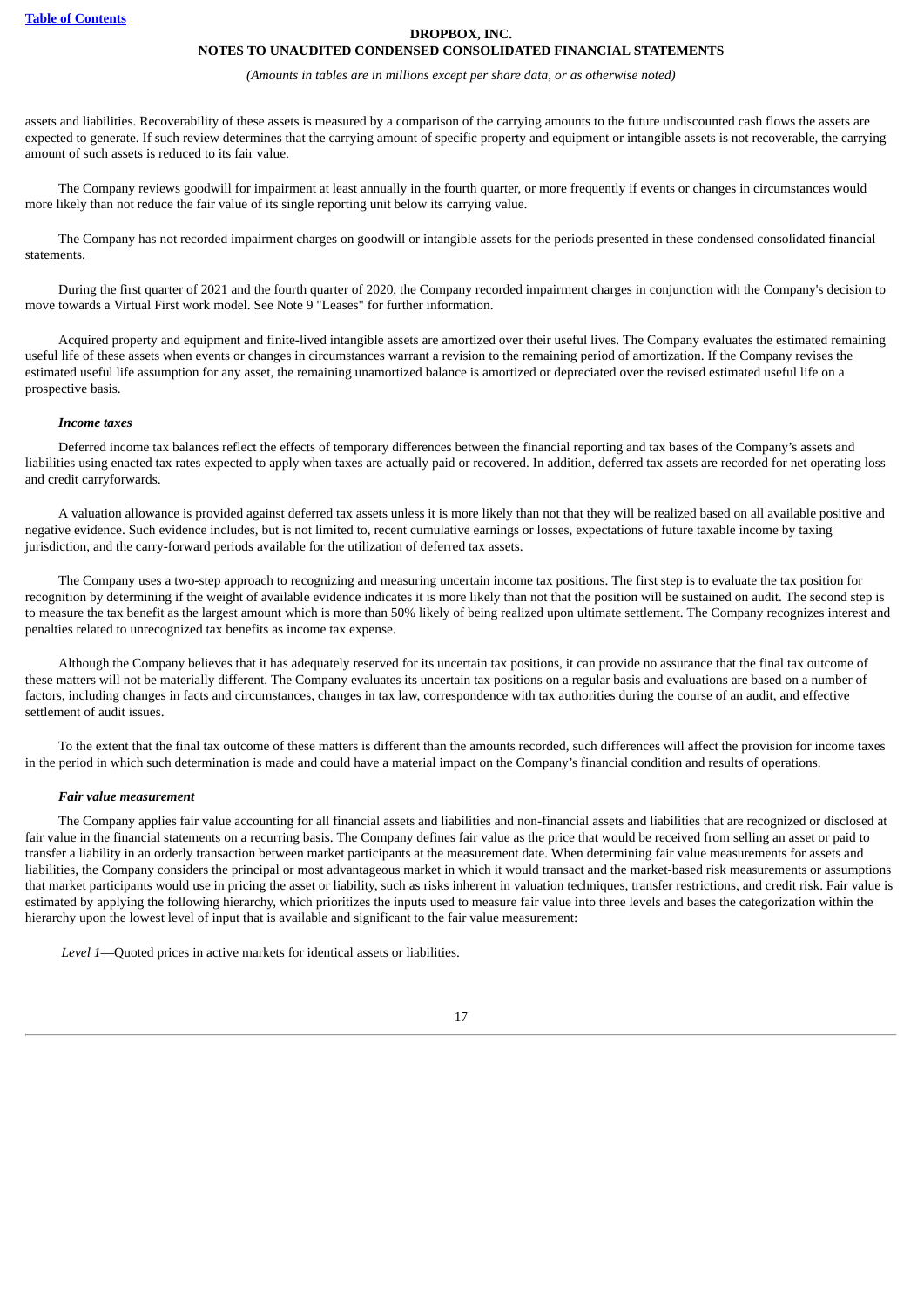## **NOTES TO UNAUDITED CONDENSED CONSOLIDATED FINANCIAL STATEMENTS**

*(Amounts in tables are in millions except per share data, or as otherwise noted)*

*Level 2*—Observable inputs other than quoted prices in active markets for identical assets and liabilities, quoted prices for identical or similar assets or liabilities in inactive markets, or other inputs that are observable or can be corroborated by observable market data for substantially the full term of the assets or liabilities.

*Level 3*—Inputs that are generally unobservable and typically reflect management's estimate of assumptions that market participants would use in pricing the asset or liability.

## *Recently adopted accounting pronouncements*

In August 2020, the FASB issued ASU 2020-06, Debt - Debt with Conversion and Other Options (Subtopic 470-20) and Derivatives and Hedging -*Contracts in Entity's Own Equity (Subtopic 815-40).* This ASU simplifies the accounting for convertible instruments and contracts in an entity's own equity, as part of its overall simplification initiative to reduce costs and complexity of applying accounting standards while maintaining or improving the usefulness of the information provided to users of financial statements. Among other changes, the new guidance eliminates the requirement to separate the convertible debt into debt and equity components, unless the conversion feature is required to be bifurcated and accounted for as a derivative or the debt is issued at a substantial premium. As a result, after adopting the guidance, entities will no longer separately present such embedded conversion features in equity, and will instead account for the convertible debt wholly as debt. The ASU also removes certain settlement conditions that are required for equity contracts to qualify for the derivative scope exception, which will permit more equity contracts to qualify for it. Lastly, entities are required to use the if-converted method for convertible instruments in the diluted earnings per share calculation. The guidance is effective for financial statements issued for fiscal years beginning after December 15, 2021, and interim periods within those fiscal years, with early adoption permitted, but only at the beginning of the fiscal year. This update permits the use of either the modified retrospective or fully retrospective method of transition.

The Company early adopted this guidance as of January 1, 2021 using the modified retrospective approach. The adoption of the guidance did not have an impact on the Company's financial statement as of the adoption date. As further discussed in Note 8 "Debt", the Company issued certain convertible senior notes and entered into certain contracts in the Company's own equity during the six months ended June 30, 2021, and the accounting for these instruments was based on the guidance in ASU 2020-06. Additionally, the impact on diluted earnings per share of the convertible senior notes was calculated based on the if-converted method, as further described in Note 13 "Net Income Per Share" for further information.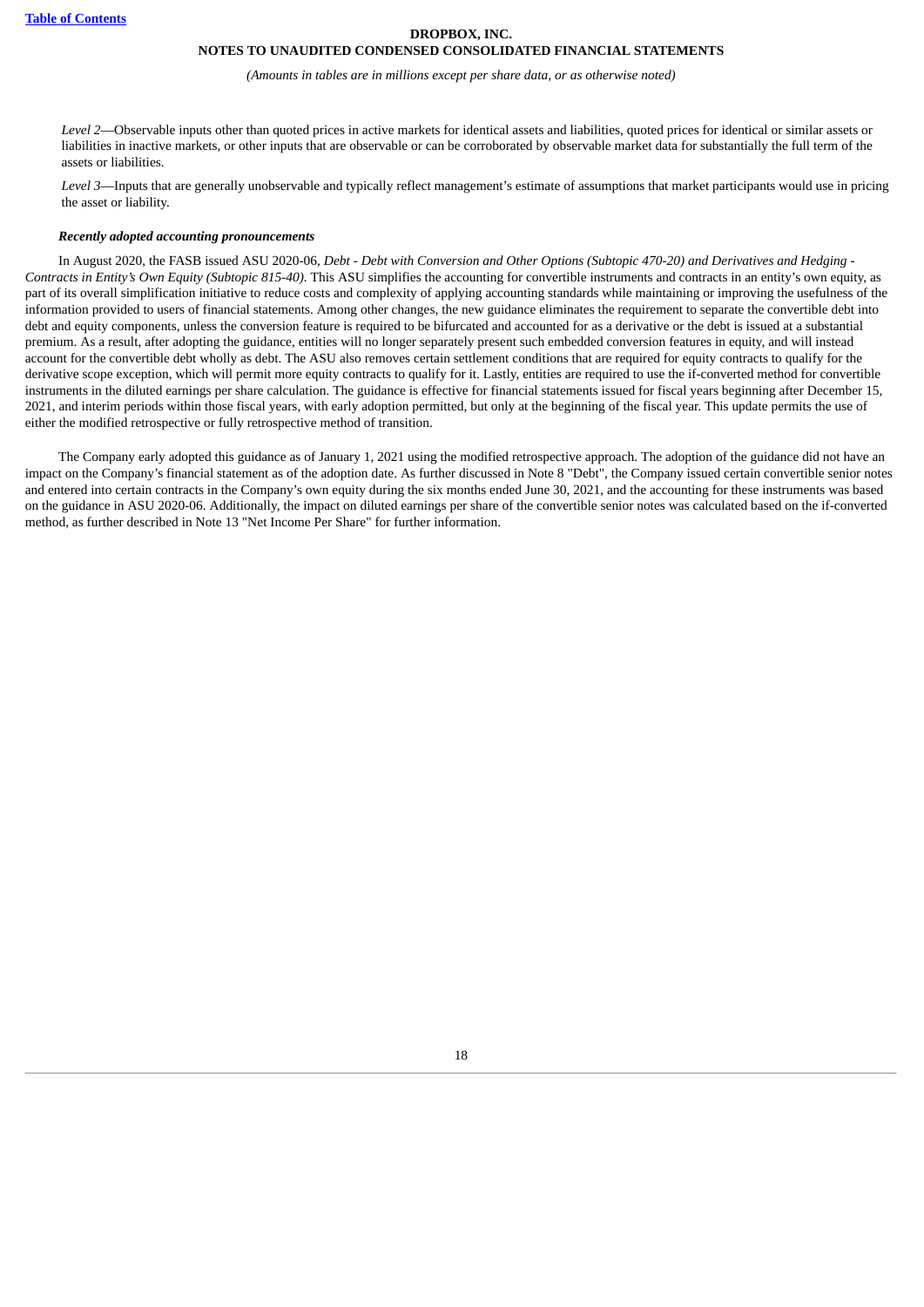# **NOTES TO UNAUDITED CONDENSED CONSOLIDATED FINANCIAL STATEMENTS**

*(Amounts in tables are in millions except per share data, or as otherwise noted)*

# **Note 2. Cash, Cash Equivalents and Short-Term Investments**

The amortized cost, unrealized gains and losses and estimated fair value of the Company's cash, cash equivalents and short-term investments as of June 30, 2021 and December 31, 2020 consisted of the following:

|                                 |                       | As of June 30, 2021    |              |                        |                             |
|---------------------------------|-----------------------|------------------------|--------------|------------------------|-----------------------------|
|                                 | <b>Amortized Cost</b> | <b>Unrealized Gain</b> |              | <b>Unrealized Loss</b> | <b>Estimated Fair Value</b> |
| Cash                            | \$<br>$70.5$ \$       |                        | $\mathbf{s}$ |                        | 70.5                        |
| Cash equivalents                |                       |                        |              |                        |                             |
| Money market funds              | 790.1                 |                        |              |                        | 790.1                       |
| Commercial paper                | 21.1                  |                        |              |                        | 21.1                        |
| Certificates of deposit         | 3.6                   |                        |              |                        | 3.6                         |
| Total cash & cash equivalents   | 885.3                 | \$                     |              |                        | 885.3                       |
| Short-term investments          |                       |                        |              |                        |                             |
| Corporate notes and obligations | 467.2                 | 1.3                    |              | (0.5)                  | 468.0                       |
| U.S. Treasury securities        | 229.4                 | 0.2                    |              | (1.1)                  | 228.5                       |
| Asset backed securities         | 119.0                 | 0.3                    |              | (0.2)                  | 119.1                       |
| Commercial paper                | 77.5                  |                        |              |                        | 77.5                        |
| Municipal securities            | 62.9                  | 0.1                    |              | (0.2)                  | 62.8                        |
| Certificates of deposit         | 53.1                  |                        |              |                        | 53.1                        |
| Foreign government obligations  | 18.4                  |                        |              |                        | 18.4                        |
| <b>Supranational Securities</b> | 17.0                  |                        |              |                        | 17.0                        |
| U.S. agency obligations         | 14.6                  | –                      |              | (0.1)                  | 14.5                        |
| Total short-term investments    | 1,059.1               | 1.9                    |              | (2.1)                  | 1,058.9                     |
| Total                           | 1,944.4               | 1.9                    |              | (2.1)                  | 1,944.2                     |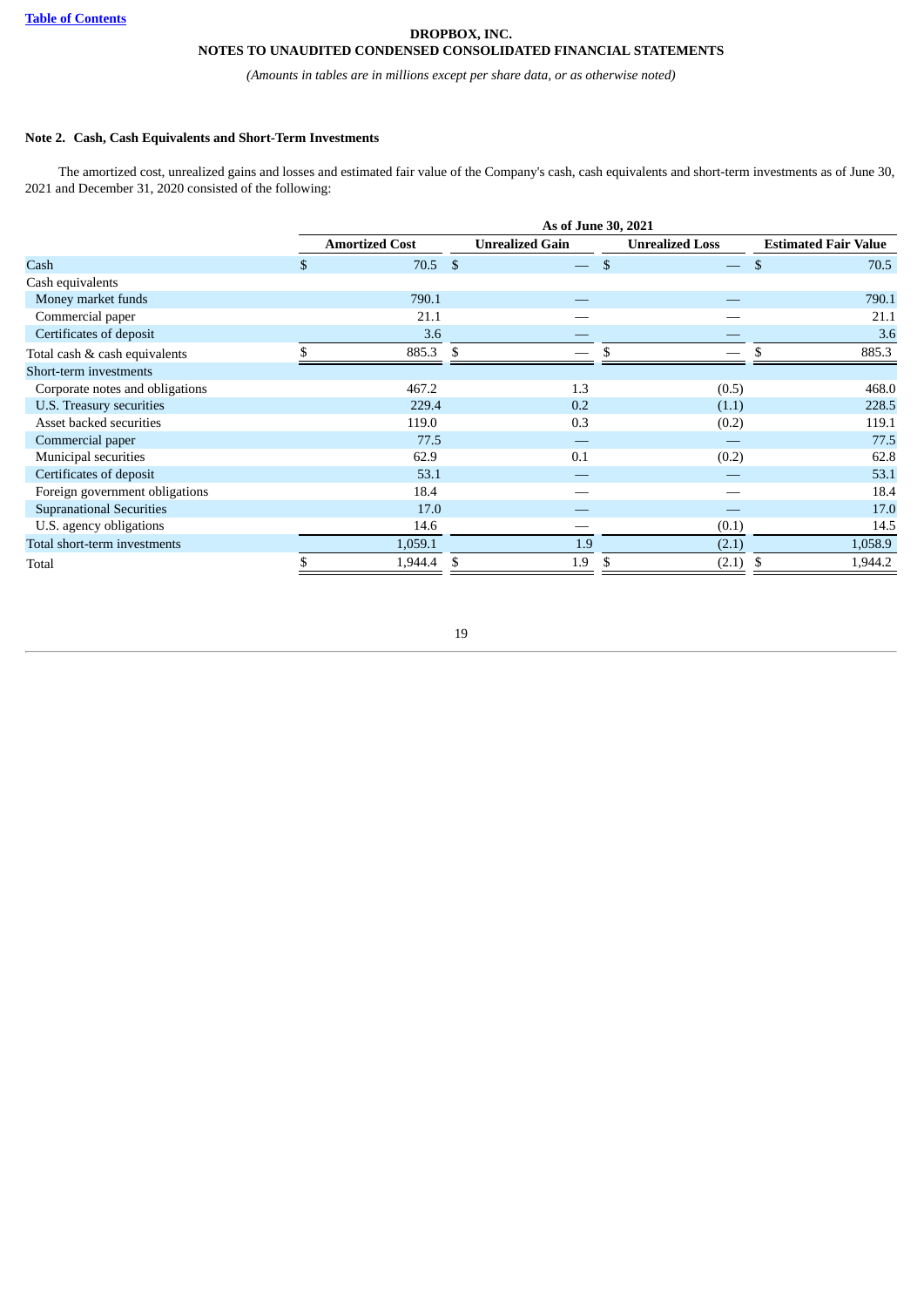# **DROPBOX, INC. NOTES TO UNAUDITED CONDENSED CONSOLIDATED FINANCIAL STATEMENTS**

*(Amounts in tables are in millions except per share data, or as otherwise noted)*

|                                 |              |                       |    | As of December 31, 2020 |              |                        |              |                             |
|---------------------------------|--------------|-----------------------|----|-------------------------|--------------|------------------------|--------------|-----------------------------|
|                                 |              | <b>Amortized cost</b> |    | Unrealized gain         |              | <b>Unrealized loss</b> |              | <b>Estimated fair value</b> |
| Cash                            | $\mathbb{S}$ | 67.2 \$               |    |                         | $\mathbf{s}$ |                        | $\mathbf{s}$ | 67.2                        |
| Cash equivalents                |              |                       |    |                         |              |                        |              |                             |
| Money market funds              |              | 222.6                 |    |                         |              |                        |              | 222.6                       |
| U.S. Treasury securities        |              | 10.6                  |    |                         |              |                        |              | 10.6                        |
| Commercial paper                |              | 8.0                   |    |                         |              |                        |              | 8.0                         |
| Corporate notes and obligations |              | 5.0                   |    |                         |              |                        |              | 5.0                         |
| Municipal securities            |              | 1.5                   |    |                         |              |                        |              | 1.5                         |
| Total cash and cash equivalents |              | 314.9                 | S. |                         | \$           |                        |              | 314.9                       |
| Short-term investments          |              |                       |    |                         |              |                        |              |                             |
| Corporate notes and obligations |              | 374.3                 |    | 2.5                     |              | (0.1)                  |              | 376.7                       |
| U.S. Treasury securities        |              | 215.4                 |    | 1.0                     |              |                        |              | 216.4                       |
| Asset backed securities         |              | 73.5                  |    | 0.6                     |              |                        |              | 74.1                        |
| Municipal securities            |              | 38.7                  |    | 0.1                     |              |                        |              | 38.8                        |
| U.S. agency obligations         |              | 23.0                  |    | 0.1                     |              |                        |              | 23.1                        |
| Commercial paper                |              | 22.5                  |    |                         |              |                        |              | 22.5                        |
| <b>Supranational Securities</b> |              | 18.7                  |    |                         |              |                        |              | 18.7                        |
| Foreign government obligations  |              | 18.5                  |    |                         |              |                        |              | 18.5                        |
| Certificates of deposit         |              | 17.6                  |    |                         |              |                        |              | 17.6                        |
| Total short-term investments    |              | 802.2                 |    | 4.3                     |              | (0.1)                  |              | 806.4                       |
| Total                           |              | 1,117.1               | S  | 4.3                     |              | (0.1)                  | \$           | 1,121.3                     |

Included in cash and cash equivalents is cash in transit from payment processors for credit and debit card transactions of \$10.7 million and \$9.8 million as of June 30, 2021 and December 31, 2020, respectively.

All short-term investments were designated as available-for-sale securities as of June 30, 2021 and December 31, 2020.

The following table presents the contractual maturities of the Company's short-term investments as of June 30, 2021:

|                                | As of June 30, 2021 |                       |  |                             |
|--------------------------------|---------------------|-----------------------|--|-----------------------------|
|                                |                     | <b>Amortized cost</b> |  | <b>Estimated fair value</b> |
| Due within one year            |                     | 295.4                 |  | 296.1                       |
| Due between one to three years |                     | 500.9                 |  | 501.3                       |
| Due after three years          |                     | 262.8                 |  | 261.5                       |
| <b>Total</b>                   |                     | 1,059.1               |  | 1,058.9                     |

The Company had 232 short-term investments in unrealized loss positions as of June 30, 2021. There were no material unrealized losses from short-term investments and no material realized gains or losses from short-term investments that were reclassified out of accumulated other comprehensive income for the three and six months ended June 30, 2021.

As of June 30, 2021, the Company's short-term investments portfolio consisted of nine security types, six of which were in an unrealized loss position. The Company's short-term investments had unrealized losses of approximately \$2.1 million as of June 30, 2021. Unrealized losses on short-term investments have not been recorded into income because management does not intend to sell nor will be required to sell these securities prior to their anticipated recovery, and for which the decline in fair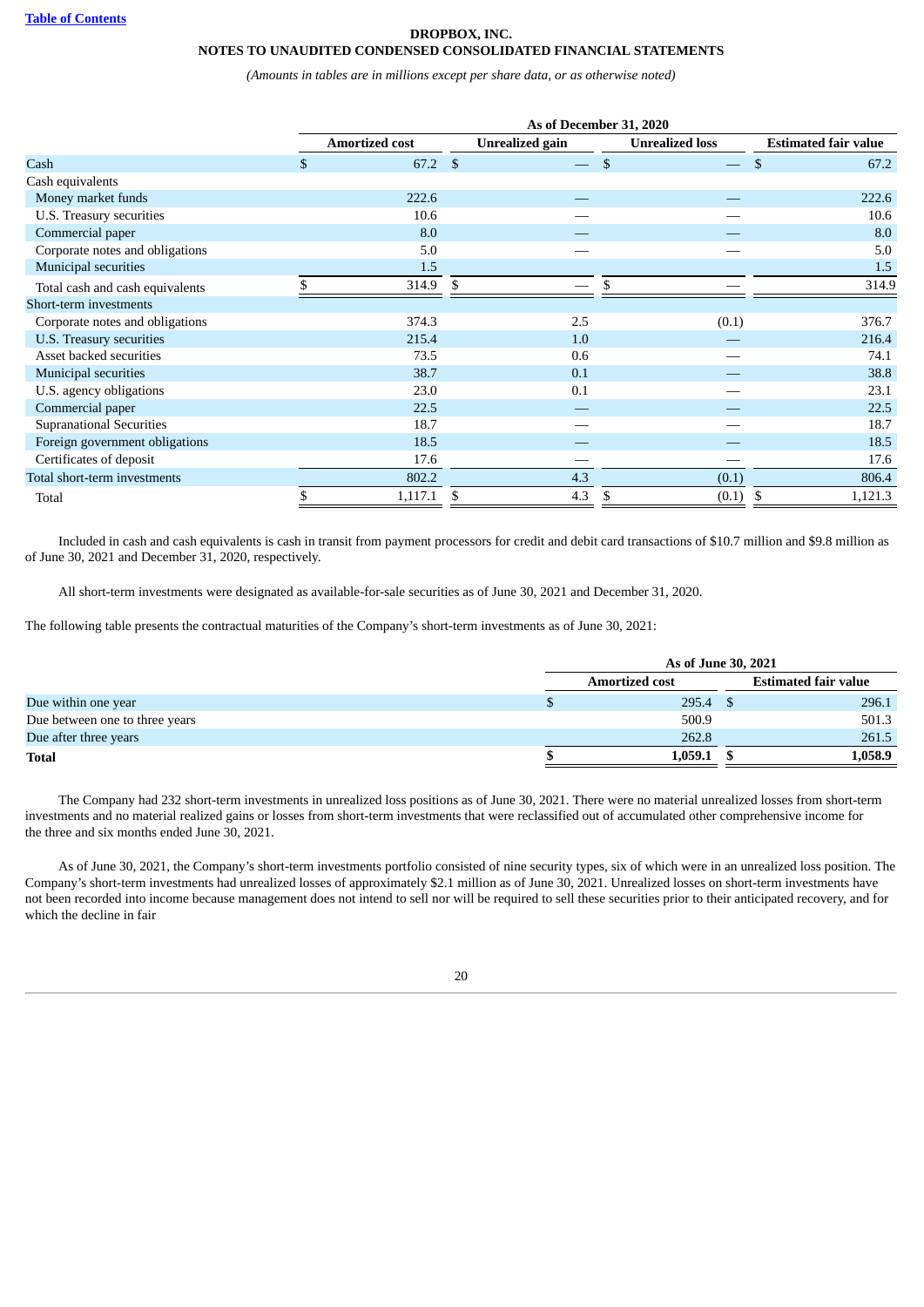# **NOTES TO UNAUDITED CONDENSED CONSOLIDATED FINANCIAL STATEMENTS**

*(Amounts in tables are in millions except per share data, or as otherwise noted)*

value is largely due to changes in credit spreads. The credit ratings associated with the corporate notes and obligations are mostly unchanged, are highly rated and the issuers continue to make timely principal and interest payments.

The Company recorded interest income from its cash, cash equivalents, and short-term investments of \$1.9 million and \$3.8 million during the three and six months ended June 30, 2021, respectively, and \$2.7 million and \$7.8 million during the three and six months ended June 30, 2020.

# **Note 3. Fair Value Measurements**

The Company measures its financial instruments at fair value each reporting period using a fair value hierarchy that prioritizes the use of observable inputs and minimizes the use of unobservable inputs when measuring fair value. A financial instrument's classification within the fair value hierarchy is based upon the lowest level of input that is significant to the fair value measurement.

The following table presents information about the Company's financial instruments that are measured at fair value on a recurring basis using the input categories discussed in Note 1:

|                                 | As of June 30, 2021 |                |    |                |    |                 |    |              |
|---------------------------------|---------------------|----------------|----|----------------|----|-----------------|----|--------------|
|                                 |                     | <b>Level 1</b> |    | <b>Level 2</b> |    | <b>Level 3</b>  |    | <b>Total</b> |
|                                 |                     |                |    |                |    |                 |    |              |
| Cash equivalents                |                     |                |    |                |    |                 |    |              |
| Money market funds              | \$                  | 790.1 \$       |    |                | \$ | $\qquad \qquad$ | \$ | 790.1        |
| Commercial paper                |                     |                |    | 21.1           |    |                 |    | 21.1         |
| Certificates of deposit         |                     |                |    | 3.6            |    |                 |    | 3.6          |
| Total cash equivalents          |                     | \$790.1        |    | $$24.7$ \$     |    |                 |    | \$814.8      |
| Short-term investments          |                     |                |    |                |    |                 |    |              |
| Corporate notes and obligations |                     |                |    | 468.0          |    |                 |    | 468.0        |
| U.S. Treasury securities        |                     |                |    | 228.5          |    |                 |    | 228.5        |
| Asset backed securities         |                     |                |    | 119.1          |    |                 |    | 119.1        |
| Commercial paper                |                     |                |    | 77.5           |    |                 |    | 77.5         |
| Municipal securities            |                     |                |    | 62.8           |    |                 |    | 62.8         |
| Certificates of deposit         |                     |                |    | 53.1           |    |                 |    | 53.1         |
| Foreign government obligations  |                     |                |    | 18.4           |    |                 |    | 18.4         |
| <b>Supranational Securities</b> |                     |                |    | 17.0           |    |                 |    | 17.0         |
| U.S. agency obligations         |                     |                |    | 14.5           |    |                 |    | 14.5         |
| Total short-term investments    |                     |                |    | 1,058.9        |    |                 |    | 1,058.9      |
| Total                           | \$                  | 790.1          | \$ | 1,083.6        | \$ |                 |    | 1,873.7      |

The Company has an investment in a non-marketable equity security in a privately held company without a readily determinable market value. The investments had a carrying value of \$5.6 million and was categorized as Level 3 as of June 30, 2021 and December 31, 2020.

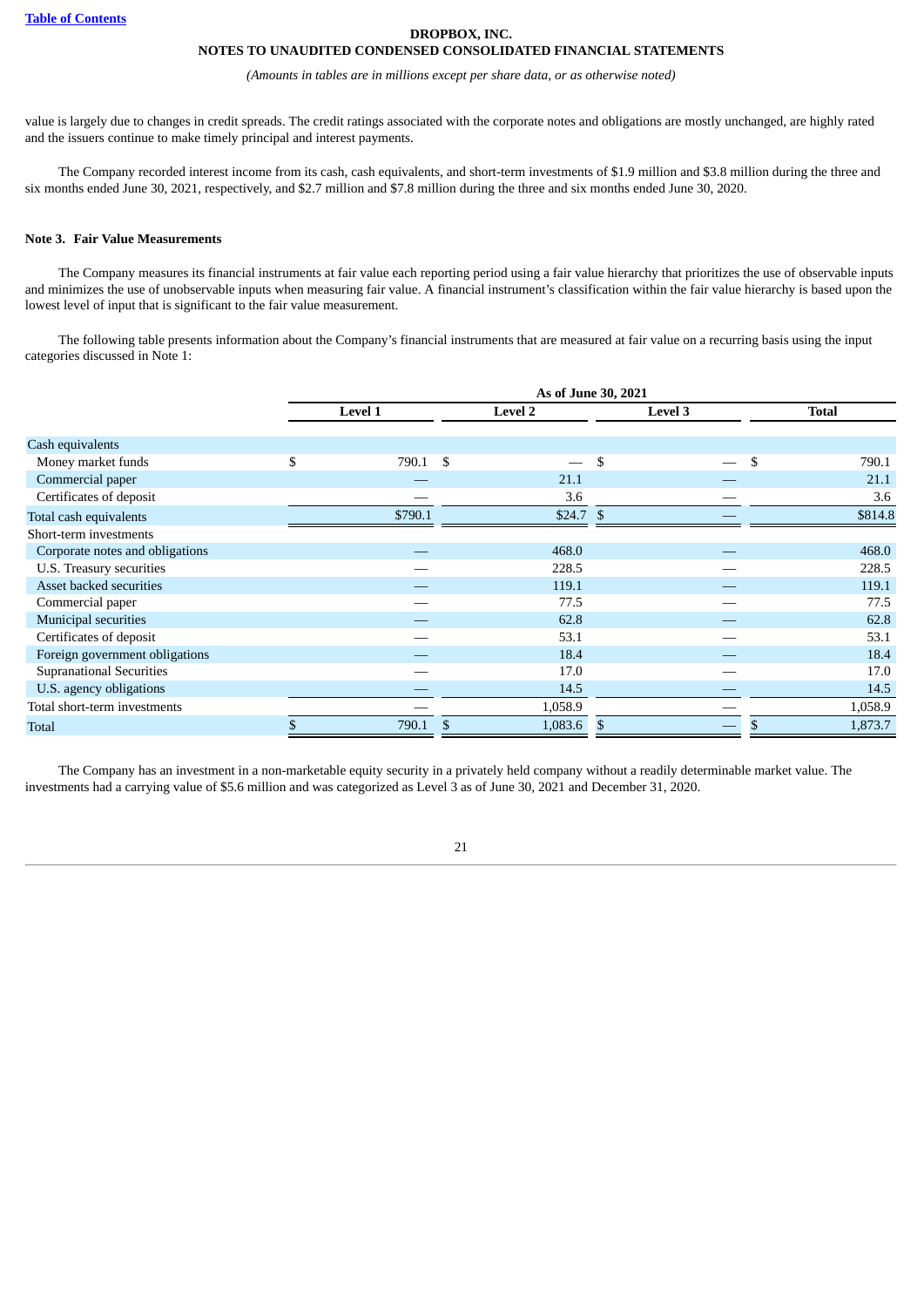# **DROPBOX, INC. NOTES TO UNAUDITED CONDENSED CONSOLIDATED FINANCIAL STATEMENTS**

*(Amounts in tables are in millions except per share data, or as otherwise noted)*

|                                 | As of December 31, 2020 |         |                |                |    |         |    |              |
|---------------------------------|-------------------------|---------|----------------|----------------|----|---------|----|--------------|
|                                 |                         | Level 1 |                | <b>Level 2</b> |    | Level 3 |    | <b>Total</b> |
| Cash equivalents                |                         |         |                |                |    |         |    |              |
| Money market funds              | \$                      | 222.6   | \$             |                | \$ |         | \$ | 222.6        |
| U.S. Treasury securities        |                         |         |                | 10.6           |    |         |    | 10.6         |
| Commercial paper                |                         |         |                | 8.0            |    |         |    | 8.0          |
| Corporate notes and obligations |                         |         |                | 5.0            |    |         |    | 5.0          |
| Municipal securities            |                         |         |                | 1.5            |    |         |    | 1.5          |
| <b>Total Cash Equivalents</b>   |                         | 222.6   | .S             | 25.1           | \$ |         |    | 247.7        |
| Short-term investments          |                         |         |                |                |    |         |    |              |
| Corporate notes and obligations |                         |         |                | 376.7          |    |         |    | 376.7        |
| U.S. Treasury securities        |                         |         |                | 216.4          |    |         |    | 216.4        |
| Asset-backed securities         |                         |         |                | 74.1           |    |         |    | 74.1         |
| Municipal securities            |                         |         |                | 38.8           |    |         |    | 38.8         |
| U.S. agency obligations         |                         |         |                | 23.1           |    |         |    | 23.1         |
| Commercial paper                |                         |         |                | 22.5           |    |         |    | 22.5         |
| Supranational securities        |                         |         |                | 18.7           |    |         |    | 18.7         |
| Foreign government obligations  |                         |         |                | 18.5           |    |         |    | 18.5         |
| Certificates of deposit         |                         |         |                | 17.6           |    |         |    | 17.6         |
| Total short-term investments    |                         |         |                | 806.4          |    |         |    | 806.4        |
| Total                           |                         | 222.6   | $\mathfrak{L}$ | 831.5          | \$ |         |    | 1,054.1      |

The Company had no transfers between levels of the fair value hierarchy.

The carrying amounts of certain financial instruments, including cash held in banks, accounts receivable and accounts payable approximate fair value due to their short-term maturities and are excluded from the fair value table above.

The Company has \$695.8 million in aggregate principal amount of 0% convertible senior notes due in 2026 (the "2026 Notes"), and \$693.3 million in aggregate principal amount of 0% convertible senior notes due in 2028 (the "2028 Notes" and together with the 2026 Notes, the "Notes"), outstanding as of June 30, 2021. Refer to Note 8 "Debt" for further details on the 2026 Notes and 2028 Notes.

The estimated fair value of the 2026 Notes and the 2028 Notes, based on a market approach as of June 30, 2021 was approximately \$745.8 million and \$763.4 million, respectively. The Notes were categorized as Level 2 instruments as the estimated fair value was determined based on the estimated or actual bids and offers of the Notes in an over-the-counter market on the last business day of the period.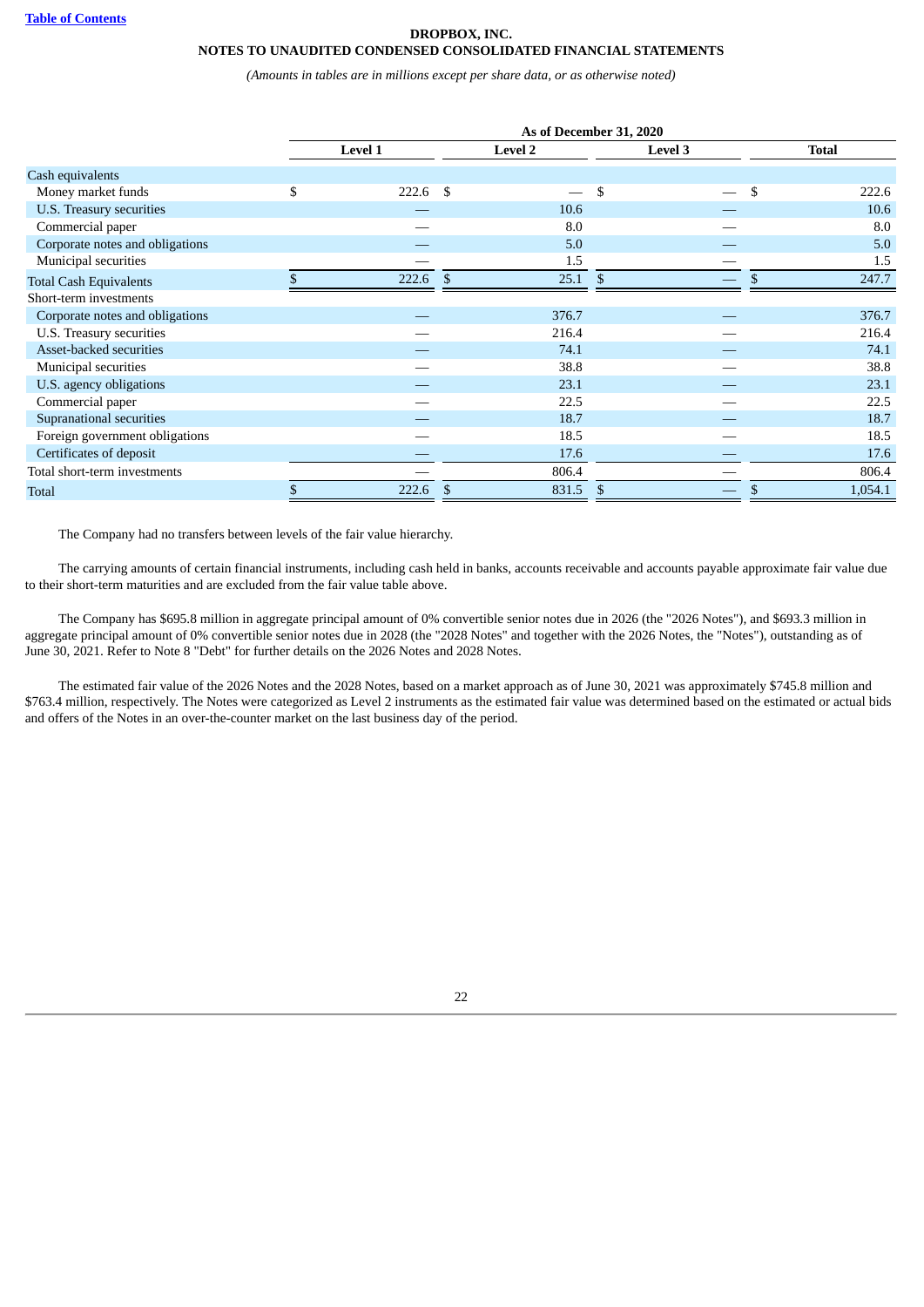# **NOTES TO UNAUDITED CONDENSED CONSOLIDATED FINANCIAL STATEMENTS**

*(Amounts in tables are in millions except per share data, or as otherwise noted)*

# **Note 4. Property and Equipment, Net**

Property and equipment, net consisted of the following:

|                                           | As of |               |  |                          |
|-------------------------------------------|-------|---------------|--|--------------------------|
|                                           |       | June 30, 2021 |  | <b>December 31, 2020</b> |
| Data center and other computer equipment  |       | 656.4 \$      |  | 652.7                    |
| Furniture and fixtures                    |       | 18.6          |  | 19.9                     |
| Leasehold improvements                    |       | 96.8          |  | 96.9                     |
| Construction in progress                  |       | 21.9          |  | 21.0                     |
| Total property and equipment              |       | 793.7         |  | 790.5                    |
| Accumulated depreciation and amortization |       | (450.8)       |  | (451.8)                  |
| Property and equipment, net               |       | 342.9         |  | 338.7                    |

The Company leases certain infrastructure, computer equipment, and furniture from various third parties, through equipment finance leases. Infrastructure assets as of June 30, 2021 and December 31, 2020, respectively, included a total of \$452.9 million and \$395.2 million acquired under finance lease agreements. These leases are capitalized in property and equipment, and the related amortization of assets under finance leases is included in depreciation and amortization expense. The accumulated depreciation of the equipment under finance leases totaled \$202.9 million and \$156.6 million as of June 30, 2021 and December 31, 2020, respectively.

Construction in progress includes costs primarily related to construction of leasehold improvements for office spaces and data centers.

Depreciation expense related to property and equipment was \$32.7 million and \$64.2 million for the three and six months ended June 30, 2021, respectively, and \$36.5 million and \$72.5 million for the three and six months ended June 30, 2020, respectively.

## **Note 5. Business Combinations**

## **2021 Business Combination**

On March 22, 2021, the Company acquired all outstanding stock of DocSend, a secure document sharing and analytics company. The combination of Dropbox, HelloSign, and DocSend will help customers across industries manage end-to-end document workflows—from content collaboration to sharing and esignature—giving them more control over their business results. The results of DocSend's operations have been included in the Company's consolidated results of operations since the date of acquisition and were immaterial for the periods presented.

The purchase consideration transferred consisted of the following:

|                                                                                               | Purchase consideration |
|-----------------------------------------------------------------------------------------------|------------------------|
| Cash paid to common and preferred stockholders and vested option holders                      | 125.5                  |
| Transaction costs paid by Dropbox on behalf of DocSend                                        | 5.0                    |
| Fair value of assumed DocSend options attributable to pre-combination services <sup>(1)</sup> | 1.2                    |
| Total purchase consideration                                                                  | 131.7                  |

 $<sup>(1)</sup>$  The fair value of options assumed was determined based upon the Black-Scholes option-pricing model.</sup>

In addition to the total purchase consideration above, the Company has compensation agreements with key DocSend personnel consisting of \$30.7 million in future cash payments subject to ongoing employee service. The related expense will be recognized within sales and marketing and research and development expenses over the required service period of three years.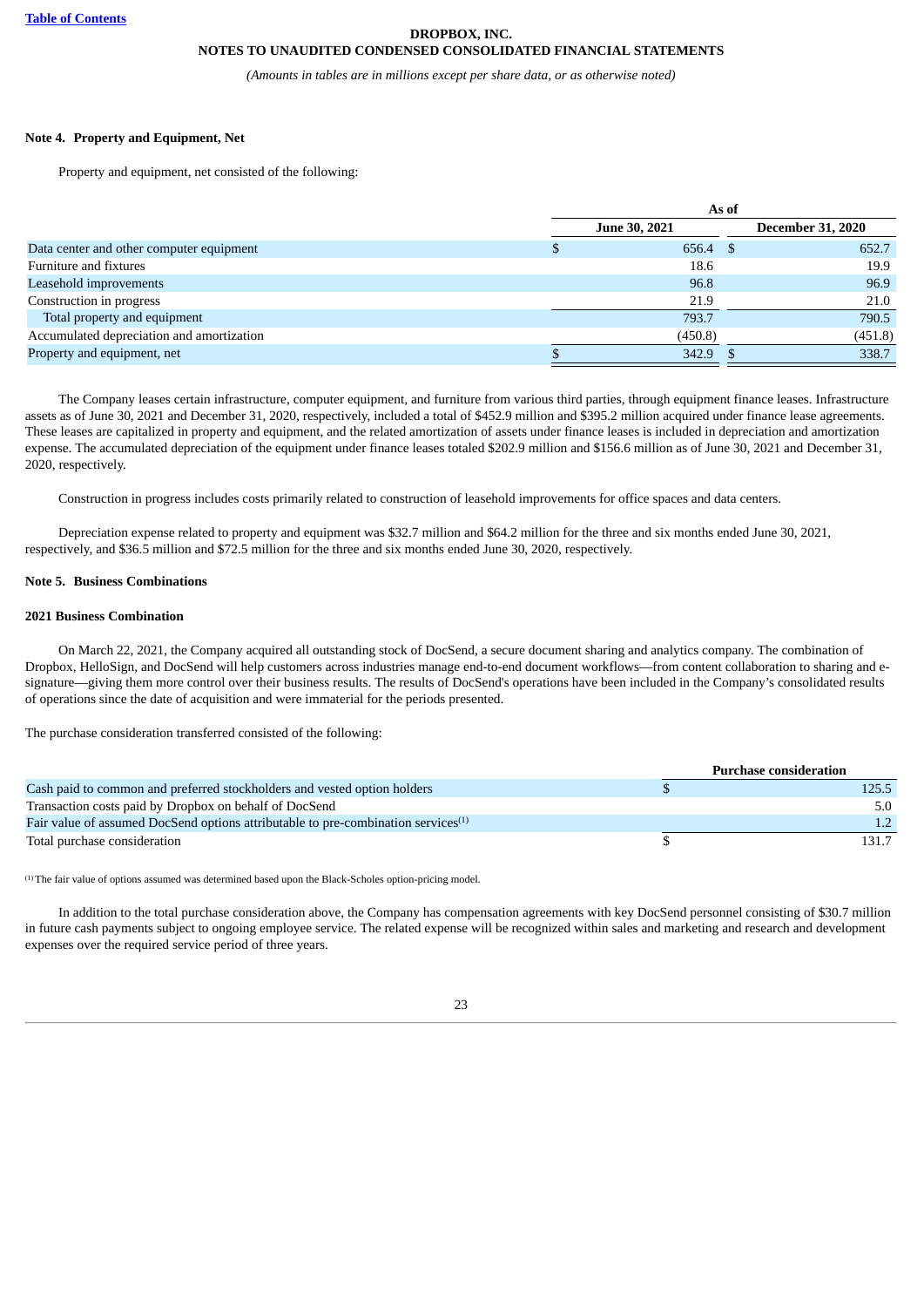# **NOTES TO UNAUDITED CONDENSED CONSOLIDATED FINANCIAL STATEMENTS**

*(Amounts in tables are in millions except per share data, or as otherwise noted)*

The related payments will be paid out evenly on an annual basis in the first and second year, and in quarterly installments in the third year. Payments will begin in the first quarter of 2022 if the requisite service is provided.

The purchase consideration was allocated to the tangible and intangible assets and liabilities acquired as of the acquisition date, with the excess recorded to goodwill as shown below. The fair value of assets and liabilities acquired may change as additional information is received during the measurement period. The measurement period will end no later than one-year from the acquisition date.

| Assets acquired:                                |               |       |
|-------------------------------------------------|---------------|-------|
| Cash and cash equivalents                       | <b>ታ</b><br>æ | 5.1   |
| Acquisition-related intangible assets           |               | 20.6  |
| Accounts receivable, prepaid and other assets   |               | 6.1   |
| Total assets acquired                           |               | 31.8  |
|                                                 |               |       |
| Liabilities assumed:                            |               |       |
| Accounts payable, accrued and other liabilities | ¢             | 6.4   |
| Deferred revenue                                |               | 1.9   |
| Deferred tax liability                          |               | 1.9   |
| Total liabilities assumed                       |               | 10.2  |
| Net assets acquired, excluding goodwill         |               | 21.6  |
| Total purchase consideration                    |               | 131.7 |
| Goodwill <sup>(2)</sup>                         |               | 110.1 |

(2) The goodwill recognized was primarily attributable to the opportunity to expand the user base of the Company's platform. The goodwill is not deductible for U.S. federal income tax purposes.

The fair value of the separately identifiable finite-lived intangible assets acquired and estimated weighted average useful lives are as follows:

|                                             | Estimated fair values | Estimated weighted average<br>useful lives<br>(In years) |
|---------------------------------------------|-----------------------|----------------------------------------------------------|
| Developed technology                        | 11.5                  | 5.0                                                      |
| Customer relationships                      | 8.1                   | 5.0                                                      |
| Trade name                                  | $1.0\,$               | 5.0                                                      |
| Total acquisition-related intangible assets | 20.6                  |                                                          |

The fair values of the acquisition-related intangible assets were determined using the following methodologies: the multi-period excess earnings method for customer relationships, and the relief from royalty method for developed technology, and the trade name, respectively. The valuation model inputs required the application of significant judgment by management. The acquired intangible assets have a total weighted average amortization period of 5.0 years.

One-time acquisition-related diligence costs of \$1.2 million were expensed within general and administrative expenses as incurred during the three months ended March 31, 2021.

## **2019 Business Combination**

On February 8, 2019, the Company acquired all outstanding stock of JN Projects, Inc. (d/b/a HelloSign) ("HelloSign"), which provides an e-signature and document workflow platform. The acquisition of HelloSign expands the Company's content collaboration capabilities to include additional business-critical workflows. The results of HelloSign operations have been included in the Company's consolidated results of operations since the date of acquisition.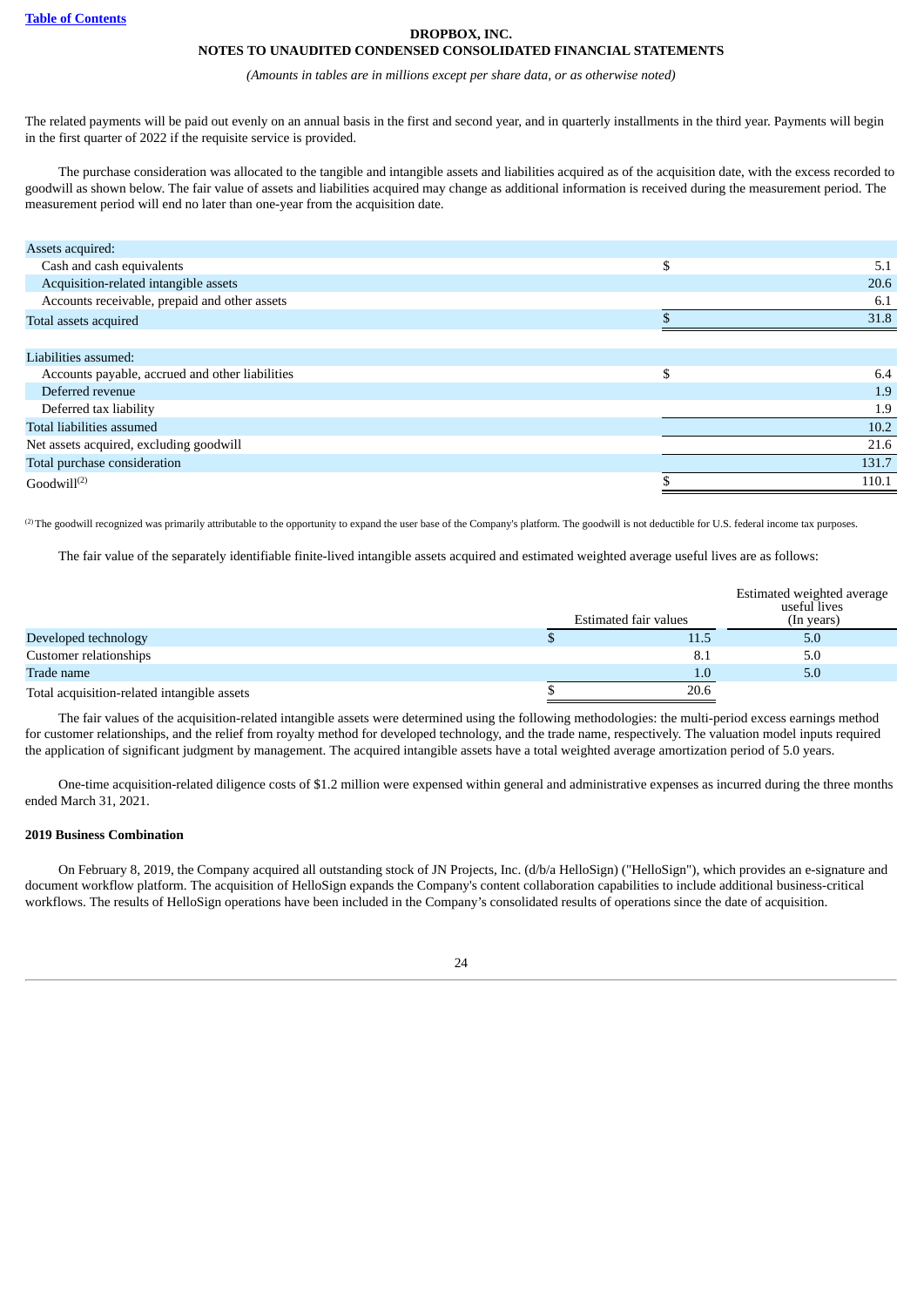## **DROPBOX, INC. NOTES TO UNAUDITED CONDENSED CONSOLIDATED FINANCIAL STATEMENTS**

*(Amounts in tables are in millions except per share data, or as otherwise noted)*

The purchase consideration transferred consisted of the following:

|                                                                                                 | <b>Purchase consideration</b> |
|-------------------------------------------------------------------------------------------------|-------------------------------|
| Cash paid to common and preferred stockholders and vested option holders                        | 175.2                         |
| Transaction costs paid by Dropbox on behalf of HelloSign                                        | 2.4                           |
| Fair value of assumed HelloSign options attributable to pre-combination services <sup>(1)</sup> | 0.8                           |
| Purchase price adjustments                                                                      | (0.5)                         |
| Total purchase consideration                                                                    | 177.9                         |

 $(1)$  The fair value of options assumed were based upon the Black-Scholes option-pricing model.

In addition to the total purchase consideration above, the Company has employee holdback agreements with key HelloSign personnel consisting of \$48.5 million in cash payments subject to ongoing employee service. The related expenses are recognized within research and development expenses over the required service period of three years. The payments began in the first quarter of 2020, with \$4.0 million and \$8.0 million paid during the three and six months ended June 30, 2021. The remaining balance of \$12.1 million will be paid evenly in quarterly installments over the remaining required service period.

The purchase consideration was allocated to the tangible and intangible assets and liabilities acquired as of the acquisition date, with the excess recorded to goodwill as shown below.

| Assets acquired:                                |           |
|-------------------------------------------------|-----------|
| Cash and cash equivalents                       | \$<br>5.5 |
| Short-term investments                          | 7.8       |
| Acquisition-related intangible assets           | 44.6      |
| Accounts receivable, prepaid and other assets   | 5.0       |
| Total assets acquired                           | 62.9      |
|                                                 |           |
| Liabilities assumed:                            |           |
| Accounts payable, accrued and other liabilities | \$<br>6.3 |
| Deferred revenue                                | 4.8       |
| Deferred tax liability                          | 6.9       |
| Total liabilities assumed                       | 18.0      |
| Net assets acquired, excluding goodwill         | 44.9      |
| Total purchase consideration                    | 177.9     |
| Goodwill <sup>(2)</sup>                         | 133.0     |

( $^{(2)}$  The goodwill recognized was primarily attributable to the opportunity to expand the user base of the Company's platform. The goodwill is not deductible for U.S. federal income tax purposes.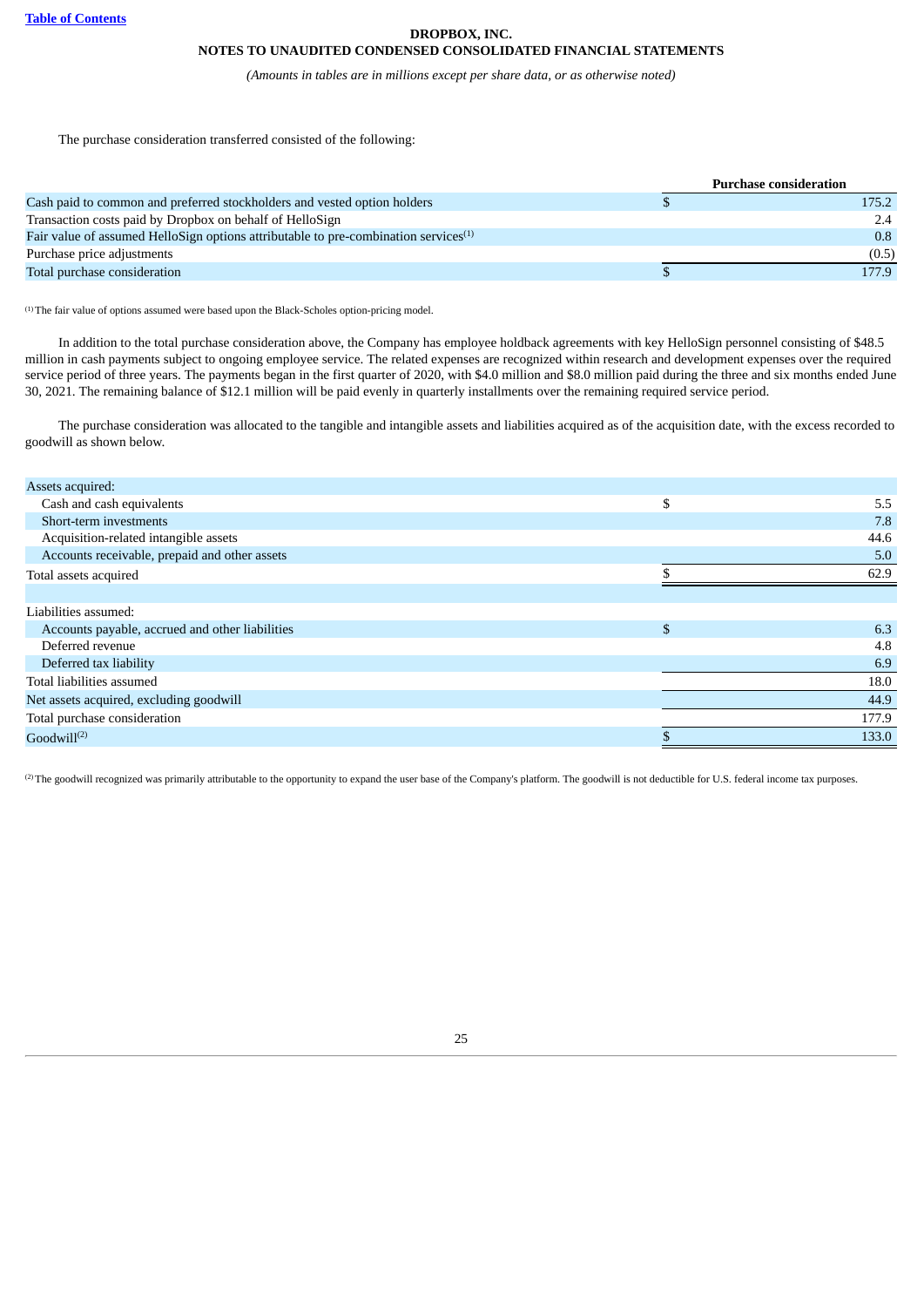# **NOTES TO UNAUDITED CONDENSED CONSOLIDATED FINANCIAL STATEMENTS**

*(Amounts in tables are in millions except per share data, or as otherwise noted)*

The fair value of the separately identifiable finite-lived intangible assets acquired and estimated weighted average useful lives are as follows:

|                                             | Estimated fair values | Estimated weighted average<br>useful lives<br>(In years) |
|---------------------------------------------|-----------------------|----------------------------------------------------------|
| <b>Customer relationships</b>               | 20.5                  | 4.9                                                      |
| Developed technology                        | 19.6                  | 5.0                                                      |
| Trade name                                  | 4.5                   | 5.0                                                      |
| Total acquisition-related intangible assets | 44.6                  |                                                          |

The fair values of the acquisition-related intangibles were determined using the following methodologies: the multi-period excess earnings method, replacement cost method, and the relief from royalty method, for customer relationships, developed technology, and the trade name, respectively. The valuation model inputs required the application of significant judgment by management. At the time of acquisition, the acquired intangible assets had a total weighted average amortization period of 4.9 years.

## **Note 6. Intangible Assets**

Intangible assets consisted of the following:

|                                           | As of June 30,  | As of December 31, | Weighted-<br>average<br>remaining<br>useful life<br>(In years)<br>As of June 30, |
|-------------------------------------------|-----------------|--------------------|----------------------------------------------------------------------------------|
|                                           | 2021            | 2020               | 2021                                                                             |
| Developed technology                      | \$<br>$37.5$ \$ | 26.0               | 3.7                                                                              |
| Customer relationships                    | 28.6            | 20.5               | 3.8                                                                              |
| Patents                                   | 14.8            | 12.8               | 6.2                                                                              |
| Software                                  | 9.0             | 9.0                | 0.8                                                                              |
| Trademarks and trade names                | 5.6             | 4.6                | 3.1                                                                              |
| Licenses                                  | 4.6             | 4.6                |                                                                                  |
| Assembled workforce in asset acquisitions | 3.0             | 3.0                |                                                                                  |
| Other                                     | 0.8             | 0.8                | 4.2                                                                              |
| Total intangibles                         | 103.9           | 81.3               |                                                                                  |
| Accumulated amortization                  | (55.0)          | (47.8)             |                                                                                  |
| Intangible assets, net                    | 48.9            | 33.5<br>\$         |                                                                                  |

Amortization expense was \$4.1 million and \$7.2 million for the three and six months ended June 30, 2021, respectively, and \$3.5 million and \$7.0 million for the three and six months ended June 30, 2020, respectively.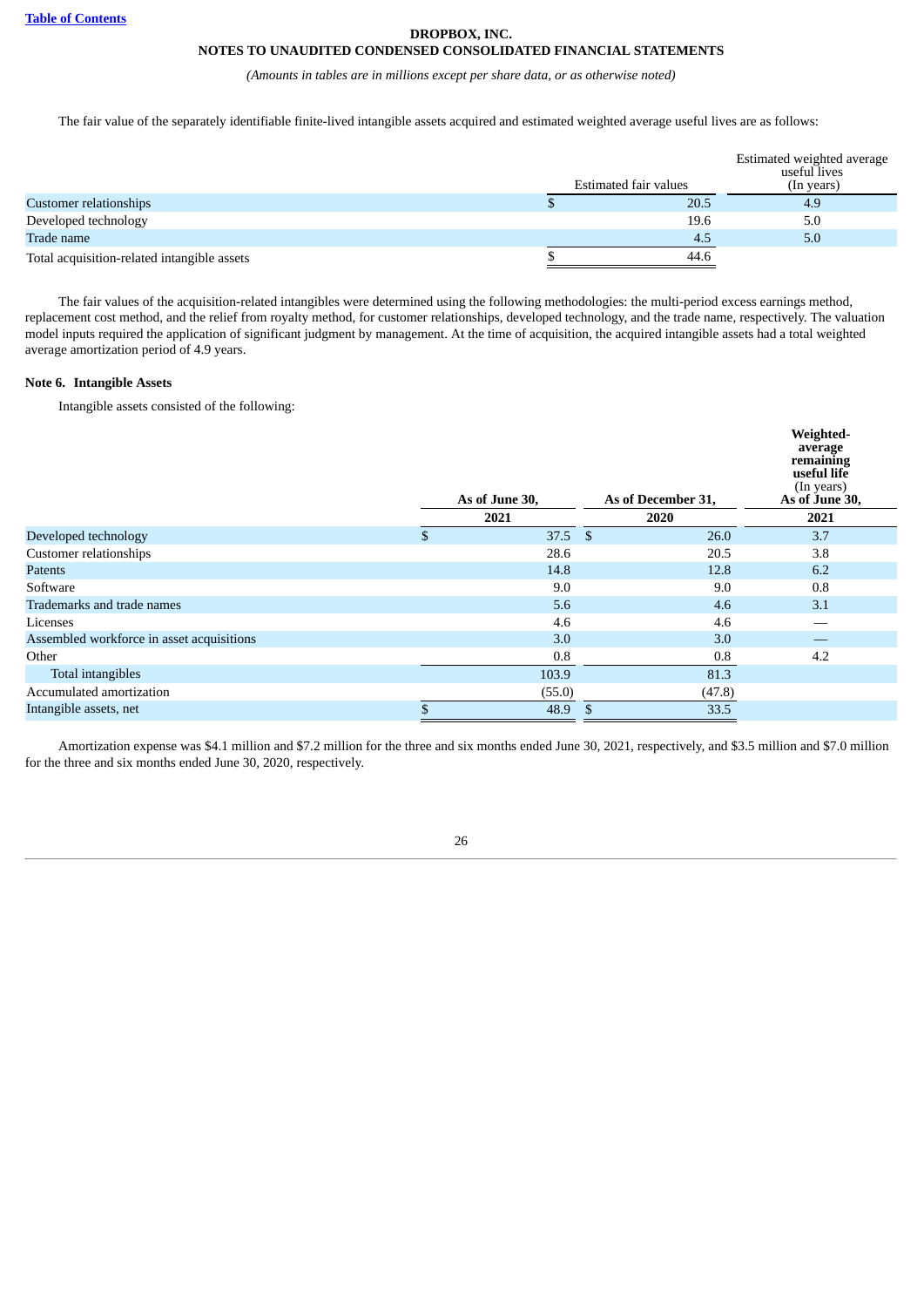## **NOTES TO UNAUDITED CONDENSED CONSOLIDATED FINANCIAL STATEMENTS**

*(Amounts in tables are in millions except per share data, or as otherwise noted)*

Expected future amortization expense for intangible assets as of June 30, 2021 is as follows:

| Remaining six months of Fiscal 2021 | 7.9  |
|-------------------------------------|------|
| 2022                                | 12.8 |
| 2023                                | 12.2 |
| 2024                                | 7.9  |
| 2025                                | 6.0  |
| Thereafter                          | 2.1  |
| <b>Total</b>                        | 48.9 |
|                                     |      |

### **Note 7. Goodwill**

Goodwill represents the excess of the purchase price in a business combination over the fair value of net tangible and intangible assets acquired. The changes in the carrying amounts of goodwill were as follows:

| Balance at December 31, 2020           | 236.9 |
|----------------------------------------|-------|
| DocSend acquisition                    | 110.1 |
| Effect of foreign currency translation | (0.2) |
| Balance at June 30, 2021               | 346.8 |
|                                        |       |

Goodwill amounts are not amortized, but tested for impairment on an annual basis. There was no impairment of goodwill as of June 30, 2021 and December 31, 2020.

## **Note 8. Debt**

## *Revolving credit facility*

In April 2017, the Company entered into an amended and restated credit and guaranty agreement which provided for a \$600.0 million revolving loan facility (as amended from time to time, the "revolving credit facility"). In conjunction with the revolving credit facility, the Company paid upfront issuance fees of \$2.6 million, which are being amortized over the five-year term of the agreement.

In February 2018, the Company amended the revolving credit facility to, among other things, permit the Company to make certain investments, enter into an unsecured standby letter of credit facility and increase its standby letter of credit sublimit to \$187.5 million. The Company increased its borrowing capacity under the revolving credit facility from \$600.0 million to \$725.0 million. In February 2021, the Company amended the revolving credit facility to decrease its borrowing capacity under the revolving credit facility from \$725.0 million to \$500.0 million. The Company may from time to time request increases in its borrowing capacity under the revolving credit facility of up to \$250.0 million, provided no event of default has occurred or is continuing or would result from such increase. In conjunction with the February 2021 amendment, the Company paid upfront issuance fees of \$1.7 million, which are being amortized over the remaining term of the agreement, and wrote-off \$0.2 million in unamortized deferred debt issuance costs.

Pursuant to the terms of the revolving credit facility, the Company may issue letters of credit under the revolving credit facility, which reduce the total amount available for borrowing. Pursuant to the terms of the revolving credit facility, the Company is required to pay an annual commitment fee that accrues at a rate of 0.20% per annum on the unused portion of the borrowing commitments under the revolving credit facility. In addition, the Company is required to pay a fee in connection with letters of credit issued under the revolving credit facility, which accrues at a rate of 1.375% per annum on the amount of such letters of credit outstanding. There is an additional fronting fee of 0.125% per annum multiplied by the average aggregate daily maximum amount available under all letters of credit. Borrowings under the revolving credit facility bear interest, at the

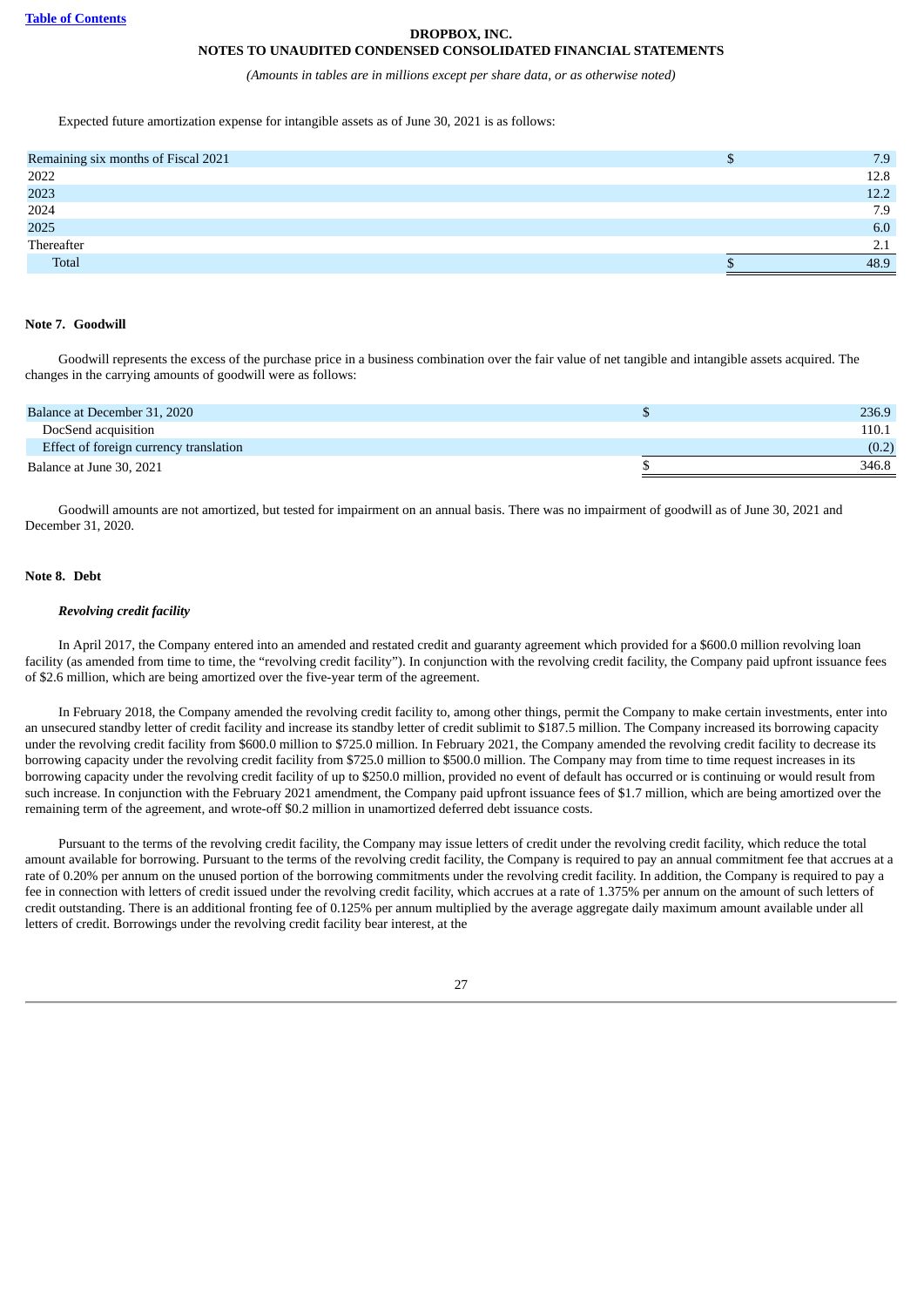# **NOTES TO UNAUDITED CONDENSED CONSOLIDATED FINANCIAL STATEMENTS**

*(Amounts in tables are in millions except per share data, or as otherwise noted)*

Company's option, at an annual rate based on LIBOR plus a spread of 1.375% or at an alternative base rate plus a spread of 0.375%.

The revolving credit facility contains customary conditions to borrowing, events of default and covenants, including covenants that restrict the Company's ability to incur indebtedness, grant liens, make distributions to holders of the Company or its subsidiaries' equity interests, make investments, or engage in transactions with its affiliates. In addition, the revolving credit facility contains financial covenants, including a consolidated leverage ratio incurrence covenant and a minimum liquidity balance of \$100.0 million, which includes any available borrowing capacity. The Company was in compliance with the covenants of the revolving credit facility as of June 30, 2021 and December 31, 2020, respectively.

The Company had an aggregate of \$52.4 million of letters of credit outstanding under the revolving credit facility as of June 30, 2021, and the Company's total available borrowing capacity under the revolving credit facility was \$447.6 million as of June 30, 2021. The Company's letters of credit have final expiration dates through 2036.

### *Convertible senior notes*

During the first quarter of 2021, the Company issued \$695.8 million aggregate principal amount of the 2026 Notes. Additionally, during the first quarter of 2021, the Company issued \$693.3 million aggregate principal amount of the 2028 Notes. The Notes were issued in a private placement to qualified institutional buyers pursuant to Rule 144A under the Securities Act of 1933, as amended (the "Securities Act"). The net proceeds from the sale of the Notes were approximately \$1.4 billion after deducting offering and issuance costs related to the Notes.

The Notes of each series do not bear regular interest. The Notes of each series may bear special interest as the remedy relating to the Company's failure to comply with certain of its reporting obligations. The Company has complied with this reporting obligations from the issuance date through June 30, 2021. The 2026 Notes will mature on March 1, 2026, and the 2028 Notes will mature on March 1, 2028, in each case, unless earlier converted, redeemed or repurchased.

The initial conversion rate for the 2026 Notes is 26.1458 shares of the Company's Class A common stock per \$1,000 principal amount of such Note, which is equivalent to an initial conversion price of approximately \$38.25 per share. The initial conversion rate for the 2028 Notes is 28.2889 shares of Class A common stock per \$1,000 principal amount of such Notes, which is equivalent to an initial conversion price of approximately \$35.35 per share. The conversion rate for each series of Notes will be subject to adjustment upon the occurrence of certain specified events but will not be adjusted for accrued and unpaid special interest. In addition, upon the occurrence of a make-whole fundamental change (as defined in the relevant indentures governing the Notes) or a notice of redemption, the Company will, in certain circumstances, increase the conversion rate of the relevant series of Notes by a number of additional shares for a holder that elects to convert all or a portion of its Notes of such series in connection with such make-whole fundamental change or who elects to convert such Notes that are subject to such notice of redemption. The conversion rate for the 2026 Notes and the 2028 Notes shall not exceed 43.1406 shares per \$1,000 principal amount of such Notes, subject to certain customary anti-dilution adjustments (as defined in the relevant indentures governing the Notes). There have been no changes to the initial conversion price of the Notes since issuance as of June 30, 2021.

Upon conversion, the principal portion of the Notes of the applicable series being converted will be settled in cash, and any amount in excess of the principal portion of such Notes will be settled in cash or shares of the Company's Class A common stock or any combination thereof at the Company's option. The if-converted value of the 2026 Notes and the 2028 Notes was below the principal value of the respective Notes as of June 30, 2021. In addition, during the three and six months ended June 30, 2021, the conditions allowing holders of the Notes to convert were not met. As a result, the Notes are not convertible during the three and six months ended June 30, 2021.

Prior to the close of business on the business day immediately preceding December 1, 2025, in the case of the 2026 Notes, and prior to the close of business on the business day immediately preceding December 1, 2027, in the case of the 2028 Notes, the Notes of the applicable series will be convertible only under the following circumstances: (1) during any calendar quarter commencing after June 30, 2021 (and only during such calendar quarter), if the last reported sale price of the Class A common stock for at least 20 trading days (whether or not consecutive) during the 30 consecutive trading day period ending on the last trading day of the immediately preceding calendar quarter is greater than or equal to 130% of the conversion price for the relevant series of Notes on each applicable trading day; (2) during the five business day period after any five consecutive trading day period in which, for each trading day of that period, the trading price per \$1,000 principal amount of 2026 Notes or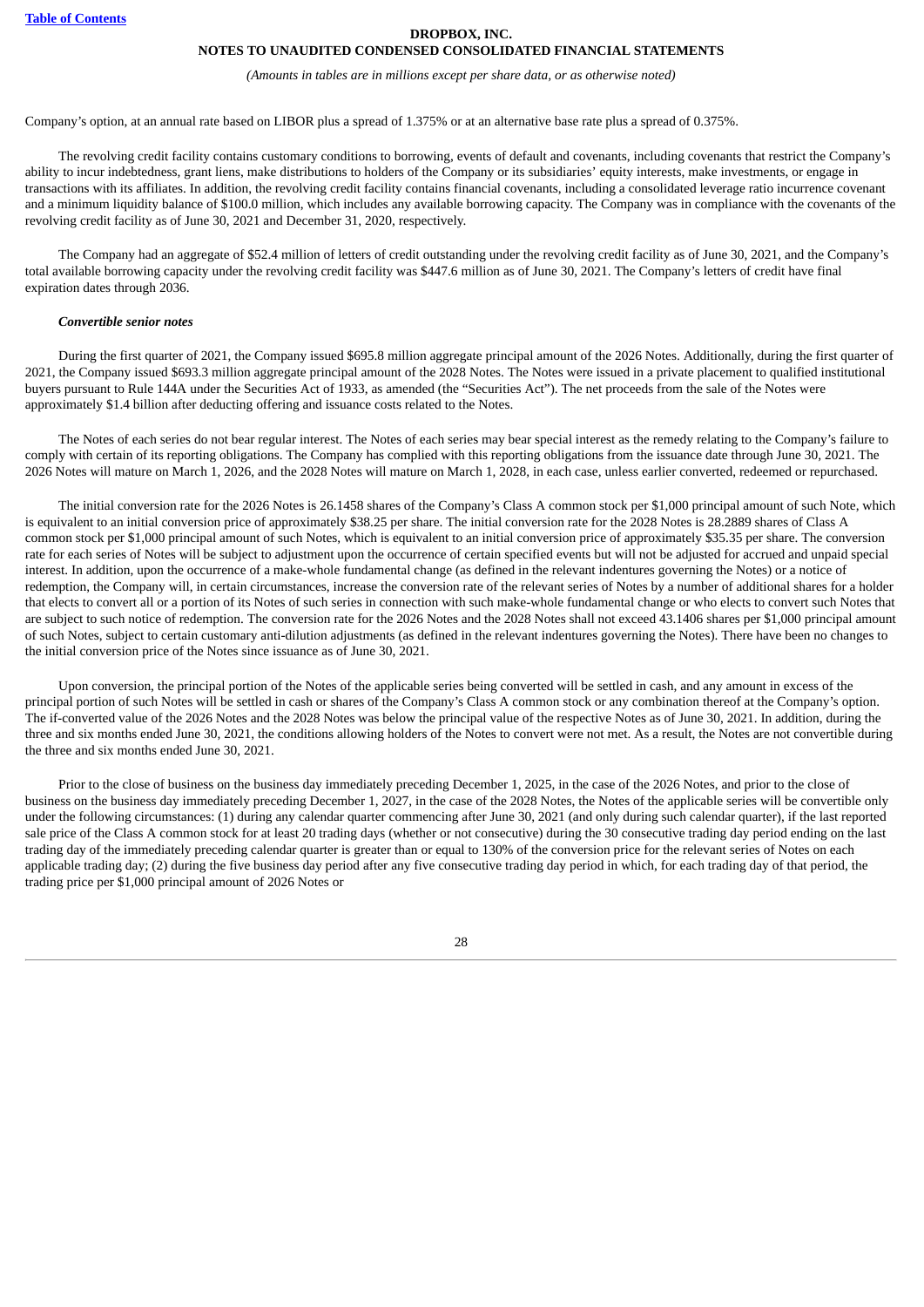## **DROPBOX, INC. NOTES TO UNAUDITED CONDENSED CONSOLIDATED FINANCIAL STATEMENTS**

*(Amounts in tables are in millions except per share data, or as otherwise noted)*

2028 Notes, as applicable, for such trading day was less than 98% of the product of the last reported sale price of the Class A common stock and the conversion rate for such series of Notes on each such trading day; (3) if the Company calls any or all of the Notes for redemption, such Notes of the applicable series called for redemption may be converted at any time prior to the close of business on the second scheduled trading day immediately preceding the redemption date; or (4) upon the occurrence of specified corporate transactions.

On or after December 1, 2025, in the case of the 2026 Notes, and on or after December 1, 2027, in the case of the 2028 Notes, until the close of business on the second scheduled trading day immediately preceding the relevant maturity date, holders of the relevant series of Notes may convert all or a portion of their Notes of such series regardless of the foregoing conditions.

The Company may redeem for cash all or any part of the Notes, at its option, on or after March 6, 2024, in the case of the 2026 Notes, and on or after March 6, 2025, in the case of the 2028 Notes, if the last reported sale price of its Class A common stock has been at least 130% of the conversion price for the relevant series of Notes then in effect for at least 20 trading days (whether or not consecutive) during any 30 consecutive trading day period (including the last trading day of such period) ending on, and including, the trading day immediately preceding the date on which the Company provides notice of redemption at a redemption price equal to 100% of the principal amount of the series of Notes to be redeemed, plus any accrued and unpaid special interest to, but excluding, the redemption date. No sinking fund is provided for the Notes.

Upon the occurrence of a fundamental change (as defined in the relevant indentures governing the Notes) prior to the relevant maturity date, holders of the relevant series of Notes may require the Company to repurchase all or a portion of the Notes of such series for cash at a price equal to 100% of the principal amount of the series of Notes to be repurchased, plus any accrued and unpaid special interest to, but excluding, the fundamental change repurchase date. Additionally, and upon events of default (as defined in the relevant indentures governing the Notes), the maturity of the Notes may be accelerated.

The Notes are the Company's general unsecured obligations and will rank senior in right of payment to any existing and future indebtedness that is contractually subordinated to the Notes; rank equal in right of payment with the Company's existing and future senior unsecured indebtedness that is not so subordinated; effectively rank junior in right of payment to any of the Company's existing and future secured indebtedness to the extent of the value of the assets securing such indebtedness; and be structurally subordinated to all indebtedness and other liabilities (including trade payables) of subsidiaries of the Company.

In accounting for the Notes, issuance costs of \$11.0 million and \$11.0 million for the 2026 Notes and the 2028 Notes were deducted from the carrying value of the Notes in the consolidated balance sheet. Issuance costs will be recognized as interest expense over the five-year term and seven-year term for the 2026 Notes and the 2028 Notes, respectively.

The following is a summary of the Company's convertible senior notes as of June 30, 2021.

|                            | 2026 Notes | 2028 Notes | <b>Total</b> |
|----------------------------|------------|------------|--------------|
| Principal balance          | 695.8      | 693.3      | 1,389.1      |
| Unamortized issuance costs | (10.3)     | (10.4)     | (20.7)       |
| Carrying value, net        | 685.5      | 682.9      | 1,368.4      |

During the three months ended June 30, 2021, the Company recognized \$0.6 million and \$0.3 million in interest expense for the 2026 Notes and the 2028 Notes, respectively, with such interest expense solely consisting of amortization of issuance costs. During the six months ended June 30, 2021, the Company recognized \$0.8 million and \$0.5 million in interest expense for the 2026 Notes and the 2028 Notes, respectively, with such interest expense solely consisting of amortization of issuance costs. The effective interest rate for the 2026 Notes and the 2028 Notes was 0.32% and 0.22%, respectively, as of June 30, 2021.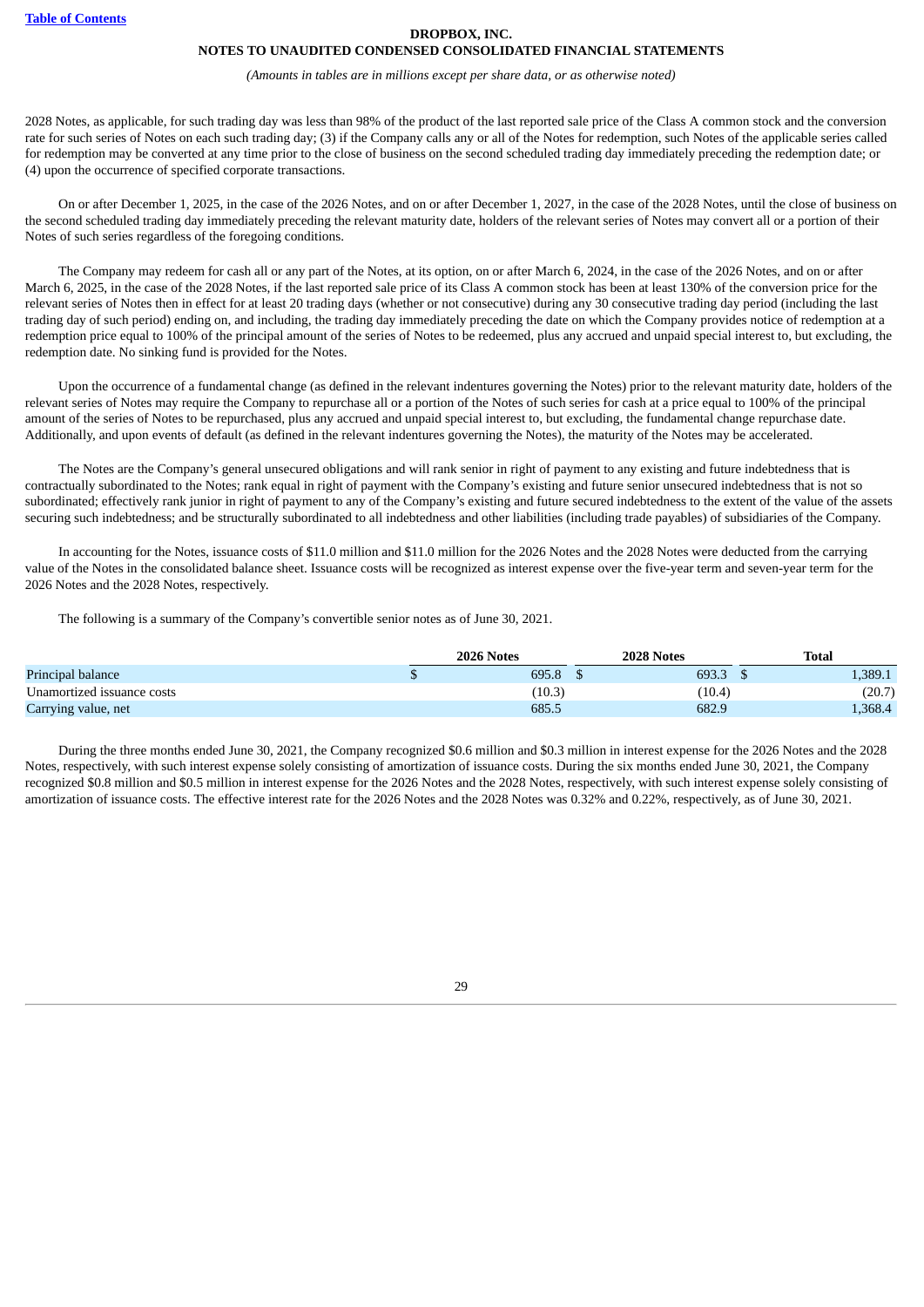# **NOTES TO UNAUDITED CONDENSED CONSOLIDATED FINANCIAL STATEMENTS**

*(Amounts in tables are in millions except per share data, or as otherwise noted)*

Maturities on the Company's long-term convertible debt are as follows:

|                                        | <b>Convertible Debt</b> |
|----------------------------------------|-------------------------|
| July 1, 2021 through December 31, 2021 |                         |
| 2022                                   |                         |
| 2023                                   |                         |
| 2024                                   |                         |
| 2025                                   |                         |
| 2026                                   | 695.8                   |
| Thereafter                             | 693.3                   |
| Total                                  | 1,389.1                 |
|                                        |                         |

### *Convertible Note Hedges and Warrants*

Concurrent with the offering of the Notes, the Company entered into convertible note hedge transactions with certain counterparties whereby the Company had the option to purchase a total of approximately 18.2 million shares for note hedges expiring in March 2026 (the "2026 Note Hedges") and 19.6 million shares for note hedges expiring in March 2028 (the "2028 Note Hedges", together with the 2026 Note Hedges, the "Note Hedges"), respectively, of its common stock at a price of approximately \$38.25 and \$35.35 per share, respectively. The aggregate cost of the convertible note hedge transactions was \$265.3 million.

The Note Hedges, or a portion thereof, are exercisable upon conversion of the Notes and the satisfaction of certain conditions set forth in the Note Hedges. Additionally, the Note Hedges may be terminated and early settled upon the occurrence of certain events, including certain merger events, events of default, and upon a fundamental change (as defined in the relevant indentures for the Notes). The Note Hedges are settleable in cash, shares or a combination of cash and shares, at the option of the Company, and the settlement alternative will be the same as the settlement alternative of the conversion spread for the respective Notes.

The convertible note hedge transactions are expected generally to reduce the potential dilution to the Class A common stock upon conversion of the relevant series of Notes and/or offset any cash payments the Company is required to make in excess of the principal amount of such converted Notes, as the case may be, in the event that the market price per share of the Class A common stock, as measured under the terms of the convertible note hedge transactions, is greater than the applicable strike price of those convertible note hedge transactions. As of June 30, 2021, the Company's stock price was below the exercise price of the respective Note Hedges.

In addition, the Company sold warrants to certain counterparties whereby the holders of the warrants had the option to purchase a total of approximately 18.1 million shares underlying warrants expiring in 2026 (the "2026 Warrants") and 20.1 million shares underlying warrants expiring in 2028 (the "2028 Warrants, together with the 2026 Warrants, the "Warrants"), respectively, of the Company's Class A common stock at an initial strike price of \$46.36 and \$46.36 per share, respectively. The Company received aggregate cash proceeds of \$202.9 million from the sale of these Warrants.

If the market price per share of the Company's Class A common stock, as measured under the terms of the Warrants, exceeds the strike price of the Warrants, the Warrants could have a dilutive effect, unless the Company elects, subject to certain conditions, to settle the Warrants in cash. The Warrants are only exercisable on the applicable expiration dates in accordance with the terms of the Warrants. Subject to the other terms of the Warrants, the first expiration date applicable to the 2026 Warrants and to the 2028 Warrants is June 1, 2026, and June 1, 2028, respectively, and the final expiration date applicable to the 2026 Warrants and 2028 Warrants is August 10, 2026 and August 10, 2028, respectively. As of June 30, 2021, the Company's Class common stock price was below the exercise price of the Warrants.

Taken together, the purchase of the Note Hedges and the sale of the Warrants are intended to reduce potential dilution from the conversion of the 2026 Notes and the 2028 Notes, and to effectively increase the overall conversion price from \$38.25 per share to \$46.36 per share and from \$35.35 per share to \$46.36 for the 2026 Notes and the 2028 Notes, respectively.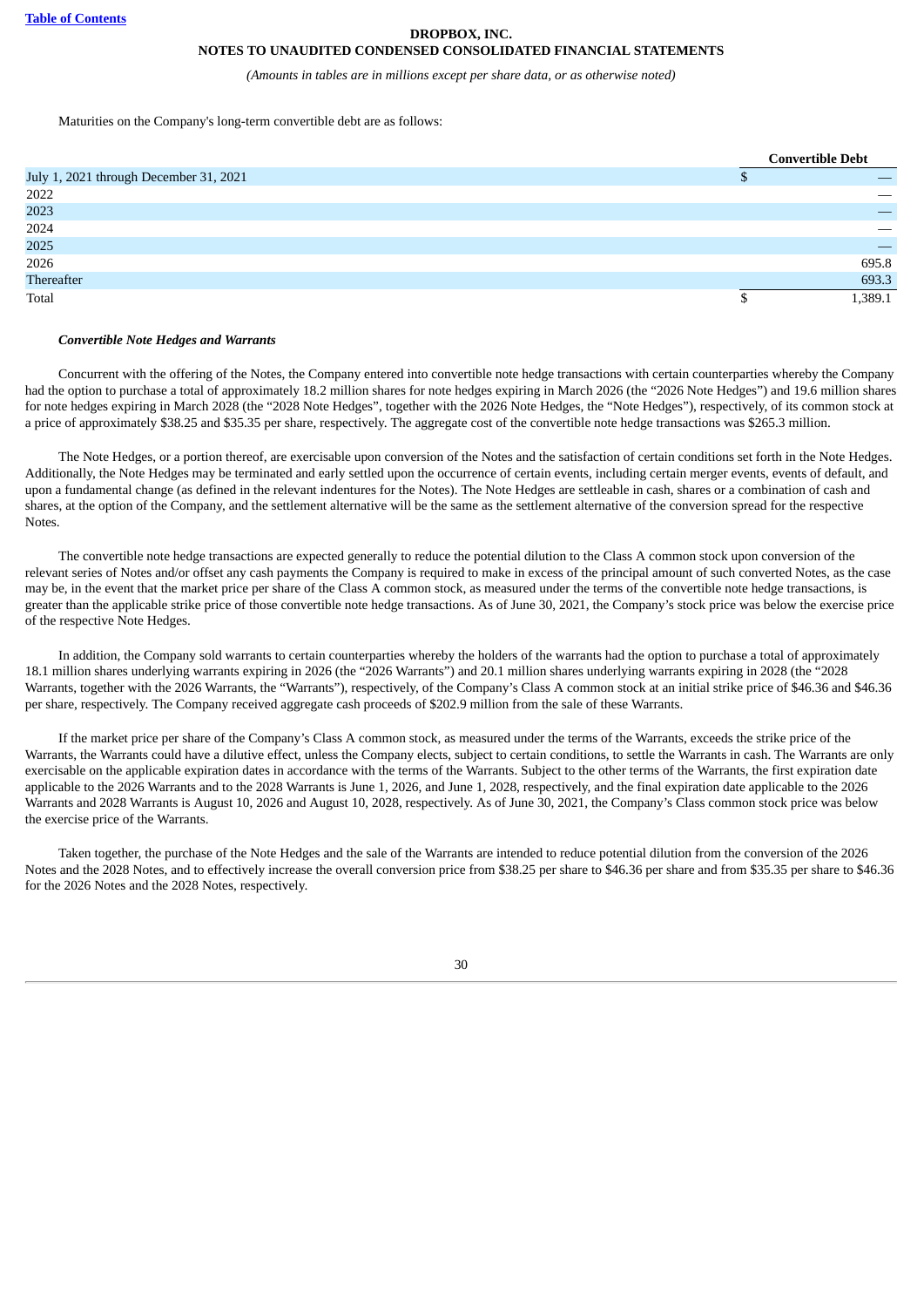### **DROPBOX, INC. NOTES TO UNAUDITED CONDENSED CONSOLIDATED FINANCIAL STATEMENTS**

*(Amounts in tables are in millions except per share data, or as otherwise noted)*

The Note Hedges and the Warrants are equity-classified instruments as a result of being indexed to the Company's Class A common stock and meeting certain equity classification criteria, and the instruments will not be remeasured in subsequent periods as long as the instruments continue to meet these accounting criteria. The premium paid for the Note Hedges has been included as a net reduction to additional paid-in capital within stockholders' (deficit) equity, and the premium received for the Warrants has been included as a net increase to additional paid-in capital within stockholders' (deficit) equity.

## **Note 9. Leases**

The Company has operating leases for corporate offices and data centers, and finance leases for infrastructure and office equipment. The Company's leases have remaining lease terms of 1 year to 15 years, some of which include options to extend the leases for up to 5 years.

The Company also has subleases for several floors of its former corporate offices. The Company classifies its subleases as operating leases. The subleases have remaining lease terms of 1 year to 12 years. Sublease income, which is recorded as a reduction of rental expense, was \$4.0 million and \$7.9 million during the three and six months ended June 30, 2021, respectively, and \$1.7 million and \$3.5 million during the three and six months ended June 30, 2020, respectively.

Future minimum lease payments under non-cancellable leases as of June 30, 2021 were as follows:

| <b>Year ending December 31,</b>                     | <b>Operating leases</b> $^{(1)}$ |                   |  | <b>Finance leases</b> |  |  |
|-----------------------------------------------------|----------------------------------|-------------------|--|-----------------------|--|--|
| 2021 (excluding the six months ended June 30, 2021) |                                  | 60.8 <sup>5</sup> |  | 65.0                  |  |  |
| 2022                                                |                                  | 118.5             |  | 110.4                 |  |  |
| 2023                                                |                                  | 102.7             |  | 77.3                  |  |  |
| 2024                                                |                                  | 92.0              |  | 42.2                  |  |  |
| 2025                                                |                                  | 86.9              |  | 5.0                   |  |  |
| Thereafter                                          |                                  | 566.2             |  |                       |  |  |
| Total future minimum lease payments                 |                                  | 1,027.1           |  | 299.9                 |  |  |
| Less imputed interest                               |                                  | (208.8)           |  | (12.0)                |  |  |
| Less tenant improvement receivables                 |                                  | (8.0)             |  |                       |  |  |
| Total liability                                     |                                  | 810.3             |  | 287.9                 |  |  |

 $(1)$  Consists of future non-cancelable minimum rental payments under operating leases for the Company's corporate offices and data centers where the Company has possession, excluding rent payments from the Company's sub-tenants and variable operating expenses.

Future non-cancelable rent payments from the Company's subtenants as of June 30, 2021 were as follows:

## **Year ending December 31, Operating leases**

| real ending <i>b</i> ecentric <i>bi</i> ,           | $\sigma$ per uting reuses |
|-----------------------------------------------------|---------------------------|
| 2021 (excluding the six months ended June 30, 2021) | 8.5                       |
| 2022                                                | 20.9                      |
| 2023                                                | 12.3                      |
| 2024                                                | 11.5                      |
| 2025                                                | 11.0                      |
| Thereafter                                          | 67.5                      |
| Total future sublease rent payments                 | 131.7                     |
| Less sub-tenant incentive                           | (10.5)                    |
| Total future sublease rent payments, net            | 121.2                     |
|                                                     |                           |

In 2017, the Company entered into a lease agreement for office space in San Francisco, California, to serve as its corporate headquarters. The Company took possession of three phases of the space between June 2018 and December 2019, and began to recognize lease costs and lease obligations, net of tenant improvement reimbursements related to the space. The

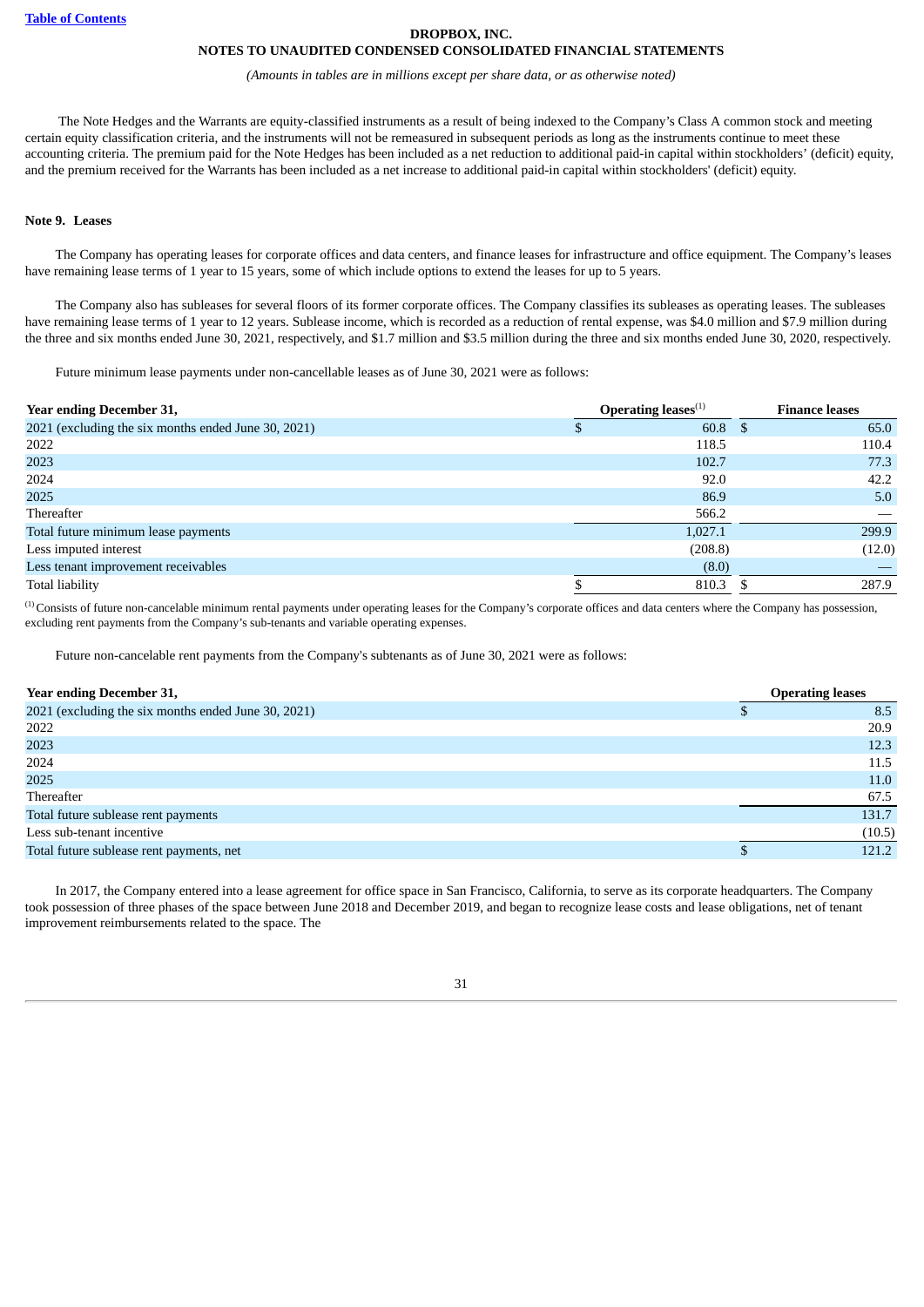## **DROPBOX, INC. NOTES TO UNAUDITED CONDENSED CONSOLIDATED FINANCIAL STATEMENTS**

*(Amounts in tables are in millions except per share data, or as otherwise noted)*

Company's total expected minimum obligations for all three phases of the lease are \$842.9 million, which exclude expected tenant improvement reimbursements from the landlord of approximately \$75.0 million and variable operating expenses. The Company's obligations under the lease are supported by a \$34.2 million letter of credit, which reduced the borrowing capacity under the revolving credit facility. During the second quarter, the Company did not collect any tenant improvement reimbursements. The Company does not expect to collect further tenant improvement reimbursements through the remainder of the lease.

In the fourth quarter of 2020, the Company announced a new Virtual First work model pursuant to which remote work will become the primary experience for all of its employees. As part of the Virtual First strategy, Dropbox will retain a portion of its office space to be used for the Company's team collaboration use and a portion will be marketed for sublease. The Company evaluated certain of its right-of-use assets and other lease related assets including leasehold improvements, furniture and fixtures, and computer equipment for impairment under ASC 360.

The Company did not record impairment during the three months ended June 30, 2021 and recorded total impairment of \$17.3 million for right-of-use and other lease related assets during the six months ended June 30, 2021. The Company did not record impairment during the three and six months ended June 30, 2020.

As of June 30, 2021, the Company had commitments of \$108.6 million for operating leases that have not yet commenced, and therefore are not included in the right-of-use asset or operating lease liability. These operating leases will commence in 2021 and 2022 with lease terms of up to 15 years. The Company has a sublease commitment of \$16.9 million that has not yet commenced, with a sublease term of 10 years.

### **Note 10. Commitments and Contingencies**

## *Legal matters*

From time to time, the Company is a party to a variety of claims, lawsuits, and proceedings which arise in the ordinary course of business, including claims of alleged infringement of intellectual property rights. The Company records a liability when it believes that it is probable that a loss will be incurred and the amount of loss or range of loss can be reasonably estimated. In its opinion, resolution of pending matters is not likely to have a material adverse impact on its condensed consolidated results of operations, cash flows, or its financial position. Given the unpredictable nature of legal proceedings, the Company bases its estimate on the information available at the time of the assessment. As additional information becomes available, the Company reassesses the potential liability and may revise the estimate.

The Company is currently involved in four putative class action lawsuits alleging violations of the federal securities laws that were filed on August 30, 2019, September 5, 2019, September 13, 2019, and October 3, 2019, in the Superior Court of the State of California, San Mateo County, against the Company, certain of its officers and directors, underwriters of its IPO, and Sequoia Capital XII, L.P. and certain of its affiliated entities (collectively, the "Dropbox Defendants"). On October 4, 2019, two putative class action lawsuits alleging violations of the federal securities laws were filed against the Dropbox Defendants in the U.S. District Court for the Northern District of California (the "Federal Plaintiffs"). The six lawsuits each make the same or similar allegations of violations of federal securities laws, for allegedly making materially false and misleading statements in, or omitting material information from, the Company's IPO registration statement. The plaintiffs seek unspecified monetary damages and other relief.

On March 2, 2020, the Federal Plaintiffs filed a consolidated class action complaint. On April 16, 2020, the Dropbox Defendants filed a motion to dismiss the federal consolidated class action complaint. On October 21, 2020, the court issued an order granting the Company's motion to dismiss the Federal Plaintiffs' complaint, setting a deadline of January 6, 2021 for the Federal Plaintiffs to file any amended complaint. The federal court extended this deadline to February 22, 2021 to provide time for the parties to explore resolving the case. On February 11, 2021, the parties attended mediation and reached a settlement in principle for an immaterial amount subject to final documentation and preliminary and final approval by the court. On July 22, 2021, the Court held a preliminary settlement approval hearing. On August 3, 2021, the Court entered an order preliminarily approving the settlement and providing for notice to the class. The Court set a hearing for final approval of the settlement on December 2, 2021.

On May 11, 2020, the Dropbox Defendants filed a motion to dismiss the consolidated state court case based on the exclusive federal forum provisions contained in the Company's amended and restated bylaws. On December 4, 2020, the state

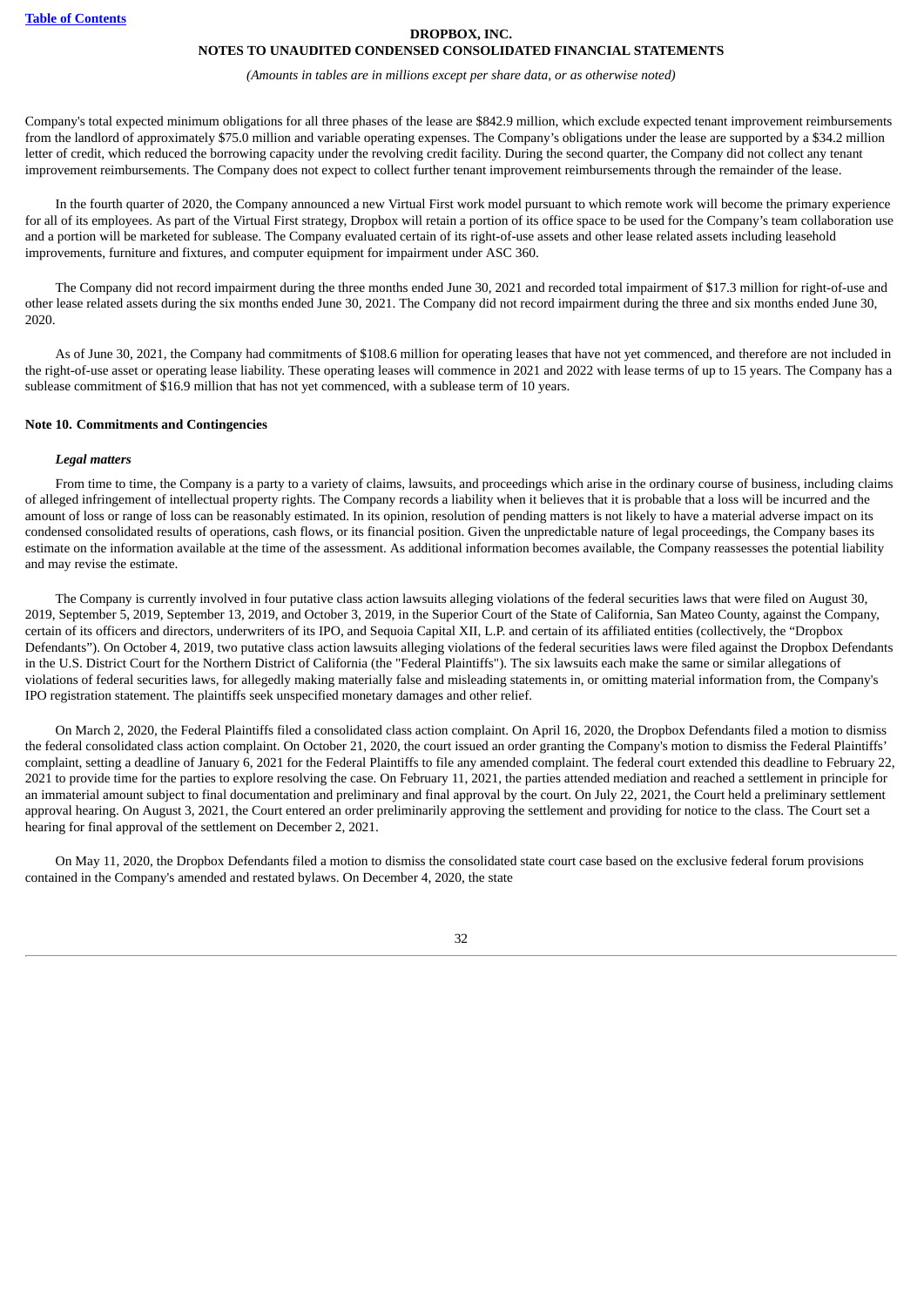## **NOTES TO UNAUDITED CONDENSED CONSOLIDATED FINANCIAL STATEMENTS**

*(Amounts in tables are in millions except per share data, or as otherwise noted)*

court issued an order granting the Company's motion to dismiss the consolidated state court case. On December 15, 2020, the State Plaintiffs filed a notice of appeal of this order. The Company believes the appeal and claims are without merit and intends to vigorously defend against them.

### *Indemnification*

The Company's arrangements generally include certain provisions for indemnifying customers against liabilities if its products or services infringe a third party's intellectual property rights. It is not possible to determine the maximum potential amount under these indemnification obligations due to the limited history of prior indemnification claims.

### *Other commitments*

Other commitments include payments to third-party vendors for services related to the Company's infrastructure, infrastructure warranty contracts, and asset retirement obligations for office modifications. There have been no material changes in the Company's other commitments, as disclosed in the Annual Report.

## **Note 11. Accrued and Other Current Liabilities**

Accrued and other current liabilities consisted of the following:

|                                             | As of |                      |  |                          |
|---------------------------------------------|-------|----------------------|--|--------------------------|
|                                             |       | <b>June 30, 2021</b> |  | <b>December 31, 2020</b> |
| Non-income taxes payable                    |       | 81.6 \$              |  | 85.9                     |
| Accrued legal and other external fees       |       | 28.2                 |  | 23.4                     |
| Other accrued and current liabilities       |       | 48.9                 |  | 47.4                     |
| Total accrued and other current liabilities |       | 158.7                |  | 156.7                    |

### **Note 12.Stockholders' (Deficit) Equity**

### *Common stock*

The Company's amended and restated certificate of incorporation authorizes the issuance of Class A common stock, Class B common stock, and Class C common stock. Holders of Class A common stock, Class B common stock, and Class C common stock are entitled to dividends on a pro rata basis, when, as, and if declared by the Company's Board of Directors, subject to the rights of the holders of the Company's preferred stock. Holders of Class A common stock are entitled to one vote per share, holders of Class B common stock are entitled to 10 votes per share, and holders of Class C common stock are entitled to zero votes per share. Holders of Class B common stock voluntarily converted 0.3 million shares into an equivalent number of shares of Class A common stock during the six months ended June 30, 2021, and 53.5 million and 63.4 million during the three and six months ended June 30, 2020.

As of June 30, 2021, the Company had authorized 2,400.0 million shares of Class A common stock, 475.0 million shares of Class B common stock, and 800.0 million shares of Class C common stock, each at par value of \$0.00001. As of June 30, 2021, 303.4 million shares of Class A common stock, 83.2 million shares of Class B common stock, and no shares of Class C common stock were issued and outstanding. As of December 31, 2020, 322.3 million shares of Class A common stock, 83.5 million shares of Class B common stock, and no shares of Class C common stock were issued and outstanding. Class A shares issued and outstanding as of June 30, 2021 and December 31, 2020 excludes unvested restricted stock awards granted to certain executives. Class A shares issued and outstanding also excludes 10.3 million unvested restricted stock awards granted to one of the Company's co-founders as of June 30, 2021 and December 31, 2020, respectively. See "Co-Founder Grants" section below for further details.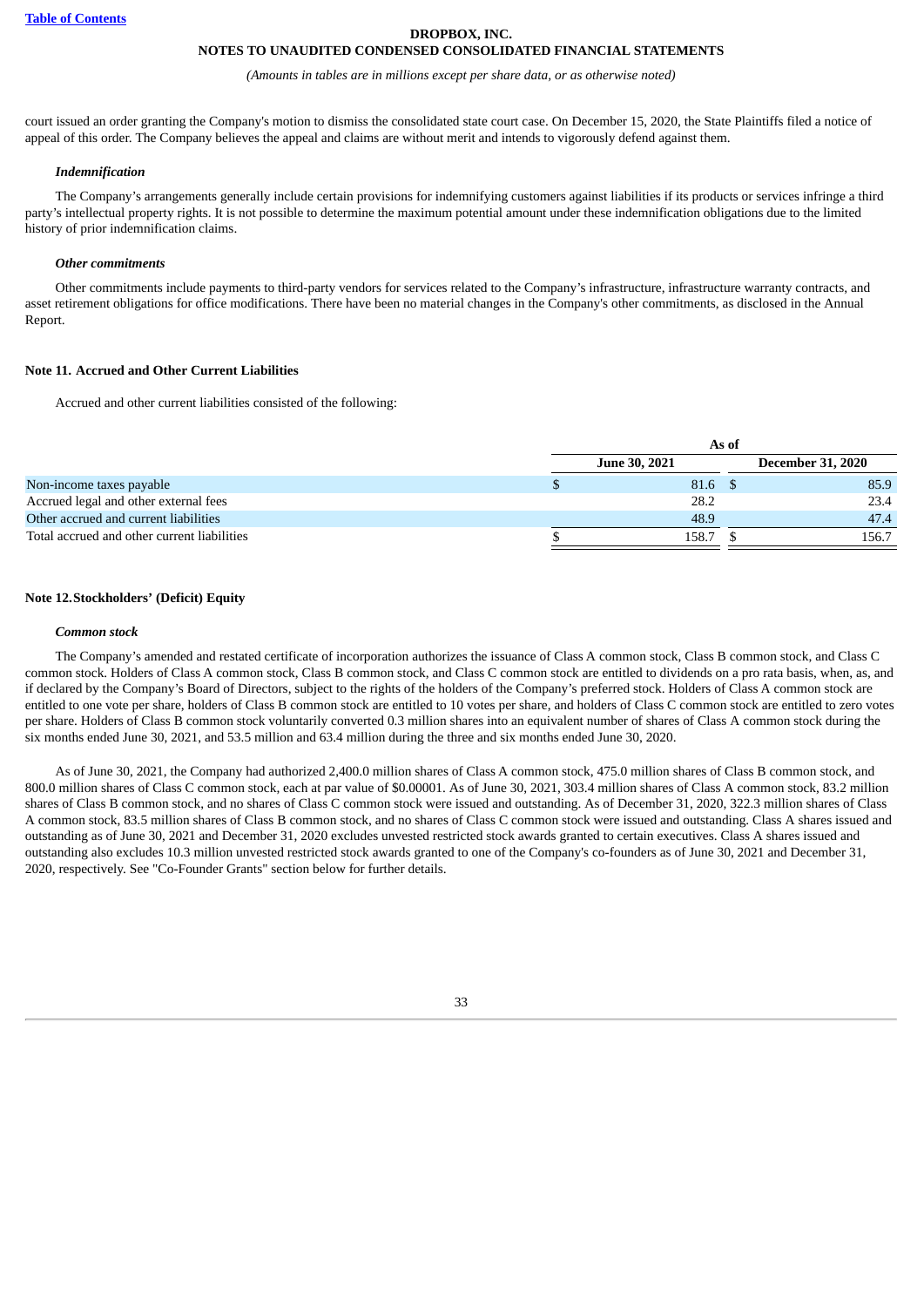## **NOTES TO UNAUDITED CONDENSED CONSOLIDATED FINANCIAL STATEMENTS**

*(Amounts in tables are in millions except per share data, or as otherwise noted)*

### *Preferred stock*

The Company's Board of Directors will have the authority, without further action by the Company's stockholders, to issue up to 240.0 million shares of undesignated preferred stock with rights and preferences, including voting rights, designated from time to time by the Board of Directors.

#### *Stock repurchase program*

In February 2020, the Company's Board of Directors approved a stock repurchase program for the repurchase of up to \$600 million of the Company's outstanding shares of Class A common stock. In February 2021, the Board of Directors authorized the Company to repurchase up to an additional \$1 billion of the Company's outstanding shares of Class A common stock. The Company completed the February 2020 stock repurchase program of up to \$600 million during the six months ended June 30, 2021. Share repurchases will be made from time to time in private transactions or open market purchases, as permitted by securities laws and other legal requirements and will be subject to a review of the circumstances in place at that time, including prevailing market prices. The program does not obligate the Company to repurchase any specific number of shares and may be discontinued at any time.

During the three and six months ended June 30, 2021, the Company repurchased and subsequently retired 5.5 million and 24.1 million shares of its Class A common stock for an aggregate amount of \$150.8 million and \$582.7 million, respectively. This includes \$200.0 million in repurchases of 8.6 million shares of our Class A common stock in conjunction with the issuance of the Notes, which was outside of our stock repurchase program. During the three and six months ended June 30, 2020, the Company repurchased and subsequently retired 3.7 million and 7.4 million of its Class A common stock for an aggregate amount of \$75.8 million and \$139.8 million, respectively.

#### *Equity incentive plans*

Under the 2018 Plan, the Company may grant stock-based awards to purchase or directly issue shares of common stock to employees, directors, and consultants. Options are granted at a price per share equal to the fair market value of the Company's common stock at the date of grant. Options granted are exercisable over a maximum term of 10 years from the date of grant and generally vest over a period of four years. RSUs and RSAs are also granted under the 2018 Plan. The 2018 Plan will terminate 10 years after the later of (i) its adoption or (ii) the most recent stockholder-approved increase in the number of shares reserved under the 2018 Plan, unless terminated earlier by the Company's Board of Directors. The 2018 Plan was adopted on March 22, 2018.

In connection with the acquisition of DocSend, the Company assumed unvested stock options and an immaterial number of unvested RSUs that had been granted under DocSend's 2013 Stock Plan and DocSend's 2015 Stock Option and Grant Plan.

As of June 30, 2021, there were 31.7 million stock-based awards issued and outstanding and 96.2 million shares available for issuance under the Dropbox Equity Incentive Plans, HelloSign's 2011 Equity Incentive Plan, DocSend's 2013 Stock Plan and DocSend's 2015 Stock Option and Grant Plan (collectively, the "Plans").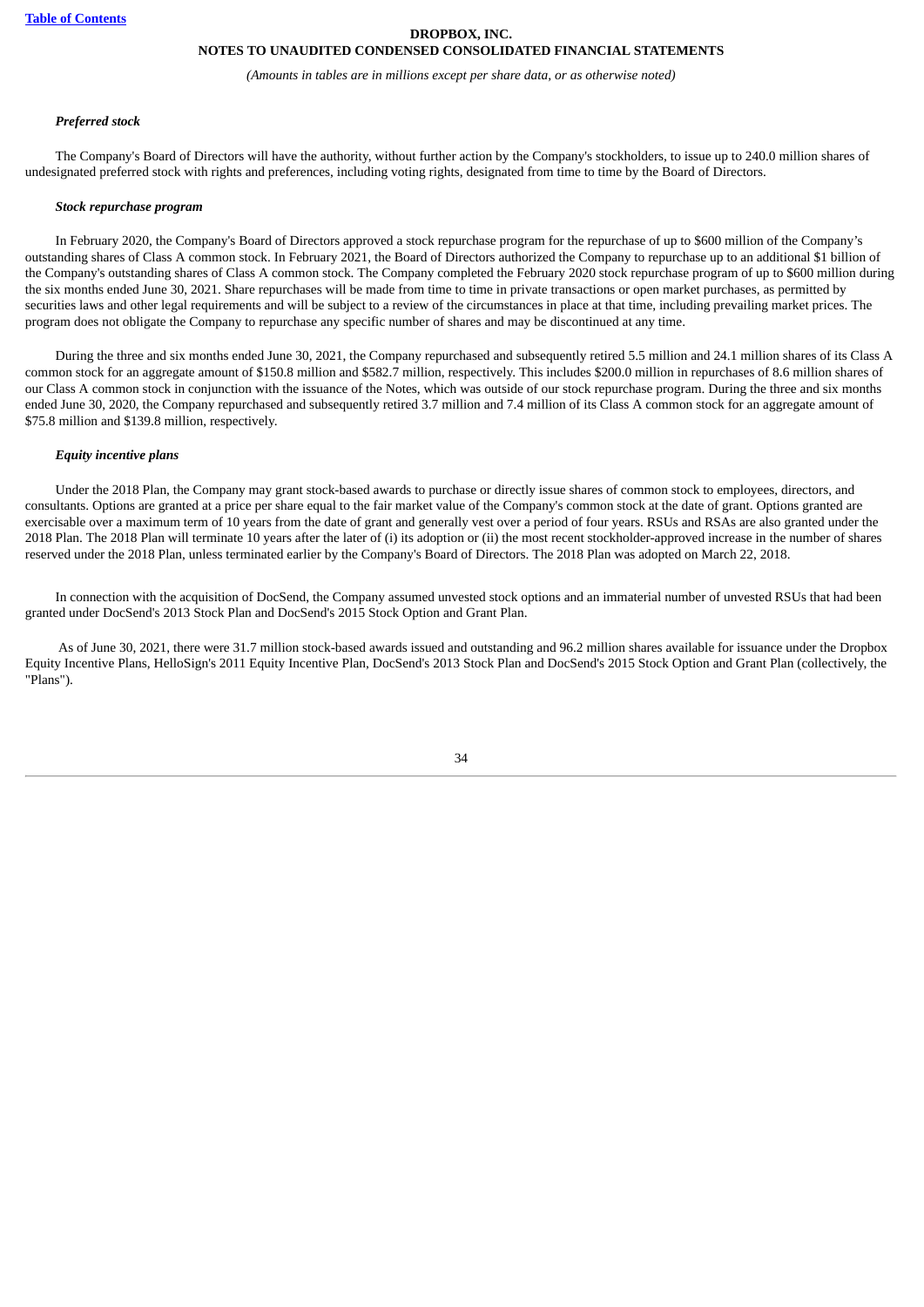# **NOTES TO UNAUDITED CONDENSED CONSOLIDATED FINANCIAL STATEMENTS**

*(Amounts in tables are in millions except per share data, or as otherwise noted)*

Stock option and restricted stock activity for the Plans was as follows for the six months ended June 30, 2021:

|                                                                                            |                                                                        |                                                          |              | <b>Options outstanding</b>                             |                                                                        |                              | <b>Restricted stock</b><br>outstanding  |     |                                                               |
|--------------------------------------------------------------------------------------------|------------------------------------------------------------------------|----------------------------------------------------------|--------------|--------------------------------------------------------|------------------------------------------------------------------------|------------------------------|-----------------------------------------|-----|---------------------------------------------------------------|
|                                                                                            | Number of<br>shares<br>available for<br>issuance<br>under the<br>Plans | Number of<br>shares<br>outstanding<br>under the<br>Plans |              | Weighted-<br>average<br>exercise<br>price<br>per share | Weighted-<br>average<br>remaining<br>contractual<br>term<br>(In years) | Aggregate<br>intrinsic value | Number of Plan<br>shares<br>outstanding |     | Weighted-<br>average<br>grant date<br>fair value<br>per share |
| Balance at December 31, 2020                                                               | 78.5                                                                   | 1.3                                                      | $\mathbb{S}$ | 13.73                                                  | 5.7 <sup>5</sup>                                                       | 11.35                        | 31.9                                    | \$  | 19.79                                                         |
| Additional shares authorized                                                               | 20.3                                                                   |                                                          |              |                                                        |                                                                        |                              |                                         |     |                                                               |
| Stock options assumed (1)                                                                  | 0.4                                                                    | 0.4 <sup>5</sup>                                         |              | 2.17                                                   |                                                                        |                              |                                         |     |                                                               |
| Options exercised and restricted<br>stock units and awards released                        |                                                                        | (0.5)                                                    |              | 10.03                                                  |                                                                        |                              | (6.9)                                   |     | 20.43                                                         |
| Options and restricted stock units<br>and awards canceled                                  | 7.2                                                                    | (0.1)                                                    |              | 14.91                                                  |                                                                        |                              | (7.1)                                   |     | 20.44                                                         |
| Shares withheld related to net<br>share settlement of restricted stock<br>units and awards | 2.5                                                                    |                                                          |              |                                                        |                                                                        |                              |                                         |     | 20.36                                                         |
| Options and restricted stock units<br>and awards granted                                   | (12.6)                                                                 |                                                          |              |                                                        |                                                                        |                              | 12.6                                    |     | 25.63                                                         |
| Balance as of June 30, $2021^{(2)}$                                                        | 96.3                                                                   | 1.1                                                      | \$           | 11.39                                                  | 6.1 \$                                                                 | 18.97                        | 30.5                                    | \$. | 21.90                                                         |
| Vested at June 30, 2021                                                                    |                                                                        | 0.6                                                      | \$           | 18.79                                                  | 4.5 \$                                                                 | 6.00                         |                                         | \$  |                                                               |
| Unvested at June 30, 2021                                                                  |                                                                        | 0.5                                                      | \$           | 3.54                                                   |                                                                        | \$<br>12.97                  | 30.5                                    | \$  | 21.90                                                         |

 $^{(1)}$ This amount includes an immaterial amount of unvested RSUs that were assumed as part of the acquisition of DocSend. The RSUs had a weighted-average grant date fair value of \$26.86 per share and a total fair value of \$0.4 million, all of which will be recognized as post-combination stock-based compensation expense.

 $(2)$  This amount excludes restricted stock awards granted with service and market based vesting conditions.

The following table summarizes information about the pre-tax intrinsic value of options exercised during the three and six months ended June 30, 2021 and 2020:

|                                      | <b>Three Months Ended</b><br>June 30, |  |      |      | <b>Six Months Ended</b> |      |
|--------------------------------------|---------------------------------------|--|------|------|-------------------------|------|
|                                      | 2021                                  |  | 2020 | 2021 |                         | 2020 |
| Intrinsic value of options exercised | 4.0                                   |  | 3.0  |      | о٠.                     | 4.8  |

As of June 30, 2021, unamortized stock-based compensation related to unvested stock options, restricted stock awards (excluding the Co-Founder Grants), and RSUs was \$665.7 million. The weighted-average period over which such compensation expense will be recognized if the requisite service is provided is approximately 2.8 years as of June 30, 2021.

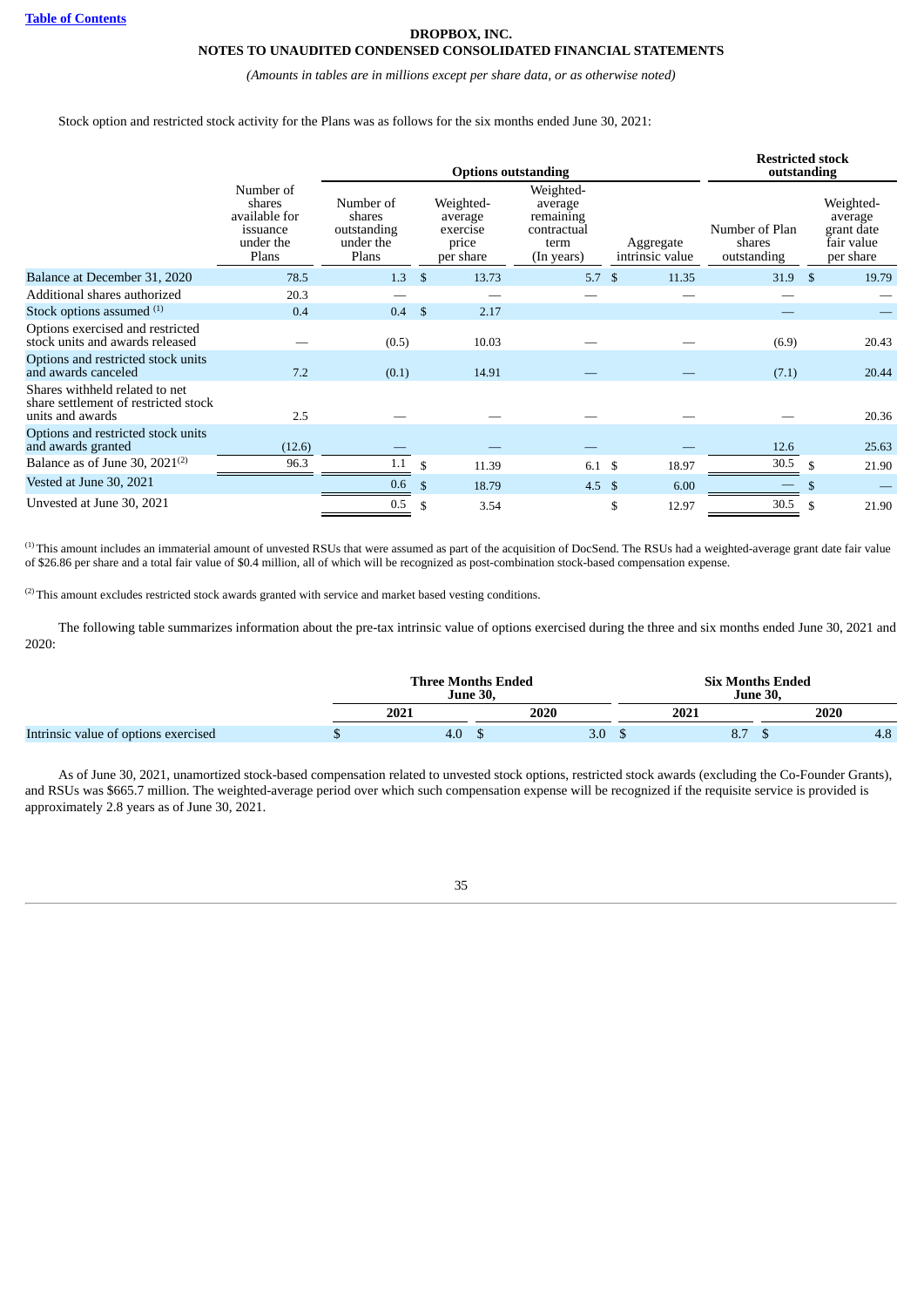# **NOTES TO UNAUDITED CONDENSED CONSOLIDATED FINANCIAL STATEMENTS**

*(Amounts in tables are in millions except per share data, or as otherwise noted)*

## *Assumed stock options*

In connection with the acquisition of DocSend the Company assumed 0.4 million unvested stock options which were valued using the Black-Scholes option-pricing model. The fair value of stock options assumed were estimated using the following assumptions:

| 47 %              |
|-------------------|
| $2.0 - 6.8$       |
| $0.15\% - 1.29\%$ |
| $-$ %             |
|                   |

*Expected volatility.* The expected volatility is based on the Company's historical volatility. Management believes this is the best estimate of the expected volatility over the expected life of its stock options.

*Expected term.* The Company determines the expected term based on the average period the stock options are expected to remain outstanding, generally calculated as the midpoint of the stock options' remaining vesting term and contractual expiration period, as the Company does not have sufficient historical information to develop reasonable expectations about future exercise patterns and post-vesting employment termination behavior.

*Risk-free interest rate*. The risk-free interest rate is based on the U.S. Treasury security in effect at the time the options were assumed for maturities corresponding with the expected term of the option.

*Expected dividend yield*. The Company has not paid and does not expect to pay dividends. Consequently, the Company uses an expected dividend yield of zero.

In connection with the acquisition of DocSend, the estimated weighted-average grant date fair value for stock options assumed was \$25.28 per share and a total fair value of \$9.3 million, of which, \$8.1 million will be recognized as post-combination stock-based compensation expense.

### *Co-Founder Grants*

In December 2017, the Board of Directors approved a grant to the Company's co-founders of non-Plan RSAs with respect to 14.7 million shares of Class A common stock in the aggregate (collectively, the "Co-Founder Grants"), of which 10.3 million RSAs were granted to Mr. Houston, the Company's co-founder and Chief Executive Officer, and 4.4 million RSAs were granted to Mr. Ferdowsi, the Company's co-founder and a former director. These Co-Founder Grants have service-based, market-based, and performance-based vesting conditions. The Co-Founder Grants are excluded from Class A common stock issued and outstanding until the satisfaction of these vesting conditions. The Co-Founder Grants also provide the holders with certain stockholder rights, such as the right to vote the shares with the other holders of Class A common stock and a right to cumulative declared dividends. However, the Co-Founder Grants are not considered a participating security for purposes of calculating net income per share attributable to common stockholders in Note 13 "Net Income Per Share", as the right to the cumulative declared dividends is forfeitable if the service condition is not met.

The Co-Founder Grants are eligible to vest over the ten-year period following the date the Company's shares of Class A common stock commenced trading on the Nasdaq Global Select Market in connection with the Company's IPO. The Co-Founder Grants comprise nine tranches that are eligible to vest based on the achievement of stock price goals, each of which are referred to as a Stock Price Target, measured over a consecutive thirty-day trading period during the Performance Period. The Performance Period began on January 1, 2019.

During the first four years of the Performance Period, no more than 20% of the shares subject to each Co-Founder Grant would be eligible to vest in any calendar year. After the first four years, all shares are eligible to vest based on the achievement of the Stock Price Targets.

In March 2020, one of the Company's co-founders, Mr. Ferdowsi, resigned as a member of the Board of Directors and as an officer of the Company. As of the date of Mr. Ferdowsi's resignation, none of the Stock Price Targets had been met, resulting in the forfeiture of his 4.4 million RSAs. As he did not provide the requisite service associated with the Co-Founder

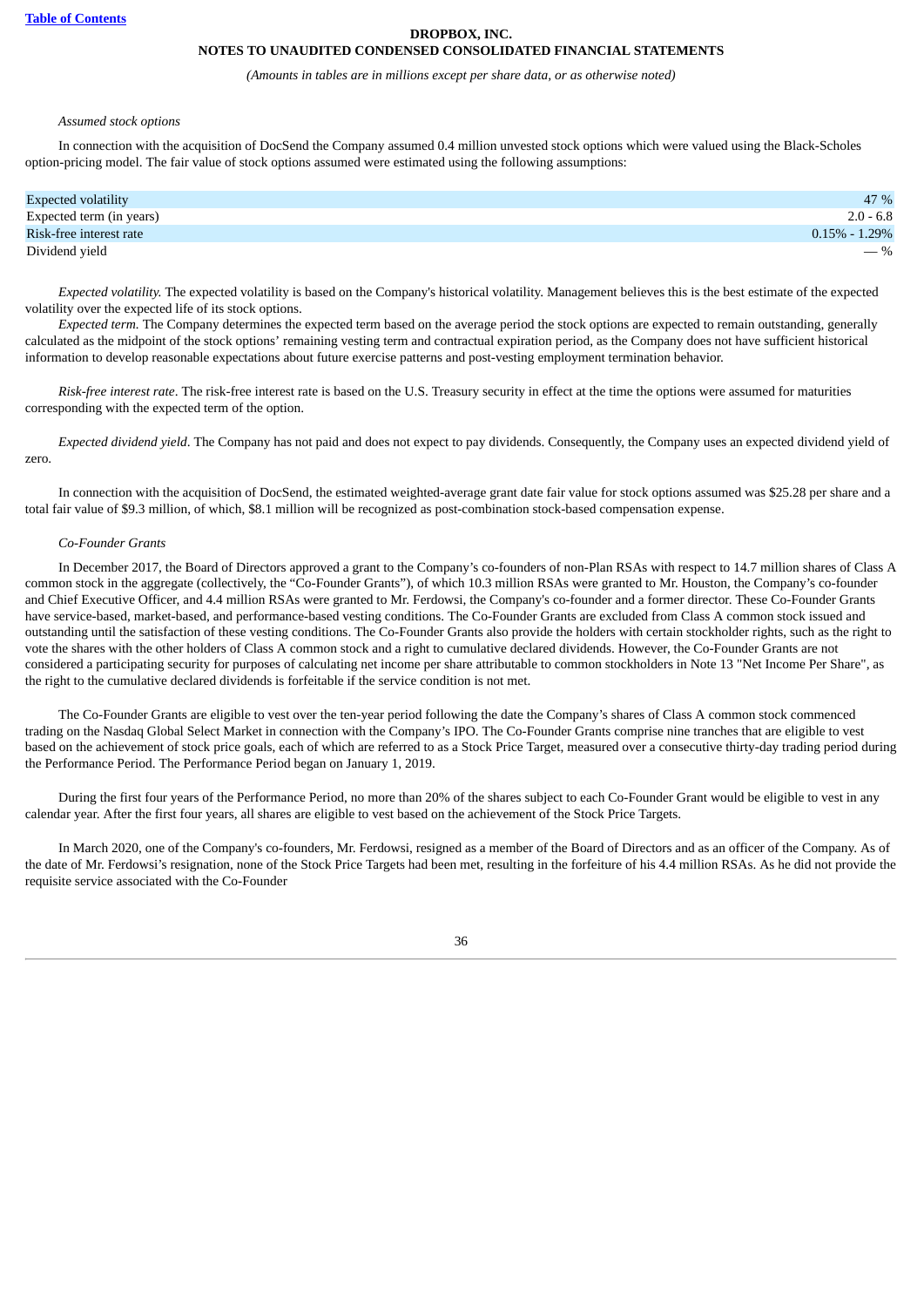### **DROPBOX, INC. NOTES TO UNAUDITED CONDENSED CONSOLIDATED FINANCIAL STATEMENTS**

*(Amounts in tables are in millions except per share data, or as otherwise noted)*

Grants, the Company reversed all stock-based compensation expense that had been recognized from the grant date through March 19, 2020, which totaled \$23.8 million, of which \$21.5 million related to expense recognized prior to December 31, 2019, and ceased recognizing further expense related to the award.

The Company recognized stock-based compensation expense related to the Co-Founder Grant of \$3.6 million and \$7.2 million during the three and six months ended June 30, 2021, respectively and \$6.1 million and \$12.2 million during the three and six months ended June 30, 2020. As of June 30, 2021, unamortized stock-based compensation expense related to the Co-Founder Grants was \$28.5 million.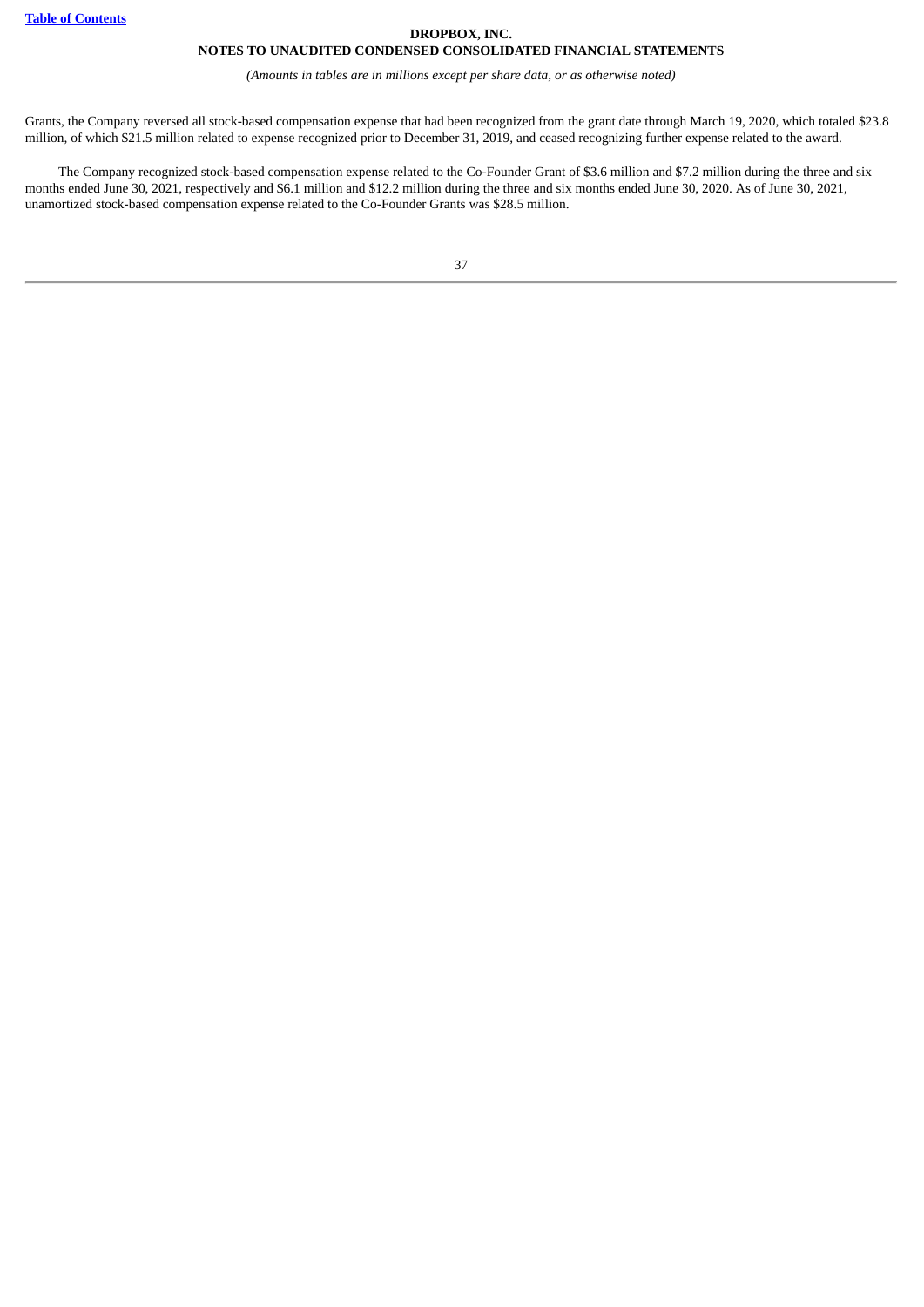## **DROPBOX, INC.**

## **NOTES TO UNAUDITED CONDENSED CONSOLIDATED FINANCIAL STATEMENTS**

*(Amounts in tables are in millions except per share data, or as otherwise noted)*

## **Note 13. Net Income Per Share**

The Company computes net income per share using the two-class method required for multiple classes of common stock and participating securities. The rights, including the liquidation and dividend rights, of the Class A common stock and Class B common stock are substantially identical, other than voting rights. Accordingly, the Class A common stock and Class B common stock share equally in the Company's net income and losses.

Basic net income per share is computed by dividing net income attributable to common stockholders by the weighted-average number of shares of the Class A and Class B common stock outstanding.

Diluted net income per share is computed by dividing net income attributable to common stockholders by the weighted-average number of diluted common shares outstanding. The computation of the diluted net income per share of Class A common stock assumes the conversion of our Class B common stock to Class A common stock, while the diluted net income per share of Class B common stock does not assume the conversion of those shares to Class A common stock. The dilutive effect of potentially dilutive common shares is reflected in diluted earnings per share by application of the if-converted method for the 2026 Notes and the 2028 Notes, and by application of the treasury stock method for the Company's other potentially dilutive securities.

The numerators and denominators of the basic and diluted EPS computations for our common stock are calculated as follows (in millions, except for per share amounts):

|                                                                                                        | <b>Three Months Ended</b><br><b>June 30,</b> |                |                |                   |     | <b>Three Months Ended</b><br><b>June 30,</b> |               |         |  |
|--------------------------------------------------------------------------------------------------------|----------------------------------------------|----------------|----------------|-------------------|-----|----------------------------------------------|---------------|---------|--|
|                                                                                                        | 2021                                         |                |                |                   |     | 2020                                         |               |         |  |
|                                                                                                        |                                              | Class A        |                | Class B           |     | Class A                                      |               | Class B |  |
| Basic net income per share:                                                                            |                                              |                |                |                   |     |                                              |               |         |  |
| Numerator                                                                                              |                                              |                |                |                   |     |                                              |               |         |  |
| Net income attributable to common stockholders                                                         | \$                                           | $69.1\quad$ \$ |                | 18.8              | -\$ | 11.9                                         | -S            | 5.6     |  |
| Denominator                                                                                            |                                              |                |                |                   |     |                                              |               |         |  |
| Weighted-average number of common shares outstanding used in<br>computing basic net income per share   |                                              | 305.3          |                | 83.2              |     | 281.5                                        |               | 132.7   |  |
| Net income per common share, basic                                                                     | \$                                           | 0.23           | $\mathfrak{L}$ | 0.23              | -\$ | 0.04                                         | \$.           | 0.04    |  |
| Diluted net income per share:                                                                          |                                              |                |                |                   |     |                                              |               |         |  |
| Numerator                                                                                              |                                              |                |                |                   |     |                                              |               |         |  |
| Net income attributable to common stockholders                                                         | $\mathbf{s}$                                 | 69.1 \$        |                | 18.8 <sup>5</sup> |     | 11.9                                         | $\mathbf{\$}$ | 5.6     |  |
| Reallocation of net income as a result of conversion of Class B to<br>Class A common stock             |                                              | 18.8           |                |                   |     | 5.6                                          |               |         |  |
| Reallocation of net income to Class B common stock                                                     |                                              |                |                | (0.4)             |     |                                              |               | (0.1)   |  |
| Net income attributable to common stockholders for diluted EPS                                         | \$                                           | 87.9           | $\mathfrak{F}$ | 18.4              | -S  | 17.5                                         | \$            | 5.5     |  |
| Denominator                                                                                            |                                              |                |                |                   |     |                                              |               |         |  |
| Weighted-average number of common shares outstanding used in<br>computing basic net income per share   |                                              | 305.3          |                | 83.2              |     | 281.5                                        |               | 132.7   |  |
| Weighted-average effect of dilutive restricted stock units and awards<br>and employee stock options    |                                              | 8.5            |                | 0.1               |     | 6.0                                          |               | 0.3     |  |
| Conversion of Class B to Class A common stock                                                          |                                              | 83.2           |                |                   |     | 132.7                                        |               |         |  |
| Weighted-average number of common shares outstanding used in<br>computing diluted net income per share |                                              | 397.0          |                | 83.3              |     | 420.2                                        |               | 133.0   |  |
| Net income per common share, diluted                                                                   | \$                                           | 0.22           | \$.            | 0.22              |     | 0.04                                         |               | 0.04    |  |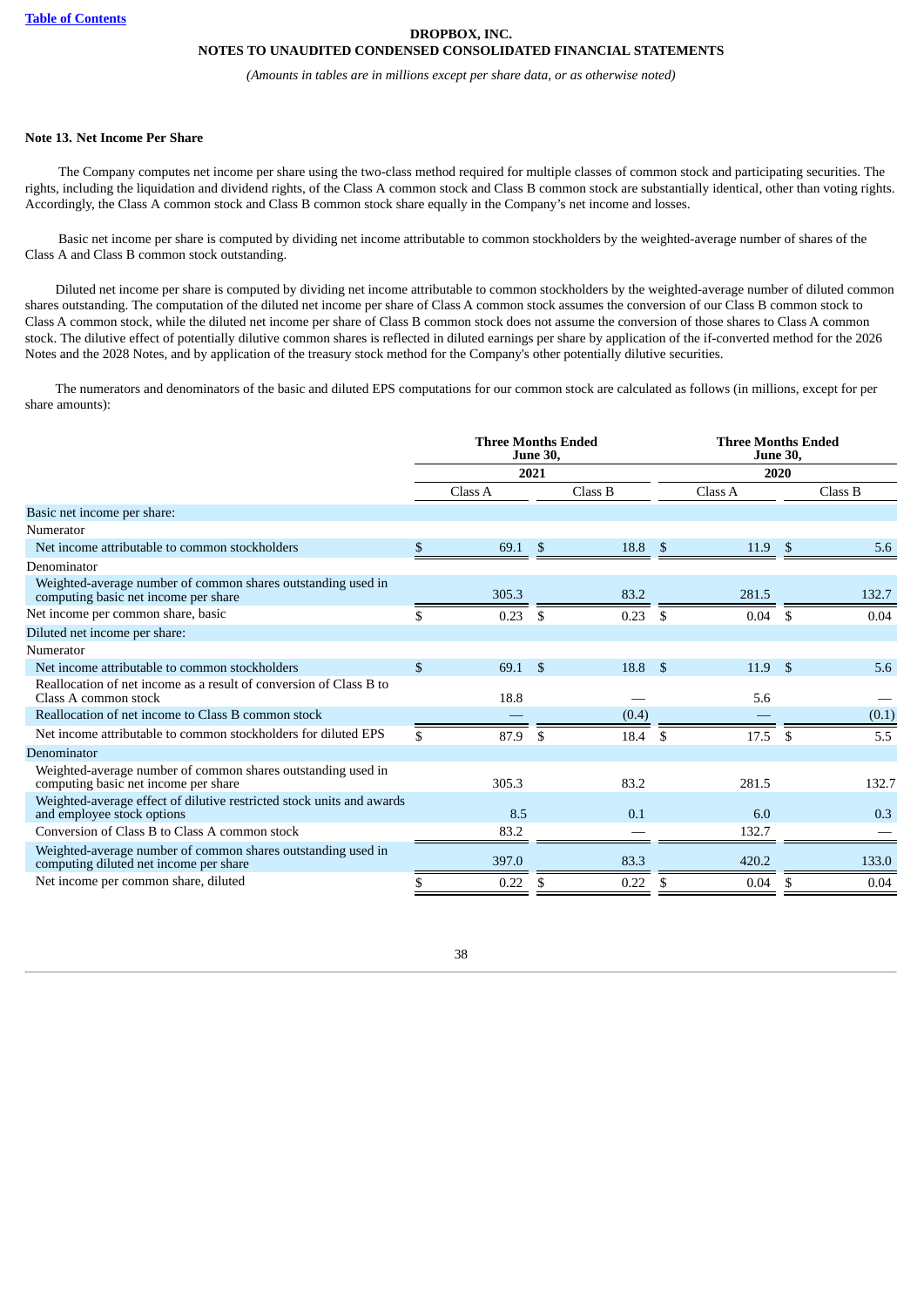## **DROPBOX, INC. NOTES TO UNAUDITED CONDENSED CONSOLIDATED FINANCIAL STATEMENTS**

*(Amounts in tables are in millions except per share data, or as otherwise noted)*

|                                                                                                        | <b>Six Months Ended</b><br><b>June 30,</b> |         |                           |         |                    | <b>Six Months Ended</b><br><b>June 30,</b> |                |         |  |
|--------------------------------------------------------------------------------------------------------|--------------------------------------------|---------|---------------------------|---------|--------------------|--------------------------------------------|----------------|---------|--|
|                                                                                                        | 2021                                       |         |                           |         |                    | 2020                                       |                |         |  |
|                                                                                                        |                                            | Class A |                           | Class B |                    | Class A                                    |                | Class B |  |
| Basic net income per share:                                                                            |                                            |         |                           |         |                    |                                            |                |         |  |
| Numerator                                                                                              |                                            |         |                           |         |                    |                                            |                |         |  |
| Net income attributable to common stockholders                                                         | \$                                         | 106.9   | $\boldsymbol{\mathsf{S}}$ | 28.7    | \$                 | 37.0                                       | \$             | 19.8    |  |
| Denominator                                                                                            |                                            |         |                           |         |                    |                                            |                |         |  |
| Weighted-average number of common shares outstanding used in<br>computing basic net income per share   |                                            | 310.0   |                           | 83.3    |                    | 270.7                                      |                | 145.0   |  |
| Net income per common share, basic                                                                     | \$                                         | 0.34    | \$                        | 0.34    | $\mathbf{s}$       | 0.14                                       | \$             | 0.14    |  |
| Diluted net income per share:                                                                          |                                            |         |                           |         |                    |                                            |                |         |  |
| Numerator                                                                                              |                                            |         |                           |         |                    |                                            |                |         |  |
| Net income attributable to common stockholders                                                         | \$                                         | 106.9   | $\mathbf{\hat{S}}$        | 28.7    | $\mathbf{\hat{S}}$ | 37.0                                       | $\mathfrak{L}$ | 19.8    |  |
| Reallocation of net income as a result of conversion of Class B to<br>Class A common stock             |                                            | 28.7    |                           |         |                    | 19.8                                       |                |         |  |
| Reallocation of net income to Class B common stock                                                     |                                            |         |                           | (0.5)   |                    |                                            |                | (0.1)   |  |
| Net income attributable to common stockholders for diluted EPS                                         | \$                                         | 135.6   | \$                        | 28.2    | \$                 | 56.8                                       | \$             | 19.7    |  |
| Denominator                                                                                            |                                            |         |                           |         |                    |                                            |                |         |  |
| Weighted-average number of common shares outstanding used in<br>computing basic net income per share   |                                            | 310.0   |                           | 83.3    |                    | 270.7                                      |                | 145.0   |  |
| Weighted-average effect of dilutive restricted stock units and awards<br>and employee stock options    |                                            | 7.9     |                           | 0.1     |                    | 3.6                                        |                | 0.3     |  |
| Conversion of Class B to Class A common stock                                                          |                                            | 83.3    |                           |         |                    | 145.0                                      |                |         |  |
| Weighted-average number of common shares outstanding used in<br>computing diluted net income per share |                                            | 401.2   |                           | 83.4    |                    | 419.3                                      |                | 145.3   |  |
| Net income per common share, diluted                                                                   | \$                                         | 0.34    | .S                        | 0.34    | S.                 | 0.14                                       | \$             | 0.14    |  |

The weighted-average impact of potentially dilutive securities that were not included in the diluted per share calculations because they would be antidilutive was as follows:

|                                            | <b>Three Months Ended</b><br><b>June 30,</b> |      | <b>Six Months Ended</b><br><b>June 30,</b> |      |
|--------------------------------------------|----------------------------------------------|------|--------------------------------------------|------|
|                                            | 2021                                         | 2020 | 2021                                       | 2020 |
| Restricted stock units and awards          | 0.2                                          | 9.4  | 4.9                                        | 11.1 |
| Options to purchase shares of common stock | 0.1                                          | 0.8  | 0.3                                        | 0.9  |
| <b>Co-Founder Grants</b>                   | 10.3                                         | 10.3 | 10.3                                       | 12.2 |
| <b>Convertible Senior Notes</b>            | 37.8                                         |      | 26.0                                       |      |
| <b>Warrants</b>                            | 37.8                                         |      | 26.0                                       |      |
| Total                                      | 86.2                                         | 20.5 | 67.5                                       | 24.2 |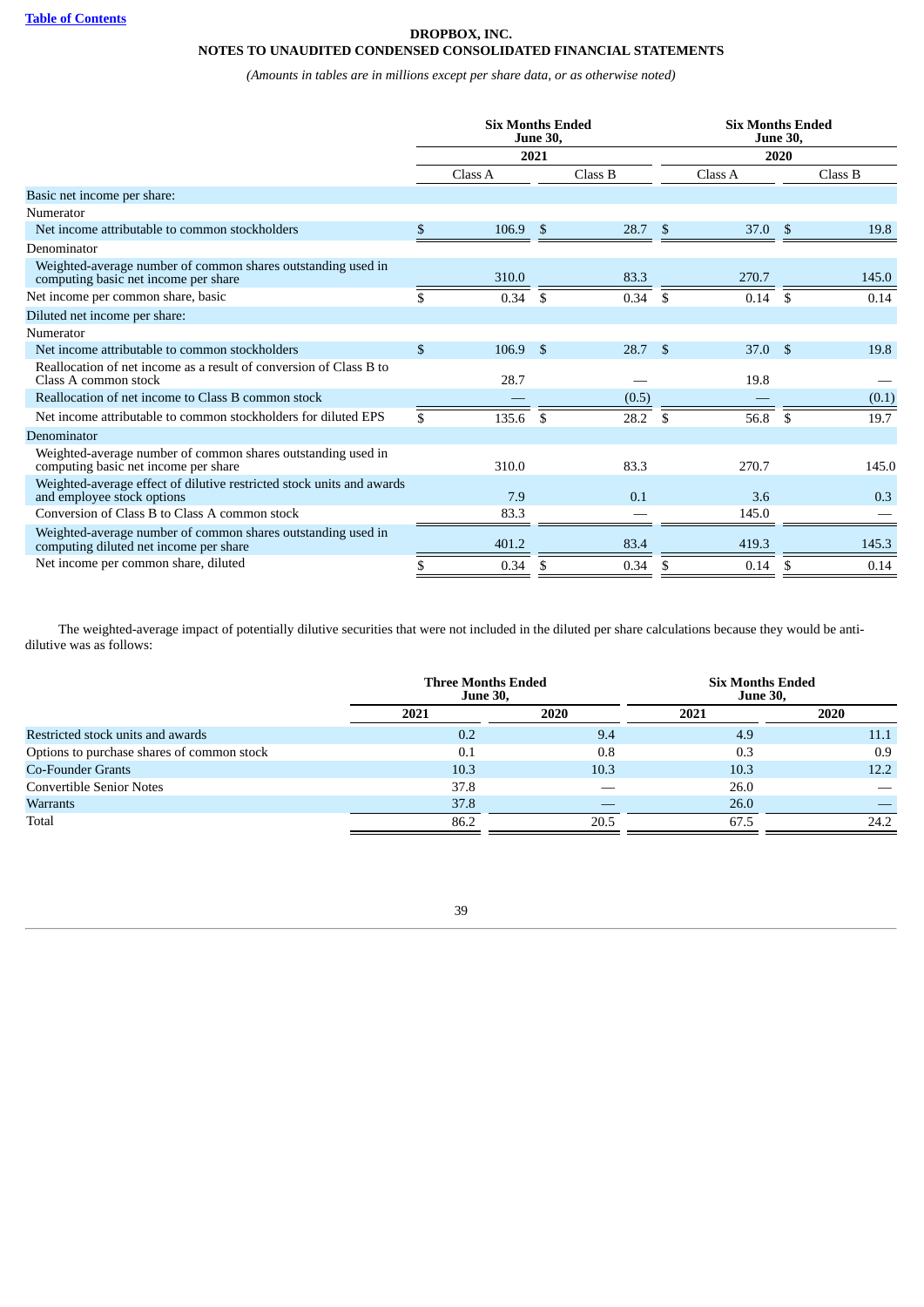## **DROPBOX, INC.**

## **NOTES TO UNAUDITED CONDENSED CONSOLIDATED FINANCIAL STATEMENTS**

*(Amounts in tables are in millions except per share data, or as otherwise noted)*

## **Note 14. Income Taxes**

The Company computed the year-to-date income tax provision by applying the estimated annual effective tax rate to the year-to-date pre-tax income and adjusted for discrete tax items in the period. The Company's income tax was an expense of \$3.0 million and \$1.8 million for the three and six months ended June 30, 2021, respectively, and an expense \$4.4 million and \$4.9 million for the three and six months ended June 30, 2020, respectively. Provision for income taxes decreased during the six months ended June 30, 2021 primarily due to tax benefits from the DocSend acquisition and a decrease in state taxes.

The income tax expense for the three and six months ended June 30, 2021 was primarily attributable to foreign and state income taxes.

For the periods presented, the difference between the U.S. statutory rate and the Company's effective tax rate is primarily due to the full valuation allowance on its U.S. and Irish deferred tax assets. The effective tax rate is also impacted by earnings realized in foreign jurisdictions with statutory tax rates lower than the federal statutory tax rate.

The Company periodically evaluates the realizability of its net deferred tax assets based on all available evidence, both positive and negative. The realization of net deferred tax assets is dependent on the Company's ability to generate sufficient future taxable income during periods prior to the expiration of tax attributes to fully utilize these assets. As of June 30, 2021, the Company continues to maintain valuation allowances on all of its deferred tax assets in the U.S. and Ireland and on a portion of its deferred tax assets in one of its foreign jurisdictions.

Given the Company's recent history of foreign earnings, management believes that there is a reasonable possibility that, within the next twelve months, sufficient positive evidence may become available to allow management to reach a conclusion that a significant portion of the valuation allowance recorded against the deferred tax assets held by its Irish subsidiary will be reversed. The reversal would result in an income tax benefit for the quarterly and annual fiscal period in which the Company releases the valuation allowance. However, the exact timing and amount of the valuation allowance release are subject to change on the basis of the level of profitability that the Company actually achieves.

The Company is subject to income tax audits in the U.S. and foreign jurisdictions. The Company records liabilities related to uncertain tax positions and believes that it has provided adequate reserves for income tax uncertainties in all open tax years.

Unrecognized tax benefits increased by approximately \$4.5 million and \$8.6 million for the three and six months ended June 30, 2021, of which \$1.5 million, if recognized, would affect the Company's effective tax rate. Additionally, unrecognized tax benefits decreased by approximately \$0.8 million for the three and six months ended June 30, 2021 due to a statute of limitations lapse related to prior period tax positions.

It is reasonably possible that there could be changes to the amount of uncertain tax positions due to activities of the taxing authorities, settlement of audit issues, reassessment of existing uncertain tax positions, or the expiration of applicable statutes of limitations; however, the Company is not able to estimate the impact of these items at this time.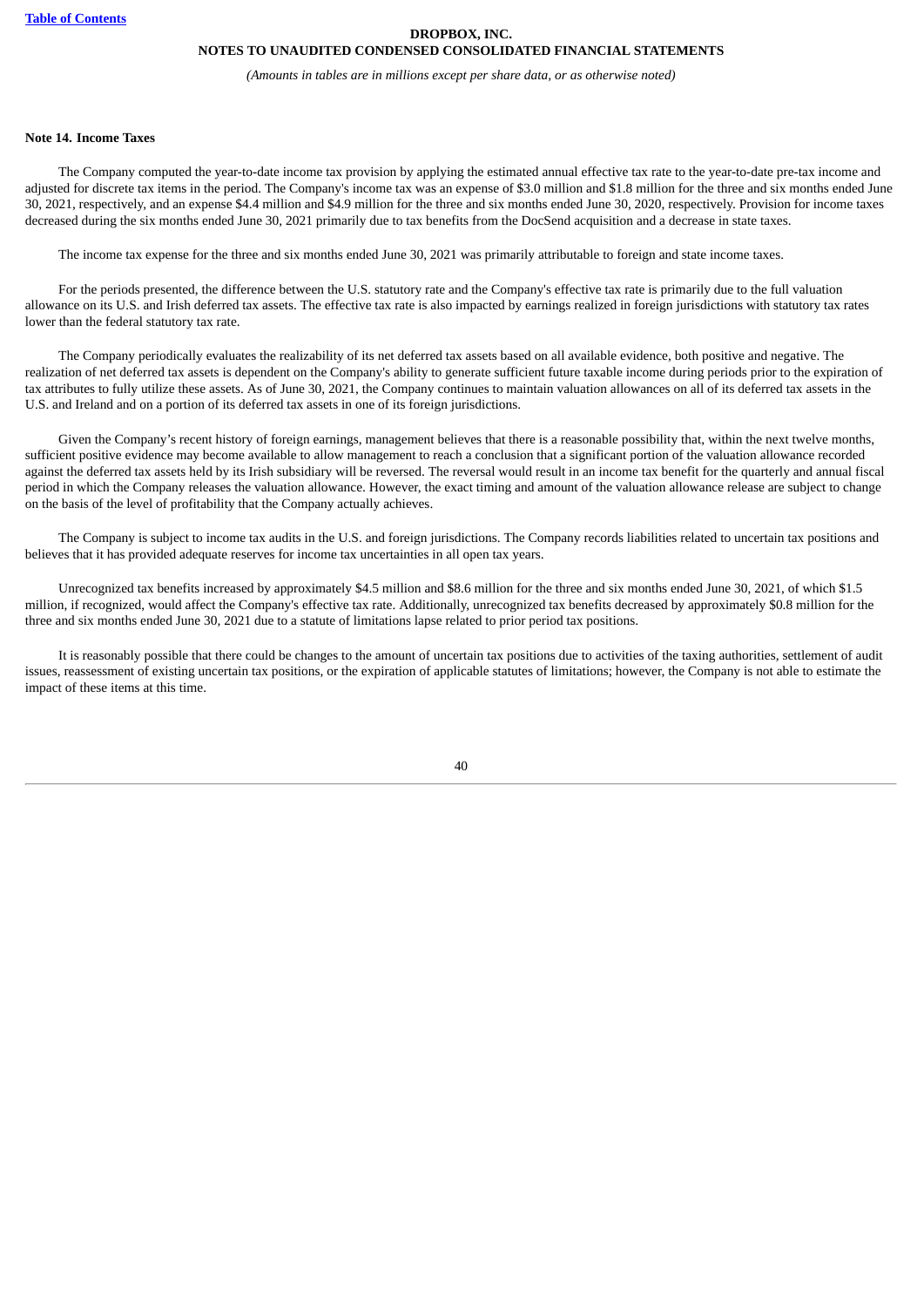## **DROPBOX, INC.**

# **NOTES TO UNAUDITED CONDENSED CONSOLIDATED FINANCIAL STATEMENTS**

*(Amounts in tables are in millions except per share data, or as otherwise noted)*

## **Note 15. Geographic Areas**

## *Long-lived assets*

The following table sets forth long-lived assets by geographic area:

|                                   | As of                |  |                          |  |  |
|-----------------------------------|----------------------|--|--------------------------|--|--|
|                                   | <b>June 30, 2021</b> |  | <b>December 31, 2020</b> |  |  |
| <b>United States</b>              | 339.1                |  | 334.2                    |  |  |
| International <sup>(1)</sup>      | 3.8                  |  | 4.5                      |  |  |
| Total property and equipment, net | 342.9                |  | 338.7                    |  |  |
|                                   |                      |  |                          |  |  |

 $^{(1)}$  No single country other than the United States had a property and equipment balance greater than 10% of total property and equipment, net, as of June 30, 2021 and December 31, 2020.

### *Revenue*

Revenue by geography is generally based on the address of the customer as defined in the Company's subscription agreement. The following table sets forth revenue by geographic area for the three and six months ended June 30, 2021 and 2020.

|                              | <b>Three Months Ended</b><br><b>June 30,</b> |       |  |       |  | <b>Six Months Ended</b><br><b>June 30,</b> |  |       |
|------------------------------|----------------------------------------------|-------|--|-------|--|--------------------------------------------|--|-------|
|                              |                                              | 2021  |  | 2020  |  | 2021                                       |  | 2020  |
| <b>United States</b>         |                                              | 277.3 |  | 244.6 |  | 544.6                                      |  | 480.2 |
| International <sup>(1)</sup> |                                              | 253.3 |  | 222.8 |  | 497.6                                      |  | 442.2 |
| Total revenue                |                                              | 530.6 |  | 467.4 |  | 1,042.2                                    |  | 922.4 |

 $^{(1)}$  No single country outside of the United States accounted for more than 10% of total revenue during the three and six months ended June 30, 2021 and 2020, respectively.

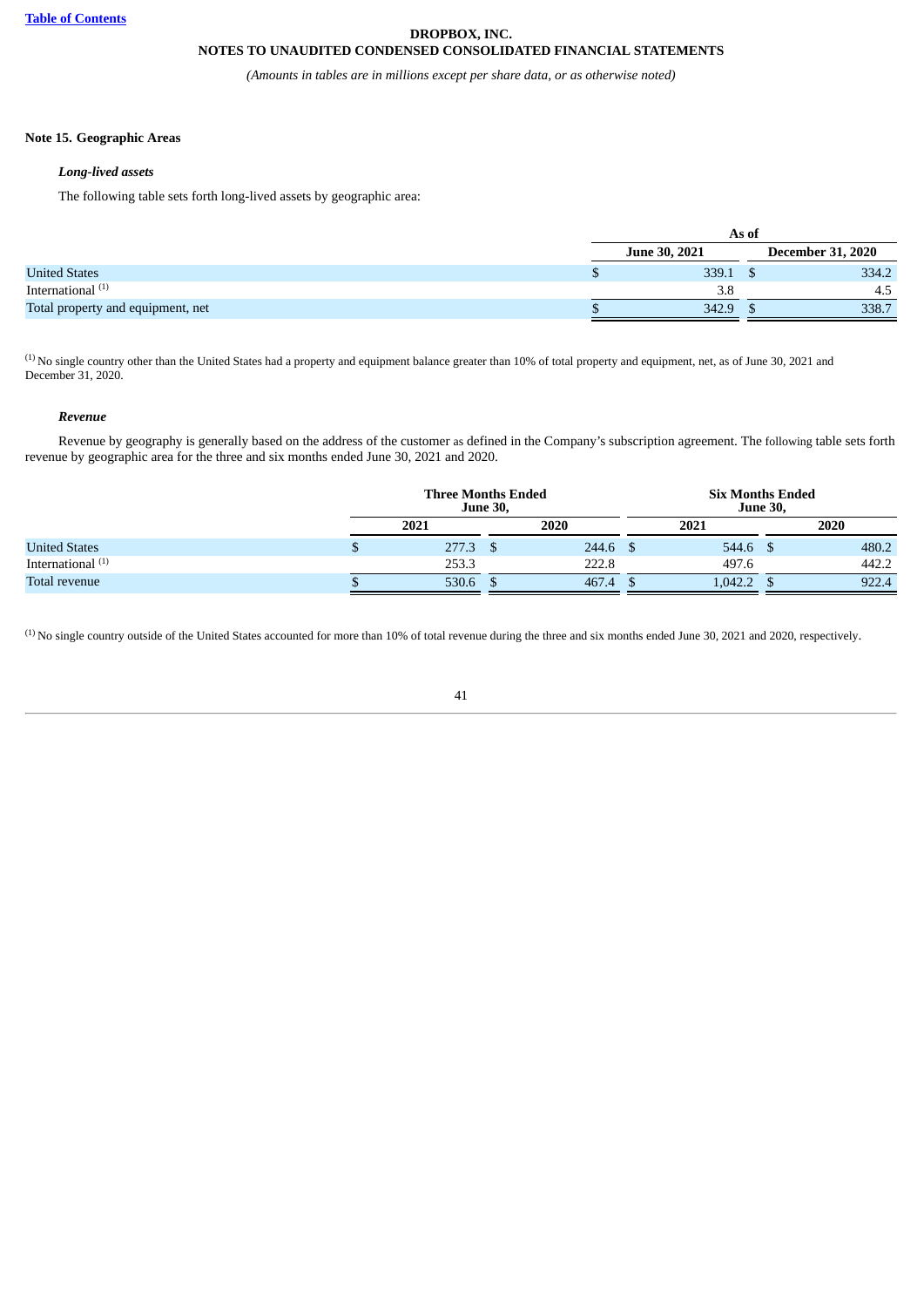## **ITEM 2. MANAGEMENT'S DISCUSSION AND ANALYSIS OF FINANCIAL CONDITION AND RESULTS OF OPERATIONS**

The following discussion and analysis of our financial condition and results of operations should be read in conjunction with our condensed consolidated financial statements and related notes appearing elsewhere in this Quarterly Report on Form 10-Q and our Annual Report on Form 10-K. As discussed in the section titled "Note About Forward-Looking Statements," the following discussion and analysis contains forward-looking statements that involve risks and uncertainties, as well as assumptions that, if they never materialize or prove incorrect, could cause our results to differ materially from those expressed or implied by such forward-looking statements. Factors that could cause or contribute to these differences include, but are not limited to, those identified below and those discussed in the section titled "Risk Factors" under Part II, Item 1A in this Quarterly Report on Form 10-Q and in our Annual Report on Form 10-K. Our *fiscal year ends December 31.*

#### **Overview**

Our modern economy runs on knowledge. Today, knowledge lives in the cloud as digital content, and Dropbox is where businesses and individuals can create, access, and share this content globally. We serve more than 700 million registered users across 180 countries.

Since our founding in 2007, our market opportunity has grown as we've expanded from keeping files in sync to keeping teams in sync. In a world where using technology at work can be fragmented and distracting, Dropbox makes it easy to focus on the work that matters.

By solving these universal problems, we've become invaluable to our users. The popularity of our platform drives viral growth, which has allowed us to scale rapidly and efficiently. We've built a thriving global business with 16.14 million paying users.

#### **Our Subscription Plans**

We generate revenue from individuals, families, teams, and organizations by selling subscriptions to our platform, which serve the varying needs of our diverse customer base. Subscribers can purchase individual licenses through our Plus and Professional plans, or purchase multiple licenses through our Family plan or our Standard, Advanced, and Enterprise team plans. Each team or family represents a separately billed deployment that is managed through a single administrative dashboard. Teams must have a minimum of three users, but can also have more than tens of thousands of users. Families can have up to six users. Customers can choose between an annual or monthly plan, with a small number of large organizations on multi-year plans. A majority of our customers opt for our annual plans, although we have seen and may continue to see an increase in customers opting for our monthly plans. We typically bill our customers at the beginning of their respective terms and recognize revenue ratably over the term of the subscription period. International customers can pay in U.S. dollars or a select number of foreign currencies.

Our premium subscription plans, such as Professional and Advanced, provide more functionality than other subscription plans and have higher per user prices. Our Standard and Advanced subscription plans offer robust capabilities for businesses, and the vast majority of Dropbox Business teams purchase our Standard or Advanced subscription plans. While our Enterprise subscription plan offers more opportunities for customization, companies can subscribe to any of these team plans for their business needs.

In the first quarter of fiscal 2021, we acquired DocSend, a secure document sharing and analytics company. The combination of Dropbox, HelloSign, and DocSend will help customers across industries manage end-to-end document workflows—from content collaboration to sharing and e-signature—giving them more control over their business results.

DocSend offers paid subscription plans, including a personal plan designed for individuals and Standard, Advanced, and Enterprise plans designed for business users and teams. Similar to Dropbox plans, pricing is based on the number of licenses purchased. Customers can choose between an annual or monthly plan, with a small number of large organizations on multi-year plans. We typically bill DocSend customers at the beginning of their respective terms and recognize revenue ratably over the subscription period. DocSend primarily sells within the United States, with the majority of sales in U.S. dollars.

We also offer HelloSign, an e-signature solution. HelloSign has several product lines, and the pricing and revenue generated from each product line varies, with some product lines priced based on the number of licenses purchased (similar to Dropbox plans), while others are priced based on a customer's transaction volume. Depending on the product purchased, teams must have a minimum number of licenses, but can also have hundreds of users. Customers can choose between an annual or monthly plan, with a small number of large organizations on multi-year plans. We typically bill HelloSign customers at the

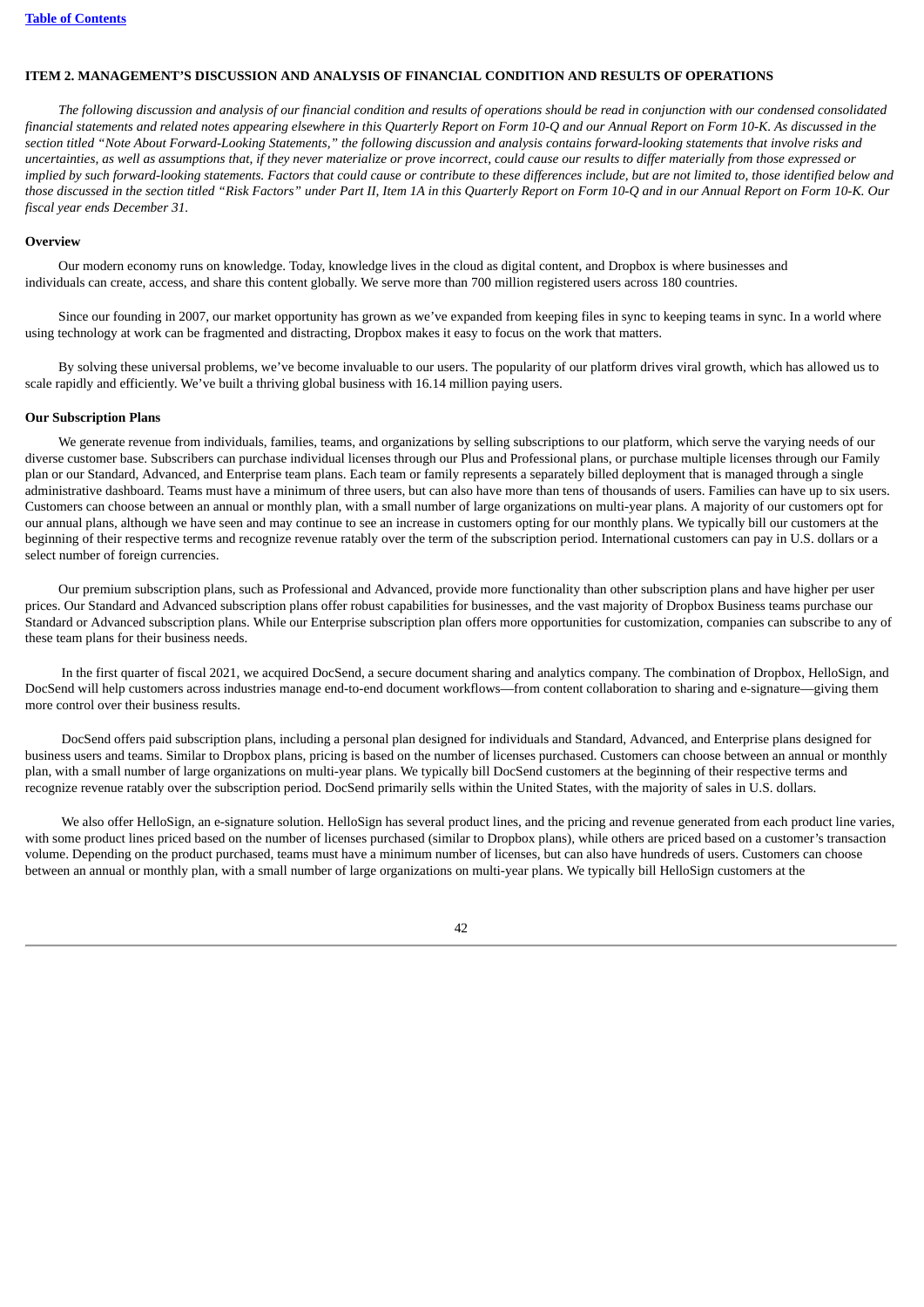beginning of their respective terms and recognize revenue ratably over the subscription period. We sell HelloSign products globally and sell primarily in U.S. dollars*.*

## **Our Customers**

Our customer base is highly diversified, and in the period presented, no customer accounted for more than 1% of our revenue. Our customers include individuals, families, teams, and organizations of all sizes, from freelancers and small businesses to Fortune 100 companies. They work across a wide range of industries, including professional services, technology, media, education, industrials, consumer and retail, and financial services. Within companies, our platform is used by all types of teams and functions, including sales, marketing, product, design, engineering, finance, legal, and human resources.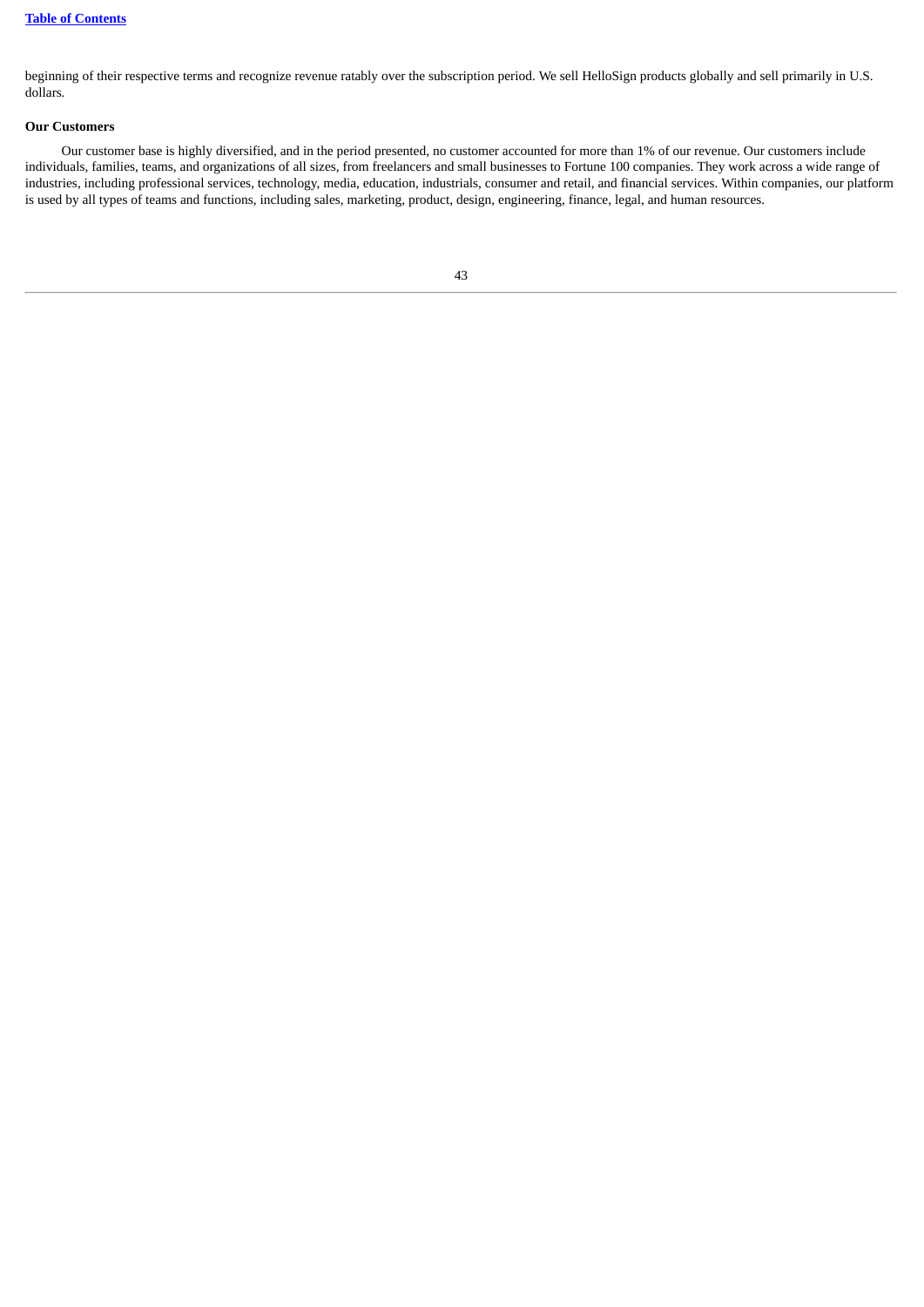### **Our Business Model**

#### *Drive new signups*

We acquire users efficiently and at relatively low cost through word-of-mouth referrals, direct in-product referrals, and sharing of content. Anyone can create a Dropbox account for free through our website or app and be up and running in minutes. These users often share and collaborate with other non-registered users, attracting new signups into our network.

#### *Increase conversion of registered users to our paid subscription plans*

We generate over 90% of our revenue from self-serve channels—users who purchase a subscription through our app or website. To grow our recurring revenue base, we actively encourage our registered users to convert to one of our paid plans based on the functionality that best suits their needs. We do this via in-product prompts and notifications, time-limited free trials of paid subscription plans, email campaigns, and lifecycle marketing. Together, these enable us to generate increased recurring revenues from our existing user base.

#### *Upgrade and expand existing customers*

We offer a range of paid subscription plans, from Plus, Professional, and Family for individuals to Standard, Advanced, and Enterprise for teams. We analyze usage patterns within our network and run hundreds of targeted marketing campaigns to encourage paying users to upgrade their plans. We prompt individual subscribers who collaborate with others on Dropbox to purchase our Standard or Advanced plans for a better team experience, and we also encourage existing Dropbox Business teams to purchase additional licenses or to upgrade to premium subscription plans. We also aim to offer additional products that expand our content collaboration capabilities, such as through our acquisitions of HelloSign and DocSend.

#### *COVID-19 update*

Although we did not experience material adverse impacts to our financial condition and results of operations during the three and six months ended June 30, 2021 as a result of the COVID-19 pandemic, we have seen and may continue to see impacts to certain components of results of operations, as described below. However, the full extent of the impact of the COVID-19 pandemic on our operational and financial performance will continue to depend on certain developments, including the duration and spread of the outbreak, new information about additional variants, the availability and efficacy of vaccine distributions, additional or renewed actions by government authorities and private businesses to contain the pandemic or respond to its impact and altered consumer behavior, the pace of reopening, impact on our customers and our sales cycles, impact on our business operations, impact on our customer, employee or industry events, and effect on our vendors, all of which are uncertain and cannot be predicted. Accordingly, the full extent to which the COVID-19 pandemic may impact our business, financial condition or results of operations remains uncertain, but may include, without limitation, impacts to our paying user growth as well as disruptions to our business operations as a result of travel restrictions, shutdown of workplaces and potential impacts to our vendors.

Additionally, our results of operations and cash flows are subject to fluctuations due to changes in foreign currency exchange rates relative to U.S. dollars, our reporting currency, as well as changes in interest rates. Volatile market conditions arising from the COVID-19 pandemic have and may continue to negatively impact our results of operations and cash flows, due to (i) a weakening of foreign currencies relative to the U.S. dollar, which may cause our revenues to decline relative to our costs, and (ii) government-initiated reductions in interest rates, which may reduce our interest income. Conversely, we have seen and may continue to see cost savings from the shift to remote work for all of our employees in areas including events, travel, utilities, and other benefits. We may continue to experience certain of these cost savings beyond the resolution of the COVID-19 pandemic as we shift to our Virtual First work model, as described below. Due to our subscription based business model, the effect of the COVID-19 pandemic may not be fully reflected in our results of operations until future periods, if at all.

### *Virtual First*

Furthermore, the effects of the COVID-19 pandemic have led us to reimagine the way we work, resulting in our announcement in October 2020 to shift to a new Virtual First work model pursuant to which remote work will become the primary experience for all of our employees. As a result, we intend for our workforce to become more distributed over time, although we will continue to offer our employees opportunities for in-person collaboration in all locations we currently have offices, either through our existing real-estate, or new on-demand, flexible spaces, which will be known as "Dropbox Studios". Consistent with this strategy, we will retain a portion of our office space and a portion will be marketed for sublease. We engaged a third party to estimate the fair value of the office space to be subleased based on current market conditions and where

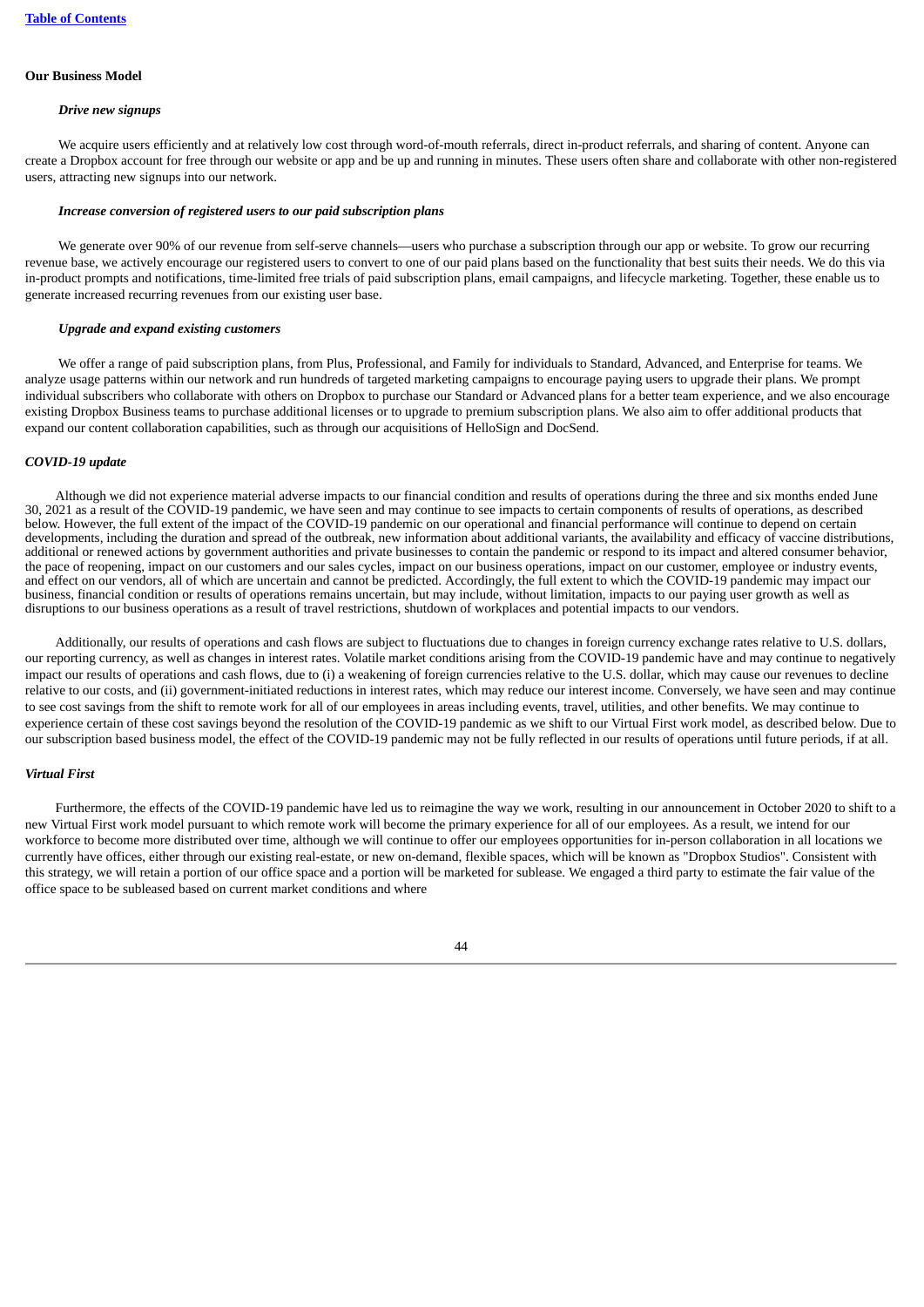the carrying value of the individual asset groups exceeded the fair value, an impairment charge was recognized for the difference. We recorded an impairment charge of \$17.3 million during the six months ended June 30, 2021 related to the continued adoption of Virtual First, including impairment related to real estate assets acquired as part of our acquisition of DocSend. We recorded an impairment charge of \$398.2 million in the year ended December 31, 2020. See Note 9 "Leases" for additional information. We expect to incur additional charges related to certain European leases. In addition to generating sublease income, we expect that as a result of our shift to Virtual First we will continue to see certain savings that we experienced as a result of the COVID-19 pandemic in areas, including reductions in facilities related costs and depreciation expense due to the impairment charges related to the continued adoption of Virtual First.

We seek to manage the implementation of this new work model carefully and we believe this model will help us reap the benefits of remote work, while maintaining a meaningful in-person experience. However, there is no guarantee that we will realize any anticipated benefits to our business, including any cost savings, operational efficiencies, increased employee satisfaction or increased productivity. In addition, given that we have a limited history of operating with a Virtual First workforce, the long-term impact on our financial results and business operations is uncertain. Please see Item 1A. "Risk Factors" in this Quarterly Report on Form 10-Q for a complete description of the material risks we currently face, including risks related to the COVID-19 pandemic and our shift to a Virtual First work model.

## *Reduction in Force*

On January 13, 2021, we announced a reduction of our global workforce by approximately 11% to streamline our team structure in support of our business priorities. As a result, during the six months ended June 30, 2021, we incurred \$13.7 million of expenses related to severance, benefits, and other related items. We do not expect to incur additional expenses of any significance related to our reduction in force in future periods.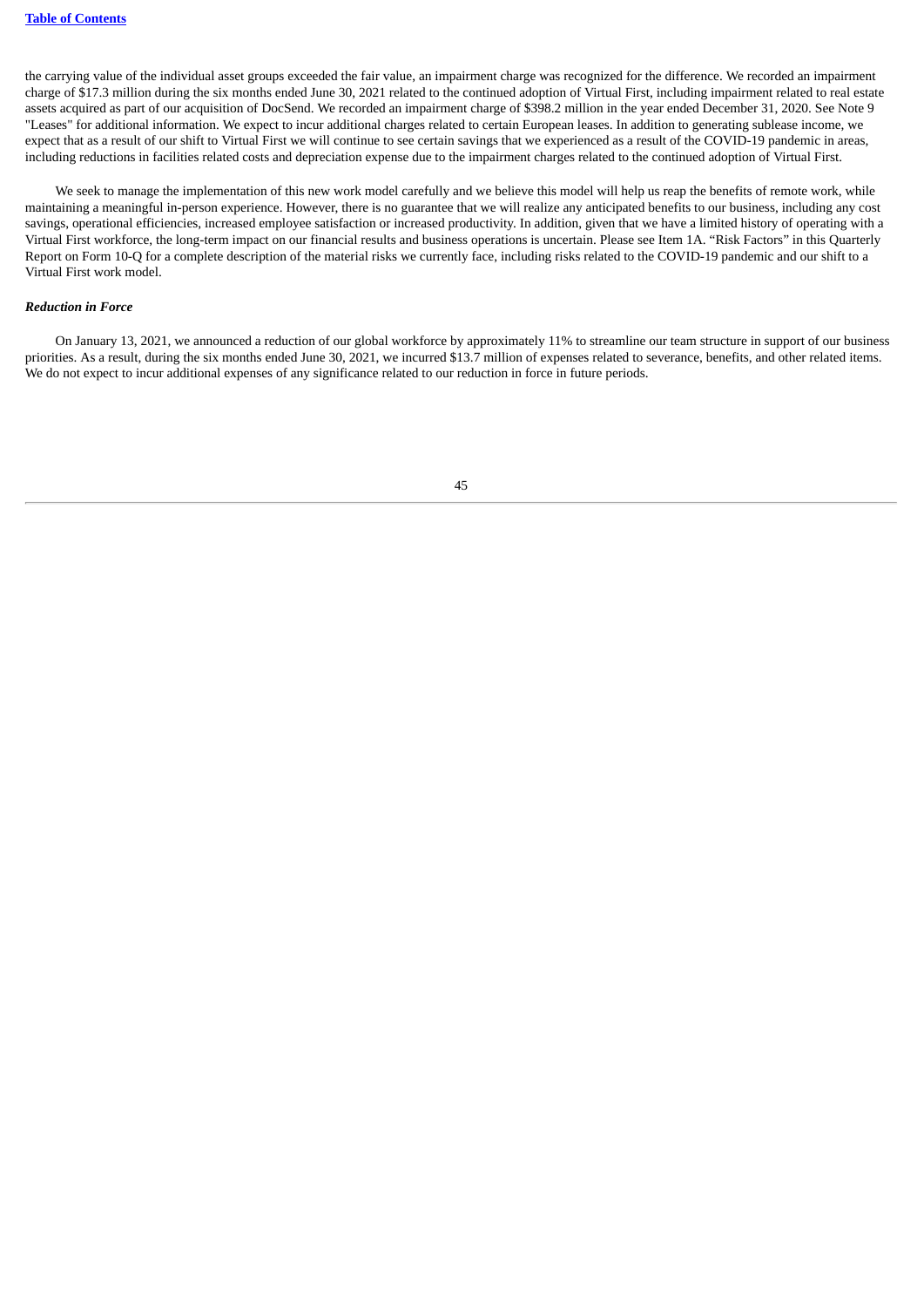#### **Key Business Metrics**

We review a number of operating and financial metrics, including the following key metrics to evaluate our business, measure our performance, identify trends affecting our business, formulate business plans, and make strategic decisions.

#### *Total annual recurring revenue*

We primarily focus on total annual recurring revenue ("Total ARR") as the key indicator of the trajectory of our business performance. Total ARR represents the amount of revenue that we expect to recur annually, enables measurement of the progress of our business initiatives, and serves as an indicator of future growth. In addition, Total ARR is less subject to variations in short-term trends that may not appropriately reflect the health of our business. Total ARR is a performance metric and should be viewed independently of revenue and deferred revenue, and is not intended to be a substitute for, or combined with, any of these items.

Total ARR consists of contributions from all of our revenue streams, including subscriptions and add-ons. We calculate Total ARR as the number of users who have active paid licenses for access to our platform as of the end of the period, multiplied by their annualized subscription price to our platform. We include ARR related to acquired companies in our total ARR in the period of the acquisition. We adjust the exchange rates used to calculate Total ARR on an annual basis at the beginning of each fiscal year.

The below tables set forth our Total ARR using the exchange rates set at the beginning of each year, as well as on a constant currency basis relative to the exchange rates used in 2021.

|                          |               | As of                    |                      |
|--------------------------|---------------|--------------------------|----------------------|
|                          | June 30, 2021 | <b>December 31, 2020</b> | <b>June 30, 2020</b> |
|                          |               | (In millions)            |                      |
| <b>Total ARR</b>         | \$2,166       | \$2,022                  | \$1,931              |
|                          |               | As of                    |                      |
| <b>Constant Currency</b> | June 30, 2021 | <b>December 31, 2020</b> | <b>June 30, 2020</b> |
|                          |               | (In millions)            |                      |
| <b>Total ARR</b>         | \$2,166       | \$2,052                  | \$1,957              |

#### *Paying users*

We define paying users as the number of users who have active paid licenses for access to our platform as of the end of the period. One person would count as multiple paying users if the person had more than one active license. For example, a 50-person Dropbox Business team would count as 50 paying users, and an individual Dropbox Plus user would count as one paying user. If that individual Dropbox Plus user was also part of the 50-person Dropbox Business team, we would count the individual as two paying users.

We have experienced growth in the number of paying users across our products, with the majority of paying users for the periods presented coming from our self-serve channels.

We acquired DocSend in the first quarter of fiscal 2021. We define DocSend paying users as the number of users who have active paid licenses for access to our platform as of the end of the period.

We acquired HelloSign in the first quarter of fiscal 2019. HelloSign has several product lines and the pricing and revenue generated from each product line varies, with some product lines priced based on the number of licenses purchased (similar to Dropbox plans), while others are priced based on a customer's transaction volume. For purposes of HelloSign results, we include as paying users either (i) the number of users who have active paid licenses for access to the HelloSign platform as of the period end for those products that are priced based on the number of licenses purchased (which is the same method we use to evaluate existing Dropbox plans) or (ii) the number of customers for those products that are priced based on transaction volumes.

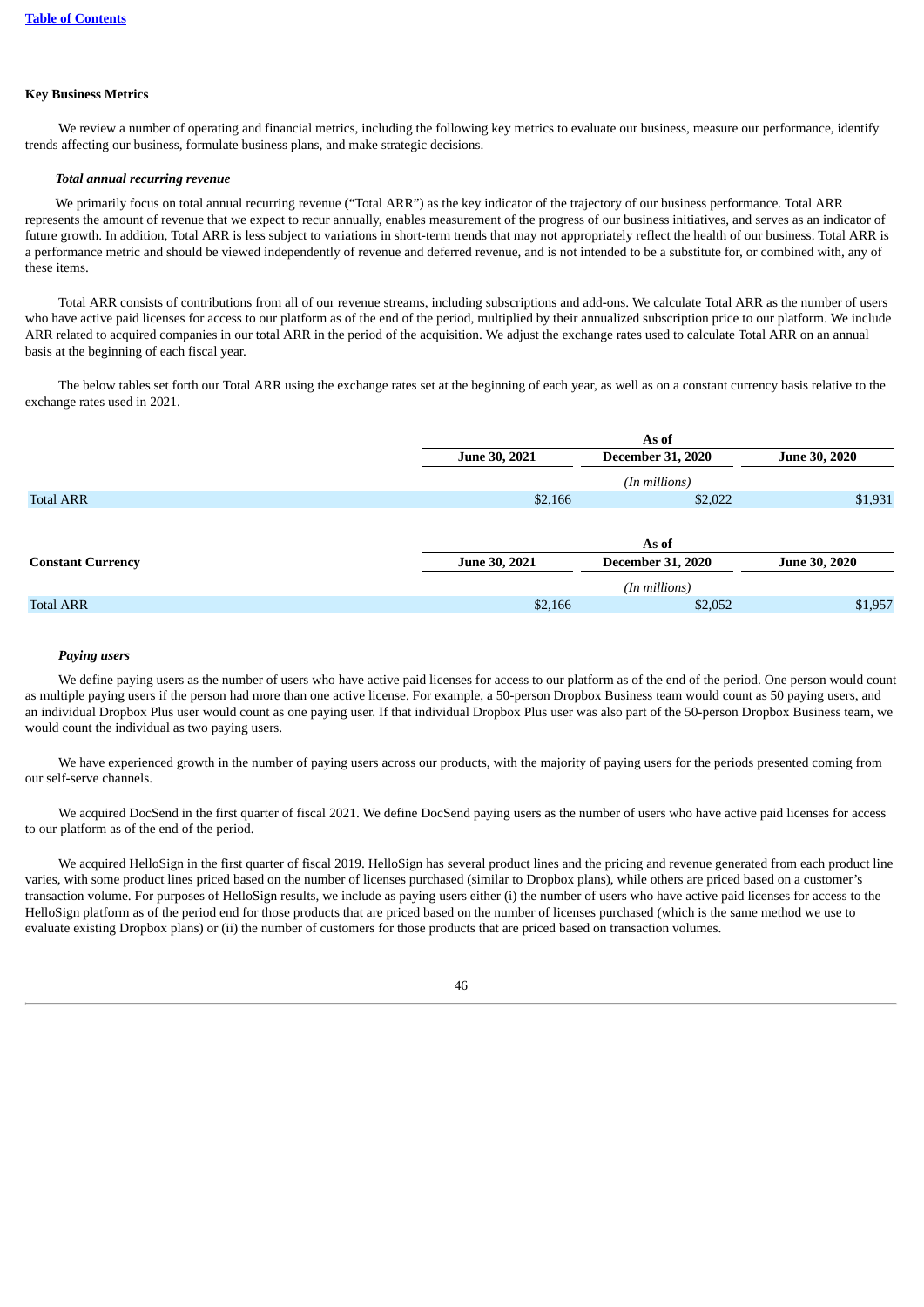The below table sets forth the number of paying users as of June 30, 2021, December 31, 2020, and June 30, 2020.

|              |                      | As of                    |                      |
|--------------|----------------------|--------------------------|----------------------|
|              | <b>June 30, 2021</b> | <b>December 31, 2020</b> | <b>June 30, 2020</b> |
|              |                      | (In millions)            |                      |
| Paying users | 16.14                | 15.48                    | 14.96                |

#### *Average revenue per paying user*

We define average revenue per paying user, or ARPU, as our revenue for the period presented divided by the average paying users during the same period. For interim periods, we use annualized revenue, which is calculated by dividing the revenue for the particular period by the number of days in that period and multiplying this value by 365 days. Average paying users are calculated based on adding the number of paying users as of the beginning of the period to the number of paying users as of the end of the period, and then dividing by two.

We experienced an increase in our average revenue per paying user for the three and six months ended June 30, 2021, compared to the three and six months ended June 30, 2020 primarily due to an increased mix of sales toward our higher-priced subscription plans, and to a lesser extent, the continued impact of an increase in price for existing users on our Dropbox Plus plan as a result of our repackaging initiative in the second quarter of 2019.

The below table sets forth our ARPU for the three and six months ended June 30, 2021 and 2020.

|             | <b>Three Months Ended</b><br><b>June 30,</b> |        |  |        | <b>Six Months Ended</b><br><b>June 30,</b> |        |   |        |  |
|-------------|----------------------------------------------|--------|--|--------|--------------------------------------------|--------|---|--------|--|
|             |                                              | 2021   |  | 2020   |                                            | 2021   |   | 2020   |  |
| <b>ARPU</b> |                                              | 133.15 |  | 126.88 |                                            | 132.94 | ъ | 126.41 |  |
|             |                                              |        |  |        |                                            |        |   |        |  |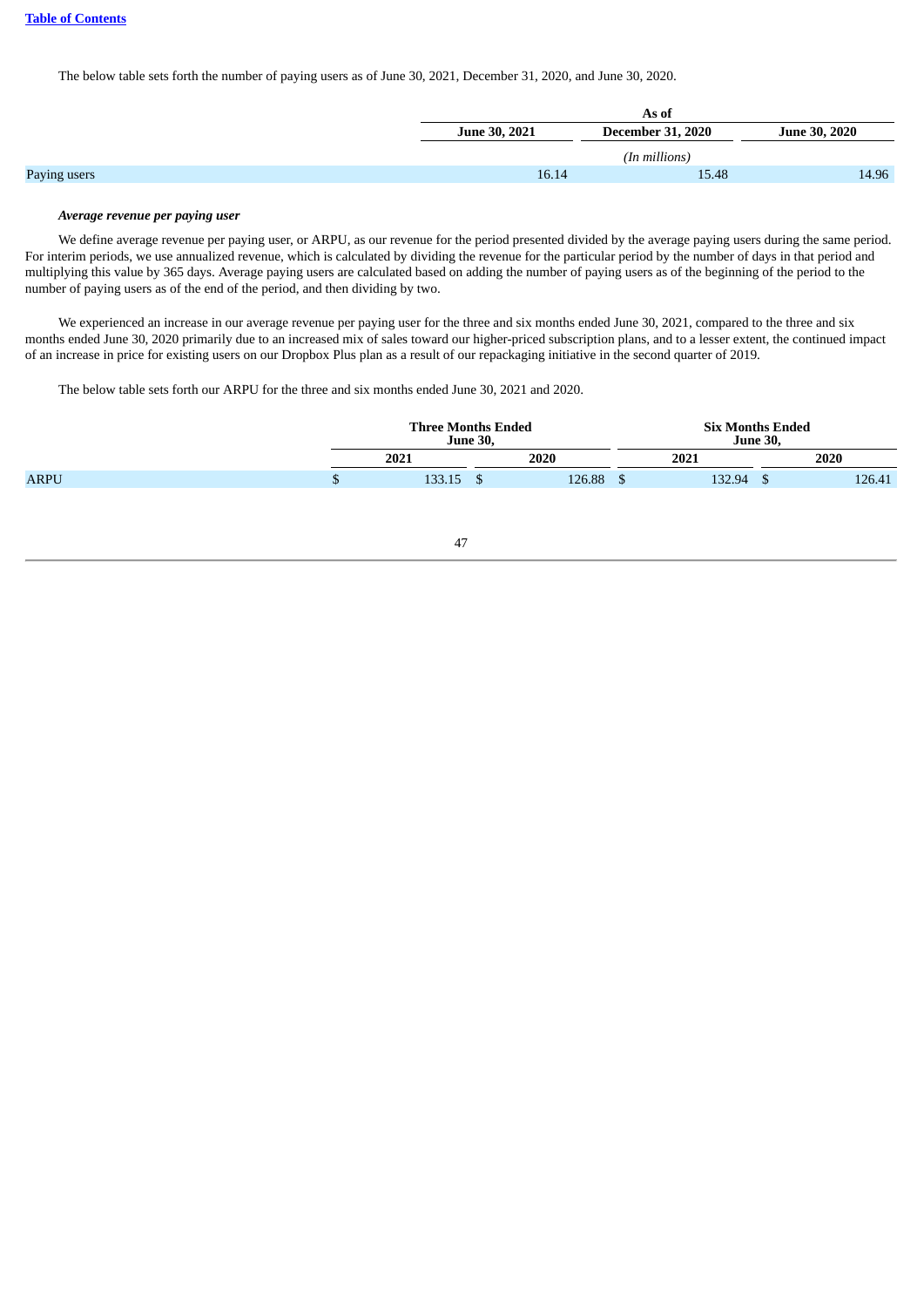## **Non-GAAP Financial Measure**

In addition to our results determined in accordance with U.S. generally accepted accounting principles, or GAAP, we believe that free cash flow, or FCF, a non-GAAP financial measure, is useful in evaluating our liquidity.

### *Free cash flow*

We define FCF as GAAP net cash provided by operating activities less capital expenditures. We believe that FCF is a liquidity measure and that it provides useful information regarding cash provided by operating activities and cash used for investments in property and equipment required to maintain and grow our business. FCF is presented for supplemental informational purposes only and should not be considered a substitute for financial information presented in accordance with GAAP. FCF has limitations as an analytical tool, and it should not be considered in isolation or as a substitute for analysis of other GAAP financial measures, such as net cash provided by operating activities. Some of the limitations of FCF are that FCF does not reflect our future contractual commitments, excludes investments made to acquire assets under finance leases, includes capital expenditures, and may be calculated differently by other companies in our industry, limiting its usefulness as a comparative measure.

Our FCF increased for the six months ended June 30, 2021, compared to the six months ended June 30, 2020, primarily due to an increase in cash provided by operating activities, which was driven by increased subscription sales, as a majority of our paying users are invoiced in advance, and a decrease in capital expenditures as a result of decreased spend on office build-outs.

We expect our FCF to generally increase in future periods as we increase subscription sales and reduce our capital expenditures as we shift to a Virtual First environment. Although we expect to continue to purchase infrastructure equipment to support our user base, we anticipate that our capital expenditures related to building out our office spaces will continue to decline in future periods. The timing of our operating expenses as described below, may result in FCF to vary from period to period as a percentage of revenue.

The following is a reconciliation of FCF to the most comparable GAAP measure, net cash provided by operating activities:

|                                           |      | <b>Six Months Ended</b><br><b>June 30,</b> |
|-------------------------------------------|------|--------------------------------------------|
|                                           | 2021 | 2020                                       |
|                                           |      | (In millions)                              |
| Net cash provided by operating activities |      | 199.2<br>335.6                             |
| Capital expenditures                      |      | (10.8)<br>(53.9)                           |
| Free cash flow                            |      | 145.3<br>324.8                             |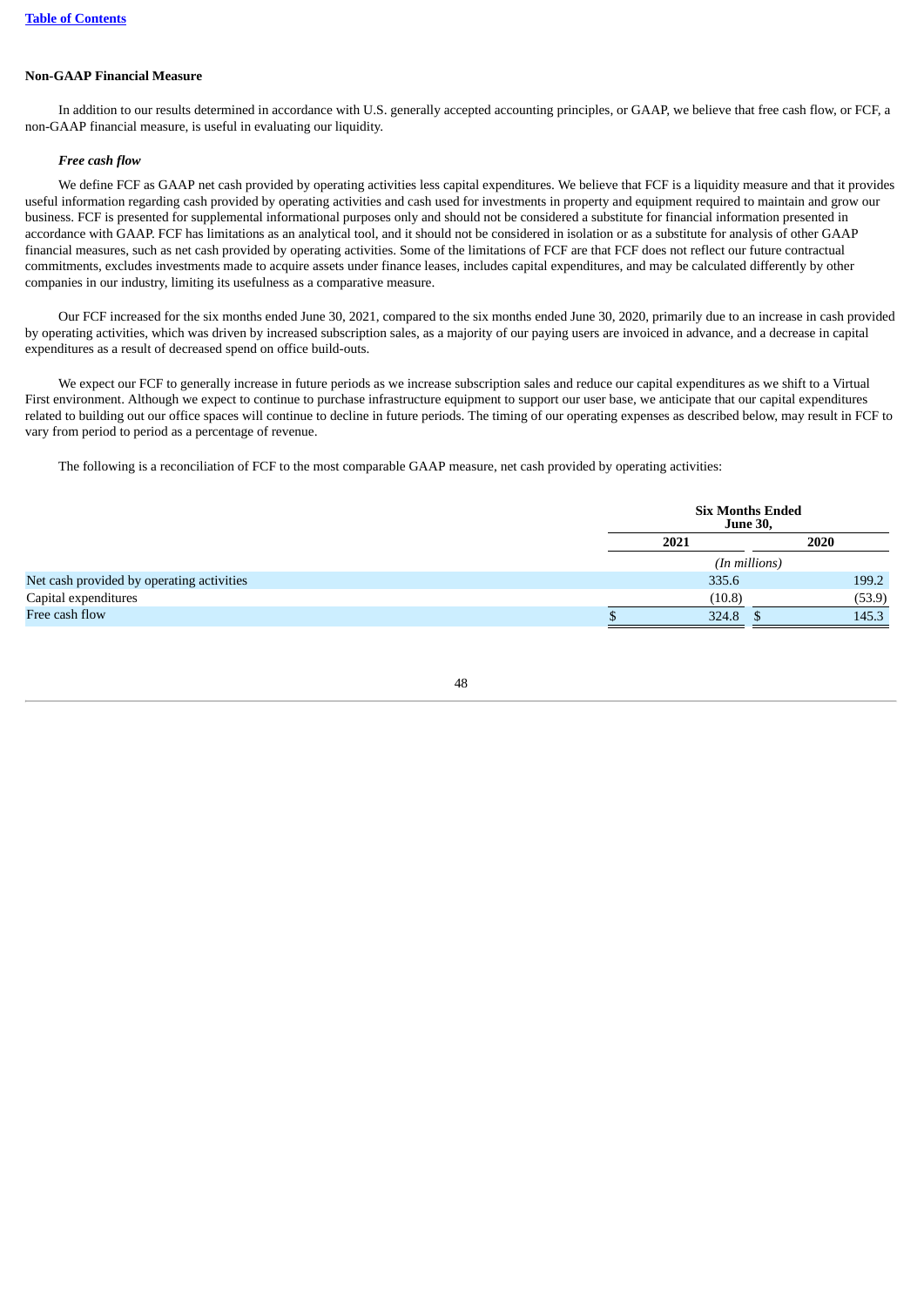### **Components of Our Results of Operations**

#### *Revenue*

We generate revenue from sales of subscriptions to our platform.

Revenue is recognized ratably over the related contractual term generally beginning on the date that our platform is made available to a customer. Our subscription agreements typically have monthly or annual contractual terms, although a small percentage have multi-year contractual terms. Our agreements are generally non-cancelable. We typically bill in advance for monthly contracts and annually in advance for contracts with terms of one year or longer. Amounts that have been billed are initially recorded as deferred revenue until the revenue is recognized.

Our revenue is driven primarily by conversions and upsells to our paid plans. We also generate revenue from transaction-based products and fees from the referral of users to our partners. We generate over 90% of our revenue from self-serve channels. No customer represented more than 1% of our revenue in the periods presented.

### *Cost of revenue and gross margin*

*Cost of revenue.* Our cost of revenue consists primarily of expenses associated with the storage, delivery, and distribution of our platform for both paying users and free users, also known as Basic users. These costs, which we refer to as infrastructure costs, include depreciation of our servers located in co-location facilities that we lease and operate, rent and facilities expense for those datacenters, network and bandwidth costs, support and maintenance costs for our infrastructure equipment, and payments to third-party datacenter service providers. Cost of revenue also includes costs, such as salaries, bonuses, employer payroll taxes and benefits, travel-related expenses, and stock-based compensation, which we refer to as employee-related costs, for employees whose primary responsibilities relate to supporting our infrastructure and delivering user support. Other non-employee costs included in cost of revenue include credit card fees related to processing customer transactions, and allocated overhead, such as facilities, including rent, utilities, depreciation on leasehold improvements and other equipment shared by all departments, and shared information technology costs. In addition, cost of revenue includes amortization of developed technologies, professional fees related to user support initiatives, and property taxes related to the datacenters.

We plan to continue increasing the capacity and enhancing the capability and reliability of our infrastructure to support user growth and increased use of our platform. We expect that cost of revenue will increase in absolute dollars in future periods.

*Gross margin.* Gross margin is gross profit expressed as a percentage of revenue. Our gross margin may fluctuate from period to period based on the timing of additional capital expenditures and the related depreciation expense, or other increases in our infrastructure costs, as well as revenue fluctuations. We generally expect our gross margin to remain relatively constant in both the near term and the long term.

### *Operating expenses*

*Research and development*. Our research and development expenses consist primarily of employee-related costs for our engineering, product, and design teams, compensation expenses related to key personnel from acquisitions and allocated overhead. Additionally, research and development expenses include internal development-related third-party hosting fees. We have expensed almost all of our research and development costs as they were incurred.

We plan to continue hiring employees for our engineering, product, and design teams to support our research and development efforts. We expect that research and development costs will increase in absolute dollars in future periods and fluctuate from period to period as a percentage of revenue.

*Sales and marketing*. Our sales and marketing expenses relate to both self-serve and outbound sales activities, and consist primarily of employee-related costs, brand marketing costs, lead generation costs, sponsorships and allocated overhead. Sales commissions earned by our outbound sales team and the related payroll taxes, as well as commissions earned by third-party resellers that we consider to be incremental and recoverable costs of obtaining a contract with a customer, are deferred and are typically amortized over an estimated period of benefit of five years. Additionally, sales and marketing expenses include nonemployee costs related to app store fees, fees payable to third-party sales representatives and amortization of acquired customer relationships.

We plan to continue to invest in sales and marketing to grow our user base and increase our brand awareness, including marketing efforts to continue to drive our self-serve business model. We expect that sales and marketing expenses will

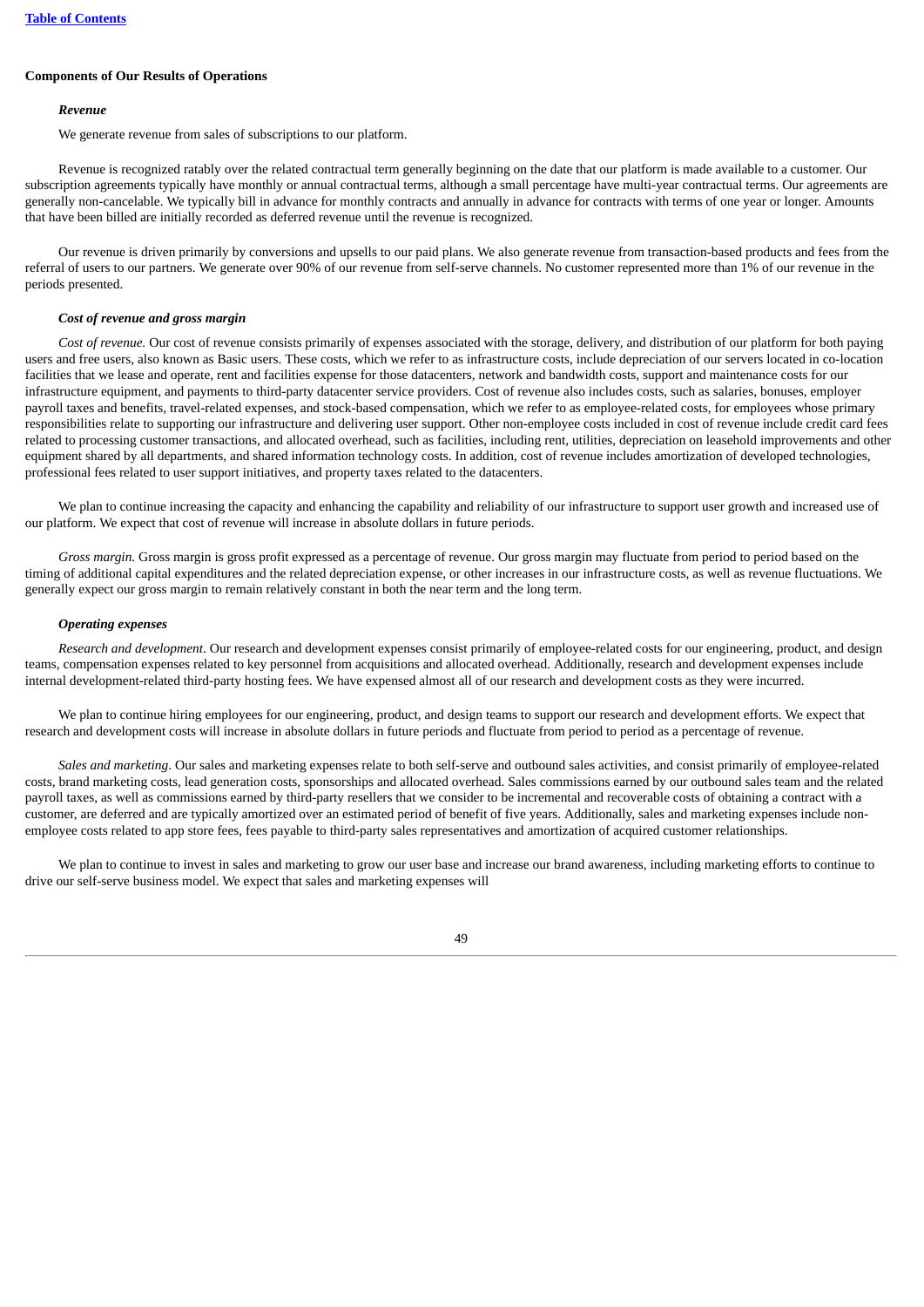generally increase in absolute dollars in future periods and fluctuate from period to period as a percentage of revenue. The trend and timing of sales and marketing expenses will depend in part on the timing of marketing campaigns.

*General and administrative*. Our general and administrative expenses consist primarily of employee-related costs for our legal, finance, human resources, and other administrative teams, as well as certain executives. In addition, general and administrative expenses include allocated overhead, outside legal, accounting and other professional fees, and non-income based taxes.

We expect to incur additional general and administrative expenses to support the growth of the Company. General and administrative expenses include the recognition of stock-based compensation expense related to the grant of restricted stock made to our co-founder. We expect that general and administrative expenses will fluctuate in absolute dollars in future periods and will generally decrease as a percentage of revenue.

#### *Interest income (expense), net*

Interest income (expense), net consists primarily of interest income earned on our money market funds classified as cash and cash equivalents and shortterm investments, partially offset by interest expense related to our finance lease obligations for infrastructure and amortization of debt issuance costs.

#### *Other income, net*

Other income, net consists of other non-operating gains or losses, including those related to equity investments, lease arrangements, which include sublease income, foreign currency transaction gains and losses, and realized gains and losses related to our short-term investments.

#### *Benefit from (provision for) income taxes*

Provision for income taxes consists primarily of U.S. federal and state income taxes and income taxes in certain foreign jurisdictions in which we conduct business. For the periods presented, the difference between the U.S. statutory rate and our effective tax rate is primarily due to the valuation allowance on deferred tax assets. Our effective tax rate is also impacted by earnings realized in foreign jurisdictions with statutory tax rates lower than the federal statutory tax rate. We maintain a full valuation allowance on our net deferred tax assets for federal, state, and certain foreign jurisdictions as we have concluded that it is not more likely than not that the deferred assets will be realized.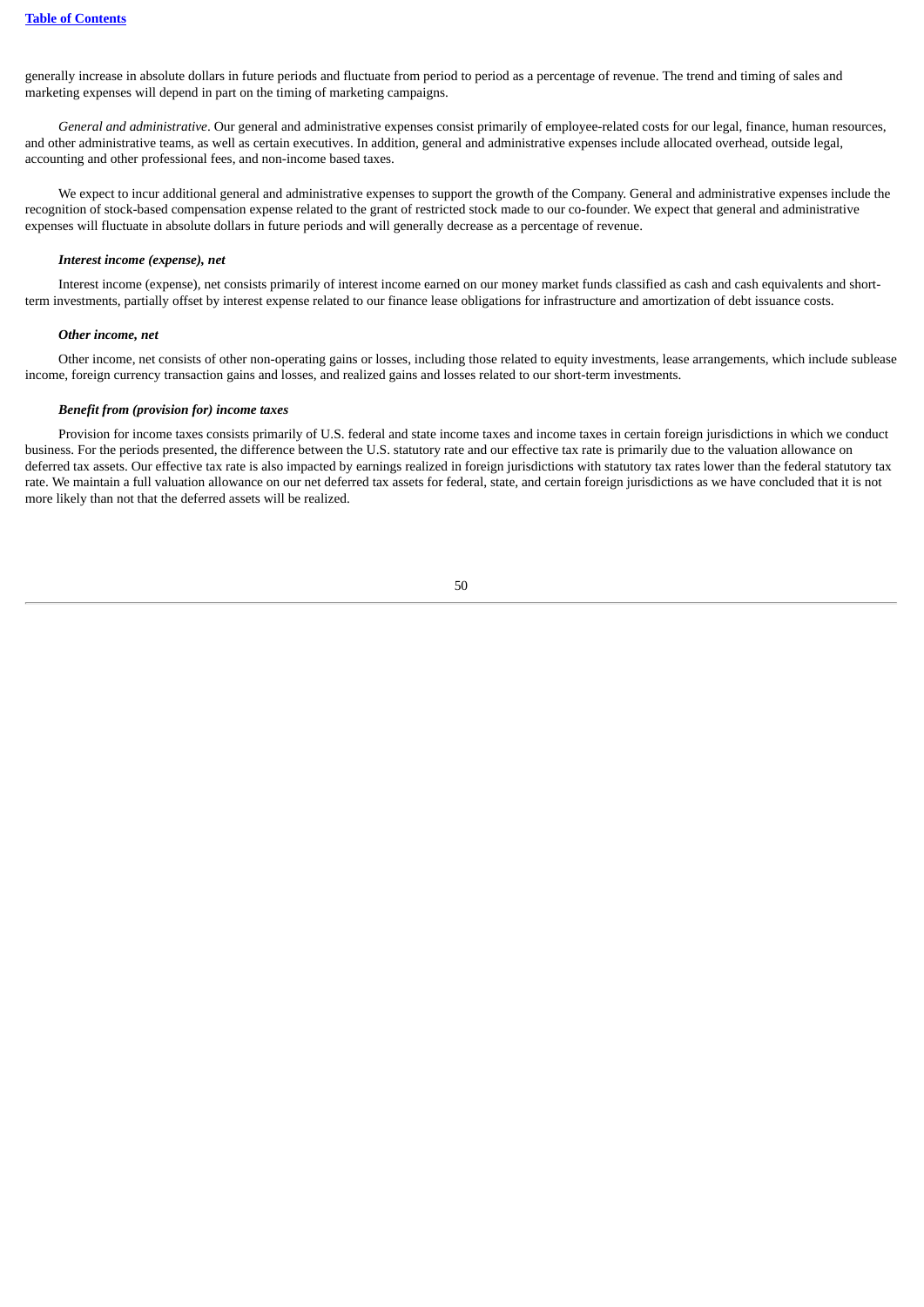## **Results of Operations**

The following tables set forth our results of operations for the periods presented:

|                                             | <b>Three Months Ended</b><br><b>June 30,</b> |          |    | <b>Six Months Ended</b><br><b>June 30,</b> |               |    |       |
|---------------------------------------------|----------------------------------------------|----------|----|--------------------------------------------|---------------|----|-------|
|                                             |                                              | 2021     |    | 2020                                       | 2021          |    | 2020  |
|                                             |                                              |          |    |                                            | (In millions) |    |       |
| Revenue                                     | \$                                           | 530.6 \$ |    | 467.4 \$                                   | $1,042.2$ \$  |    | 922.4 |
| Cost of revenue <sup><math>(1)</math></sup> |                                              | 107.1    |    | 102.5                                      | 216.4         |    | 205.6 |
| Gross profit                                |                                              | 423.5    |    | 364.9                                      | 825.8         |    | 716.8 |
| Operating expenses $(1)$ :                  |                                              |          |    |                                            |               |    |       |
| Research and development                    |                                              | 185.5    |    | 185.8                                      | 366.7         |    | 367.6 |
| Sales and marketing                         |                                              | 100.8    |    | 102.8                                      | 203.5         |    | 207.1 |
| General and administrative                  |                                              | 52.8     |    | 63.5                                       | 111.4         |    | 102.5 |
| Impairment related to real estate assets    |                                              |          |    |                                            | 17.3          |    |       |
| Total operating expenses                    |                                              | 339.1    |    | 352.1                                      | 698.9         |    | 677.2 |
| Income from operations                      |                                              | 84.4     |    | 12.8                                       | 126.9         |    | 39.6  |
| Interest income (expense), net              |                                              | (0.9)    |    | 0.1                                        | (2.1)         |    | 2.5   |
| Other income, net                           |                                              | 7.5      |    | 9.0                                        | 12.6          |    | 19.6  |
| Income before income taxes                  |                                              | 91.0     |    | 21.9                                       | 137.4         |    | 61.7  |
| Provision for income taxes                  |                                              | (3.0)    |    | (4.4)                                      | (1.8)         |    | (4.9) |
| Net income                                  |                                              | 88.0     | \$ | 17.5                                       | \$<br>135.6   | \$ | 56.8  |

 $<sup>(1)</sup>$  Includes stock-based compensation as follows:</sup>

|                                           | <b>Three Months Ended</b><br><b>June 30,</b> |  |            | <b>Six Months Ended</b><br><b>June 30,</b> |       |      |       |
|-------------------------------------------|----------------------------------------------|--|------------|--------------------------------------------|-------|------|-------|
|                                           | 2021                                         |  | 2020       | 2021                                       |       |      | 2020  |
|                                           |                                              |  |            | (In millions)                              |       |      |       |
| Cost of revenue                           | 5.9 <sup>5</sup>                             |  | $4.5\quad$ |                                            | 11.3  | - \$ | 8.0   |
| Research and development                  | 49.5                                         |  | 47.0       |                                            | 93.0  |      | 84.2  |
| Sales and marketing                       | 6.2                                          |  | 9.5        |                                            | 13.1  |      | 16.2  |
| General and administrative <sup>(2)</sup> | 12.3                                         |  | 15.6       |                                            | 24.4  |      | 8.0   |
| Total stock-based compensation            | 73.9                                         |  | 76.6       |                                            | 141.8 |      | 116.4 |

On March 19, 2020, one of the Company's co-founders resigned as a member of the board and as an officer of the Company, resulting in the reversal of \$23.8 million in stockbased compensation expense. Of the total amount reversed, \$21.5 million related to expense recognized prior to December 31, 2019. See Note 12 "Stockholders' (Deficit) Equity" for further information. (2)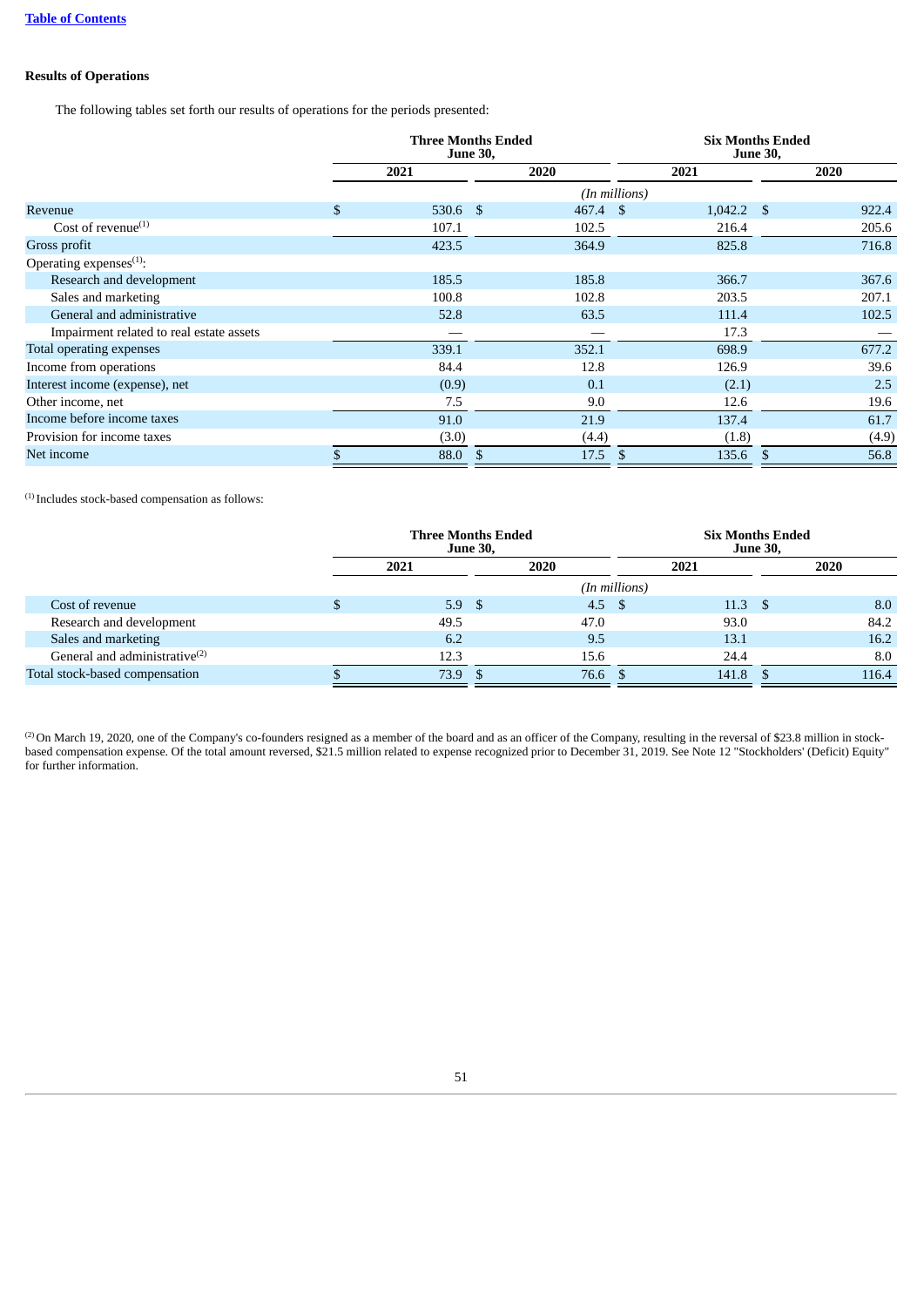The following table sets forth our results of operations for each of the periods presented as a percentage of revenue:

|                                          | <b>Three Months Ended</b><br><b>June 30,</b> |                     | <b>Six Months Ended</b><br><b>June 30,</b> |             |  |  |
|------------------------------------------|----------------------------------------------|---------------------|--------------------------------------------|-------------|--|--|
|                                          | 2021                                         | 2020                | 2021                                       | 2020        |  |  |
|                                          |                                              | (As a % of revenue) |                                            |             |  |  |
| Revenue                                  | 100 %                                        | 100 %               | 100 %                                      | 100 %       |  |  |
| Cost of revenue $^{(1)}$                 | 20                                           | 22                  | 21                                         | 22          |  |  |
| Gross profit                             | 80                                           | 78                  | 79                                         | 78          |  |  |
| Operating expenses $(1)$ :               |                                              |                     |                                            |             |  |  |
| Research and development                 | 35                                           | 40                  | 35                                         | 40          |  |  |
| Sales and marketing                      | 19                                           | 22                  | 20                                         | 22          |  |  |
| General and administrative               | 10                                           | 14                  | 11                                         | 11          |  |  |
| Impairment related to real estate assets |                                              |                     | $\overline{2}$                             |             |  |  |
| Total operating expenses                 | 64                                           | 75                  | 68                                         | 73          |  |  |
| Income from operations                   | 16                                           | 3                   | 12                                         | 4           |  |  |
| Interest income (expense), net           |                                              |                     |                                            |             |  |  |
| Other income, net                        |                                              | 2                   |                                            | 2           |  |  |
| Income before income taxes               | 17                                           | 5                   | 13                                         | $7^{\circ}$ |  |  |
| Provision for income taxes               | (1)                                          | (1)                 |                                            | (1)         |  |  |
| Net income                               | 16 %                                         | $4\%$               | 13 %                                       | 6 %         |  |  |

 $(1)$  Includes stock-based compensation as a percentage of revenue as follows:

|                                           | <b>Three Months Ended</b><br><b>June 30,</b> |                     | <b>Six Months Ended</b><br><b>June 30,</b> |       |  |  |
|-------------------------------------------|----------------------------------------------|---------------------|--------------------------------------------|-------|--|--|
|                                           | 2021                                         | 2020                | 2021                                       | 2020  |  |  |
|                                           |                                              | (As a % of revenue) |                                            |       |  |  |
| Cost of revenue                           | $1\%$                                        | 1 %                 | $1\%$                                      | $1\%$ |  |  |
| Research and development                  |                                              | 10                  |                                            |       |  |  |
| Sales and marketing                       |                                              |                     |                                            |       |  |  |
| General and administrative <sup>(2)</sup> |                                              |                     |                                            |       |  |  |
| Total stock-based compensation            | 13 %                                         | 16 %                | 13 %                                       | 13 %  |  |  |

On March 19, 2020, one of the Company's co-founders resigned as a member of the board and as an officer of the Company, resulting in the reversal of \$23.8 million in stockbased compensation expense. Of the total amount reversed, \$21.5 million related to expense recognized prior to December 31, 2019. See Note 12 "Stockholders' (Deficit) Equity" for further information. (2)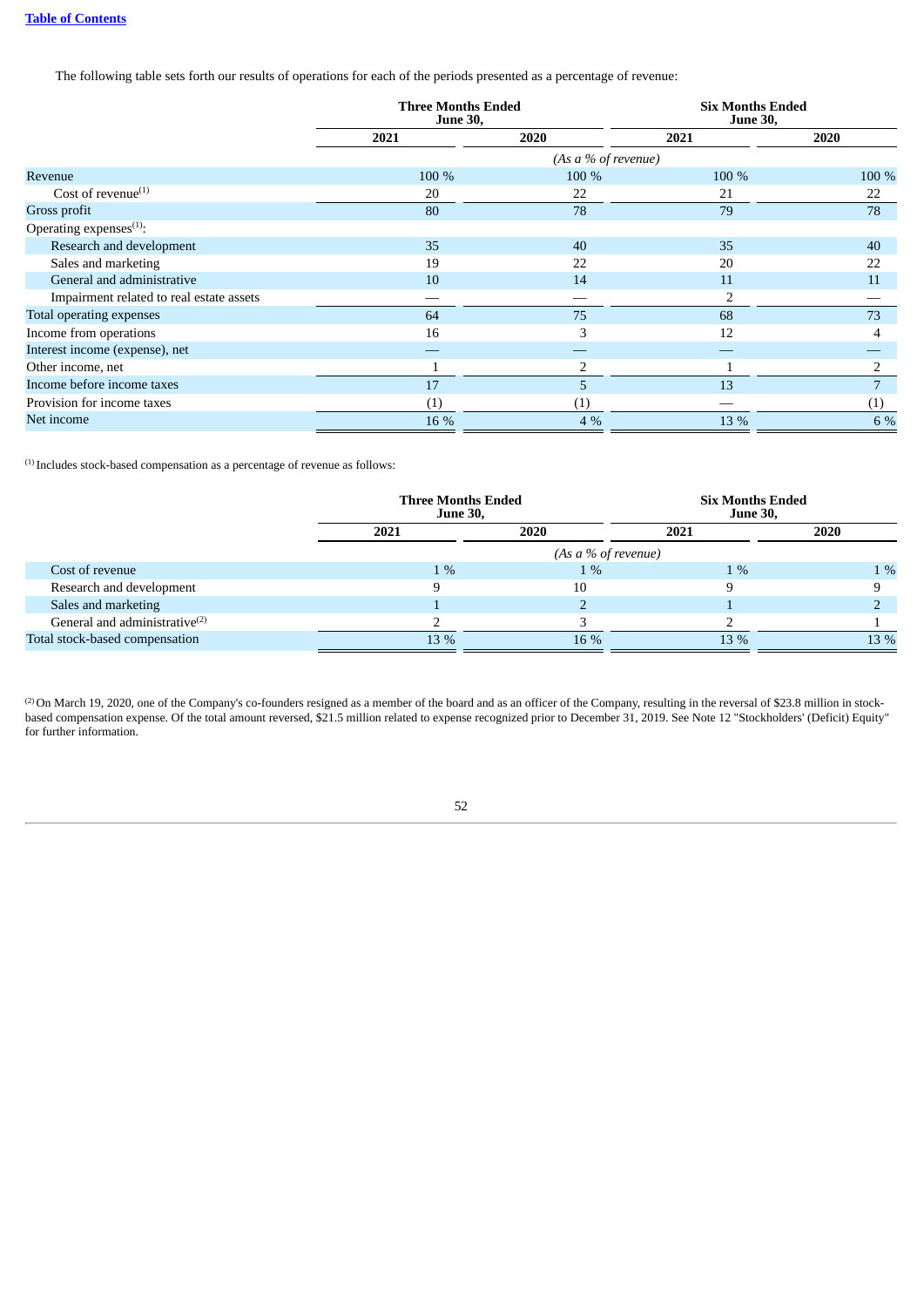## *Comparison of the three months ended June 30, 2021 and 2020*

*Revenue*

|         | <b>Three Months Ended</b><br><b>June 30,</b> |               |       |           |          |
|---------|----------------------------------------------|---------------|-------|-----------|----------|
|         | 2021                                         |               | 2020  | \$ Change | % Change |
|         |                                              | (In millions) |       |           |          |
| Revenue | 530.6                                        |               | 467.4 | 63.2      | 13.5 %   |
|         |                                              |               |       |           |          |

Revenue increased \$63.2 million or 13.5% during the three months ended June 30, 2021, as compared to the three months ended June 30, 2020. The increase in revenue was driven primarily by an increase in paying users and an increased mix of sales towards our higher-priced subscription plans.

*Cost of revenue, gross profit, and gross margin*

|                 | <b>Three Months Ended</b><br><b>June 30,</b> |               |       |           |          |
|-----------------|----------------------------------------------|---------------|-------|-----------|----------|
|                 | 2021                                         |               | 2020  | \$ Change | % Change |
|                 |                                              | (In millions) |       |           |          |
| Cost of revenue | 107.1                                        | -\$           | 102.5 | 4.6       | 4.5 %    |
| Gross profit    | 423.5                                        |               | 364.9 | 58.6      | 16.1 %   |
| Gross margin    | 80 %                                         |               | 78 %  |           |          |

Cost of revenue increased \$4.6 million or 4.5% during the three months ended June 30, 2021, as compared to the three months ended June 30, 2020, primarily due to increases of \$2.5 million in credit card transaction fees due to higher sales, \$1.0 million in employee-related costs, and \$0.9 million in infrastructure costs due to an increase in depreciation expense.

Our gross margin increased during the three months ended June 30, 2021 compared to the three months ended June 30, 2020, primarily due to a 13.5% increase in revenue during the period, which was offset by a lower percentage increase in our cost of revenue described above.

*Research and development*

|                          | <b>Three Months Ended</b><br><b>June 30,</b> |               |       |           |          |
|--------------------------|----------------------------------------------|---------------|-------|-----------|----------|
|                          |                                              | 2021          | 2020  | \$ Change | % Change |
|                          |                                              | (In millions) |       |           |          |
| Research and development |                                              | 185.5         | 185.8 | (0.3)     | (0.2)%   |

Research and development expenses decreased \$0.3 million or 0.2% during the three months ended June 30, 2021, as compared to the three months ended June 30, 2020, primarily due to a decrease of \$5.5 million in allocated overhead, which includes facilities-related costs for our corporate headquarters. This decrease was offset by increases of \$4.7 million in employee-related costs and \$1.1 million in software license subscriptions.

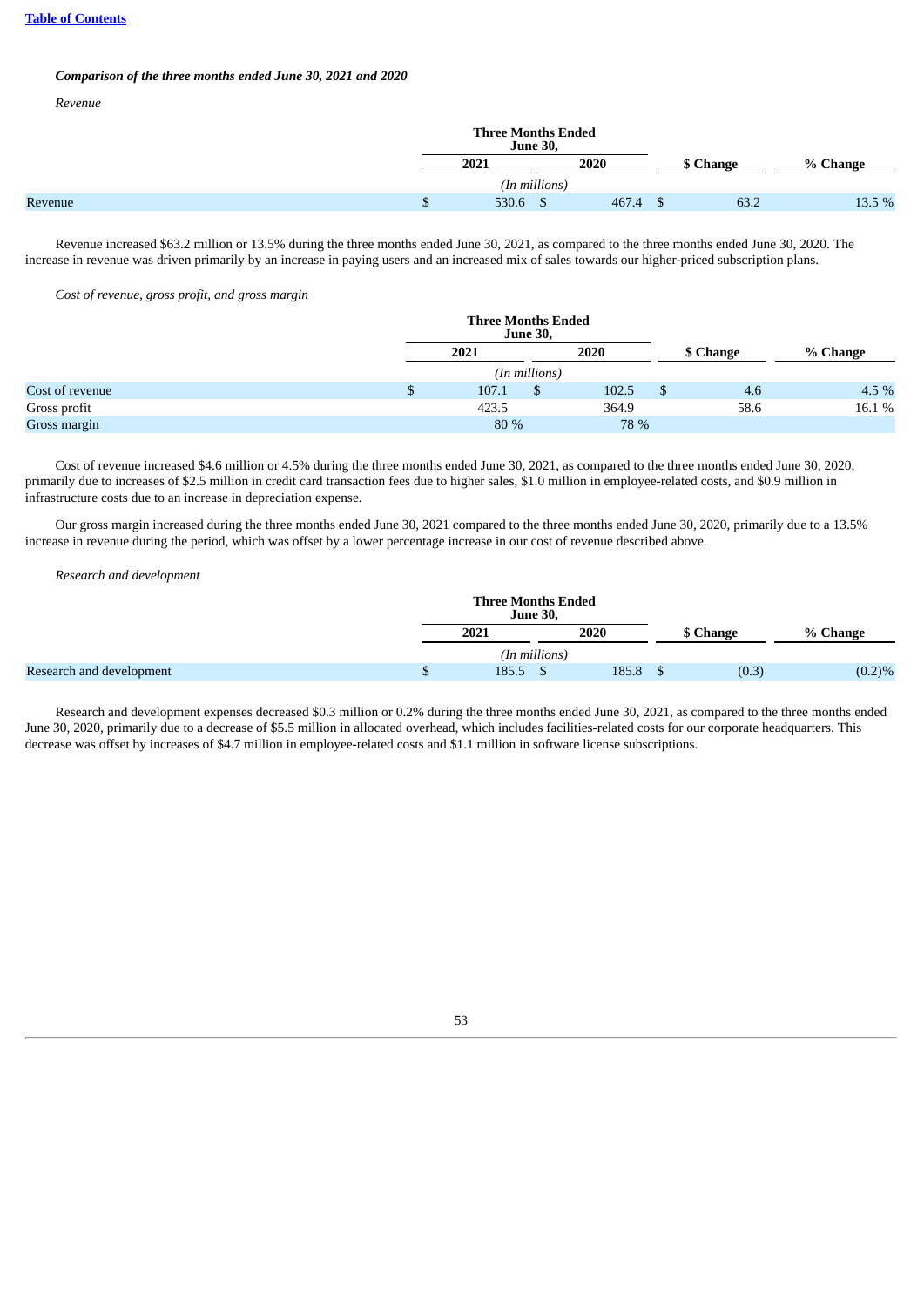*Sales and marketing*

# **Three Months Ended June 30, 2021 2020 \$ Change % Change** *(In millions)* Sales and marketing 1.99% **Sales and marketing** 1.99% **Sales and marketing** 1.99% **Sales and marketing** 1.99% **Sales and marketing** 1.99% **Sales** 2.0) **Sales and marketing 1.99% Sales and marketing** 1.99% **Sales** 2.0) **S**

Sales and marketing expenses decreased \$2.0 million or 1.9% during the three months ended June 30, 2021, as compared to the three months ended June 30, 2020, primarily due to decreases of \$6.9 million in allocated overhead, which includes facilities-related costs for our corporate headquarters and \$6.8 million in employee-related costs driven by a reduction in headcount including the impact of our reduction in force during the three months ended March 31, 2021. These decreases were offset by increases of \$8.5 million related to brand and other marketing related expenses and professional services, \$2.5 million in app store fees due to increased sales, and \$0.5 million in amortization of intangible assets as a result of our acquisition of DocSend during the three months ended March 31, 2021.

### *General and administrative*

|                            | <b>Three Months Ended</b><br><b>June 30,</b> |               |      |           |        |          |
|----------------------------|----------------------------------------------|---------------|------|-----------|--------|----------|
|                            |                                              | 2021          | 2020 | \$ Change |        | % Change |
|                            |                                              | (In millions) |      |           |        |          |
| General and administrative |                                              | 52.8          | 63.5 |           | (10.7) | (16.9)%  |

General and administrative expenses decreased \$10.7 million or 16.9% during the three months ended June 30, 2021, as compared to the three months ended June 30, 2020, primarily due to decreases of \$3.9 million in allocated overhead, which includes facilities-related costs for our corporate headquarters, \$3.0 million in non-income based taxes, and \$3.0 million in employee-related costs due to a reduction in headcount including the impact of our reduction in force during the three months ended March 31, 2021.

#### *Impairment related to real estate assets*

There was no impairment related to real estate assets during the three months ended June 30, 2021.

#### *Interest income (expense), net*

Interest income (expense), net decreased \$1.0 million during the three months ended June 30, 2021, as compared to the three months ended June 30, 2020, primarily due to a decrease in interest income from our money market funds and short-term investments as a result of government-initiated interest rate reductions in response to the COVID-19 pandemic and an increase in interest expense due to the amortization of debt issuance costs incurred as part of our convertible debt offering during the three months ended March 31, 2021.

#### *Other income, net*

Other income, net decreased \$1.5 million during the three months ended June 30, 2021, as compared to the three months ended June 30, 2020, primarily due to decreases of \$6.5 million in gains related to an equity investment during the three months ended June 30, 2020 and \$0.7 million in foreign currency transaction gains. These decreases were offset by \$5.9 million in gains related to the disposal of infrastructure assets.

#### *Provision for income taxes*

Provision for income taxes decreased \$1.4 million during the three months ended June 30, 2021, as compared to the three months ended June 30, 2020, primarily due to a decrease in state taxes.

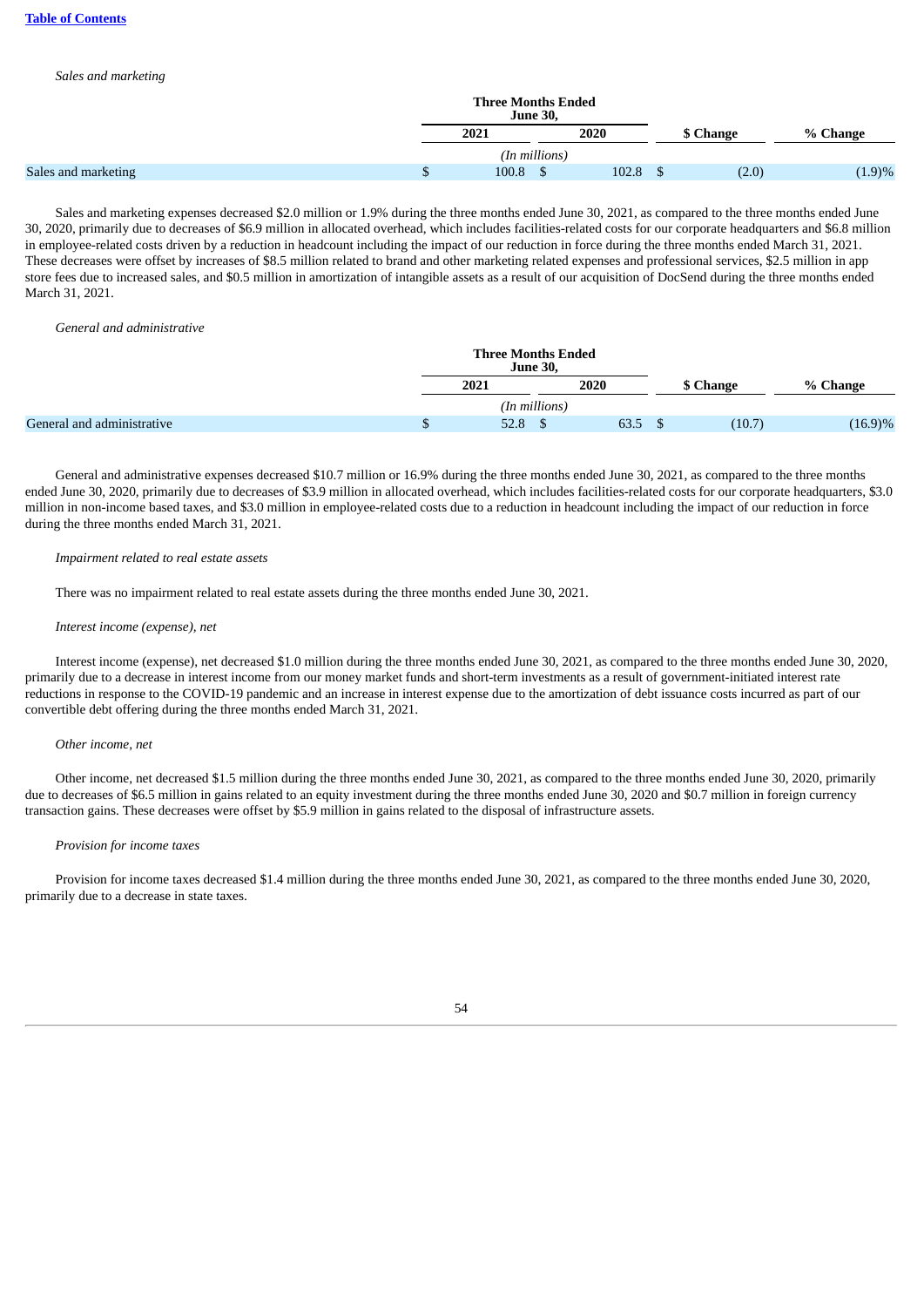### *Comparison of the six months ended June 30, 2021 and 2020*

*Revenue*

|         | <b>Six Months Ended</b><br><b>June 30,</b> |       |           |          |
|---------|--------------------------------------------|-------|-----------|----------|
|         | 2021                                       | 2020  | \$ Change | % Change |
|         | (In millions)                              |       |           |          |
| Revenue | 1,042.2<br>c                               | 922.4 | 119.8     | 13.0 %   |

Revenue increased \$119.8 million or 13.0% during the six months ended June 30, 2021, as compared to the six months ended June 30, 2020. The increase in revenue was driven primarily by an increase in paying users and an increased mix of sales towards our higher-priced subscription plans.

*Cost of revenue, gross profit, and gross margin*

|                 | <b>Six Months Ended</b><br><b>June 30,</b> |               |       |  |           |          |
|-----------------|--------------------------------------------|---------------|-------|--|-----------|----------|
|                 | 2021                                       |               | 2020  |  | \$ Change | % Change |
|                 |                                            | (In millions) |       |  |           |          |
| Cost of revenue | \$<br>216.4                                | \$            | 205.6 |  | 10.8      | 5.3 %    |
| Gross profit    | 825.8                                      |               | 716.8 |  | 109.0     | 15.2 %   |
| Gross margin    | 79 %                                       |               | 78 %  |  |           |          |

Cost of revenue increased \$10.8 million or 5.3% during the six months ended June 30, 2021, as compared to the six months ended June 30, 2020, primarily due to increases of \$5.1 million in employee-related costs including the impact of our reduction in force during the three months ended March 31, 2021, \$3.9 million in credit card transaction fees due to higher sales, and \$2.9 million in infrastructure costs. These increases were offset by a decrease of \$2.3 million in allocated overhead, which includes facilities-related costs for our corporate headquarters.

Our gross margin increased during the six months ended June 30, 2021 compared to the six months ended June 30, 2020, primarily due to a 13.0% increase in revenue during the period, which was offset by a lower percentage increase in our cost of revenue described above.

#### *Research and development*

|                          | <b>Six Months Ended</b><br><b>June 30,</b> |               |       |           |          |
|--------------------------|--------------------------------------------|---------------|-------|-----------|----------|
|                          |                                            | 2021          | 2020  | \$ Change | % Change |
|                          |                                            | (In millions) |       |           |          |
| Research and development |                                            | 366.7         | 367.6 | (0.9)     | (0.2)%   |

Research and development expenses decreased \$0.9 million or 0.2% during the six months ended June 30, 2021, as compared to the six months ended June 30, 2020, primarily due to a decrease of \$13.5 million in allocated overhead, which includes facilities-related costs for our corporate headquarters. This decrease was offset by an increase of \$12.5 million in employee-related costs including the impact of our reduction in force during the three months ended March 31, 2021.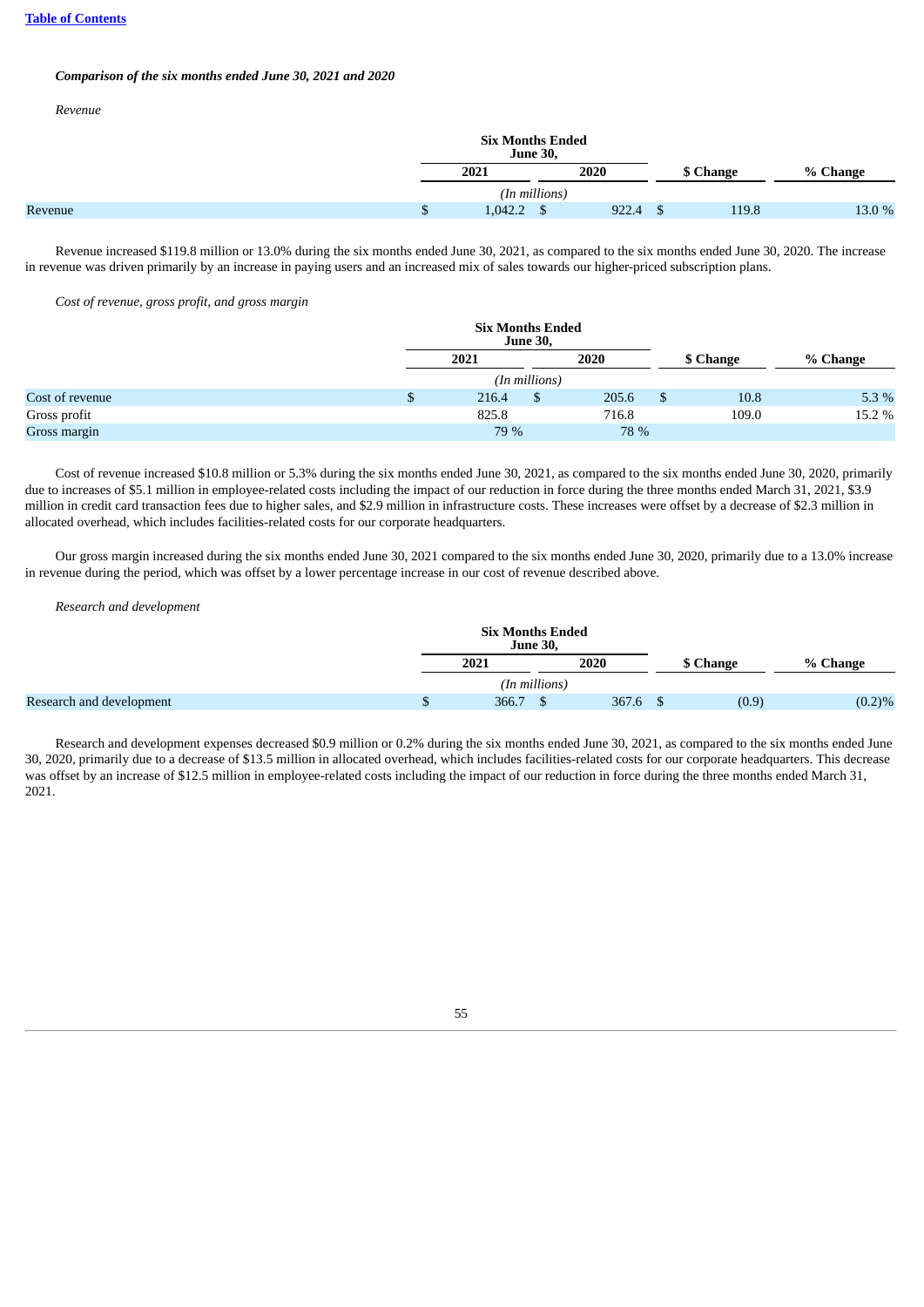*Sales and marketing*

# **Six Months Ended June 30, 2021 2020 \$ Change % Change** *(In millions)* Sales and marketing 1.7% and marketing 1.7% and the state of the state of the state of the state of the state of the state of the state of the state of the state of the state of the state of the state of the state of the s

Sales and marketing expenses decreased \$3.6 million or 1.7% during the six months ended June 30, 2021, as compared to the six months ended June 30, 2020, primarily due to decreases of \$15.5 million in allocated overhead, which includes facilities-related costs for our corporate headquarters and \$2.2 million in employee-related costs driven by a reduction in headcount including the impact of our reduction in force during the three months ended March 31, 2021. These decreases were offset by increases of \$9.8 million related to brand and other marketing related expenses, \$3.9 million in app store fees due to increased sales, and \$0.6 million in amortization of intangible assets due to our acquisition of DocSend.

#### *General and administrative*

|                            | <b>Six Months Ended</b><br><b>June 30,</b> |               |       |           |          |
|----------------------------|--------------------------------------------|---------------|-------|-----------|----------|
|                            |                                            | 2021          | 2020  | \$ Change | % Change |
|                            |                                            | (In millions) |       |           |          |
| General and administrative |                                            | 111.4         | 102.5 | 8.9       | 8.7 %    |

General and administrative expenses increased \$8.9 million or 8.7% during the six months ended June 30, 2021, as compared to the six months ended June 30, 2020, primarily due to increases of \$18.0 million due to employee-related costs, including \$16.4 million in stock-based compensation driven by the resignation of one of the co-founders and the forfeiture of his Co-Founder Grant during the three months ended March 31, 2020, and \$1.8 million in legal fees, insurance premiums, and acquisition expenses. These increases were offset by decreases of \$8.8 million in allocated overhead, which includes facilities-related costs for our corporate headquarters and \$2.5 million in non-income based taxes.

#### *Impairment related to real estate assets*

Impairment related to real estate assets was \$17.3 million during the six months ended June 30, 2021, due to an impairment charge as a result of our continued adoption of our Virtual First strategy, including the acquisition of DocSend.

#### *Interest income (expense), net*

Interest income (expense), net decreased \$4.6 million during the six months ended June 30, 2021, as compared to the six months ended June 30, 2020, primarily due to a decrease in interest income from our money market funds and short-term investments as a result of government-initiated interest rate reductions in response to the COVID-19 pandemic and an increase in interest expense due to the amortization of debt issuance costs incurred as part of our convertible debt offering during the three months ended March 31, 2021.

#### *Other income, net*

Other income, net decreased \$7.0 million during the six months ended June 30, 2021, as compared to the six months ended June 30, 2020, primarily due to \$17.5 million in gains related to an equity investment during the six months ended June 30, 2020, offset by \$9.8 million in gains related to the disposal of infrastructure assets.

#### *Provision for income taxes*

Provision for income taxes decreased \$3.1 million during the six months ended June 30, 2021, as compared to the six months ended June 30, 2020, primarily due to tax benefits from the DocSend acquisition during the six months ended June 30, 2021.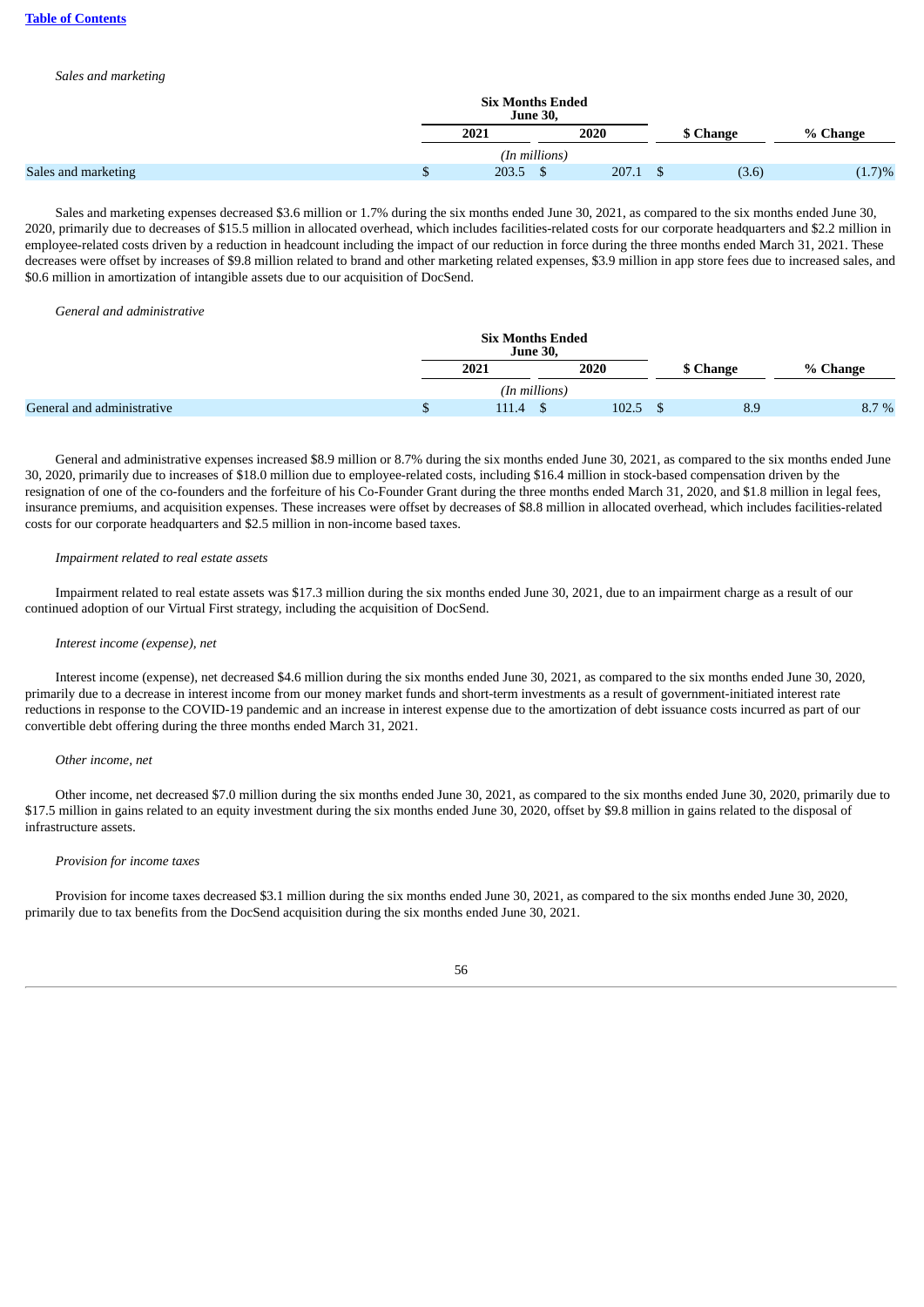### **Liquidity and Capital Resources**

As of June 30, 2021, we had cash and cash equivalents of \$885.3 million and short-term investments of \$1,058.9 million, which were held for working capital purposes. Our cash, cash equivalents, and short-term investments consist primarily of cash, money market funds, corporate notes and obligations, U.S. Treasury securities, certificates of deposit, asset-backed securities, commercial paper, foreign government securities, U.S. agency obligations, supranational securities, and municipal securities. As of June 30, 2021, we had \$162.0 million of our cash and cash equivalents held by our foreign subsidiaries. We do not expect to incur material taxes in the event we repatriate any of these amounts.

Since our inception, we have financed our operations primarily through cash generated from our operations, the issuance of the Notes and equity issuances, and finance leases to finance infrastructure-related assets in co-location facilities that we directly lease and operate. We enter into finance leases in part to better match the timing of payments for infrastructure-related assets with that of cash received from our paying users. In our business model, some of our registered users convert to paying users over time, and consequently there is a lag between initial investment in infrastructure assets and cash received from some of our users.

In February 2021, we issued approximately \$1.4 billion in aggregate principal amount of convertible senior notes, comprised of \$695.8 million in aggregate principal amount of 2026 Notes and \$693.3 million in aggregate principal amount of 2028 Notes. The net proceeds from the issuance of the 2026 Notes and 2028 Notes were \$684.8 million, net of debt issuance costs, and \$682.3 million, net of debt issuance costs, respectively. The 2026 Notes mature on March 1, 2026 and the 2028 Notes mature on March 1, 2028. The Notes of each series will not bear regular interest and the principal will not accrete. The Notes of each series may bear special interest as the remedy relating to the Company's failure to comply with certain of its reporting obligations. These notes can be converted or repurchased prior to maturity if certain conditions are met.

Our principal uses of cash in recent periods have been funding our operations, purchases of short-term investments, the satisfaction of tax withholdings in connection with the settlement of restricted stock units and awards, making principal payments on our finance lease obligations, repurchases of our Class A common stock, and capital expenditures. In February 2020, our Board of Directors approved a stock repurchase program for the repurchase of up to \$600 million of the outstanding shares of our Class A common stock. In February 2021, our Board of Directors authorized the repurchase of up to an additional \$1 billion of the outstanding shares of our Class A common stock. Share repurchases will be made from time to time in private transactions or open market purchases as permitted by securities laws and other legal requirements and will be subject to a review of the circumstances in place at that time, including prevailing market prices. The program does not obligate us to repurchase any specific number of shares and has no specified time limit; it may be discontinued at any time. During the three and six months ended June 30, 2021, we repurchased and subsequently retired 5.5 million and 24.1 million shares, respectively, of our Class A common stock for an aggregate amount of \$150.8 million and \$582.7 million, respectively. This includes \$200.0 million to repurchase 8.6 million shares of our Class A common stock in conjunction with the issuance of the Notes, which was outside of our stock repurchase program. We have previously announced, and executed on, our intention to increase the pace of our share repurchases under the current program, any share repurchases remain subject to the circumstances in place at that time, including prevailing market prices.

In April 2017, we entered into a \$600.0 million credit facility with a syndicate of financial institutions. Pursuant to the terms of the revolving credit facility, we may issue letters of credit under the revolving credit facility, which reduce the total amount available for borrowing under such facility. The revolving credit facility terminates on April 4, 2022. In February 2018, we amended our revolving credit facility to, among other things, permit us to make certain investments, enter into an unsecured standby letter of credit facility, and increase our standby letter of credit sublimit to \$187.5 million. We also increased our borrowing capacity under the revolving credit facility from \$600.0 million to \$725.0 million. In February 2021, we amended our revolving credit facility to decrease our borrowing capacity from \$725.0 million to \$500.0 million. We may from time to time request increases in the borrowing capacity under the revolving credit facility of up to \$250.0 million, provided no event of default has occurred or is continuing or would result from such increase.

Interest on borrowings under the revolving credit facility accrues at a variable rate tied to the prime rate or the LIBOR rate, at our election. Interest is payable quarterly in arrears. Pursuant to the terms of the revolving credit facility, we are required to pay an annual commitment fee that accrues at a rate of 0.20% per annum on the unused portion of the borrowing commitments under the revolving credit facility. In addition, we are required to pay a fee in connection with letters of credit issued under the revolving credit facility that accrues at a rate of 1.375% per annum on the amount of such letters of credit outstanding. There is an additional fronting fee of 0.125% per annum multiplied by the average aggregate daily maximum amount available under all letters of credit.

The revolving credit facility contains customary conditions to borrowing, events of default, and covenants, including covenants that restrict our ability to incur indebtedness, grant liens, make distributions to our holders or our subsidiaries' equity interests, make investments, or engage in transactions with our affiliates. In addition, the revolving credit facility contains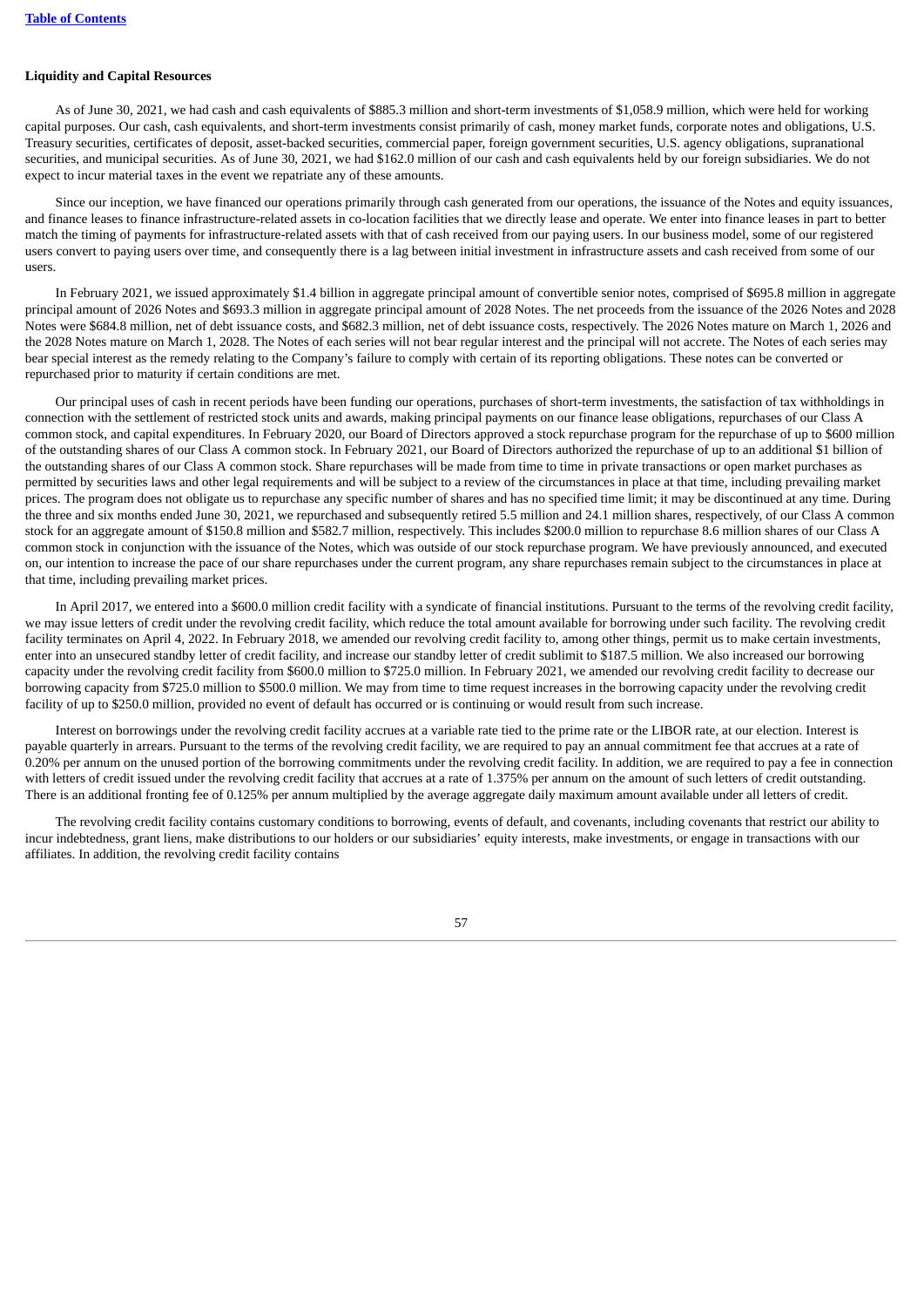financial covenants, including a consolidated leverage ratio incurrence covenant and a minimum liquidity balance. We were in compliance with all covenants under the revolving credit facility as of June 30, 2021.

As of June 30, 2021, we had no amounts outstanding under the revolving credit facility and an aggregate of \$52.4 million in letters of credit issued under the revolving credit facility. Our total available borrowing capacity under the revolving credit facility was \$447.6 million as of June 30, 2021.

We believe our existing cash and cash equivalents, together with our short-term investments, cash provided by operations and amounts available under the revolving credit facility, will be sufficient to meet our needs for the foreseeable future. Our future capital requirements will depend on many factors including our revenue growth rate, subscription renewal activity, billing frequency, the timing and extent of spending to support further infrastructure development and research and development efforts, the timing and extent of additional capital expenditures to invest in collaboration spaces, our ability to sublease space at certain office locations, such as our corporate headquarters, the satisfaction of tax withholding obligations for the release of restricted stock units and awards, the expansion of sales and marketing and international operation activities, the introduction of new product capabilities and enhancement of our platform, the continuing market acceptance of our platform, and the volume and timing of our share repurchases. We have and may in the future enter into arrangements to acquire or invest in complementary businesses, services, and technologies, including intellectual property rights. We may be required to seek additional equity or debt financing. In the event that additional financing is required from outside sources, we may not be able to raise it on terms acceptable to us or at all. If we are unable to raise additional capital when desired, our business, results of operations, and financial condition could be materially and adversely affected.

Our cash flow activities were as follows for the periods presented:

|                                                              | <b>Six Months Ended</b><br><b>June 30,</b> |  |         |  |
|--------------------------------------------------------------|--------------------------------------------|--|---------|--|
|                                                              | 2021<br>2020                               |  |         |  |
|                                                              | (In millions)                              |  |         |  |
| Net cash provided by operating activities                    | $335.6$ \$                                 |  | 199.2   |  |
| Net cash used in investing activities                        | (377.2)                                    |  | (189.6) |  |
| Net cash provided by (used in) financing activities          | 612.4                                      |  | (226.2) |  |
| Effect of exchange rate changes on cash and cash equivalents | (0.4)                                      |  | (0.6)   |  |
| Net (decrease) increase in cash and cash equivalents         | 570.4                                      |  | (217.2) |  |

### *Operating activities*

Our largest source of operating cash is cash collections from our paying users for subscriptions to our platform. Our primary uses of cash from operating activities are for employee-related expenditures, infrastructure-related costs, and marketing expenses. Net cash provided by operating activities is impacted by our net income adjusted for certain non-cash items, including depreciation and amortization expenses, stock-based compensation, and impairment related to real estate assets, as well as the effect of changes in operating assets and liabilities.

For the six months ended June 30, 2021, net cash provided by operating activities was \$335.6 million, which primarily consisted of our net income of \$135.6 million, adjusted for stock-based compensation expense of \$141.8 million, depreciation and amortization expenses of \$71.5 million, impairment related to real estate assets of \$17.3 million, and net cash outflow of \$41.5 million from operating assets and liabilities. The outflow from operating assets and liabilities was primarily due to the payment of our corporate bonus and key employee holdback payments related to the acquisition of HelloSign, offset by an increase in deferred revenue from increased subscription sales, as a majority of our paying users are invoiced in advance.

The increase in net cash provided by operating activities during the six months ended June 30, 2021, compared to the six months ended June 30, 2020, was primarily due to an increase in net income, as adjusted for stock-based compensation, depreciation and amortization expenses, and impairment related to real estate assets.

#### *Investing activities*

Net cash used in investing activities is primarily impacted by purchases of short-term investments, purchases of property and equipment to make improvements or modifications to existing and new office spaces, and for purchasing infrastructure equipment in co-location facilities that we directly lease and operate.

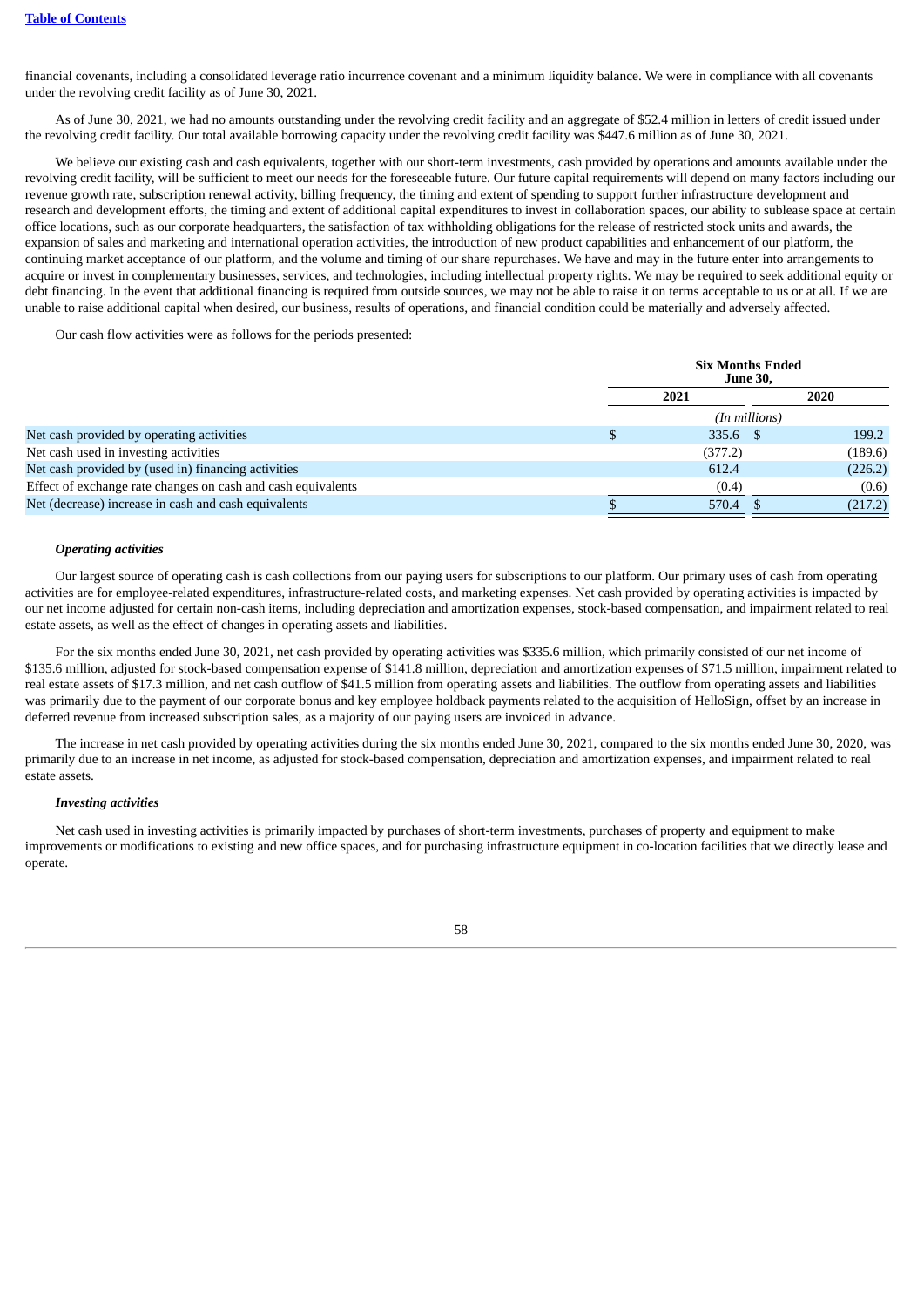For the six months ended June 30, 2021, net cash used in investing activities was \$377.2 million, which primarily related to \$258.5 million in net investment activity outflows, driven by the purchases of short-term investments, net of sales and maturities and \$125.4 million related to cash paid for our acquisition of DocSend.

The increase in cash used in investing activities during the six months ended June 30, 2021, compared to the six months ended June 30, 2020, was primarily due to higher outflows related to net investment activity during the six months ended June 30, 2021, and the acquisition of DocSend, offset by the decrease in cash paid for capital expenditures during the six months ended June 30, 2021 as a result of decreased spend on office build-outs.

#### *Financing activities*

Net cash used in financing activities is primarily impacted by cash used for tax withholding obligations for the release of RSUs and RSAs, principal payments on finance lease obligations for our infrastructure equipment, and repurchases of common stock. Additionally, in connection with the issuance of convertible senior notes, proceeds from the issuance of convertible notes, proceeds from the issuance of warrants, purchases of convertible senior note hedges, and debt issuance costs impacted net cash used in financing activities.

For the six months ended June 30, 2021, net cash provided by financing activities was \$612.4 million, which primarily consisted of \$1,303.0 million in net proceeds from the 2026 Notes and 2028 Notes, offset by offering costs, and the concurrent Note Hedges and Warrants transaction, \$582.7 million for the repurchase of our common stock, \$62.7 million for the satisfaction of tax withholding obligations for the release of restricted stock units and awards, and \$50.7 million in principal payments on finance lease obligations.

The increase in cash provided by financing activities during the six months ended June 30, 2021, compared to the six months ended June 30, 2020, was primarily due to the net proceeds from the 2026 Notes and 2028 Notes, offset by offering costs, and the concurrent Note Hedges and Warrants transaction during the six months ended June 30, 2021, as well as by the increase in repurchases of our common stock during the six months ended June 30, 2021.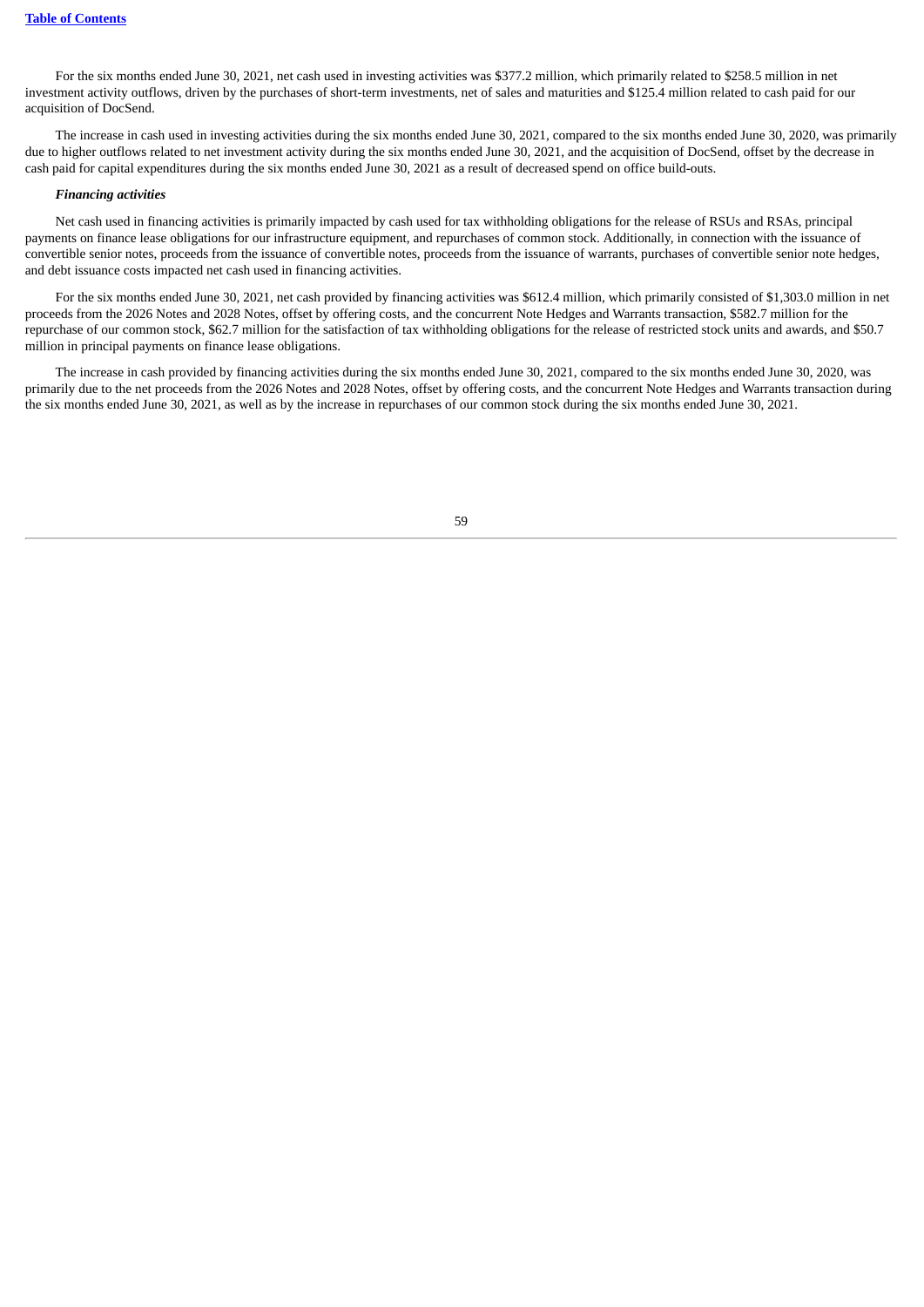## **Contractual Obligations**

Our principal commitments consist of obligations under the Notes, operating leases for office space and data center operations, and finance leases for data center and office equipment. For additional information on the Notes, operating leases for office space and data center operations, and finance leases for data center and office equipment, see Note 8 "Debt" and Note 9 "Leases" to our condensed consolidated financial statements included elsewhere in this Quarterly Report on Form 10-Q for further information. Except for the Notes, there have been no material changes in our contractual obligations and commitments, as disclosed in our Annual Report.

| ٠<br>원 사     |                   |
|--------------|-------------------|
| ٦<br>×<br>۰. | t<br>ï<br>×<br>۰. |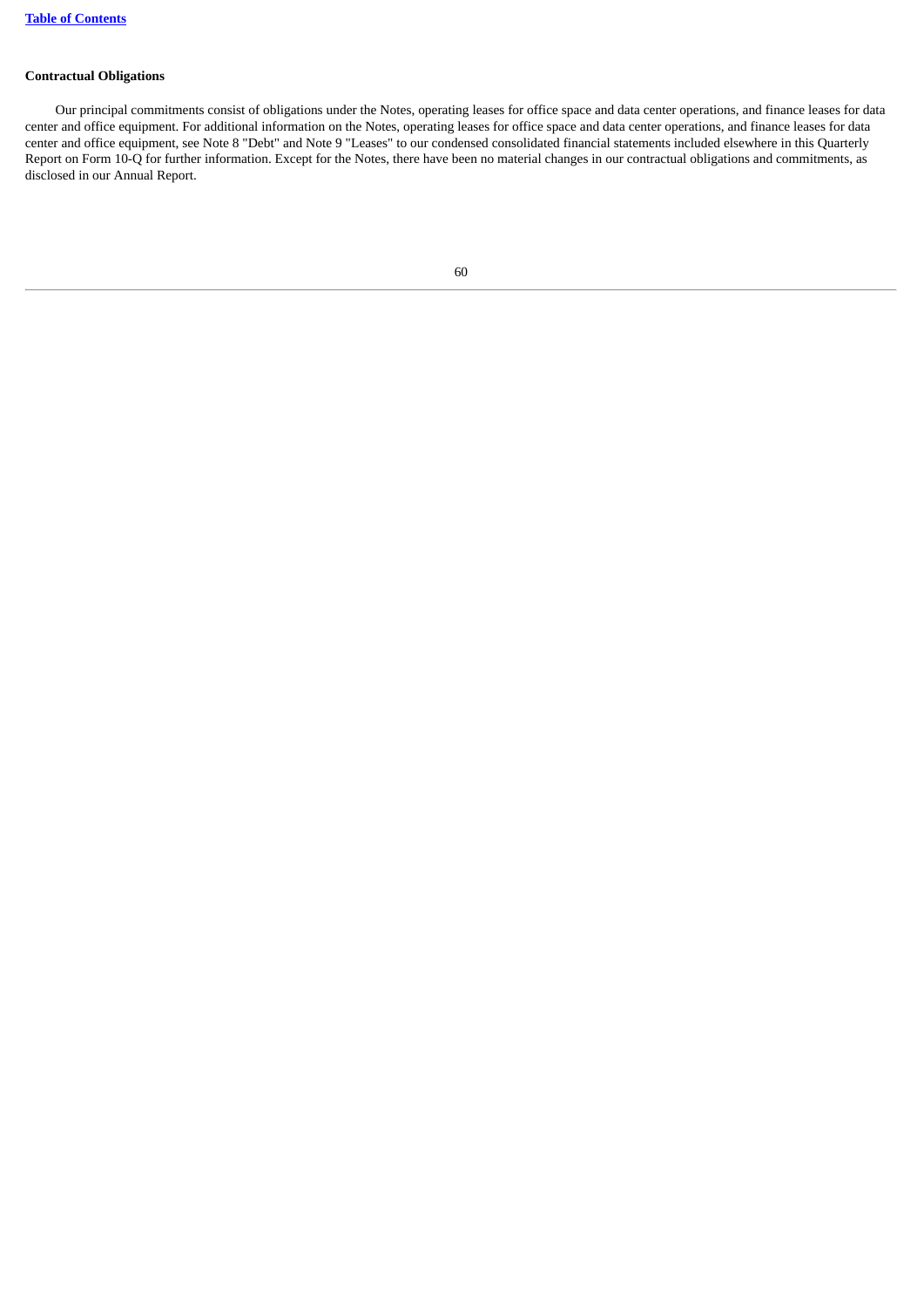## **Off-Balance Sheet Arrangements**

As of June 30, 2021, we did not have any relationships with unconsolidated entities or financial partnerships, such as entities often referred to as structured finance or variable interest entities, which would have been established for the purpose of facilitating off balance sheet arrangements or other contractually narrow or limited purposes.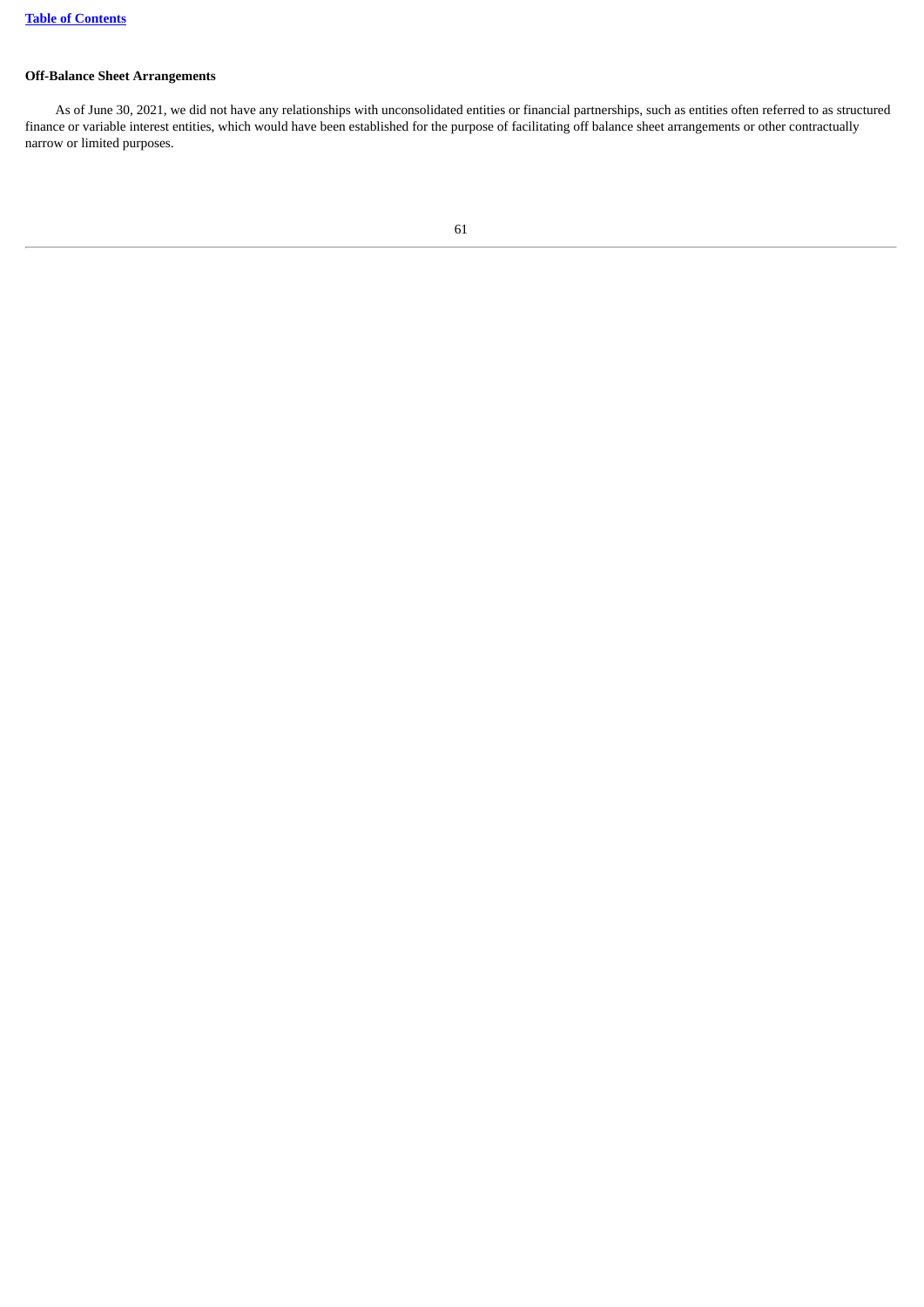## **Critical Accounting Policies and Judgments**

See Part II, Item 7, "Critical Accounting Policies and Judgments " in our Annual Report on Form 10-K for the year ended December 31, 2020. There have been no material changes to our critical accounting policies and estimates since our Annual Report on Form 10-K for the year ended December 31, 2020.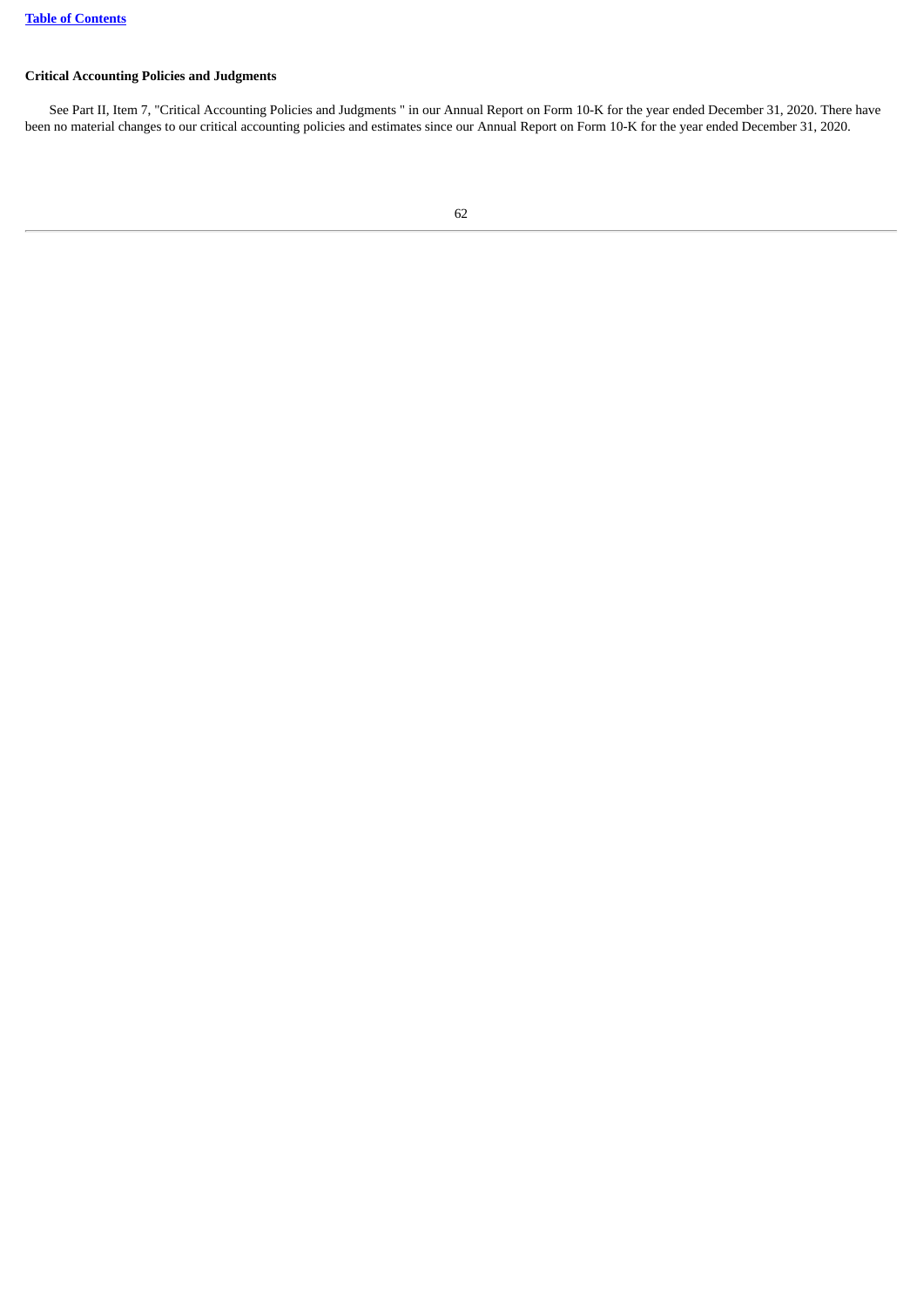## **Recent Accounting Pronouncements**

See Note 1 "Description of the Business and Summary of Significant Accounting Policies" to our condensed consolidated financial statements included elsewhere in this Quarterly Report on Form 10-Q for recently adopted accounting pronouncements as of the date of this Quarterly Report on Form 10-Q.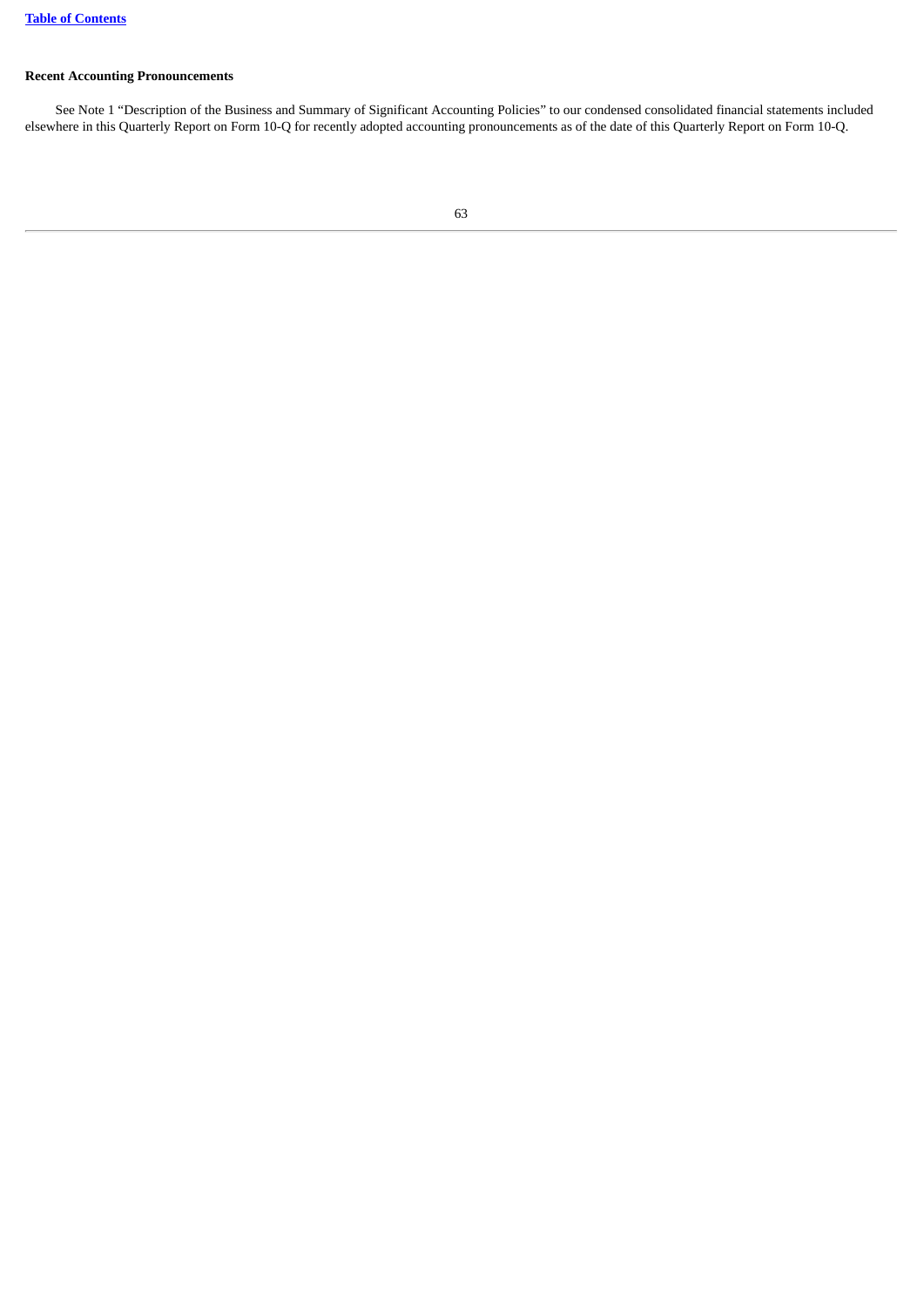## **ITEM 3. QUANTITATIVE AND QUALITATIVE DISCLOSURES ABOUT MARKET RISK**

#### *Interest rate risk*

We had cash and cash equivalents of \$885.3 million and short-term investments of \$1,058.9 million as of June 30, 2021. We hold our cash and cash equivalents and short-term investments for working capital purposes. Our cash, cash equivalents, and short-term investments consist primarily of cash, money market funds, corporate notes and obligations, U.S. Treasury securities, certificates of deposit, asset-backed securities, commercial paper, foreign government securities, U.S. agency obligations, supranational securities, and municipal securities. The primary objectives of our investment activities are the preservation of capital, the fulfillment of liquidity needs, and the control of cash and investments. We do not enter into investments for trading or speculative purposes. Due to the short-term nature of these instruments, we believe that we do not have any material exposure to changes in the fair value of our investment portfolio as a result of changes in interest rates. Decreases in interest rates, however, would reduce future interest income.

Any borrowings under the revolving credit facility bear interest at a variable rate tied to the prime rate or the LIBOR rate. As of June 30, 2021, we had no amounts outstanding under the revolving credit facility. We do not have any other long-term debt or financial liabilities with floating interest rates that would subject us to interest rate fluctuations.

As of June 30, 2021, a hypothetical change in interest rates by 100 basis points would not have a significant impact on our cash and cash equivalents or the fair value of our investment portfolio.

#### *Foreign currency exchange risk*

Our results of operations and cash flows are subject to fluctuations due to changes in foreign currency exchange rates relative to U.S. dollars, our reporting currency.

Most of our revenue is generated in U.S. dollars, with the remainder generated in Euros, British pounds sterling, Australian dollars, Canadian dollars, and Japanese yen.

Our expenses are generally denominated in the currencies in which our operations are located, which are primarily the United States and, to a lesser extent, Europe and Asia. The functional currency of Dropbox International Unlimited, our international headquarters and largest international entity, is denominated in U.S. dollars. Our results of operations and cash flows are, therefore, subject to fluctuations due to changes in foreign currency exchange rates in ways that are unrelated to our operating performance.

As exchange rates may fluctuate significantly between periods, revenue and operating expenses, when converted into U.S. dollars, may also experience significant fluctuations between periods. Volatile market conditions arising from the COVID-19 pandemic have and may in the future result in significant changes in exchange rates, and in particular a weakening of foreign currencies relative to the U.S. dollar has and may in the future negatively affect our revenue expressed in U.S. dollars. Historically, a majority of our revenue and operating expenses have been denominated in U.S. dollars, Euros, and British pounds sterling. Although we are impacted by the exchange rate movements from a number of currencies relative to the U.S. dollar, our results of operations are particularly impacted by fluctuations in the U.S. dollar-Euro and U.S. dollar-British pounds sterling exchange rates. During the six months ended June 30, 2021, 30% of our sales were denominated in currencies other than U.S. dollars. Our expenses, by contrast, are primarily denominated in U.S. dollars. As a result, any increase in the value of the U.S. dollar against these foreign currencies could cause our revenue to decline relative to our costs, thereby decreasing our margins.

We recorded \$0.6 million and \$0.1 million in net foreign currency transaction gains and losses during the six months ended June 30, 2021 and 2020, respectively. A hypothetical 10% change in foreign currency rates would not have resulted in material gains or losses for the six months ended June 30, 2021 and 2020.

To date, we have not engaged in any hedging activities. As our international operations grow, we will continue to reassess our approach to managing risks relating to fluctuations in currency rates.

### *Inflation risk*

We do not believe that inflation has had a material effect on our business, results of operations, or financial condition. Nonetheless, if our costs were to become subject to significant inflationary pressures, we may not be able to fully offset such higher costs. Our inability or failure to do so could harm our business, results of operations, or financial condition.

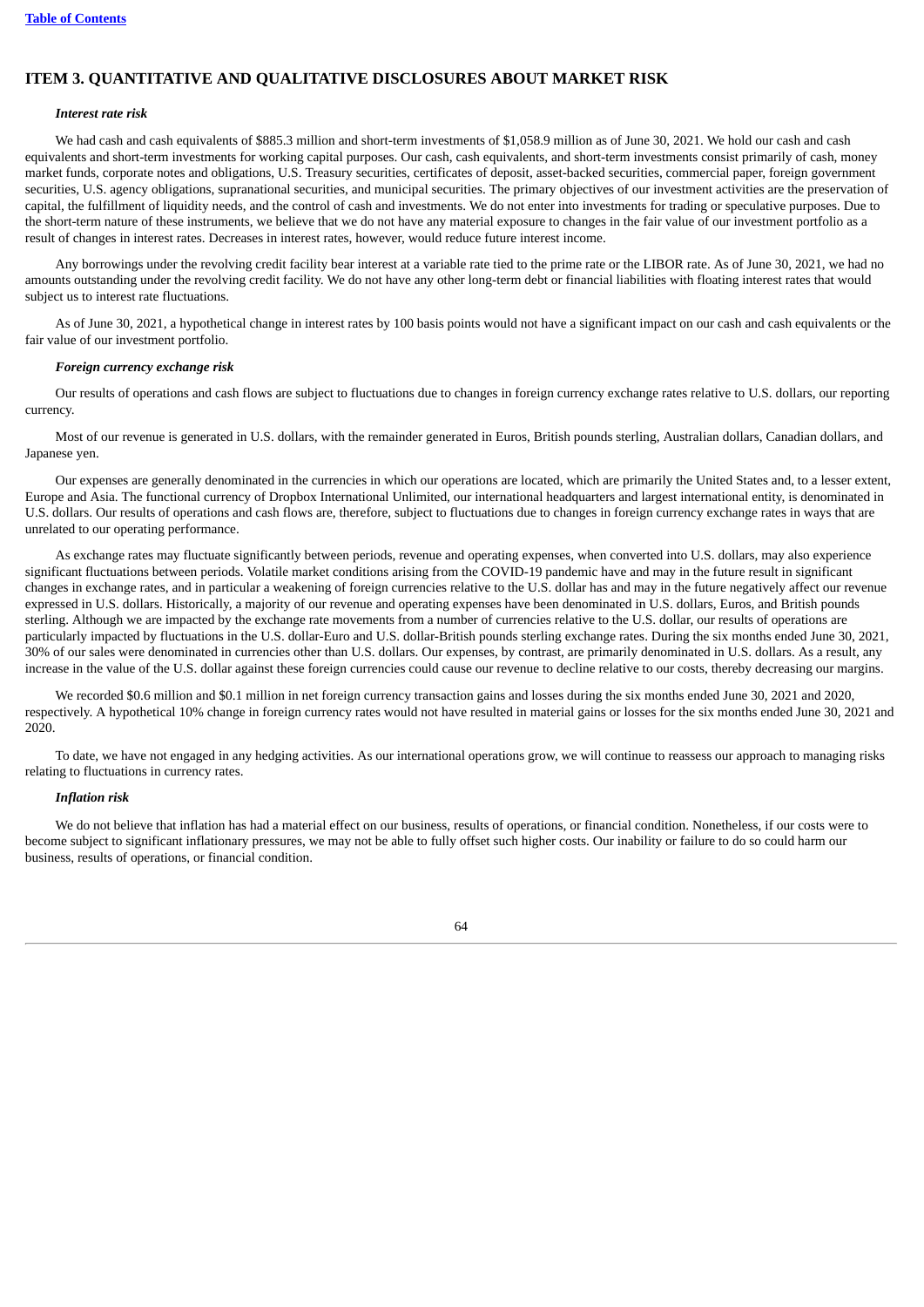## **ITEM 4. CONTROLS AND PROCEDURES**

## **Evaluation of Disclosure Controls and Procedures**

Our management, with the participation of our principal executive officer and principal financial officer, has evaluated the effectiveness of our disclosure controls and procedures (as defined in Rules 13a-15(e) and 15d-15(e) under the Securities Exchange Act of 1934, as amended (the "Exchange Act")), as of the end of the period covered by this Quarterly Report on Form 10-Q. Based on such evaluation, our principal executive officer and principal financial officer have concluded that as of such date, our disclosure controls and procedures were effective at a reasonable assurance level.

#### **Changes in Internal Control Over Financial Reporting**

There was no change in our internal control over financial reporting (as defined in Rules 13a-15(d) and 15d-15(d) under the Exchange Act) that occurred during the period covered by this Quarterly Report on Form 10-Q that has materially affected, or is reasonably likely to materially affect, our internal control over financial reporting.

## **Inherent Limitations on Effectiveness of Disclosure Controls and Procedures**

Our management, including our principal executive officer and principal financial officer, do not expect that our disclosure controls and procedures or our internal control over financial reporting will prevent all errors and all fraud. A control system, no matter how well designed and operated, can provide only reasonable, not absolute, assurance that the objectives of the control system are met. Further, the design of a control system must reflect the fact that there are resource constraints, and the benefits of controls must be considered relative to their costs. Because of the inherent limitations in all control systems, no evaluation of controls can provide absolute assurance that all control issues and instances of fraud, if any, have been detected. These inherent limitations include the realities that judgments in decision-making can be faulty, and that breakdowns can occur because of a simple error or mistake. Additionally, controls can be circumvented by the individual acts of some persons, by collusion of two or more people or by management override of the controls. The design of any system of controls is also based in part upon certain assumptions about the likelihood of future events, and there can be no assurance that any design will succeed in achieving its stated goals under all potential future conditions; over time, controls may become inadequate because of changes in conditions, or the degree of compliance with policies or procedures may deteriorate. Due to inherent limitations in a cost-effective control system, misstatements due to error or fraud may occur and not be detected.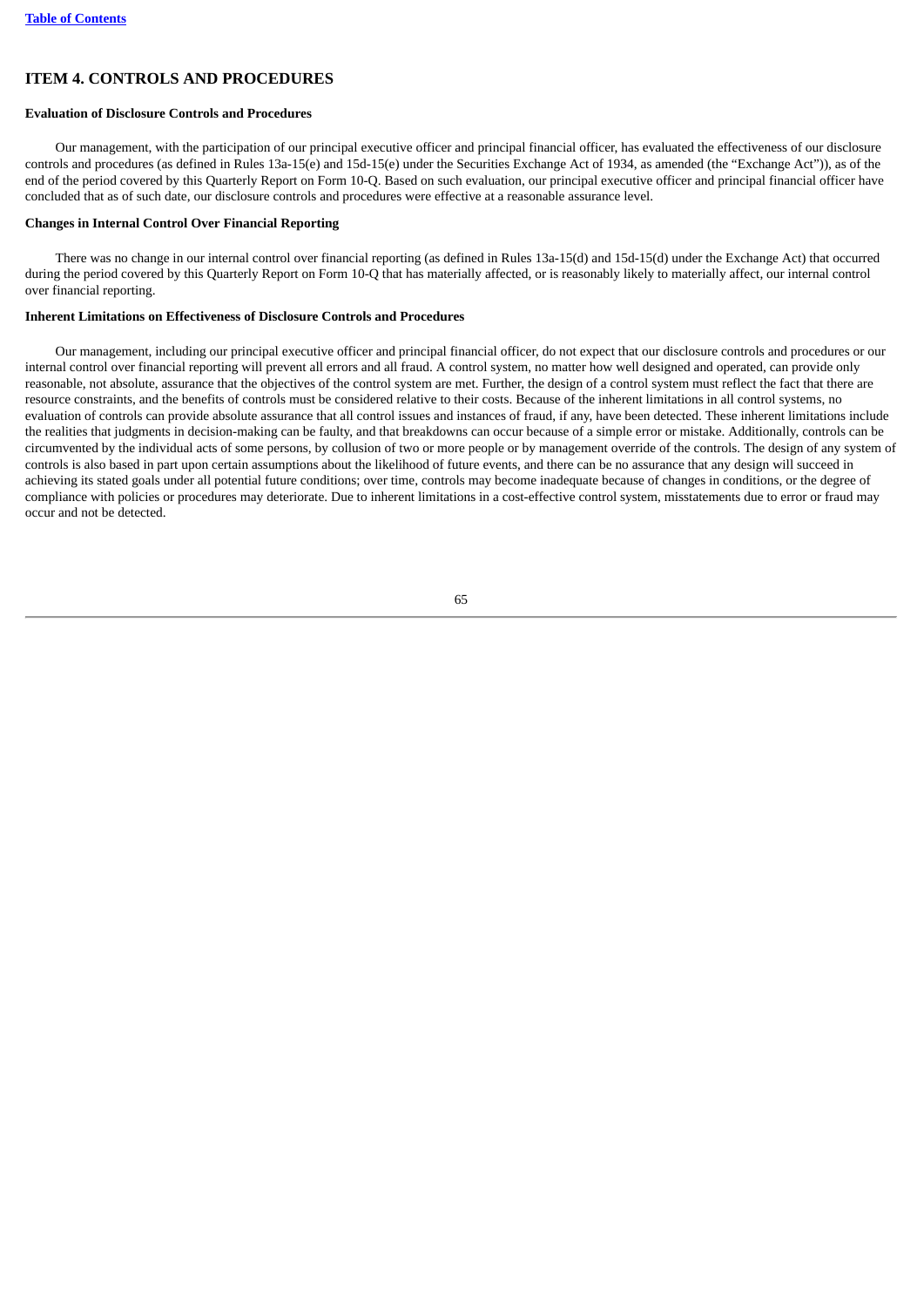# **PART II. OTHER INFORMATION**

## **ITEM 1. LEGAL PROCEEDINGS**

## **Legal Proceedings**

We are currently involved in, and may in the future be involved in, legal proceedings, claims, and government investigations in the ordinary course of business, including legal proceedings with third parties asserting infringement of their intellectual property rights.

We are currently involved in four putative class action lawsuits alleging violations of the federal securities laws were filed on August 30, 2019, September 5, 2019, September 13, 2019, and October 3, 2019, in the Superior Court of the State of California, San Mateo County, against the Dropbox Defendants. On October 4, 2019, two putative class action lawsuits alleging violations of the federal securities laws were filed against the Dropbox Defendants in the U.S. District Court for the Northern District of California. The six lawsuits each make the same or similar allegations of violations of federal securities laws, for allegedly making materially false and misleading statements in, or omitting material information from, our IPO registration statement. The plaintiffs seek unspecified monetary damages and other relief.

On March 2, 2020, the Federal Plaintiffs filed a consolidated class action complaint. On April 16, 2020, the Dropbox Defendants filed a motion to dismiss the federal consolidated class action complaint. On October 21, 2020, the federal court issued an order granting our motion to dismiss the Federal Plaintiffs' complaint with leave to amend setting a deadline of January 6, 2021 for the Federal Plaintiffs to file any amended complaint. The federal court extended this deadline to February 22, 2021 to provide time for the parties to explore resolving the case. On February 11, 2021, the parties attended mediation and reached a settlement in principle for an immaterial amount subject to final documentation and preliminary and final approval by the court. On July 22, 2021, the Court held a preliminary settlement approval hearing. On August 3, 2021, the Court entered an order preliminarily approving the settlement and providing for notice to the class. The Court set a hearing for final approval of the settlement on December 2, 2021.

On May 11, 2020, the Dropbox Defendants filed a motion to dismiss the consolidated state court case based on the exclusive federal forum provisions contained in our amended and restated bylaws. On December 4, 2020, the state court issued an order granting our motion to dismiss the consolidated state court case. On December 15, 2020, the State Plaintiffs filed a notice of appeal of this order. We believe the appeal and claims are without merit and we intend to vigorously defend against them.

Future litigation may be necessary, among other things, to defend ourselves or our users by determining the scope, enforceability, and validity of third-party proprietary rights or to establish our proprietary rights. The results of any current or future litigation cannot be predicted with certainty, and regardless of the outcome, litigation can have an adverse impact on us because of defense and settlement costs, diversion of management resources, and other factors.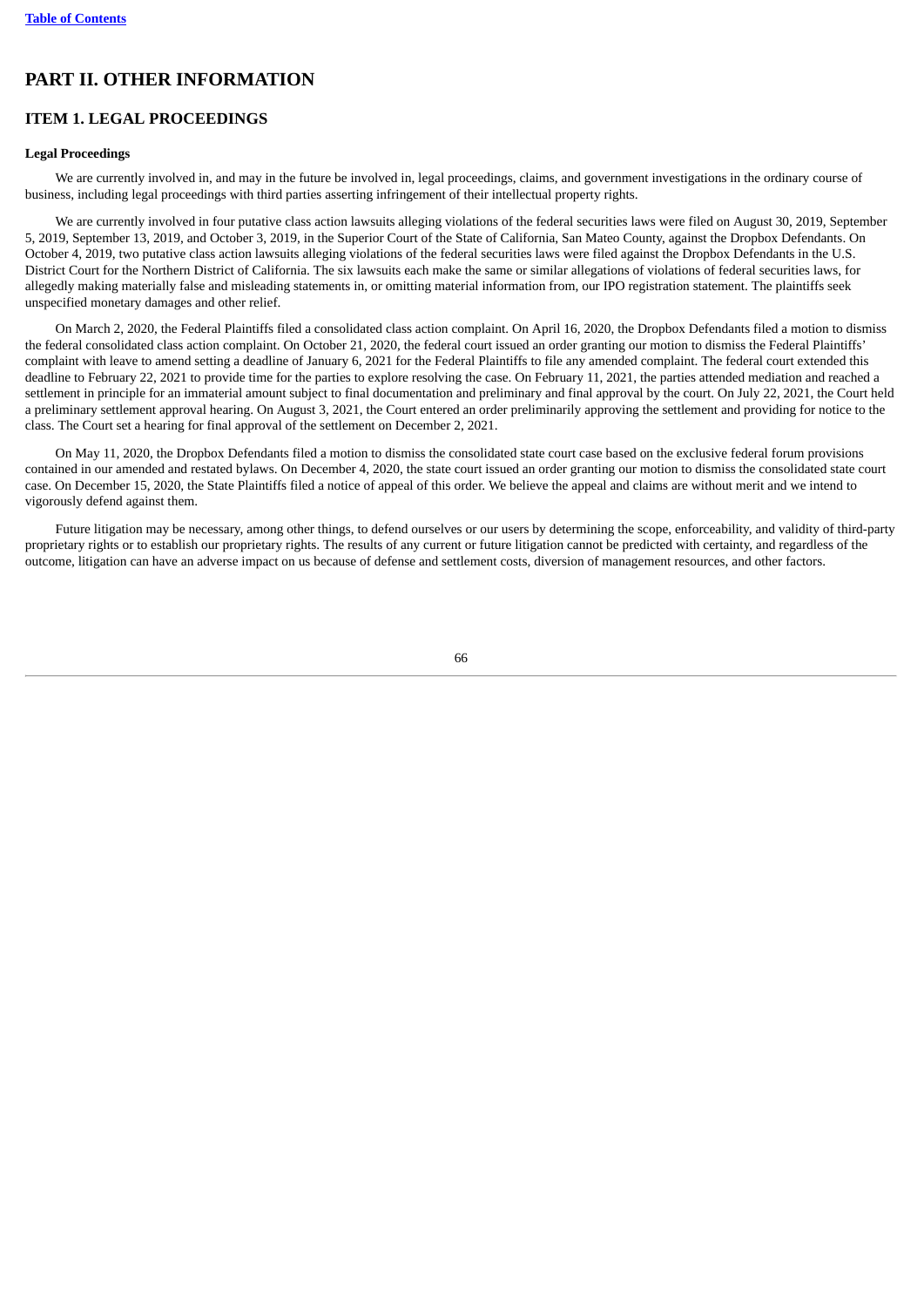## **ITEM 1A. RISK FACTORS**

Investing in our Class A common stock involves a high degree of risk. In addition to the other information set forth in this Quarterly Report, you should carefully consider the risks and uncertainties described below, together with all of the other information in this Quarterly Report on Form 10-Q, including the section titled "Management's Discussion and Analysis of Financial Condition and Results of Operations" and our consolidated financial statements and related notes, before making a decision to invest in our Class A common stock. Our business, results of operations, financial condition, or prospects could also be harmed by risks and uncertainties that are not presently known to us or that we currently believe are not material. If any of the risks actually occur, our business, results of operations, financial condition, and prospects could be materially and adversely affected. In that event, the market price of our Class A common stock could decline, and you could lose all or part of your investment. In addition, the impacts of COVID-19 and any worsening of the economic environment may exacerbate the risks described below, any of which could have a material impact on us. This situation is changing rapidly and additional impacts may arise that we are not currently aware of.

#### **Risks Related to Our Business and Operations**

## Our business depends on our ability to retain and upgrade paying users, and any decline in renewals or upgrades could adversely affect our future results of *operations.*

Our business depends upon our ability to maintain and expand our relationships with our users. Our business is subscription based, and paying users are not obligated to and may not renew their subscriptions after their existing subscriptions expire. As a result, we cannot provide assurance that paying users will renew their subscriptions utilizing the same tier of our products or upgrade to premium offerings. Renewals of subscriptions to our platform may decline or fluctuate because of several factors, such as dissatisfaction with our products, support, pricing, or mix of features, a user no longer having a need for our products, the availability of competitive products that are, or are perceived to be, less expensive, shifts in the mix of monthly and annual subscriptions or the impact of catastrophic events, such as the ongoing COVID-19 pandemic, on our paying users. In addition, some paying users downgrade or do not renew their subscriptions.

We encourage paying users to upgrade to our premium offerings by recommending additional features and through in-product prompts and notifications. We are focused on increasing recurring revenue and we believe that users that subscribe to our premium paid offerings demonstrate a propensity to retain and expand their deployments over time. We seek to expand within organizations through viral means by adding new users, having workplaces purchase additional products, or expanding the use of Dropbox into other departments within a workplace. We often see enterprise IT decision-makers deciding to adopt Dropbox after noticing substantial organic adoption by individuals and teams within the organization. If our paying users cancel their subscriptions or fail to renew, or if we fail to upgrade our paying users to premium offerings or expand within organizations, our business, results of operations, and financial condition may be harmed. Furthermore, we have and may continue to see an increase in customers opting for our monthly plans rather than our annual plans, including from users who upgrade to paid plans using mobile devices. As a result, if more of our users subscribe to our paid plans through mobile devices or otherwise opt for monthly plans, subscription renewals may fluctuate or decline.

Although it is important to our business that our users renew their subscriptions after their existing subscriptions expire and that we expand our commercial relationships with our users, given the volume of our users, we do not actively monitor the retention rates of our individual users. As a result, we may be unable to address any retention issues with specific users in a timely manner, which could harm our business.

## Our future growth could be harmed if we fail to attract new users or convert registered users to paying users.

We must continually add new users to grow our business beyond our current user base and to replace users who choose not to continue to use our platform. Historically, our revenue has been driven by our self-serve model, and we generate more than 90% of our revenue from self-serve channels. Any decrease in user satisfaction with our products or support could harm our brand, word-of-mouth referrals, and ability to grow.

Additionally, many of our users initially access our platform free of charge. We strive to demonstrate the value of our platform to our registered users, thereby encouraging them to convert to paying users through in-product prompts and notifications, and time-limited trials of paid subscription plans. As of June 30, 2021, we served over 700 million registered users but only 16.14 million paying users. The actual number of unique users is lower than we report as one person may register more than once for our platform. As a result, we have fewer unique registered users that we may be able to convert to paying users. A majority of our registered users may never convert to a paid subscription to our platform, and failure to convert users to a paid subscription will restrict our ability to grow our revenue.

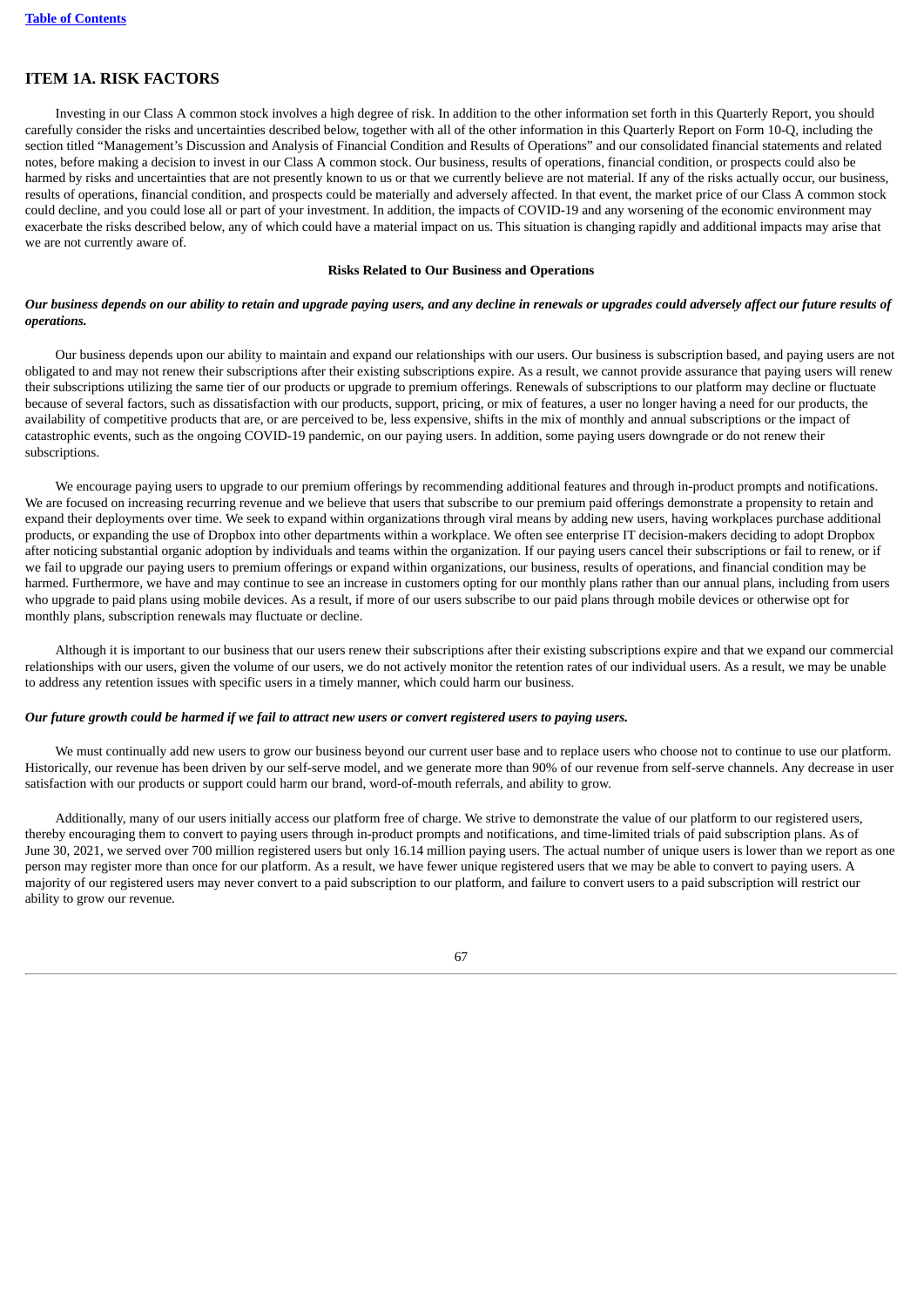In addition, our user growth rate has and may continue to slow in the future as our market penetration rates increase and we turn our focus to converting registered users to paying users rather than growing the total number of registered users. The availability of less expensive and bundled competitive products also has and may continue to slow our user growth rate and negatively impact our ability to convert registered users to paying users. If we are not able to continue to expand our user base or fail to convert our registered users to paying users, demand for our paid services and our revenue may grow more slowly than expected or decline. Furthermore, catastrophic events that financially impact our registered users and other prospective paying users, such as the ongoing COVID-19 pandemic, may cause these users to delay or reduce technology spending, which may impact our ability to convert registered users or otherwise attract new paying users.

#### We have a limited history of operating with a Virtual First workforce and the long-term impact on our financial results and business operations is uncertain.

In October 2020, we announced a new Virtual First work model pursuant to which remote work will become the primary experience for all of our employees and our intention is for our workforce to become more distributed over time. However, we have a limited history of operating with a Virtual First workforce and, although we anticipate that our shift to a new Virtual First work model will have a long-term positive impact on our financial results and business operations, the impact remains uncertain. Additionally, there is no guarantee that we will realize any anticipated benefits to our business, including any cost savings, operational efficiencies, or productivity.

Our shift to Virtual First could make it increasingly difficult to manage our business and adequately oversee our employees and business functions, potentially resulting in harm to our company culture, increased employee attrition, and the loss of key personnel, as well as potentially negatively impacting product research and development and the growth of our business. We may also experience an increased risk of privacy and data security breaches involving our data or our users' content. Any of these factors could adversely affect our financial condition and operating results.

In addition, we will need less office space than we are currently contractually committed to leasing and as a result, we have and may in the future record impairment charges related to the office spaces we no longer expect to need, which has impacted and may in the future impact our ability to achieve GAAP profitability in future periods. Furthermore, any prolonged recessionary period and industry shifts towards remote work, including as a result of the COVID-19 pandemic, may prevent us from finding subtenants for our unused office space on favorable terms or at all. In the event that we are unable to sublease our space on favorable terms or at all, or if we are able to sublease space but our subtenants fail to make lease payments to us or otherwise default on their obligations to us, we may generate less sublease income than we have currently estimated, continue to incur substantial payment obligations under our leases and incur additional or higher impairment charges than we have currently estimated, any of which could materially and adversely affect our business, cash flows, results of operations, profitability, and financial condition.

#### *We operate in competitive markets, and we must continue to compete effectively.*

The market for content collaboration platforms is competitive and rapidly changing. Certain features of our platform compete in the cloud storage market with products offered by Microsoft, Amazon, Apple and Google and in the content collaboration market with products offered by Microsoft, Atlassian, Slack, and Google. We compete with Box on a more limited basis in the cloud storage market for deployments by large enterprises. We also compete with smaller private companies that offer point solutions in the cloud storage market or the content collaboration market. We believe the principal competitive factors in our markets include the following:

- user-centric design;
- ease of adoption and use;
- scale of user network;
- features and platform experience
- performance;
- brand;
- security and privacy:

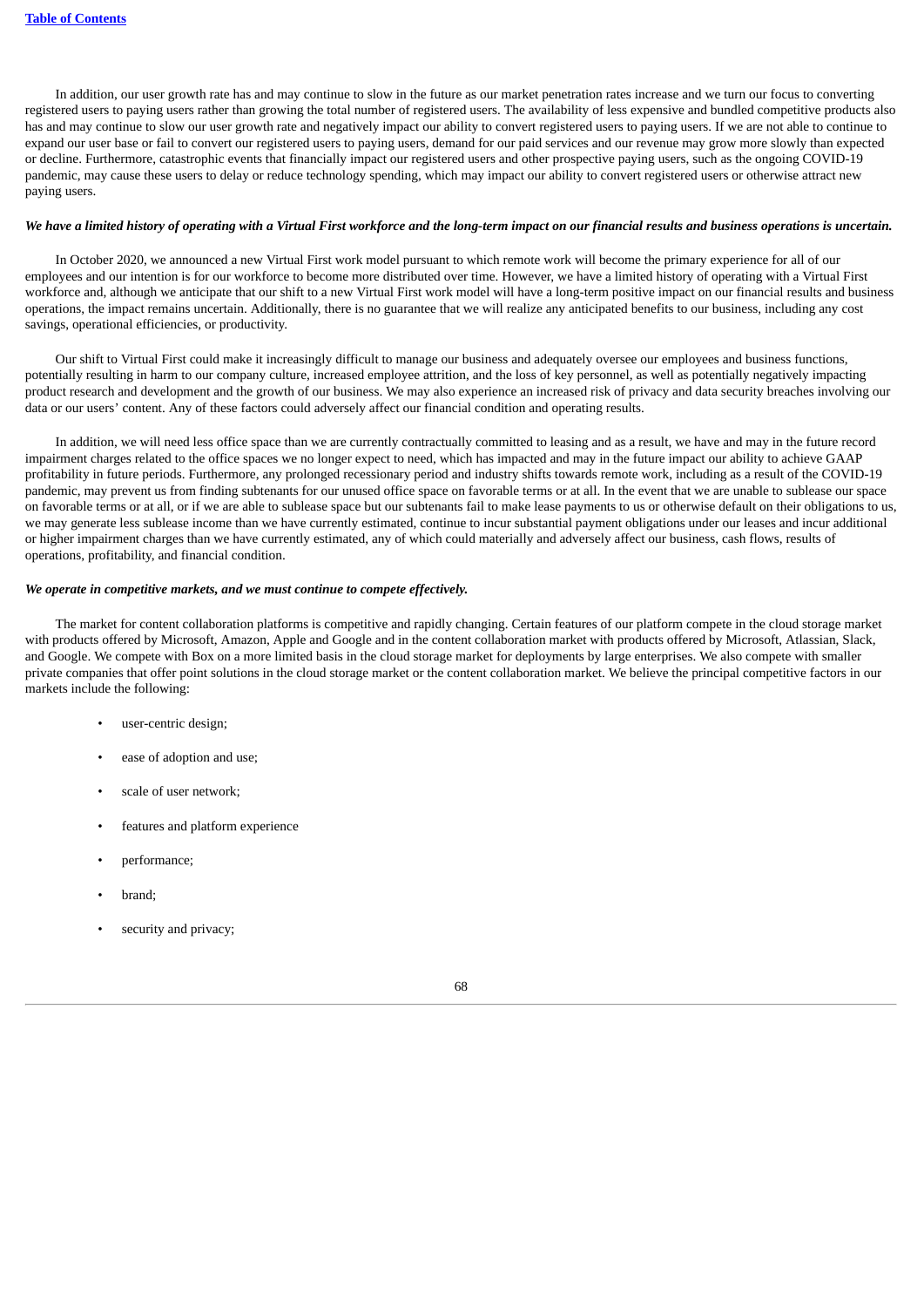- accessibility across several devices, operating system, and applications;
- third-party integration;
- customer support;
- continued innovation; and
- pricing.

With the introduction of new technologies and market entrants, we expect competition to intensify. Many of our actual and potential competitors or alliances among competitors benefit from competitive advantages over us, such as greater name recognition, longer operating histories, more varied products and services, larger marketing budgets, more established marketing relationships, access to larger user bases, major distribution agreements with hardware manufacturers and resellers, and greater financial, technical, and other resources. Some of our competitors may make acquisitions or enter into strategic relationships to offer a broader range of products and services than we do. These combinations may make it more difficult for us to compete effectively. We expect these trends to continue as competitors attempt to strengthen or maintain their market positions.

Demand for our platform is also sensitive to price. Many factors, including our marketing, user acquisition and technology costs, and our current and future competitors' pricing and marketing strategies, can significantly affect our pricing strategies. Certain of our competitors offer, or may in the future offer, lowerpriced or free products or services that compete with our platform or may bundle and offer a broader range of products and services.

Similarly, certain competitors may use marketing strategies that enable them to acquire users at a lower cost than us. There can be no assurance that we will not be forced to engage in price-cutting initiatives or to increase our marketing and other expenses to attract and retain users in response to competitive pressures, either of which could materially and adversely affect our business, results of operations, and financial condition.

### Our business could be damaged, and we could be subject to liability if there is any unauthorized access to our data or our users' content, including through *privacy and data security breaches.*

The use of our platform involves the transmission, storage, and processing of user content, some of which may be considered personally identifiable, confidential, or sensitive. We face security threats from malicious third parties that could obtain unauthorized access to our systems, infrastructure, and networks. We anticipate that these threats will continue to grow in scope and complexity over time. For example, in 2016, we learned that an old set of Dropbox user credentials for approximately 68 million accounts was released. These credentials consisted of email addresses and passwords protected by cryptographic techniques known as hashing and salting. Hashing and salting can make it more difficult to obtain the original password, but may not fully protect the original password from being obtained. We believe these Dropbox user credentials were obtained in 2012 and related to a security incident we disclosed to users. In response, we notified all existing users we believed to be affected and completed a password reset for anyone who had not updated their password since mid-2012. We have responded to this event by expanding our security team and data monitoring capabilities and continuing to work on features such as two-factor authentication to increase protection of user information. While we believe our corrective actions will reduce the likelihood of similar incidents occurring in the future, third parties might use techniques that we are unable to defend against to compromise and infiltrate our systems, infrastructure, and networks.

Emerging and evolving cybersecurity threats such as the recently reported attack on SolarWinds pose unique challenges and involve sophisticated threat actors. Computer malware, ransomware, cyber viruses, social engineering (phishing attacks), denial of service or other attacks, employee theft or misuse and increasingly sophisticated network attacks have become more prevalent in our industry, particularly against cloud services. In this fast-changing threat environment, we are continuously assessing our security posture to identify gaps, threats, and vulnerabilities. As a result, we are actively taking additional and ongoing steps to further strengthen our cybersecurity capabilities. If we fail to respond appropriately to any identified gaps, threats or vulnerabilities, including by providing adequate funding and prioritizing strategic initiatives, we may face greater risk that an unauthorized party will obtain access to our systems, networks, or data. We may fail to detect the existence of a breach of user content and be unable to prevent unauthorized access to user and company content. The techniques used to obtain unauthorized access, disable or degrade service, or sabotage systems change frequently and are often not recognized until launched against a target. They may originate from less regulated or remote areas around the world, or from state-sponsored actors. If our security measures are breached, or our users' content is otherwise accessed through unauthorized means, or if any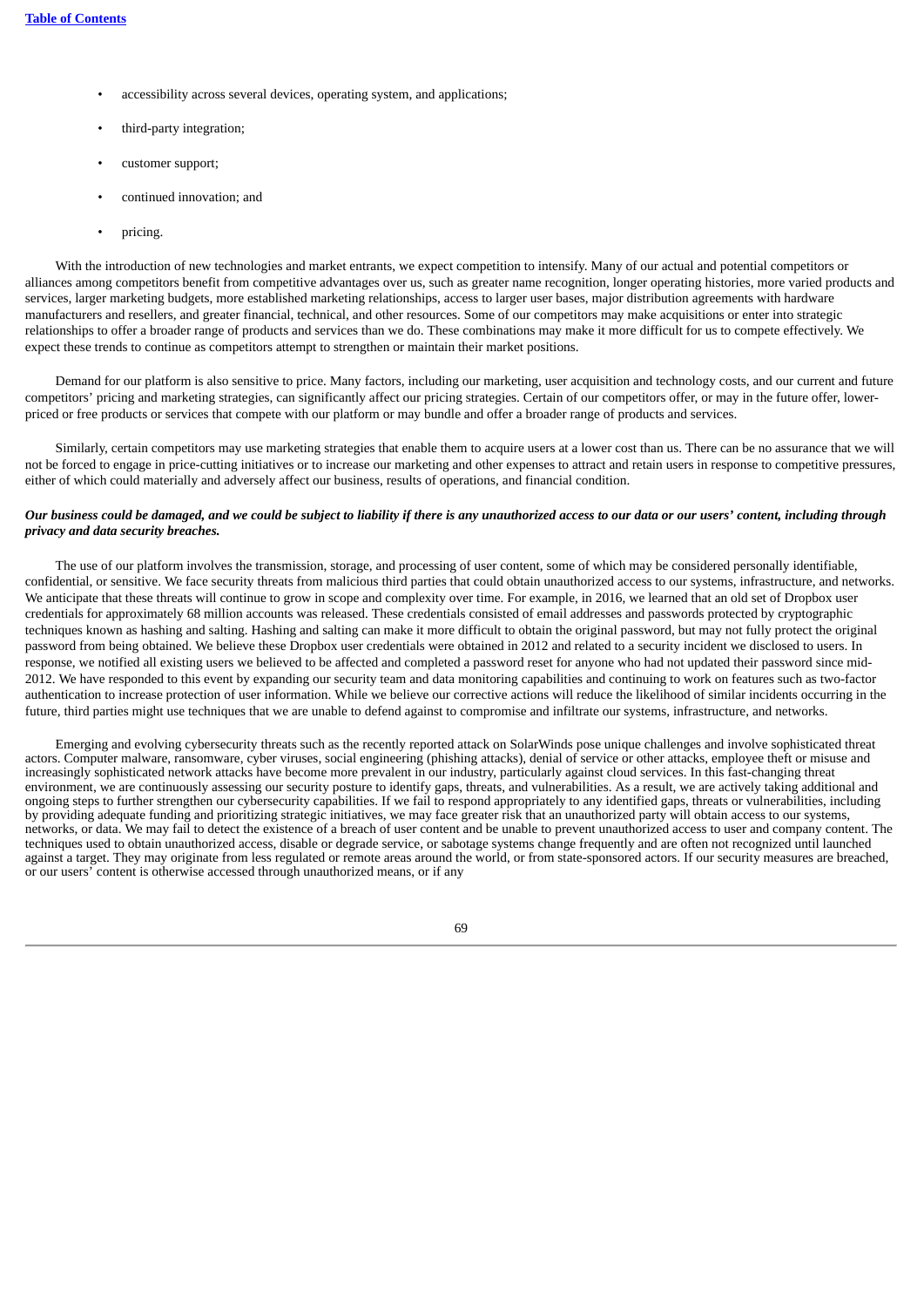such actions are believed to occur, our platform may be perceived as insecure, and we may lose existing users or fail to attract and retain new users.

We may rely on third parties when deploying our infrastructure, and in doing so, expose it to security risks outside of our direct control. We rely on outside vendors and contractors to perform services necessary for the operation of the business, and they may fail to adequately secure our user and company content data. This risk may increase when vendors and contractors work remotely, including as part of our shift to Virtual First.

In addition, certain developers or other partners who create applications that integrate with our platform, may receive or store information provided by us or by our users through these applications. If these third parties or developers fail to adopt or adhere to adequate data security practices, or in the event of a breach of their networks, our data or our users' data may be improperly accessed, used, or disclosed.

Third parties may attempt to compromise our employees and their privileged access into internal systems to gain access to accounts, our information, our networks, or our systems. Employee error, malfeasance, or other errors in the storage, use, or transmission of personal information could result in an actual or perceived breach of user privacy. This risk may be heightened as we transition to a Virtual First and increasingly distributed workforce. In addition, our users may also disclose or lose control of their passwords, or use the same or similar passwords on third parties' systems, which could lead to unauthorized access to their accounts on our platform.

Any unauthorized or inadvertent access to, or an actual or perceived security breach of, our systems, infrastructure, or networks could result in an actual or perceived loss of, or unauthorized access to, our data or our users' content, regulatory investigations and orders, litigation, indemnity obligations, damages, penalties, fines, and other costs in connection with actual and alleged contractual breaches, violations of applicable laws and regulations, and other liabilities. Any such incident could also materially damage our reputation and harm our business, results of operations, and financial condition, including reducing our revenue, causing us to issue credits to users, negatively impacting our ability to accept and process user payment information, eroding our users' trust in our services and payment solutions, subjecting us to costly user notification or remediation, harming our ability to retain users, harming our brand, or increasing our cost of acquiring new users. We maintain errors, omissions, and cyber liability insurance policies covering certain security and privacy damages. However, we cannot be certain that our coverage will be adequate for liabilities actually incurred or that insurance will continue to be available to us on economically reasonable terms, or at all. Further, if a high-profile security breach occurs with respect to another content collaboration solutions provider, our users and potential users could lose trust in the security of content collaboration solutions providers generally, which could adversely impact our ability to retain users or attract new ones.

#### Our business could be harmed by any significant disruption of service on our platform or loss of content.

Our brand, reputation, and ability to attract, retain, and serve our users are dependent upon the reliable performance of our platform, including our underlying technical infrastructure. Our users rely on our platform to store digital copies of their valuable content, including financial records, business information, documents, photos, and other important content. Our technical infrastructure may not be adequately designed with sufficient reliability and redundancy to avoid performance delays or outages that could be harmful to our business, and turnover in our personnel, may additionally impact our ability to respond to any such delays or outages. If our platform is unavailable when users attempt to access it, or if it does not load as quickly as they expect, users may not use our platform as often in the future, or at all.

As our user base and the amount and types of information stored, synced, and shared on our platform continues to grow, we will need an increasing amount of technical infrastructure, including network capacity and computing power, to continue to satisfy the needs of our users. The vast majority of user content is stored at our own custom-built infrastructure in co-location facilities that we directly lease and operate. As we add to our infrastructure, we may move or transfer additional content.

Further, as we continue to grow and scale our business to meet the needs of our users, we may overestimate or underestimate our infrastructure capacity requirements, which could adversely affect our results of operations. The costs associated with leasing and maintaining our custom-built infrastructure in colocation facilities and third-party datacenters already constitute a significant portion of our capital and operating expenses. We continuously evaluate our shortand long-term infrastructure capacity requirements to ensure adequate capacity for new and existing users while minimizing unnecessary excess capacity costs. If we overestimate the demand for our platform and therefore secure excess infrastructure capacity, our operating margins could be reduced. If we underestimate our infrastructure capacity requirements, we may not be able to service the expanding needs of new and existing users, and our hosting facilities, network, or systems may fail. Additionally, our ability to accurately perform capacity planning is dependent on the reliability of the global supply chain for hardware, network, and platform infrastructure equipment. Significant and unforeseen disruptions to the supply chain, including those

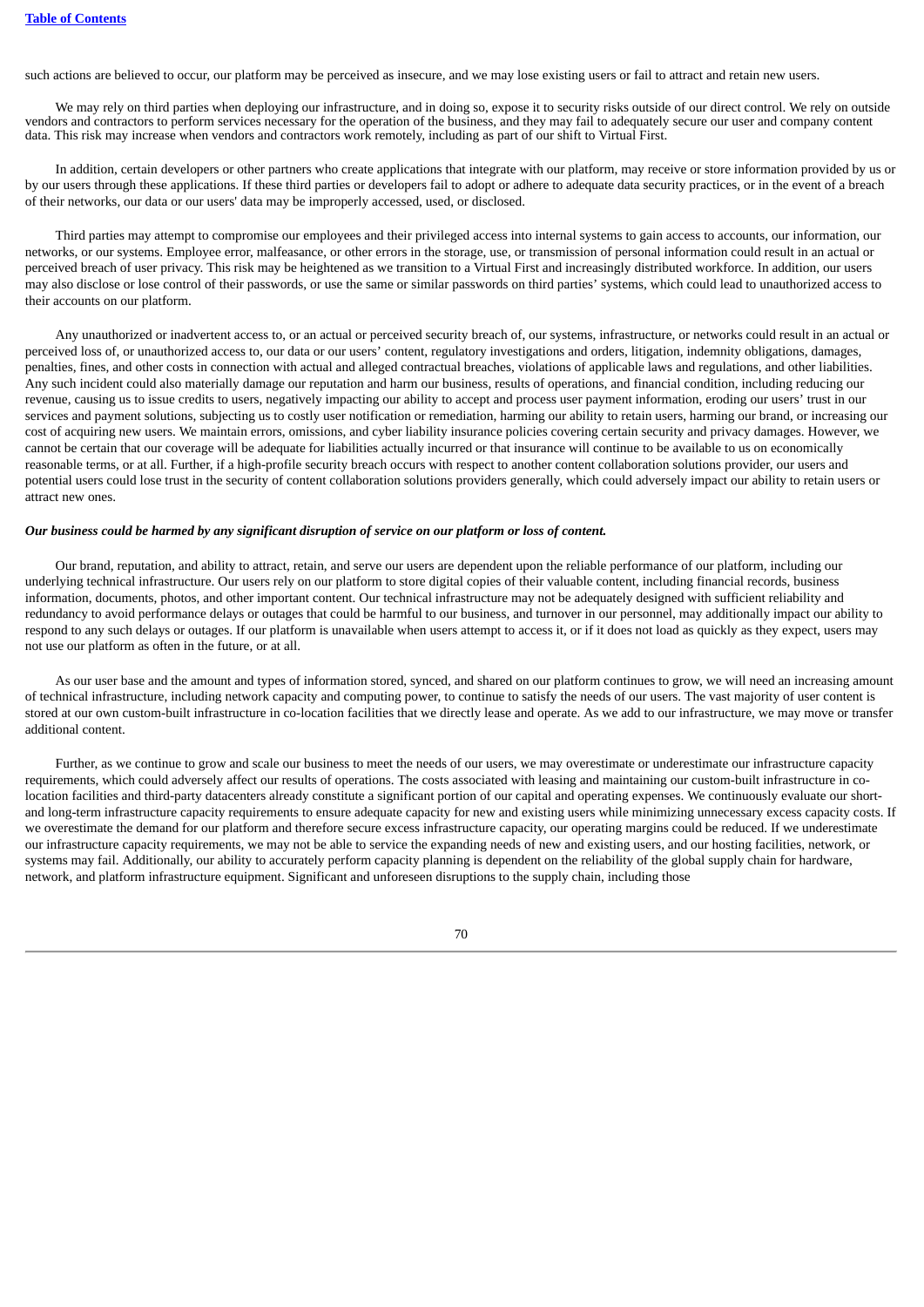resulting from the COVID-19 pandemic, in addition to competition for a limited supply of such equipment, may impede our ability to meet our short-term or long-term infrastructure capacity requirements. Furthermore, our efforts to mitigate such disruptions and compete for such equipment may impact the timing and magnitude of our infrastructure spending, resulting in unexpected increases in shorter-term or longer-term costs than originally projected.

In addition, the datacenters that we use are vulnerable to damage or interruption from human error, intentional bad acts, security breaches and incidents, including computer malware, ransomware, cyber viruses, social engineering (phishing attacks), denial of service or other attacks, employee theft or misuse and other network attacks, earthquakes, floods, fires, war, terrorist attacks, power losses, hardware failures, systems failures, telecommunications failures, and similar events, any of which could disrupt our service, destroy user content, or prevent us from being able to continuously back up or record changes in our users' content. In the event of significant physical damage to one of these datacenters, it may take a significant period of time to achieve full resumption of our services, and our disaster recovery planning may not account for all eventualities. Damage or interruptions to these datacenters could harm our platform and business.

### The full extent of the impacts of the COVID-19 pandemic on our business is currently unknown, but it may adversely affect our financial results as well as *our business operations.*

The full extent of the impacts of the COVID-19 pandemic on our financial results and business operations are currently unknown and cannot be estimated with any degree of certainty. Impacts to our financial results may include, without limitation, (1) negative impacts to our current and prospective users' purchases or renewals of paid licenses for access to our platform, delays or defaults on payment obligations, which could negatively affect our revenues and cash flows, (2) modifications to net payment terms or invoice frequency, which could negatively affect our cash flows, (3) fluctuations in foreign currency exchange rates, which have and may in the future negatively impact our results of operations and cash flows, and (4) decreases in interest rates, which have and may continue to reduce interest income. Impacts to our business operations may include, without limitation, (1) disruptions to our sales operations and marketing efforts, (2) negative impacts to the financial condition or operations of our vendors and business partners, as well as disruptions to the supply chain of hardware needed to offer our services, (3) disruptions to our ability to conduct product development and other important business activities, and (4) potential postponement or cancellation of previously planned investments or other initiatives. Accordingly, the COVID-19 pandemic may have a negative impact on our financial results as well as our business operations, the magnitude and duration of which we are currently unable to predict. Additionally, concerns over the economic impact of the COVID-19 pandemic have caused extreme volatility in financial and other capital markets which may adversely impact our stock price.

### We generate revenue from sales of subscriptions to our platform, and any decline in demand for our platform or for content collaboration solutions in *general could negatively impact our business.*

We generate, and expect to continue to generate, revenue from the sale of subscriptions to our platform. As a result, widespread acceptance and use of content collaboration solutions in general, and our platform in particular, is critical to our future growth and success. If the content collaboration market fails to grow or grows more slowly than we currently anticipate, or if the current shift to remote or distributed work does not materialize into a longer-term trend, demand for our platform could be negatively affected.

Changes in user preferences for content collaboration may have a disproportionately greater impact on us than if we offered multiple platforms or disparate products. Demand for content collaboration solutions in general, and our platform in particular, is affected by a number of factors, many of which are beyond our control. Some of these potential factors include:

- awareness of the content collaboration category generally;
- availability of products and services that compete with ours;
- the impact, scale, and duration, of trends towards or away from remote or distributed work;
- ease of adoption and use;
- features and platform experience;
- performance;
- brand;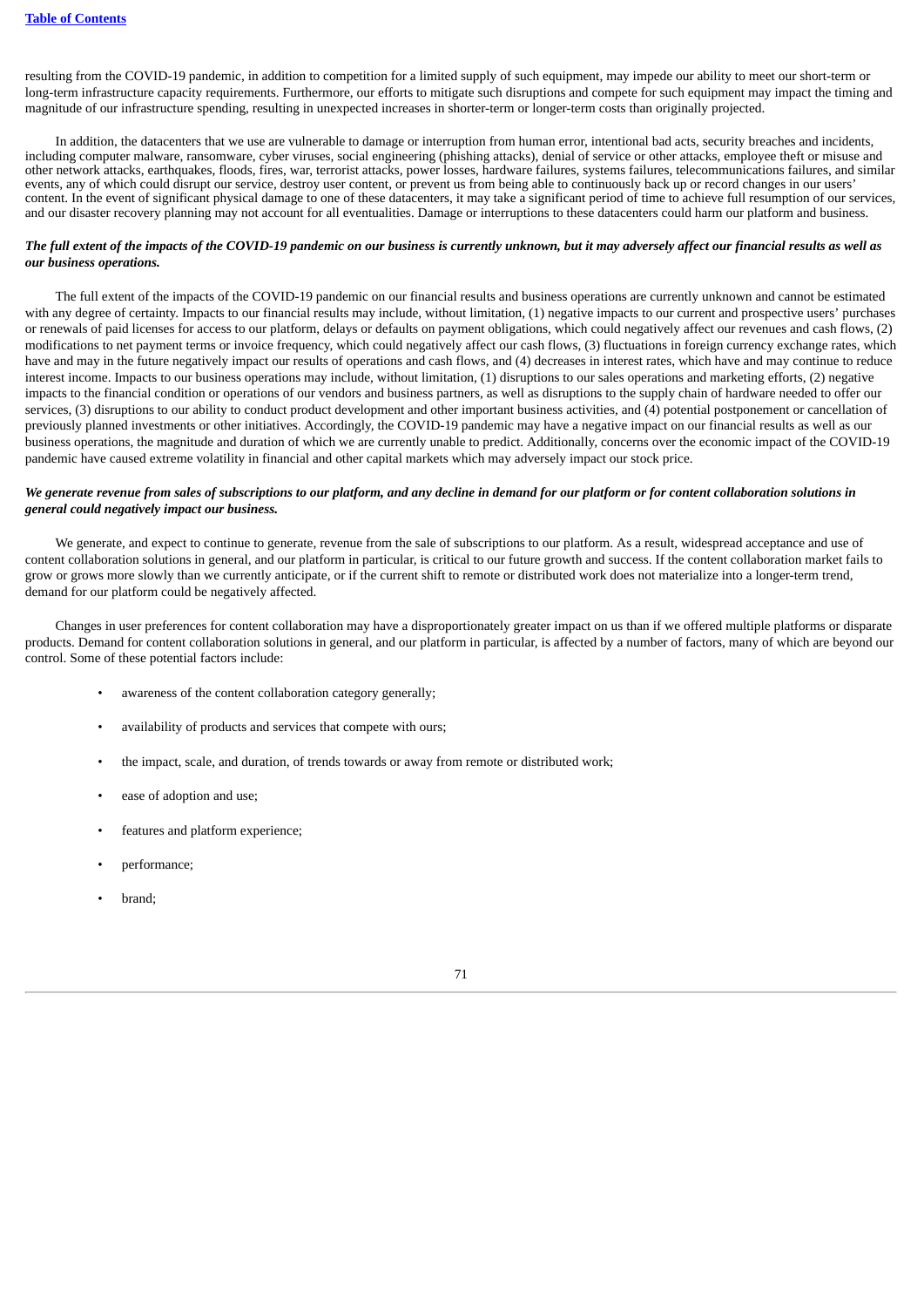- security and privacy;
- customer support; and
- pricing.

The content collaboration market is subject to rapidly changing user demand and trends in preferences. If we fail to successfully predict and address these changes and trends, meet user demands, or achieve more widespread market acceptance of our platform, our business, results of operations, and financial condition could be harmed.

### Our business depends upon the interoperability of our platform across devices, operating systems, and third-party applications that we do not control.

One of the most important features of our platform is its broad interoperability with a range of diverse devices, operating systems, and third-party applications. Our platform is accessible from the web and from devices running Windows, Mac OS, iOS, Android, WindowsMobile, and Linux. We also have integrations with Microsoft, Adobe, Apple, Salesforce, Atlassian, Slack, BetterCloud, Google, IBM, Cisco, VMware, Okta, Symantec, Palo Alto Networks, Zoom, and a variety of other productivity, collaboration, data management, and security vendors. We are dependent on the accessibility of our platform across these third-party operating systems and applications that we do not control. Several of our competitors own, develop, operate, or distribute operating systems, app stores, third-party datacenter services, and other software, and also have material business relationships with companies that own, develop, operate, or distribute operating systems, applications markets, third-party datacenter services, and other software that our platform requires in order to operate. Moreover, some of these competitors have inherent advantages developing products and services that more tightly integrate with their software and hardware platforms or those of their business partners.

Third-party services and products are constantly evolving, and we may not be able to modify our platform to assure its compatibility with that of other third parties following development changes. In addition, some of our competitors may be able to disrupt the operations or compatibility of our platform with their products or services, or exert strong business influence on our ability to, and terms on which we, operate and distribute our platform. For example, we currently offer products that directly compete with several large technology companies that we rely on to ensure the interoperability of our platform with their products or services. We also rely on these companies to make our mobile applications available through their app stores. As our respective products evolve, we expect this level of competition to increase. Should any of our competitors modify their products or standards in a manner that degrades the functionality of our platform or gives preferential treatment to competitive products or services, whether to enhance their competitive position or for any other reason, the interoperability of our platform with these products could decrease and our business, results of operations, and financial condition could be harmed.

### Failure to respond to rapid technological changes, extend our platform, or develop new features or products may harm our ability to compete effectively *which would adversely affect our business.*

The content collaboration market is characterized by rapid technological change and frequent new product and service introductions. Our ability to grow our user base and increase revenue from existing users will depend heavily on our ability to enhance and improve our platform, introduce new features and products, increase our strategic partnerships with third parties, and interoperate across an increasing range of devices, operating systems, and third-party applications. Users may require features and capabilities that our current platform does not have. In addition, while we believe current trends towards remote or distributed work will prove to be significant and long lasting, and that these trends will open up increased market opportunities for us, such trends or opportunities may not materialize or, if they do, we may not be able to develop new features or products, or enhance our existing offerings, sufficiently to take advantage of them. We invest significantly in research and development, and our goal is to focus our spending on measures that improve quality and ease of adoption and create organic user demand for our platform. For example, in 2019, we launched Dropbox Spaces, an evolution of the shared folder which creates a collaborative workspace for individuals and teams to work together. More recently, in 2020, we introduced Dropbox Passwords and Vault to provide additional security features for our users to safely store and access content on our platform. We also launched the Creative Tools Add-On in 2020 to improve the collaboration experience for users who work with media content. There is no assurance that our enhancements to our platform or our new product experiences, partnerships, features, or capabilities will be compelling to our users or gain market acceptance. If our research and development investments do not accurately anticipate user demand, we are unsuccessful in establishing or maintaining our strategic partnerships, or if we fail to develop our platform in a manner that satisfies user preferences in a timely and cost-effective manner, we may fail to retain our existing users or increase demand for our platform.

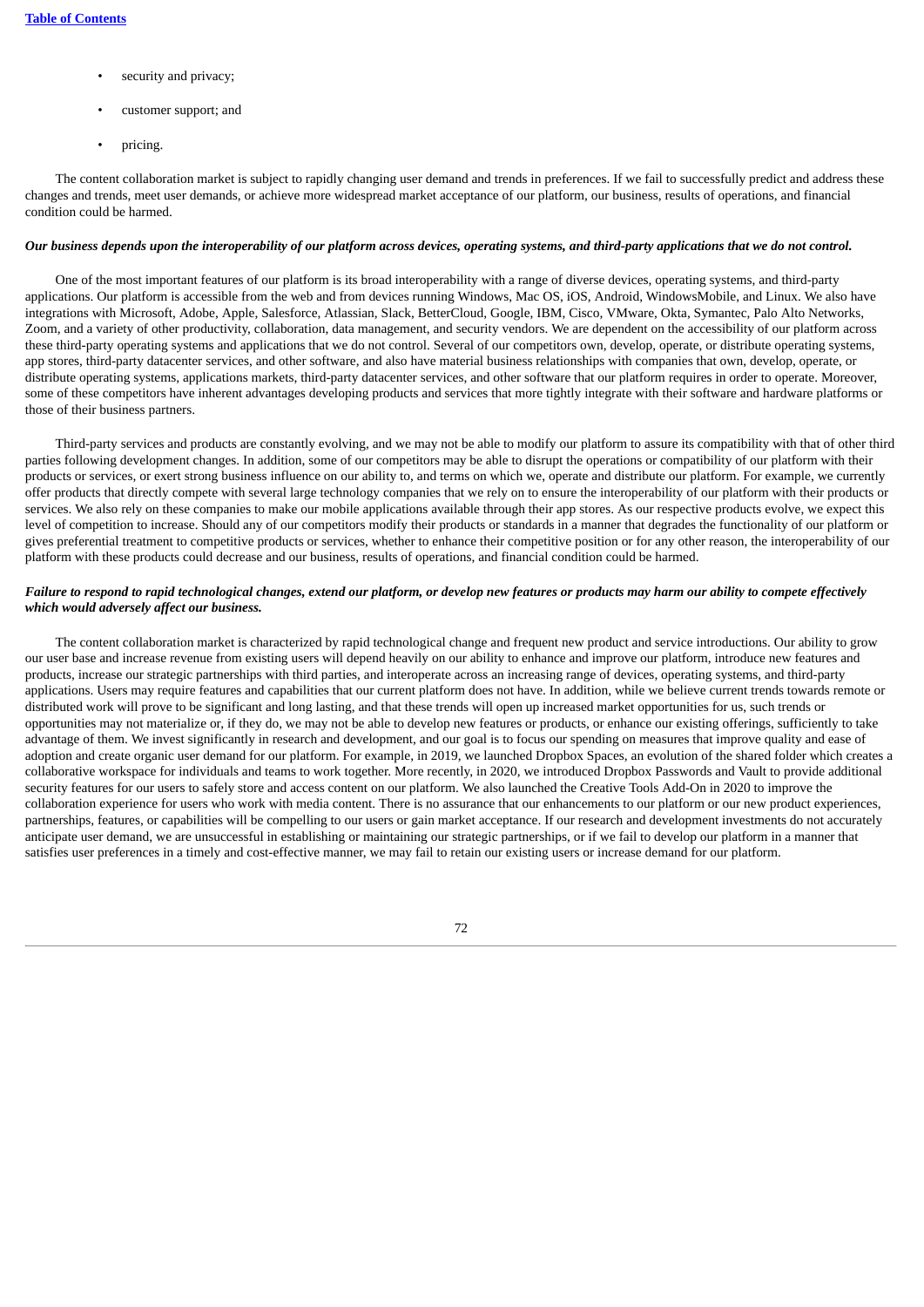The introduction of new products and services by competitors or the development of entirely new technologies to replace existing offerings could make our platform obsolete or adversely affect our business, results of operations, and financial condition. We may experience difficulties with software development, design, or marketing that could delay or prevent our development, introduction, or implementation of new product experiences, features, or capabilities. We also may experience broad-based business or economic disruptions that could adversely affect the productivity of our employees and result in delays in the development or implementation process. For example, as a result of the ongoing COVID-19 pandemic, we are temporarily requiring substantially all of our employees to work remotely, which may lead to disruptions and decreased productivity that could result in delays in our product development process. The risk of such disruptions and decreased productivity may persist as we transition to a Virtual First workforce. We have in the past experienced delays in our internally planned release dates of new features and capabilities, and there can be no assurance that new product experiences, features, or capabilities will be released according to schedule. Any delays could result in adverse publicity, loss of revenue or market acceptance, or claims by users brought against us, all of which could have a material and adverse effect on our reputation, business, results of operations, and financial condition. Moreover, new features may require substantial investment, and we have no assurance that such investments will be successful. If users do not widely adopt our new product experiences, features, and capabilities, we may not be able to realize a return on our investment. If we are unable to develop, license, or acquire new features and capabilities to our platform on a timely and cost-effective basis, or if such enhancements do not achieve market acceptance, our business, results of operations, and financial condition could be adversely affected.

#### *We may not successfully manage our growth or plan for future growth.*

Since our founding in 2007, we have experienced rapid growth. The growth and expansion of our business, including the introduction of new features and products, places a continuous significant strain on our management, operational, and financial resources. As we introduce new products and features, and our user base and third-party relationships expand, our information technology systems, organizational structures, and internal controls and procedures may not be adequate to support our operations. In addition, we face challenges of integrating, developing, and motivating an increasingly distributed employee base in various countries around the world. These challenges may be heightened as we transition to a Virtual First workforce and seek to align our resources in order to create a more nimble and streamlined organization. Certain members of our management have not previously worked together for an extended period of time and some do not have prior experience managing a public company, which may affect how they manage our growth. Managing our growth will also require significant expenditures and allocation of valuable management resources.

In addition, the expansion of our business may make it difficult to evaluate our future prospects. Our ability to forecast our future results of operations is subject to a number of uncertainties, including our ability to effectively plan for and model future growth. We have encountered in the past, and may encounter in the future, risks and uncertainties frequently experienced by growing companies in rapidly changing industries. If we fail to achieve the necessary level of efficiency in our organization as it grows, or if we are not able to accurately forecast future growth, our business, results of operations, and financial condition could be harmed.

# We depend on our key personnel and other highly qualified personnel, and if we fail to attract, integrate, and retain our personnel, and maintain our unique *corporate culture, our business could be harmed.*

We depend on the continued service and performance of our key personnel. In particular, Andrew W. Houston, our Chief Executive Officer and one of our co-founders, is critical to our vision, strategic direction, culture, and offerings. From time to time, there have been changes in our management team resulting from the hiring or departure of our executives, and there may be additional changes in the future. While we seek to manage these transitions carefully, such changes may result in a loss of institutional knowledge and may cause disruptions to our business. If we fail to successfully integrate new key personnel into our organization or if key employees are unable to successfully transition into new roles, our business could be adversely affected.

All of our officers and key personnel are at-will employees. In addition, many of our key technologies and systems are custom-made for our business by our key personnel. The loss of key personnel, including key members of our management team, as well as certain of our key marketing, sales, product development, or technology personnel, could disrupt our operations and have an adverse effect on our ability to grow our business. In addition, while we believe our new Virtual First strategy will give us the opportunity to realign our resources in order to create a more nimble and streamlined organization, we can provide no assurance that we will be able to successfully execute on these plans, and failure to successfully manage these transitions may cause disruptions to our business.

To execute our business plan, we must attract and retain highly qualified personnel. Competition for these employees is intense and has recently intensified as a result of industry trends, particularly in the San Francisco Bay Area where our

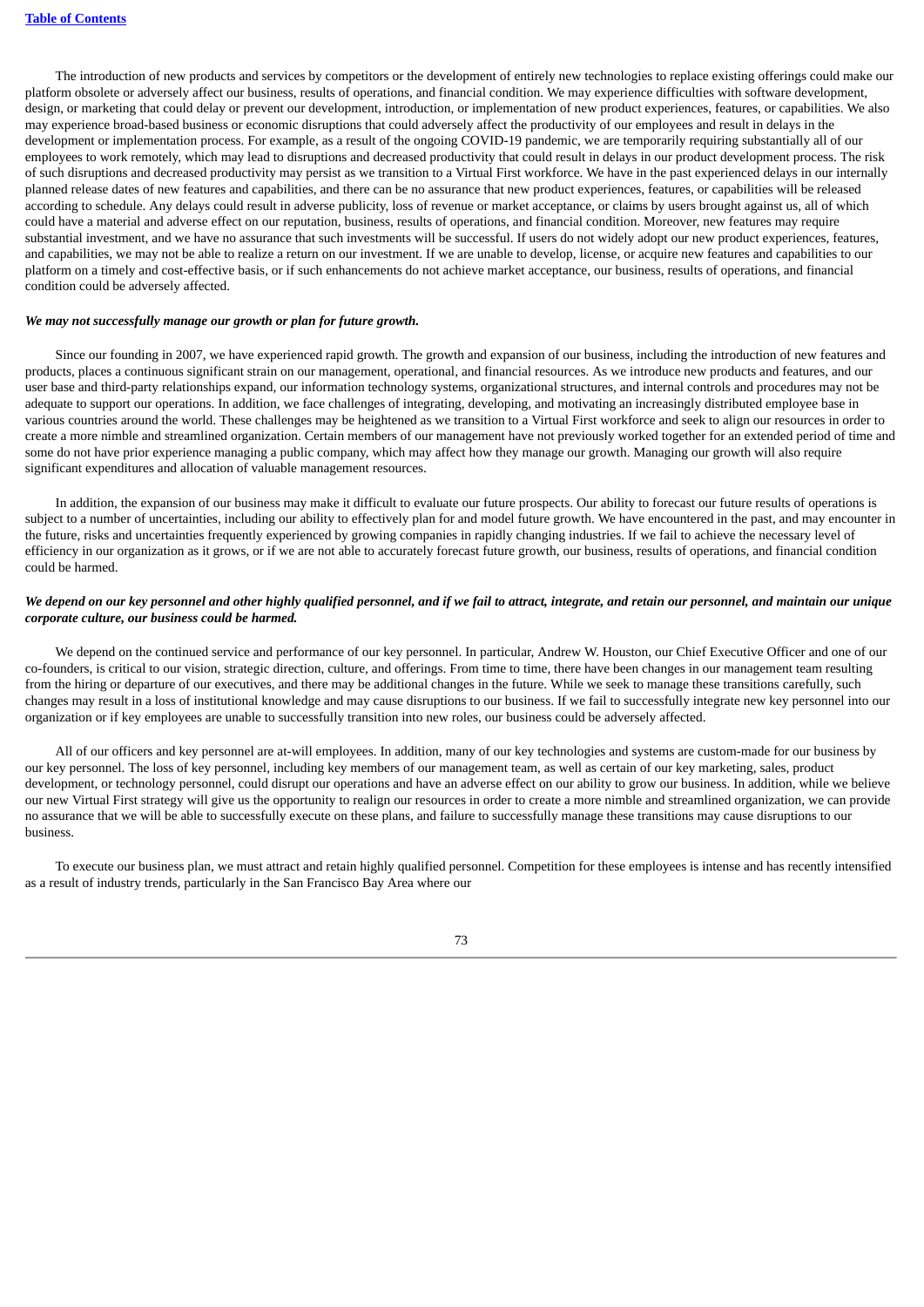headquarters is located, and we may not be successful in attracting and retaining qualified personnel. We have experienced, and we may continue experience, difficulty in hiring and retaining highly skilled employees with appropriate qualifications. As we transition to a Virtual First workforce, our recent hires and planned hires may not become as productive as we expect, and we may be unable to hire, integrate, or retain sufficient numbers of qualified individuals. Many of the companies with which we compete for experienced personnel have greater resources than we have. In addition, in making employment decisions, particularly in the internet and high-technology industries, job candidates often consider the value of the equity they are to receive in connection with their employment. Employees may be more likely to leave us if the shares they own or the shares underlying their equity incentive awards have significantly appreciated or significantly reduced in value. Many of our employees may receive significant proceeds from sales of our equity in the public markets, which may reduce their motivation to continue to work for us. Furthermore, our workforce reduction in January 2021 may result in increased attrition beyond our intended reduction-inforce, reduce employee morale and negatively impact employee recruiting and retention. If we fail to attract new personnel, or fail to retain and motivate our current personnel, our business and growth prospects could be harmed.

Additionally, if we do not maintain and continue to develop our corporate culture as we grow and evolve, it could harm our ability to foster the innovation, creativity, and teamwork we believe that we need to support our growth. Additions of executive-level management, significant numbers of new and remote employees, our workforce reduction and higher employee turnover could significantly and adversely impact our culture, as could our transition to a Virtual First workforce.

#### *Our lack of a significant outbound sales force may limit the potential growth of our business.*

Historically, our business model has been driven by organic adoption and viral growth, with more than 90% of our revenue generated from self-serve channels. As a result, we do not have a significant outbound sales force, which has enabled us to be more efficient with our sales and marketing spend. Furthermore, as part of our workforce reduction in January 2021 we have reduced the size of our outbound sales force to simplify and drive further efficiencies in our outbound sales operations. Although we believe our business model can continue to scale without a large outbound sales force, our word-of-mouth and user referral marketing model may not continue to be as successful as we anticipate, and our limited experience selling directly to large organizations through our outbound sales force may impede our future growth. As we continue to scale our business, an enhanced sales infrastructure could assist in reaching larger organizations and growing our revenue. Identifying and recruiting additional qualified sales personnel and training them would require significant time, expense, and attention, and would significantly impact our business model. Further, adding more sales personnel would change our cost structure and results of operations, and we may have to reduce other expenses in order to accommodate a corresponding increase in sales and marketing expenses. If our limited outbound sales force and lack of experience selling and marketing to large organizations prevents us from reaching larger organizations and growing our revenue, and if we are unable to hire, develop, and retain talented sales personnel in the future, our business, results of operations, and financial condition could be adversely affected.

#### We may expand sales to large organizations, which could lengthen sales cycles and result in greater deployment challenges.

As our business evolves, we may need to invest more resources into sales to large organizations. Large organizations may undertake a significant evaluation and negotiation process, which can lengthen our sales cycle. We may also face unexpected deployment challenges with large organizations or more complicated deployment of our platform. Large organizations may demand more configuration and integration of our platform or require additional security management or control features. We may spend substantial time, effort, and money on sales efforts to large organizations without any assurance that our efforts will produce any sales. Additionally, our ability to sell via an outbound sales force has been, and may continue to be, impeded by catastrophic events, including public health epidemics such as the ongoing COVID-19 pandemic, that limit our ability to travel or meet in person, as well as the reduction in the size of our outbound sales force as part of our workforce reduction in January 2021. As a result, sales to large organizations may lead to greater unpredictability in our business, results of operations, and financial condition.

#### Any failure to offer high-quality customer support may harm our relationships with our users and our financial results.

We have designed our platform to be easy to adopt and use with minimal to no support necessary. Any increased user demand for customer support could increase costs and harm our results of operations. In addition, as we continue to grow our operations and support our global user base, we need to be able to continue to provide efficient customer support that meets our customers' needs globally at scale. Paying users receive additional customer support features and the number of our paying users has grown significantly, which will put additional pressure on our support organization. For example, the number of paying users has grown from 8.81 million as of December 31, 2016, to 16.14 million as of June 30, 2021. If we are unable to provide efficient customer support globally at scale, our ability to grow our operations may be harmed and we may need to hire additional support personnel, which could harm our results of operations. Our new user signups are highly dependent on our business reputation and on positive recommendations from our existing users. Any failure to maintain high-quality customer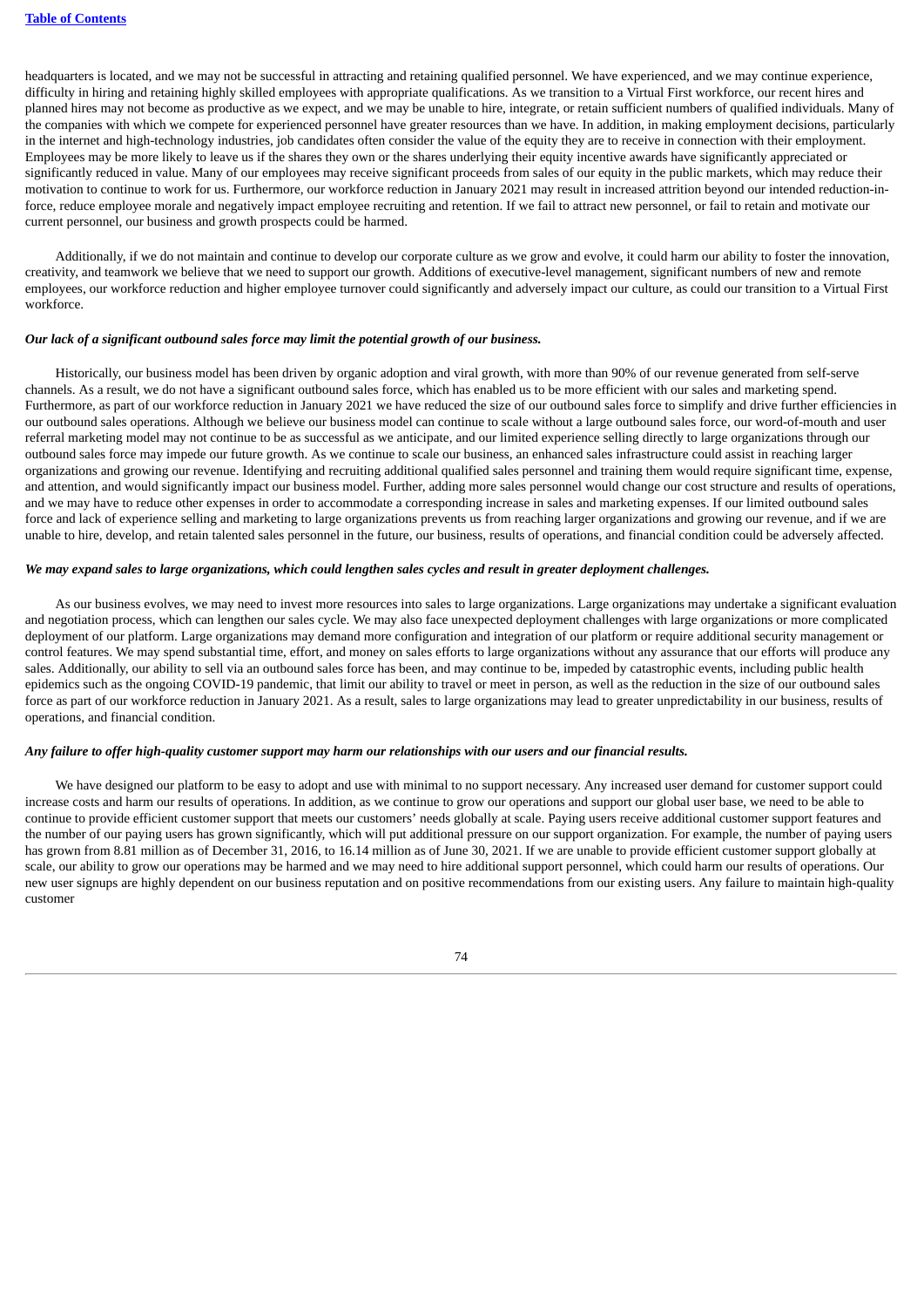support, or a market perception that we do not maintain high-quality customer support, could harm our reputation, business, results of operations, and financial condition.

# Our business depends on a strong brand, and if we are not able to maintain and enhance our brand, our ability to expand our base of users will be impaired *and our business, results of operations, and financial condition will be harmed.*

We believe that our brand identity and awareness have contributed to our success and have helped fuel our efficient go-to-market strategy. We also believe that maintaining and enhancing the Dropbox brand is critical to expanding our base of users. We anticipate that, as our market becomes increasingly competitive, maintaining and enhancing our brand may become increasingly difficult and expensive. Any unfavorable publicity or consumer perception of our platform or the providers of content collaboration solutions generally could adversely affect our reputation and our ability to attract and retain users. Additionally, if we fail to promote and maintain the Dropbox brand, our business, results of operations, and financial condition will be materially and adversely affected.

### We are continuing to expand our operations outside the United States, where we may be subject to increased business and economic risks that could impact *our results of operations.*

We have paying users across 180 countries and approximately half of our revenue in the year ended December 31, 2020 was generated from paying users outside the United States. We expect to continue to expand our international operations, which may include employees working in new jurisdictions and providing our platform in additional languages. Any new markets or countries into which we attempt to sell subscriptions to our platform may not be receptive. For example, we may not be able to expand further in some markets if we are not able to satisfy certain government- and industry-specific requirements. In addition, our ability to manage our business and conduct our operations internationally requires considerable management attention and resources and is subject to the particular challenges of supporting a rapidly growing business in an environment of multiple languages, cultures, customs, legal and regulatory systems, alternative dispute systems, and commercial markets. International expansion has required, and will continue to require, investment of significant funds and other resources. Operating internationally subjects us to new risks and may increase risks that we currently face, including risks associated with:

- compliance with applicable international laws, regulations, and standards including laws and regulations with respect to privacy, data protection, consumer protection, and unsolicited email, and the risk of penalties to our users and individual members of management or employees if our practices are deemed to be out of compliance;
- recruiting and retaining talented and capable employees outside the United States, and maintaining our company culture across all of our locations, including as we shift to a Virtual First and increasingly distributed workforce;
- providing our platform and operating our business across a significant distance, in different languages and among different cultures, including the potential need to modify our platform and features to ensure that they are culturally appropriate and relevant in different countries;
- management of an employee base in jurisdictions that may not give us the same employment and retention flexibility as does the United States;
- operating in jurisdictions that do not protect intellectual property rights to the same extent as does the United States;
- compliance by us and our business partners with anti-corruption laws, import and export control laws, tariffs, trade barriers, economic sanctions, and other regulatory limitations on our ability to provide our platform in certain international markets;
- foreign exchange controls that might require significant lead time in setting up operations in certain geographic territories and might prevent us from repatriating cash earned outside the United States;
- political and economic instability;
- changes in diplomatic and trade relationships, including the imposition of new trade restrictions, trade protection measures, import or export requirements, trade embargoes and other trade barriers;

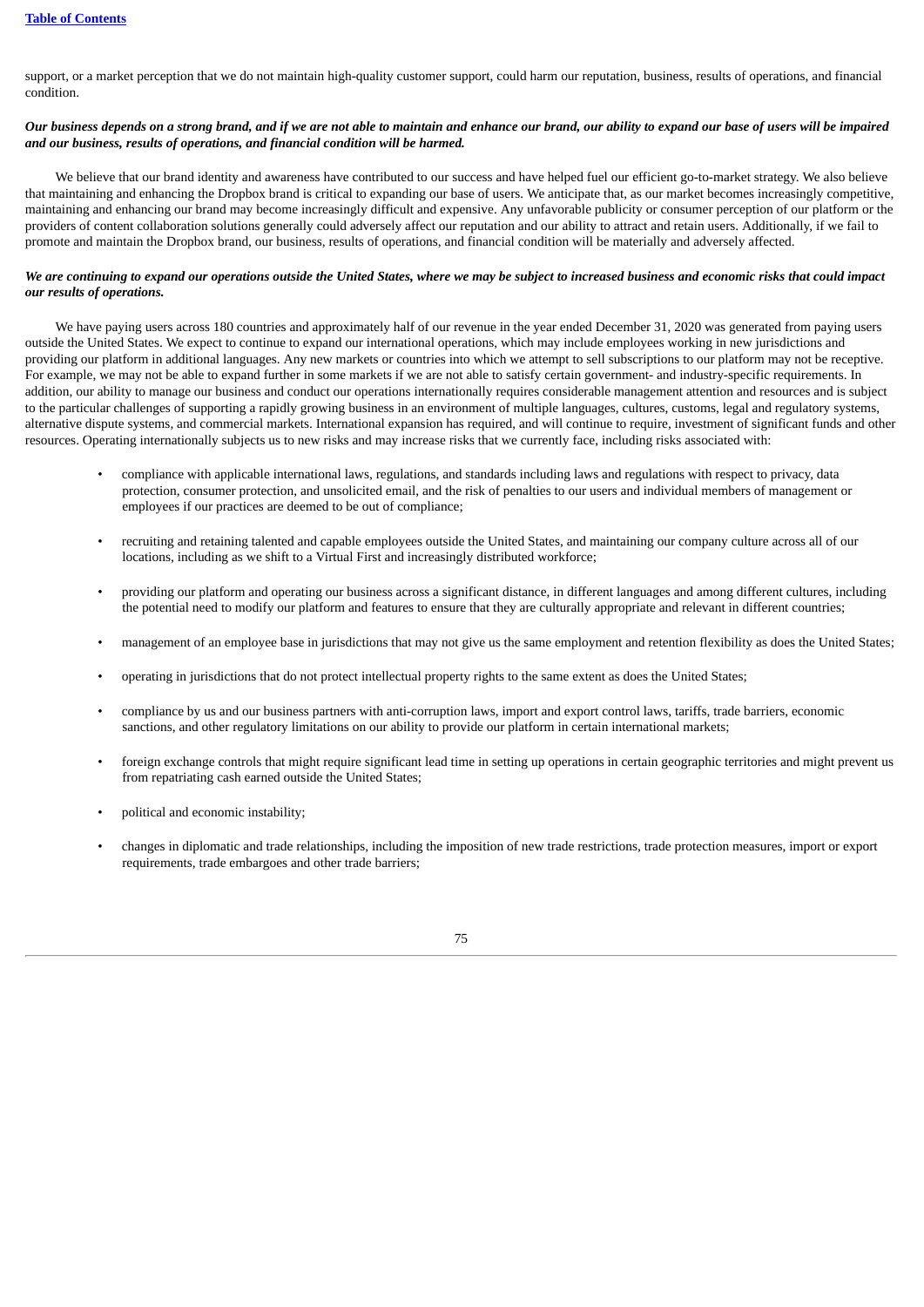- double taxation of our international earnings and potentially adverse tax consequences due to changes in the income and other tax laws of the United States or the international jurisdictions in which we operate;
- higher costs of doing business internationally, including increased accounting, travel, infrastructure, and legal compliance costs; and
- the impact of natural disasters and public health epidemics on employees, travel and the global economy, including the ongoing global COVID-19 pandemic.

Compliance with laws, regulations, and standards applicable to our global operations substantially increases our cost of doing business in international jurisdictions. We may be unable to keep current with changes in laws, regulations, or standards as they change. Although we have implemented policies and procedures designed to support compliance with these laws, regulations, and standards there can be no assurance that we will always maintain compliance or that all of our employees, contractors, partners, and agents will comply. Any violations could result in regulatory investigations and enforcement actions, fines, civil and criminal penalties, damages, injunctions, restrictions on our ability to conduct business, or reputational harm. If we are unable comply with these laws and regulations or manage the complexity of our global operations successfully, our business, results of operations, and financial condition could be adversely affected.

#### We depend on our infrastructure and third-party datacenters, and any disruption in the operation of these facilities or failure to renew the services could *adversely affect our business.*

We host our services and serve all of our users using a combination of our own custom-built infrastructure that we lease and operate in co-location facilities and third-party datacenter services such as Amazon Web Services. While we typically control and have access to the servers we operate in co-location facilities and the components of our custom-built infrastructure that are located in those co-location facilities, we control neither the operation of these facilities nor our third-party service providers. Furthermore, we have no physical access or control over the services provided by Amazon Web Services.

Datacenter leases and agreements with the providers of datacenter services expire at various times. The owners of these datacenters and providers of these datacenter services may have no obligation to renew their agreements with us on commercially reasonable terms, or at all. Problems faced by datacenters, with our third-party datacenter service providers, with the telecommunications network providers with whom we or they contract, or with the systems by which our telecommunications providers allocate capacity among their users, including us, could adversely affect the experience of our users or result in unexpected increases in our costs. Our third-party datacenter operators could decide to close their facilities or cease providing services without adequate notice. In addition, any financial difficulties, such as bankruptcy, faced by our third-party datacenter operators or any of the service providers with whom we or they contract may have negative effects on our business, the nature and extent of which are difficult to predict.

If the datacenters and service providers that we use are unable to keep up with our growing needs for capacity, or if we are unable to renew our agreements with datacenters, and service providers on commercially reasonable terms, we may be required to transfer servers or content to new datacenters or engage new service providers, and we may incur significant costs, and possible service interruption in connection with doing so. Any changes in third-party service levels at datacenters or any real or perceived errors, defects, disruptions, or other performance problems with our platform could harm our reputation and may result in damage to, or loss or compromise of, our users' content. Interruptions in our platform might, among other things, reduce our revenue, cause us to issue refunds to users, subject us to potential liability, harm our reputation, or decrease our renewal rates.

# We have relationships with third parties to provide, develop, and create applications that integrate with our platform, and our business could be harmed if we *are not able to continue these relationships.*

We use software and services licensed and procured from third parties to develop and offer our platform. We may need to obtain future licenses and services from third parties to use intellectual property and technology associated with the development of our platform, which might not be available to us on acceptable terms, or at all. Any loss of the right to use any software or services required for the development and maintenance of our platform could result in delays in the provision of our platform until equivalent technology is either developed by us, or, if available from others, is identified, obtained, and integrated, which could harm our platform and business. Any errors or defects in third-party software or services could result in errors or a failure of our platform, which could harm our business, results of operations, and financial condition.

We also depend on our ecosystem of developers to create applications that will integrate with our platform. As of December 31, 2020, Dropbox was receiving over 60 billion API calls per month, and more than 750,000 developers had

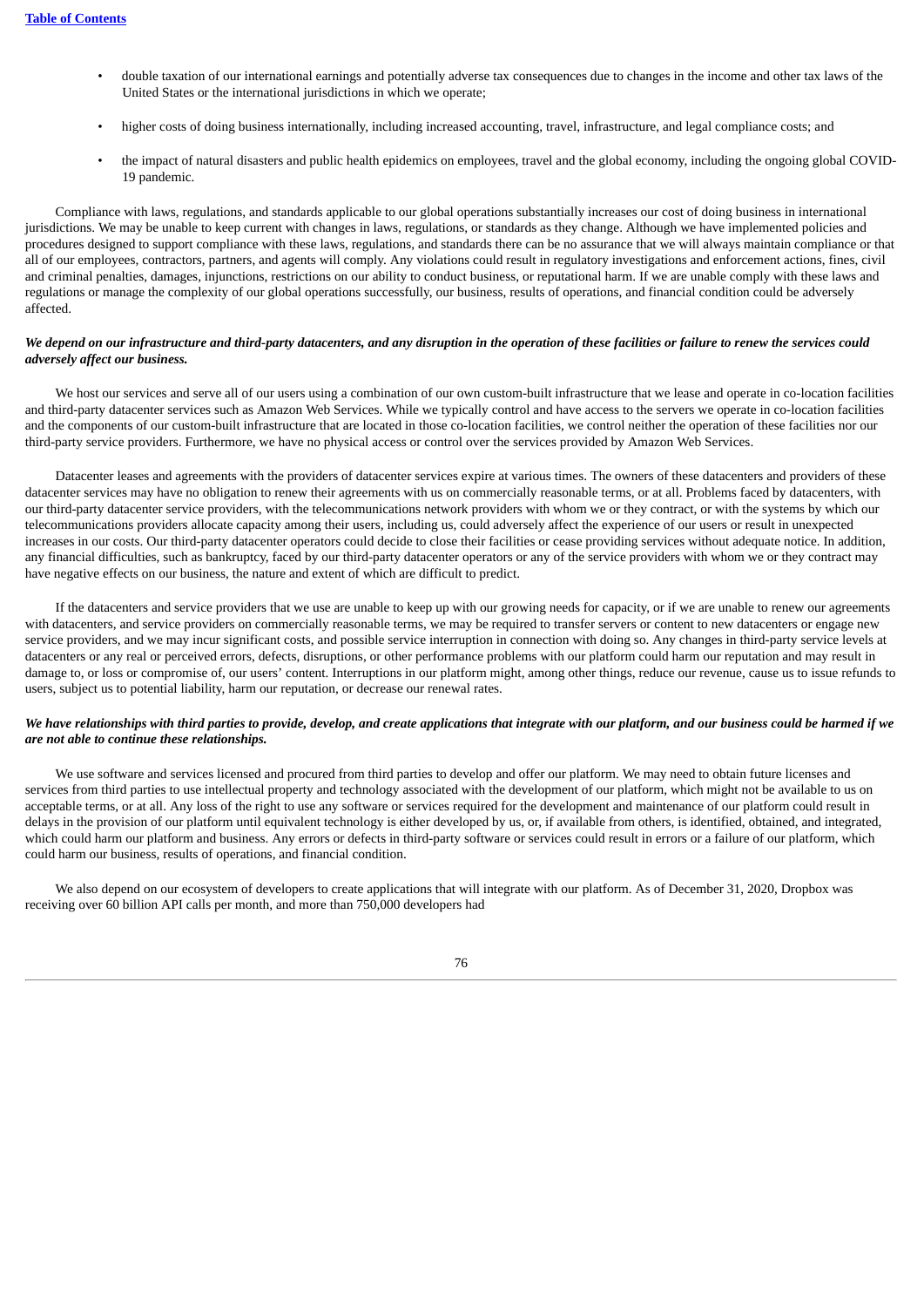registered and built applications on our platform. Our reliance on this ecosystem of developers creates certain business risks relating to the quality of the applications built using our APIs, service interruptions of our platform from these applications, lack of service support for these applications, and possession of intellectual property rights associated with these applications.

We may not have the ability to control or prevent these risks. As a result, issues relating to these applications could adversely affect our business, brand, and reputation.

# Our use of open source software could negatively affect our ability to offer and sell subscriptions to our platform and subject us to possible litigation.

A portion of the technologies we use incorporates open source software, and we may incorporate open source software in the future. Open source software is generally licensed by its authors or other third parties under open source licenses. These licenses may subject us to certain unfavorable conditions, including requirements that we offer our platform that incorporates the open source software for no cost, that we make publicly available source code for modifications or derivative works we create based upon, incorporating or using the open source software, or that we license such modifications or derivative works under the terms of the particular open source license. Additionally, if a third-party software provider has incorporated open source software into software that we license from such provider, we could be required to disclose any of our source code that incorporates or is a modification of our licensed software. If an author or other third party that distributes open source software that we use or license were to allege that we had not complied with the conditions of the applicable license, we could be required to incur significant legal expenses defending against those allegations and could be subject to significant damages, enjoined from offering or selling our solutions that contained the open source software, and required to comply with the foregoing conditions. Any of the foregoing could disrupt and harm our business, results of operations, and financial condition.

#### Our ability to sell subscriptions to our platform could be harmed by real or perceived material defects or errors in our platform.

The software technology underlying our platform is inherently complex and may contain material defects or errors, particularly when first introduced or when new features or capabilities are released. We have from time to time found defects or errors in our platform, and new defects or errors in our existing platform or new software may be detected in the future by us or our users. There can be no assurance that our existing platform and new software will not contain defects. Any real or perceived errors, failures, vulnerabilities, or bugs in our platform could result in negative publicity or lead to data security, access, retention, or other performance issues, all of which could harm our business. The costs incurred in correcting such defects or errors may be substantial and could harm our results of operations and financial condition. Moreover, the harm to our reputation and legal liability related to such defects or errors may be substantial and could harm our business, results of operations, and financial condition.

We also utilize hardware purchased or leased and software and services licensed from third parties on our platform. Any defects in, or unavailability of, our or third-party software, services, or hardware that cause interruptions to the availability of our services, loss of data, or performance issues could, among other things:

- cause a reduction in revenue or delay in market acceptance of our platform;
- require us to issue refunds to our users or expose us to claims for damages;
- cause us to lose existing users and make it more difficult to attract new users;
- divert our development resources or require us to make extensive changes to our platform, which would increase our expenses;
- increase our technical support costs; and
- harm our reputation and brand.

# We have acquired, and may in the future acquire, other businesses, and we may also receive offers to be acquired, any of which could require significant *management attention, disrupt our business, or dilute stockholder value.*

As part of our business strategy, we have acquired, and may in the future acquire, other companies, employee teams, or technologies to complement or expand our products, obtain personnel, or otherwise grow our business. For example, in the first fiscal quarter of 2021, we acquired DocSend, a secure document sharing platform, to expand our content collaboration

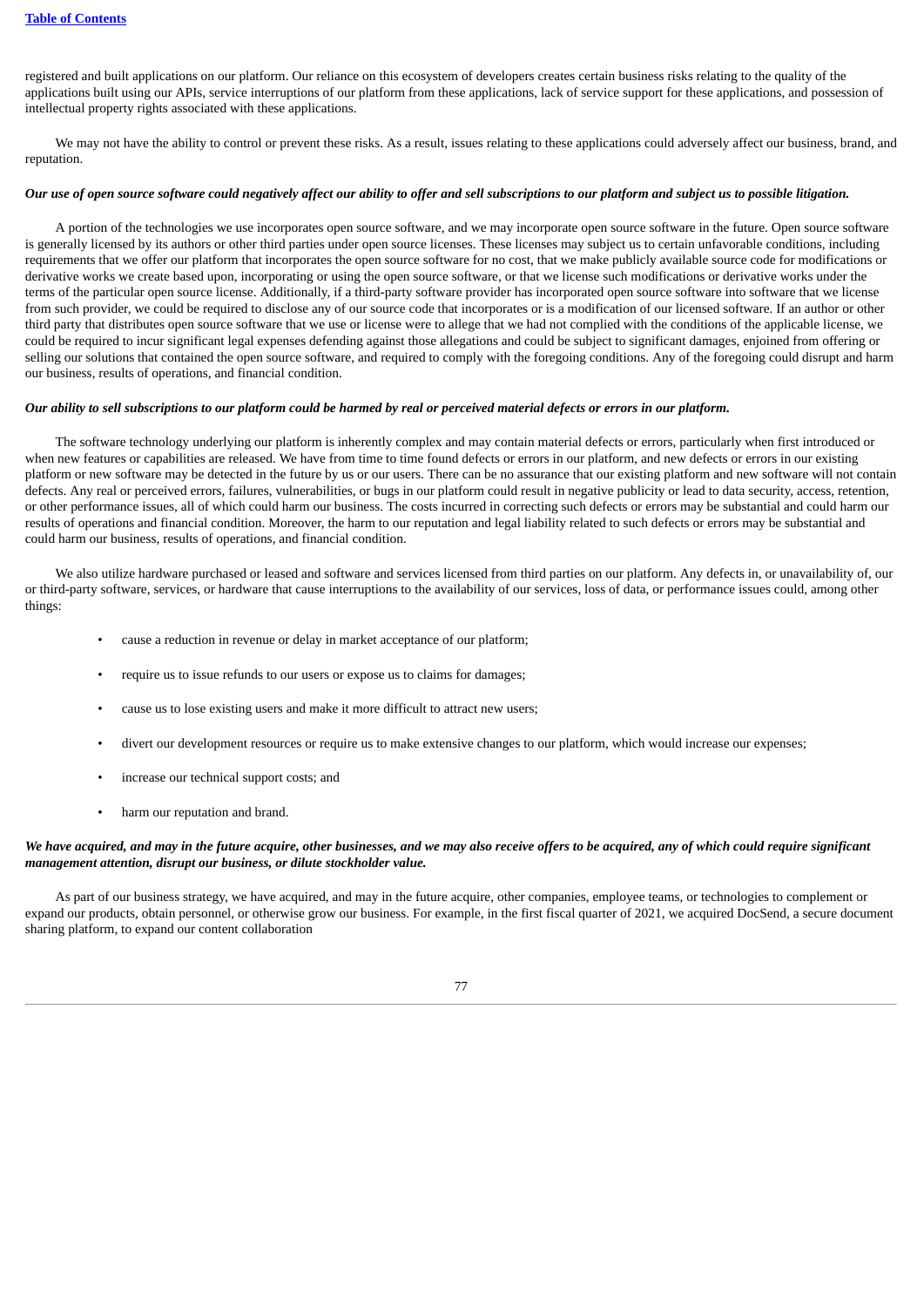capabilities to include additional business critical workflows. The pursuit of acquisitions may divert the attention of management and cause us to incur various expenses in identifying, investigating, and pursuing suitable acquisitions, whether or not they are consummated.

We have limited experience making acquisitions. We may not be able to find suitable acquisition candidates and we may not be able to complete acquisitions on favorable terms, if at all. If we do complete acquisitions, we may not ultimately strengthen our competitive position or achieve the anticipated benefits from such acquisitions, due to a number of factors, including:

- acquisition-related costs, liabilities, or tax impacts, some of which may be unanticipated;
- difficulty integrating and retaining the personnel, intellectual property, technology infrastructure, and operations of an acquired business;
- ineffective or inadequate, controls, procedures, or policies at an acquired business;
- multiple product lines or services offerings, as a result of our acquisitions, that are offered, priced, and supported differently;
- potential unknown liabilities or risks associated with an acquired business, including those arising from existing contractual obligations or litigation matters;
- inability to maintain relationships with key customers, suppliers, and partners of an acquired business;
- lack of experience in new markets, products or technologies;
- diversion of management's attention from other business concerns; and
- use of resources that are needed in other parts of our business.

In addition, a significant portion of the purchase price of companies we acquire may be allocated to acquired goodwill. We review goodwill for impairment at least annually. In the future, if our acquisitions do not yield expected returns, we may be required to record impairment charges based this assessment, which could adversely affect our results of operations.

We may not be able to integrate acquired businesses successfully or effectively manage the combined company following an acquisition. If we fail to successfully integrate acquisitions, or the people or technologies associated with those acquisitions, the results of operations of the combined company could be adversely affected. Any integration process will require significant time, resources, and attention from management, and disrupt the ordinary functioning of our business, and we may not be able to manage the process successfully, which could adversely affect our business, results of operations, and financial condition.

Any acquisition we complete could be viewed negatively by users, developers, partners, or investors, and could have adverse effects on our existing business relationships. In addition, we may not successfully evaluate or utilize acquired technology or accurately forecast the financial impact of an acquisition transaction, including accounting charges.

We may have to pay a substantial portion of our available cash, incur debt, or issue equity securities to pay for any such acquisitions, each of which could affect our financial condition or the value of our capital stock. The sale of equity to finance any such acquisitions could result in dilution to our stockholders. If we incur more debt, it would result in increased fixed obligations and could also subject us to covenants or other restrictions that would impede our ability to flexibly operate our business.

#### Our business may be significantly impacted by a change in the economy, including any resulting effect on consumer or business spending.

Our business may be affected by changes in the economy generally, including any resulting effect on spending by our business and consumer users. Some of our users may view a subscription to our platform as a discretionary purchase, and our paying users may reduce their discretionary spending on our platform during an economic downturn. If an economic downturn were to occur, we may experience such a reduction in the future, especially in the event of a prolonged recessionary period. For example, the ongoing COVID-19 pandemic and efforts to control such pandemic have resulted in economic uncertainty worldwide and may cause, or have already caused, an economic recession in the United States and elsewhere, which could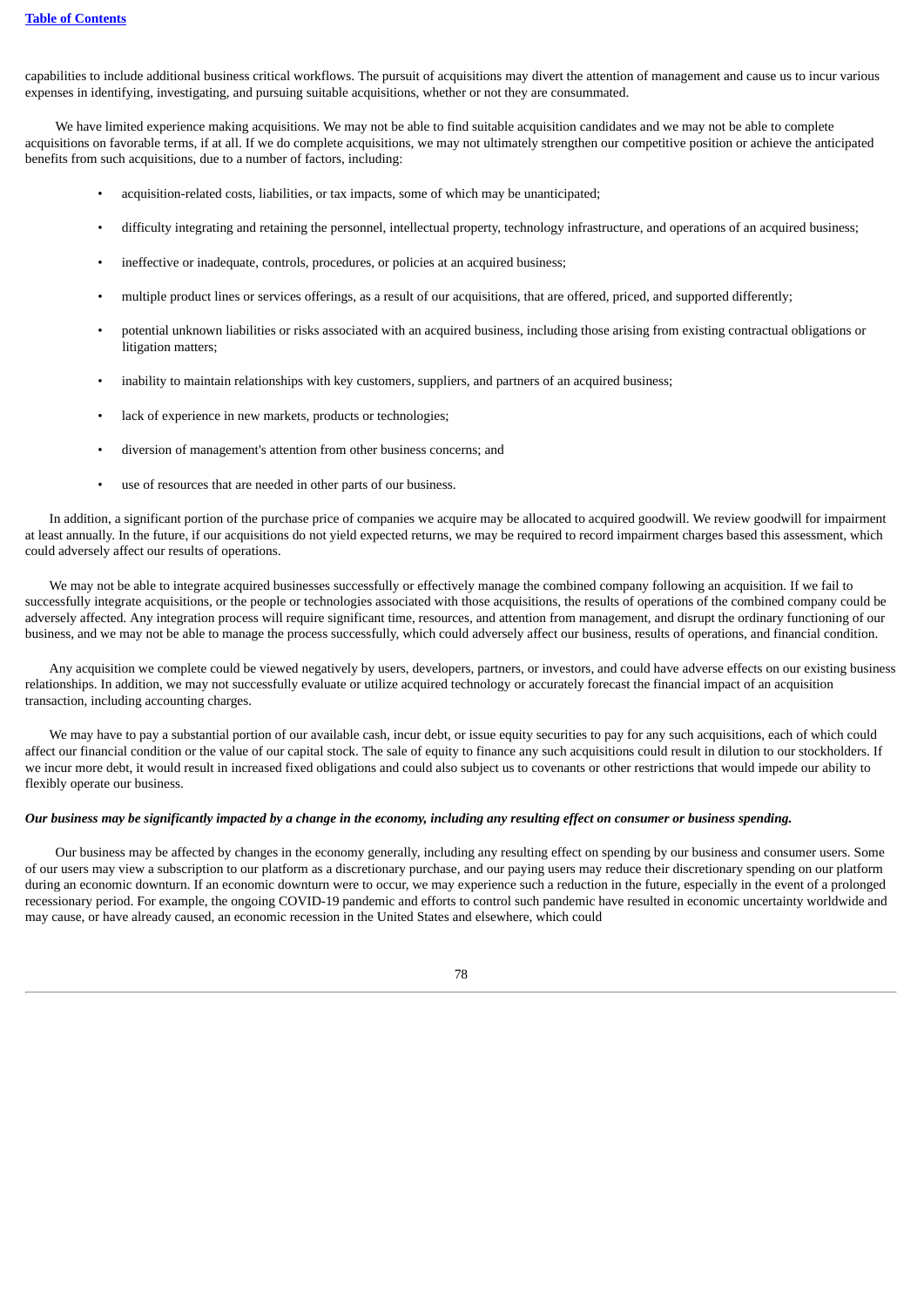cause current and prospective paying users to delay, decrease, or cancel purchases of our products and services, or delay or default on their payment obligations. As a result, our business, results of operations, and financial condition may be significantly affected by changes in the economy generally.

### *Our current and future indebtedness may limit our operating flexibility or otherwise affect our business.*

Our current indebtedness, including our 2026 Notes, 2028 Notes and our revolving credit facility, place significant restrictions on our business and could have important consequences to our stockholders and effects on our business, as could any future indebtedness.

For example, the terms of our revolving credit and guarantee agreement, as amended, contain a number of covenants that limit our ability and our subsidiaries' ability to, among other things, incur additional indebtedness, pay dividends, make redemptions and repurchases of stock, make investments, loans and acquisitions, create liens, engage in transactions with affiliates, merge or consolidate with other companies, or sell substantially all of our assets. We are also required to maintain certain financial covenants, including a consolidated leverage ratio incurrence covenant and a minimum liquidity balance.

In addition, such current and future indebtedness could:

- make it more difficult for us to satisfy our debt obligations, including the 2026 Notes and the 2028 Notes;
- increase our vulnerability to general adverse economic and industry conditions;
- require us to dedicate a substantial portion of our cash flow from operations to payments on our indebtedness, thereby reducing the availability of our cash flow to fund working capital and other general corporate purposes;
- limit our flexibility in planning for, or reacting to, changes in our business and the industry in which we operate;
- restrict our current and future operations, make it more difficult to successfully execute our business strategy or restrict us from exploiting business opportunities;
- place us at a competitive disadvantage compared to our competitors that have less indebtedness or are not subject to restrictive covenants; and
- limit our availability to borrow additional funds for working capital, capital expenditures, acquisitions, debt service requirements, execution of our business strategy or other general purposes.

Any of the foregoing could have a material adverse effect on our business, cash flows, results of operations and financial condition.

# Our operations may be interrupted and our business, results of operations, and financial condition could be adversely affected if we default on our leasing or *credit obligations.*

We finance a significant portion of our expenditures through leasing arrangements, and we may enter into additional similar arrangements in the future. As of December 31, 2020, we had an aggregate of \$1,624.1 million of commitments to settle contractual obligations. In particular, we utilize both finance and operating leases to finance some of our equipment, datacenters and offices. In addition, we may draw upon our revolving credit facility to finance our operations or for other corporate purposes. If we default on these leasing or credit obligations, our leasing partners and lenders may, among other things:

- require repayment of any outstanding lease obligations;
- terminate our leasing arrangements;
- terminate our access to the leased datacenters we utilize;
- stop delivery of ordered equipment;
- sell or require us to return our leased equipment;

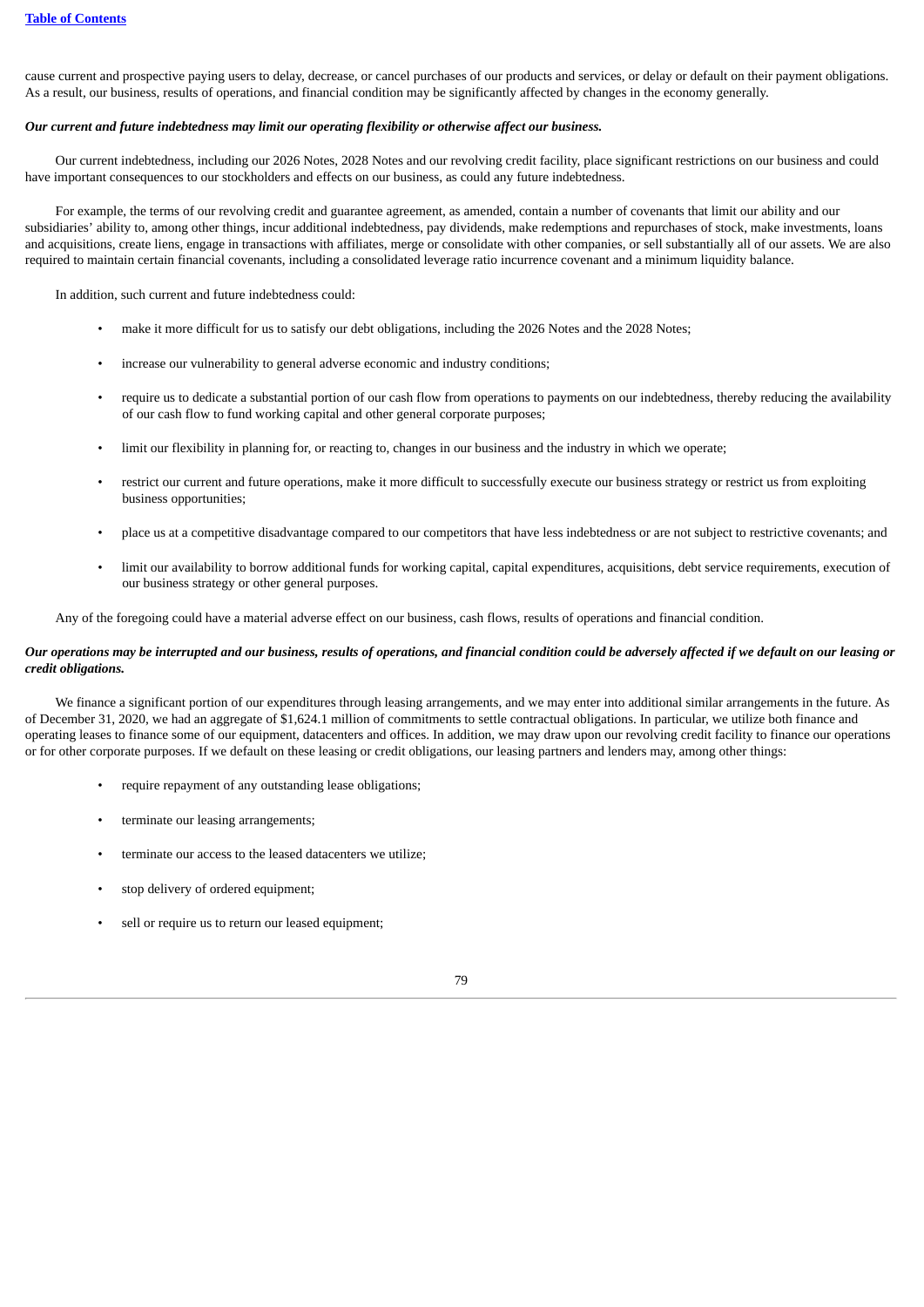- require repayment of any outstanding amounts drawn on our revolving credit facility;
- terminate our revolving credit facility; or
- require us to pay significant fees, penalties, or damages.

If some or all of these events were to occur, our operations may be interrupted and our ability to fund our operations or obligations, as well as our business, results of operations, and financial condition, could be adversely affected. In particular, if the debt under our revolving credit facility were to be accelerated, we may not have sufficient cash or be able to borrow sufficient funds to refinance the debt or sell sufficient assets to repay the debt, which could immediately materially and adversely affect our business, cash flows, results of operations, and financial condition. Even if we were able to obtain new financing, it may not be on commercially reasonable terms or on terms that are acceptable to us.

### **Risks Related to Our Financial Performance or Results**

### *Our revenue growth rate has declined in recent periods and may continue to slow in the future.*

We have experienced significant revenue growth in prior periods. However, our rates of revenue growth have slowed and may continue to slow in future periods. Many factors may contribute to declines in our growth rates, including higher market penetration, increased competition, particularly from the availability of less expensive and bundled competitive products, slowing demand for our platform, a decrease in the growth of the overall content collaboration market, a failure by us to continue capitalizing on growth opportunities, the impact of catastrophic events on economic conditions or on our current and prospective paying users, and the maturation of our business, among others. You should not rely on the revenue growth of any prior quarterly or annual period as an indication of our future performance. If our growth rates decline further, investors' perceptions of our business and the trading price of our Class A common stock could be adversely affected.

#### We have a history of net losses, we may increase expenses in the future, and we may not be able to achieve or maintain profitability.

We have incurred net losses on an annual basis since our inception. We incurred net losses of \$256.3 million, \$52.7 million, and \$484.9 million in the years ended December 31, 2020, 2019, and 2018, respectively, and we had an accumulated deficit of \$2,241.4 million as of December 31, 2020. While we have been profitable on a GAAP basis in prior fiscal quarters, we have not been profitable for a full fiscal year, and we may not achieve or maintain profitability in future periods. As we strive to grow our business, expenses may increase, particularly as we continue to make investments to scale our business. For example, we will need an increasing amount of technical infrastructure to continue to satisfy the needs of our user base. Our research and development expenses may also increase as we plan to continue to hire employees for our engineering, product, and design teams to support these efforts. These investments may not result in increased revenue or growth in our business or our revenue may not grow to the extent we expect and expense growth may outpace revenue. Further, we have created mobile applications and mobile versions of Dropbox that are distributed to users primarily through app stores operated by Apple and Google, each of whom charge us in-application purchase fees. As a result, if more of our users subscribe to our products through mobile applications, these fees may have an adverse impact on our results of operations. In addition, although we anticipate that our shift to a new Virtual First work model will have a long-term positive impact on our financial results and business operations, the impact remains uncertain. We have incurred impairment charges related to our facilities and may incur additional or unanticipated expense related to subleasing our facilities, including lower than anticipated sublease income that may result in additional or higher impairment charges than we have currently estimated, particularly if we are unable to sublease our unused office space on favorable terms or at all or if our subtenants fail to make lease payments to us in connection with our shift to a Virtual First model. We may also encounter unforeseen or unpredictable factors, including unforeseen operating expenses, complications, or delays, which may result in increased costs, or cause us to generate less sublease income than we have currently estimated. Furthermore, it is difficult to predict the size and growth rate of our market, user demand for our platform or for any new features or products we develop, user adoption and renewal of our platform or of any new features or products we develop, the entry of competitive products and services, or the success of existing competitive products and services. As a result, we may not achieve or maintain profitability in future periods. If we fail to grow our revenue sufficiently to keep pace with our investments and other expenses, our results of operations and financial condition would be adversely affected.

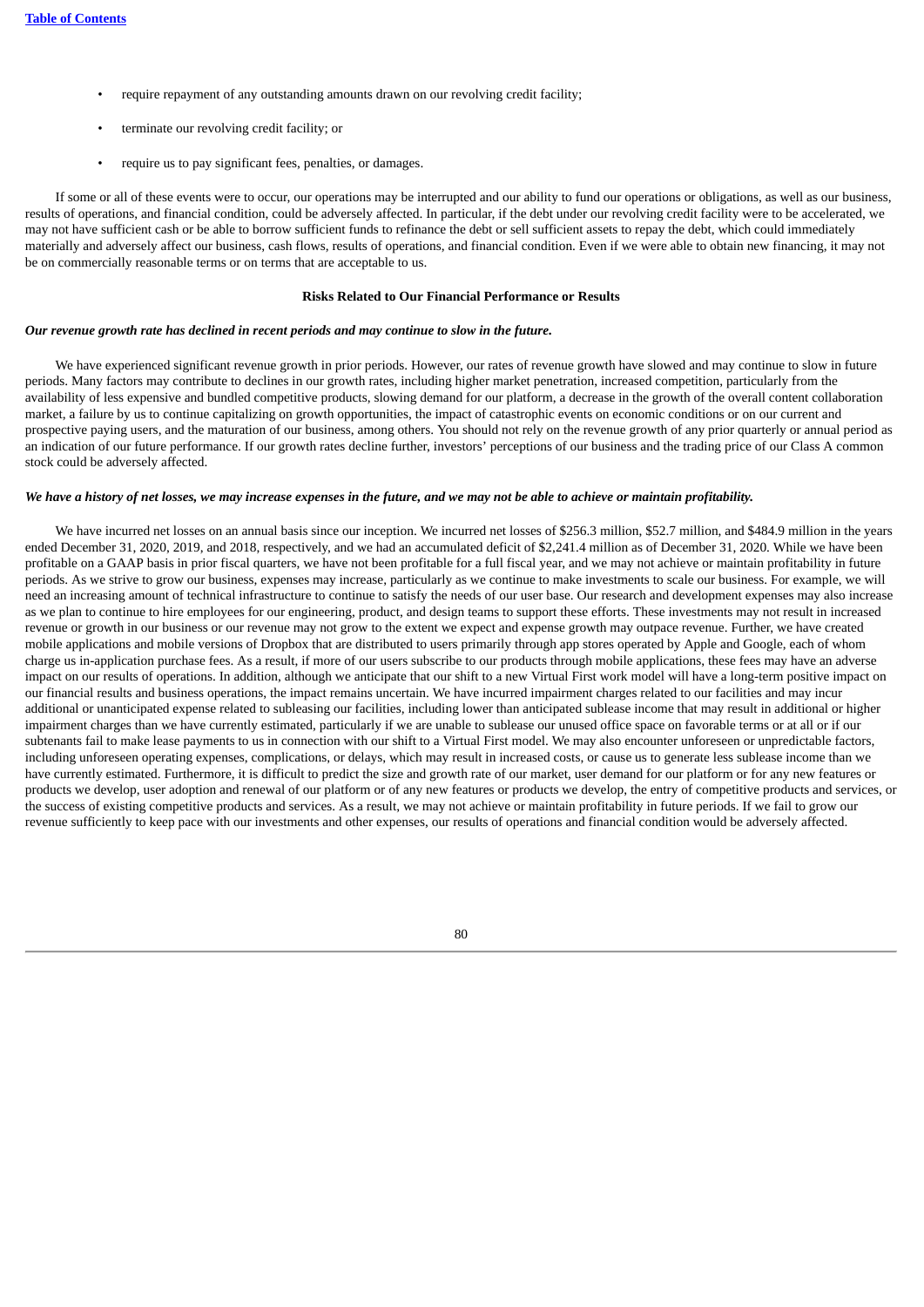# Servicing our 2026 Notes and 2028 Notes may require a significant amount of cash, and we may not have sufficient cash flow or the ability to raise the funds *necessary to satisfy our obligations under the 2026 Notes or 2028 Notes.*

Our ability to make scheduled payments of the principal of, to pay interest on or to refinance our indebtedness, including the 2026 Notes and 2028 Notes, or to make cash payments in connection with any conversion of the 2026 Notes, 2028 Notes or upon any fundamental change if holders of the applicable series of notes require us to repurchase their notes for cash, depends on our future performance, which is subject to economic, financial, competitive and other factors beyond our control. Our business may not generate cash flow from operations in the future sufficient to service our indebtedness and make necessary capital expenditures. If we are unable to generate such cash flow, we may be required to adopt one or more alternatives, such as selling assets, restructuring indebtedness or obtaining additional equity capital on terms that may be onerous or highly dilutive. Our ability to refinance our indebtedness will depend on the capital markets and our financial condition at such time. We may not be able to engage in any of these activities or engage in these activities on desirable terms, which could result in a default on our debt obligations, which would materially and adversely impact our business, financial condition and operating results.

#### Our quarterly results may fluctuate significantly and may not fully reflect the underlying performance of our business.

Our quarterly results of operations, including our revenue, gross margin, operating margin, profitability, cash flow from operations, and deferred revenue, may vary significantly in the future and period-to-period comparisons of our results of operations may not be meaningful. Accordingly, the results of any one quarter should not be relied upon as an indication of future performance. For example, while we have been profitable on a GAAP basis in prior fiscal quarters, our quarterly operating results have fluctuated in the past and will fluctuate in the future. Our quarterly results of operations may fluctuate as a result of a variety of factors, many of which are outside of our control, and as a result, may not fully reflect the underlying performance of our business. Fluctuation in quarterly results may negatively impact the value of our securities. Factors that may cause fluctuations in our quarterly results of operations include, without limitation, those listed below:

- our ability to retain and upgrade paying users;
- our ability to attract new paying users and convert registered to paying users;
- the timing of expenses and recognition of revenue;
- the amount and timing of operating expenses related to the maintenance and expansion of our business, operations, and infrastructure, as well as entry into operating and finance leases;
- the timing of expenses related to acquisitions;
- any large indemnification payments to our users or other third parties;
- changes in our pricing policies or those of our competitors;
- the timing and success of new product feature and service introductions by us or our competitors;
- network outages or actual or perceived security breaches;
- changes in the competitive dynamics of our industry, including consolidation among competitors;
- changes in laws and regulations that impact our business;
- general economic and market conditions;
- catastrophic events, including earthquakes, fires, floods, tsunamis, or other weather events, power loss, telecommunications failures, software or hardware malfunctions, cyber-attack, war, or terrorist attacks, and pandemics such as the ongoing COVID-19 pandemic;
- changes in reserves or other non-cash credits or charges, such as the impairment charges related to certain of our unused office space in connection with our shift to a new Virtual First work model and releases of deferred tax asset valuation allowances; and
- any other impacts of shifting our operations to a new Virtual First work model.

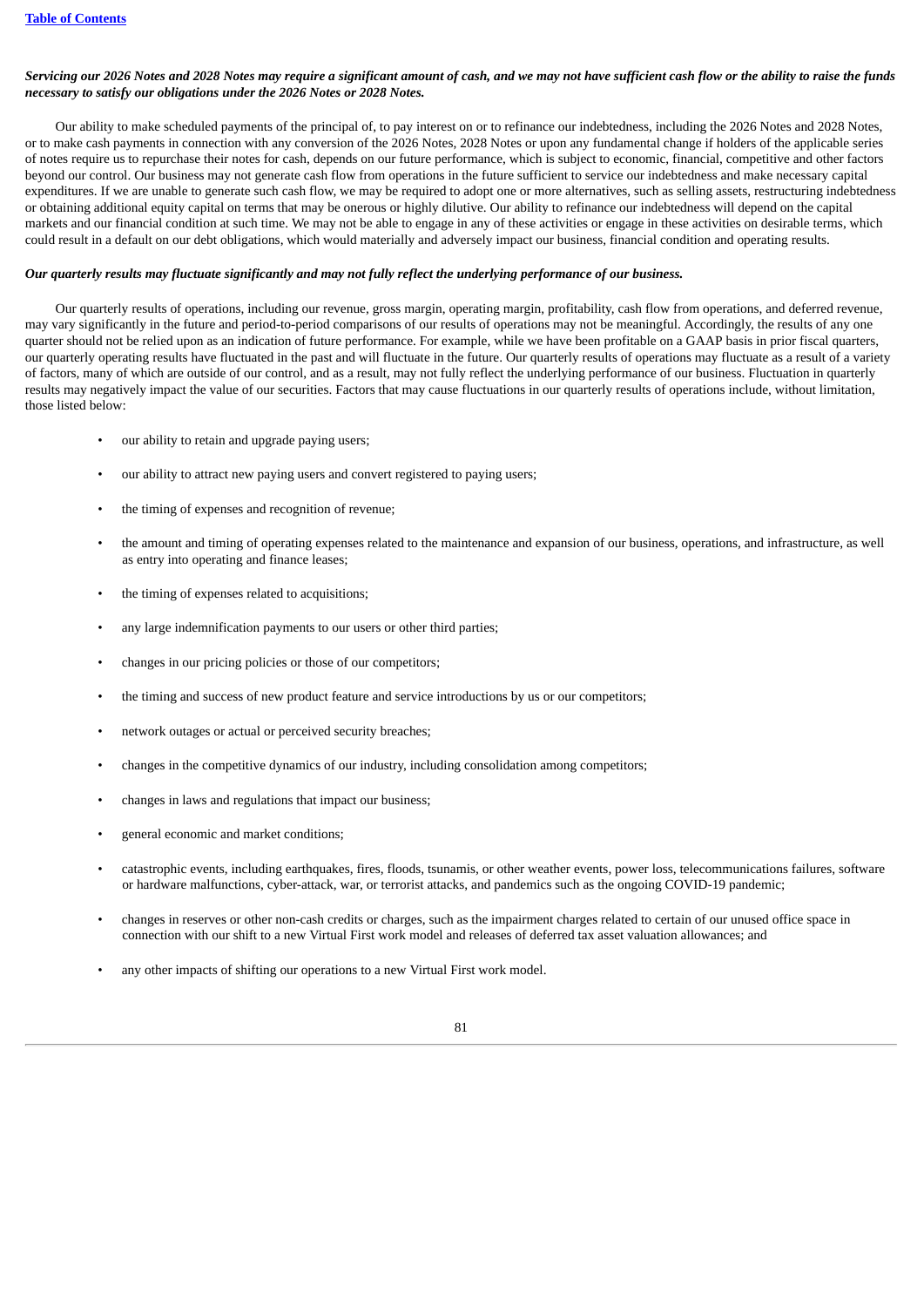# Our results of operations may not immediately reflect downturns or upturns in sales because we recognize revenue from our users over the term of their *subscriptions with us.*

We recognize revenue from subscriptions to our platform over the terms of these subscriptions. Our subscription arrangements generally have monthly or annual contractual terms, and we also have a small percentage of multi-year contractual terms. Amounts that have been billed are initially recorded as deferred revenue until the revenue is recognized. As a result, a large portion of our revenue for each quarter reflects deferred revenue from subscriptions entered into during previous quarters, and downturns or upturns in subscription sales, or renewals and potential changes in our pricing policies may not be reflected in our results of operations until later periods. Our subscription model also makes it difficult for us to rapidly increase our revenue through additional sales in any period, as subscription revenue from new users is recognized over the applicable subscription term. By contrast, a significant majority of our costs are expensed as incurred, which occurs as soon as a user starts using our platform. As a result, an increase in users could result in our recognition of more costs than revenue in the earlier portion of the subscription term. We may not attain sufficient revenue to maintain positive cash flow from operations or achieve profitability in any given period.

#### Our results of operations, which are reported in U.S. dollars, could be adversely affected if currency exchange rates fluctuate substantially in the future.

We conduct our business across 180 countries around the world. As we continue to expand our international operations, we will become more exposed to the effects of fluctuations in currency exchange rates. This exposure is the result of selling in multiple currencies and operating in foreign countries where the functional currency is the local currency. In 2020, 29% of our sales were denominated in currencies other than U.S. dollars. Our expenses, by contrast, are primarily denominated in U.S. dollars. As a result, any increase in the value of the U.S. dollar against these foreign currencies, including those resulting from the impact of the COVID-19 pandemic, could cause our revenue to decline relative to our costs, thereby decreasing our gross margins. Our results of operations are primarily subject to fluctuations in the Euro and British pound sterling. Because we conduct business in currencies other than U.S. dollars, but report our results of operations in U.S. dollars, we also face translation exposure to fluctuations in currency exchange rates, which could hinder our ability to predict our future results and earnings and could materially impact our results of operations. We do not currently maintain a program to hedge exposures to non-U.S. dollar currencies.

### *We are subject to counterparty risk with respect to the convertible note hedge transactions.*

In connection with the pricing of the 2026 Notes and 2028 Notes, we entered into convertible note hedge transactions with certain financial institutions or affiliates of financial institutions, which we refer to as the "option counterparties," and we will be subject to the risk that one or more of such option counterparties may default under the convertible note hedge transactions. Our exposure to the credit risk of the option counterparties will not be secured by any collateral. If any option counterparty becomes subject to insolvency proceedings, we will become an unsecured creditor in those proceedings with a claim equal to our exposure at that time under the convertible note hedge transaction. Our exposure will depend on many factors but, generally, the increase in our exposure will be correlated to the increase in the market price of our Class A common stock and in the volatility of the market price of our Class A common stock. In addition, upon a default by the option counterparty, we may suffer adverse tax consequences and dilution with respect to our Class A common stock. We can provide no assurance as to the financial stability or viability of any option counterparty.

### *Our ability to use our net operating loss carryforwards and certain other tax attributes may be limited.*

As of December 31, 2020, we had \$697.7 million of federal, \$292.8 million of state, and \$430.5 million of foreign net operating loss carryforwards available to reduce future taxable income. Of our federal net operating loss carryforwards, \$71.8 million will begin to expire in 2032 and \$625.9 million will carryforward indefinitely, while state net operating losses begin to expire in 2029. As of December 31, 2020, we had research credit carryforwards of \$207.9 million and \$113.8 million for federal and state income tax purposes. The federal credit carryforward will begin to expire in 2027. The state research credits have no expiration date. The Company also had \$2.1 million of state enterprise zone credit carryforwards, which will begin to expire in 2023. We also had \$0.5 million of foreign tax credit carryforwards, which will carryforward indefinitely. It is possible that we will not generate taxable income in time to use these net operating loss carryforwards before their expiration or at all. Under Sections 382 and 383 of the Internal Revenue Code of 1986, as amended, or the Code, if a corporation undergoes an "ownership change," the corporation's ability to use its pre-change net operating loss carryforwards and other pre-change attributes, such as research tax credits, to offset its post-change income may be limited. In general, an "ownership change" will occur if there is a cumulative change in our ownership by "5-percent stockholders" that exceeds 50 percentage points over a rolling three-year period. Similar rules and other limitations may apply under state tax laws. We have determined that we have experienced multiple ownership changes and, as a result, the annual utilization of our net operating loss carryforwards and other

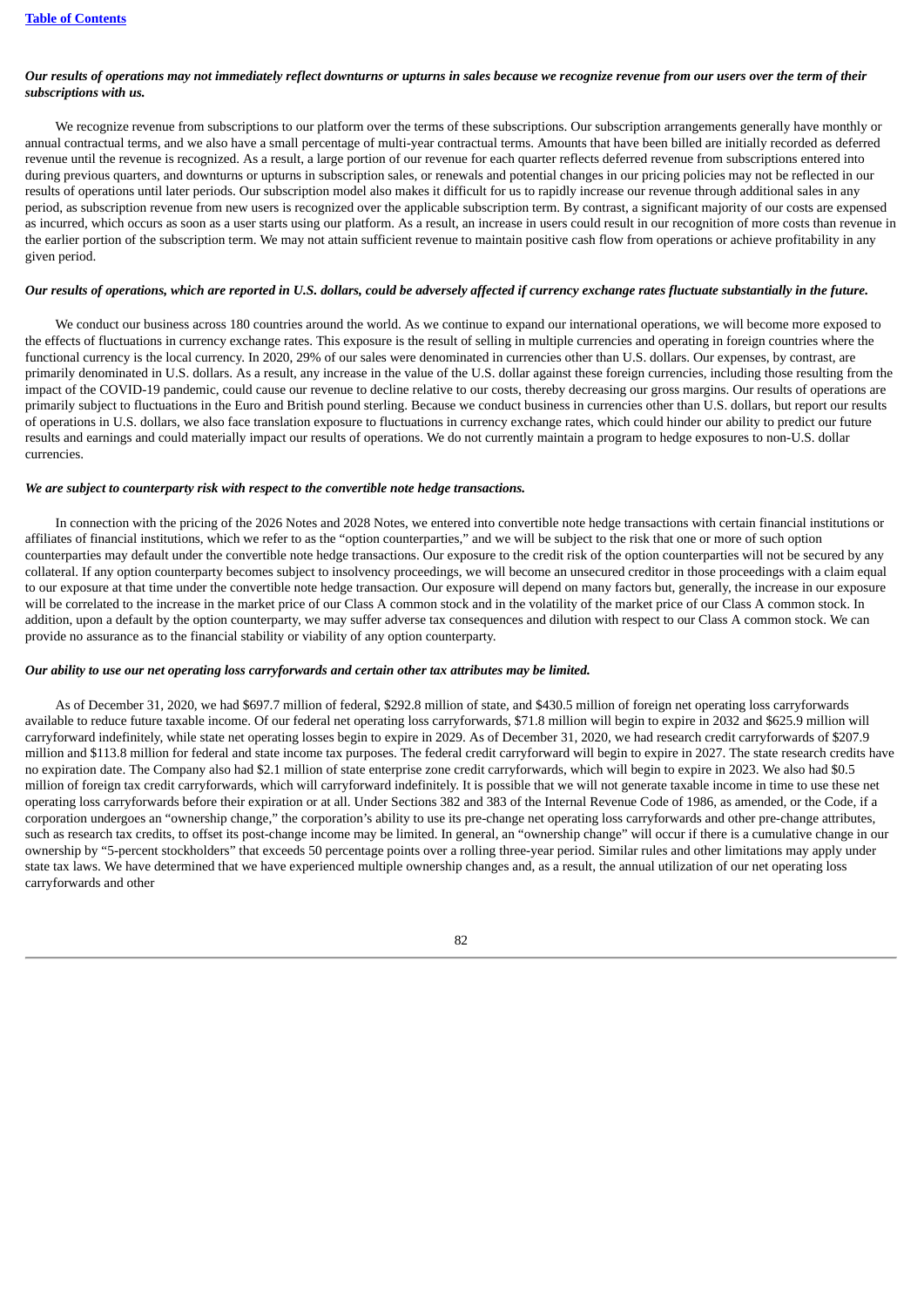pre-change attributes will be subject to limitation. However, we do not expect that the annual limitations will significantly impact our ability to utilize our net operating loss or tax credit carryforwards prior to expiration.

# Our operating results may be harmed if we are required to collect sales or other related taxes for our subscription services in jurisdictions where we have not *historically done so.*

We collect sales and value-added tax as part of our subscription agreements in a number of jurisdictions. One or more states or countries may seek to impose incremental or new sales, use, or other tax collection obligations on us, including for past sales by us or our resellers and other partners. A successful assertion by a state, country, or other jurisdiction that we should have been or should be collecting additional sales, use, or other taxes on our services could, among other things, result in substantial tax liabilities for past sales, create significant administrative burdens for us, discourage users from purchasing our platform, or otherwise harm our business, results of operations, and financial condition.

### Our results of operations and financial condition could be materially affected by the enactment of legislation implementing changes in the U.S. or foreign *taxation of international business activities or the adoption of other tax reform policies.*

On May 28, 2021 the US Treasury released the General Explanations of the Administration's Fiscal Year 2022 Revenue Proposals, also known as the 'Green Book'. The Green Book provides detailed insights into the proposals of President Biden's American Jobs Plan and American Families Plan which was issued on April 7, 2021. The proposals in the plans include, but are not limited to, (1) raising the US corporate income tax rate from 21% to 28%, (2) reducing benefits included in the Global Intangible Low-Taxed Income ("GILTI") regime and repealing Foreign-Derived Intangible Income ("FDII") deductions, (3) replacing the Base Erosion and Anti-Abuse Tax ("BEAT") with a new tax, Stopping Harmful Inversions and Ending Low Tax Developments ("SHIELD"), which disallows deductions for payments to low-taxed members, and (4) enacting a 15% minimum tax on book income of companies with income in excess of \$2 billion. If enacted, certain proposed changes could have an adverse impact on our business, results of operations, financial condition and cash flow.

On June 5, 2021 the G7 Finance Ministers announced an agreement in which the participating countries committed to new taxing rights that allow countries to reallocate some portion of profits of large multinational companies with global revenues exceeding EUR20 billion to markets where sales arise ("Pillar One"), as well as enact a global minimum tax rate of at least 15% for multinationals with global revenue exceeding EUR750 million ("Pillar Two"). The meeting marked an early test of whether the US position on the OECD's Inclusive Framework ("OECD IF") "Taxation of the Digital Economy" project would provide momentum to finding a common base for agreement.

In 2018, the European Commission ("EC") introduced proposals addressing taxation of digital businesses operating within the European Union ("EU") but has not reached an agreement on a sales tax with a scope limited to digital advertising services. As a result, certain countries, including the UK, Italy and France, unilaterally moved to introduce their own digital service tax. In January 2021, the EC released an Inception Impact Assessment to inform stakeholders about proposed legislative changes to the taxation of the digital economy. It is intended that the new initiative will help mitigate potential distortions and fragmentation of tax rules arising in the EU single market by designing a single set of rules which is consistent with the Digital Services Act package and the EC's digital strategy. In June 2021, as part of the OECD-IF's Pillar Two, there was an agreement to support efforts through the G20/OECD-IF and provide for appropriate coordination between the application of the new international tax rules and the removal of all digital services taxes, and other similar measures, on all companies.

Due to the increasing focus by government taxing authorities on multinational companies, the tax laws of certain countries in which we do business could change on a prospective or retroactive basis, and any such changes could increase our liabilities for taxes, interest and penalties, lead to higher effective tax rates, and harm our cash flows, results of operations and financial condition.

### We have publicly disclosed market opportunity estimates, growth forecasts, and key metrics, including the key metrics included in this Quarterly Report on Form 10-Q which could prove to be inaccurate, and any real or perceived inaccuracies may harm our reputation and negatively affect our business.

Market opportunity estimates and growth forecasts are subject to significant uncertainty and are based on assumptions and estimates that may not prove to be accurate. The estimates and forecasts we disclose relating to the size and expected growth of our target market may prove to be inaccurate. Even if the markets in which we compete meet the size estimates and growth we have forecasted, our business could fail to grow at similar rates, if at all. We also rely on assumptions and estimates to calculate certain of our key metrics, such as annual recurring revenue, paying users, average revenue per paying user and free cash flow. We regularly review and may adjust our processes for calculating our key metrics to improve their accuracy. Our key metrics may differ from estimates published by third parties or from similarly titled metrics of our competitors due to differences in

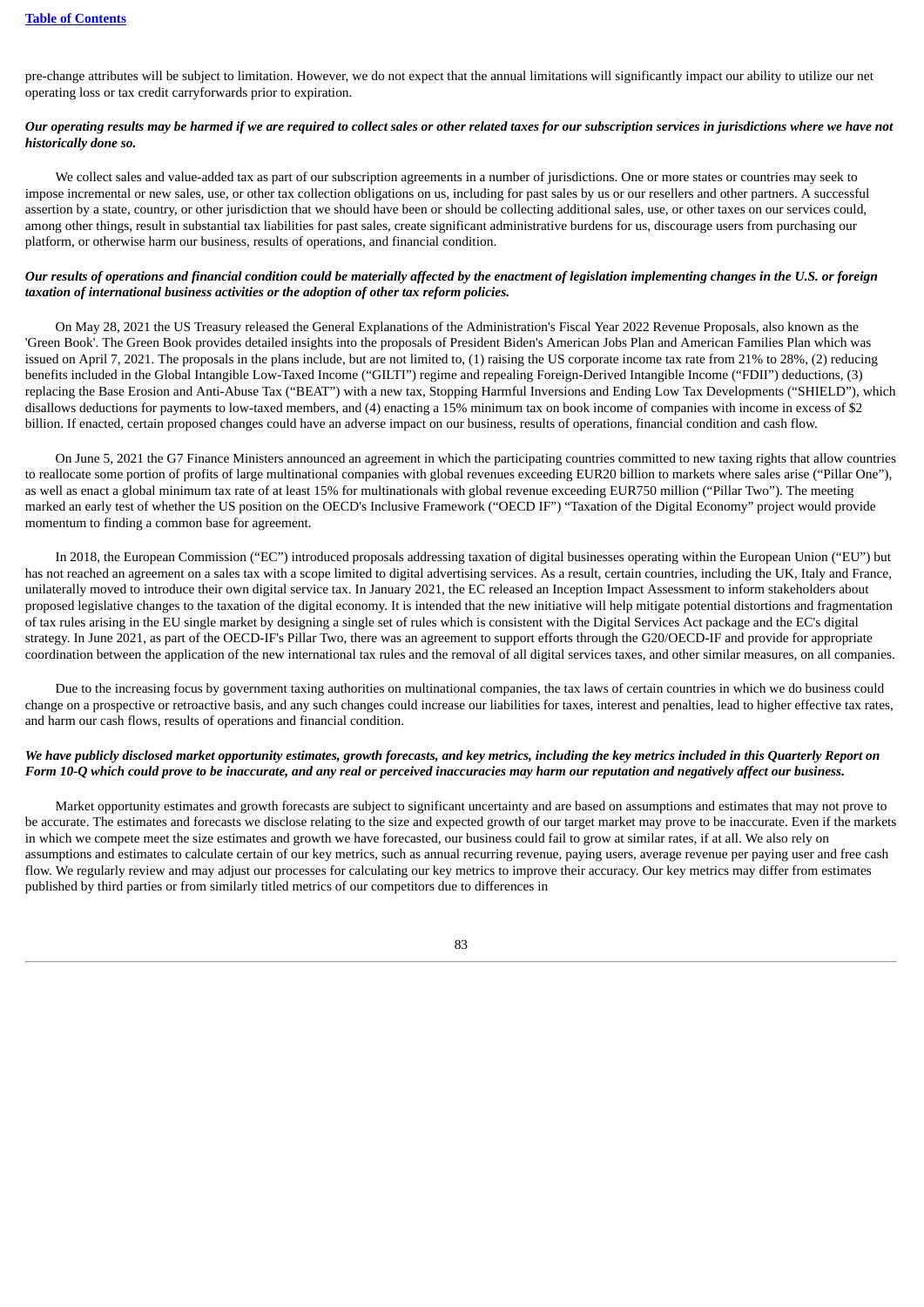methodology. We have found that aggregate user activity metrics are not leading indicators of revenue or conversion. For that reason, we do not comprehensively track user activity across the Dropbox platform for financial planning and forecasting purposes. If investors or analysts do not perceive our metrics to be accurate representations of our business, or if we discover material inaccuracies in our metrics, our reputation, business, results of operations, and financial condition would be harmed.

### **Risks Related to Legal and Regulatory Compliance**

## We are subject to a variety of U.S. and international laws that could subject us to claims, increase the cost of operations, or otherwise harm our business due to changes in the laws, changes in the interpretations of the laws, greater enforcement of the laws, or investigations into compliance with the laws.

We are subject to compliance with various laws, including those covering copyright, indecent content, child protection, consumer protection, and similar matters. There have been instances where improper or illegal content has been stored on our platform without our knowledge. As a service provider, we do not regularly monitor our platform to evaluate the legality of content stored on it. While to date we have not been subject to material legal or administrative actions as result of this content, the laws in this area are currently in a state of flux and vary widely between jurisdictions. Accordingly, it may be possible that in the future we and our competitors may be subject to legal actions, along with the users who uploaded such content. In addition, regardless of any legal liability we may face, our reputation could be harmed should there be an incident generating extensive negative publicity about the content stored on our platform. Such publicity could harm our business and results of operations.

We are also subject to consumer protection laws that may impact our sales and marketing efforts, including laws related to subscriptions, billing, and autorenewal. These laws, as well as any changes in these laws, could adversely affect our self-serve model and make it more difficult for us to retain and upgrade paying users and attract new ones. Additionally, we have in the past, are currently, and may from time to time in the future become the subject of inquiries and other actions by regulatory authorities as a result of our business practices, including our policies and practices around subscriptions, billing, auto-renewal, intermediate liability, privacy, and data protection. Consumer protection laws may be interpreted or applied by regulatory authorities in a manner that could require us to make changes to our operations or incur fines, penalties or settlement expenses, which may result in harm to our business, results of operations, and brand.

Our platform depends on the ability of our users to access the internet and our platform has been blocked or restricted in some countries for various reasons. For example, our platform is blocked in the People's Republic of China. If we fail to anticipate developments in the law, or fail for any reason to comply with relevant law, our platform could be further blocked or restricted and we could be exposed to significant liability that could harm our business.

We are also subject to various U.S. and international anti-corruption laws, such as the U.S. Foreign Corrupt Practices Act, the U.K. Bribery Act, and Irish Criminal Justice (Corruption Offences) Act 2018, as well as other similar anti-bribery and anti-kickback laws and regulations. These laws and regulations generally prohibit companies and their employees and intermediaries from authorizing, offering, or providing improper payments or benefits to officials and other recipients for improper purposes. Although we take precautions to prevent violations of these laws, our exposure for violating these laws increases as we continue to expand our international presence and any failure to comply with such laws could harm our reputation and our business.

### We are subject to export and import control laws and regulations that could impair our ability to compete in international markets or subject us to liability if *we violate such laws and regulations.*

We are subject to U.S. export controls and sanctions regulations that prohibit the shipment or provision of certain products and services to certain countries, governments, and persons targeted by U.S. sanctions. While we take precautions to prevent our products and services from being exported in violation of these laws, including implementing IP address blocking, we may have experienced violations in the past and we cannot guarantee that the precautions we take will prevent future violations of export control and sanctions laws. For example, in 2017, we discovered that our platform had been accessed by certain users in apparent violation of United States sanctions regulations. We filed an Initial Voluntary Self Disclosure in October 2017 with the Office of Foreign Assets Control, or OFAC, and a Final Voluntary Self Disclosure with OFAC in February 2018. In October 2018, OFAC notified us that it had completed its review of these matters and closed its review with the issuance of a Cautionary Letter. No monetary penalties were assessed with respect to the 2018 filing. If in the future we are found to be in violation of U.S. sanctions or export control laws, it could result in substantial fines and penalties for us and for the individuals working for us, particularly in light of warning letters we previously received from OFAC.

In addition, various countries regulate the import and export of certain encryption and other technology, including import and export permitting and licensing requirements, and have enacted laws that could limit our ability to distribute our products or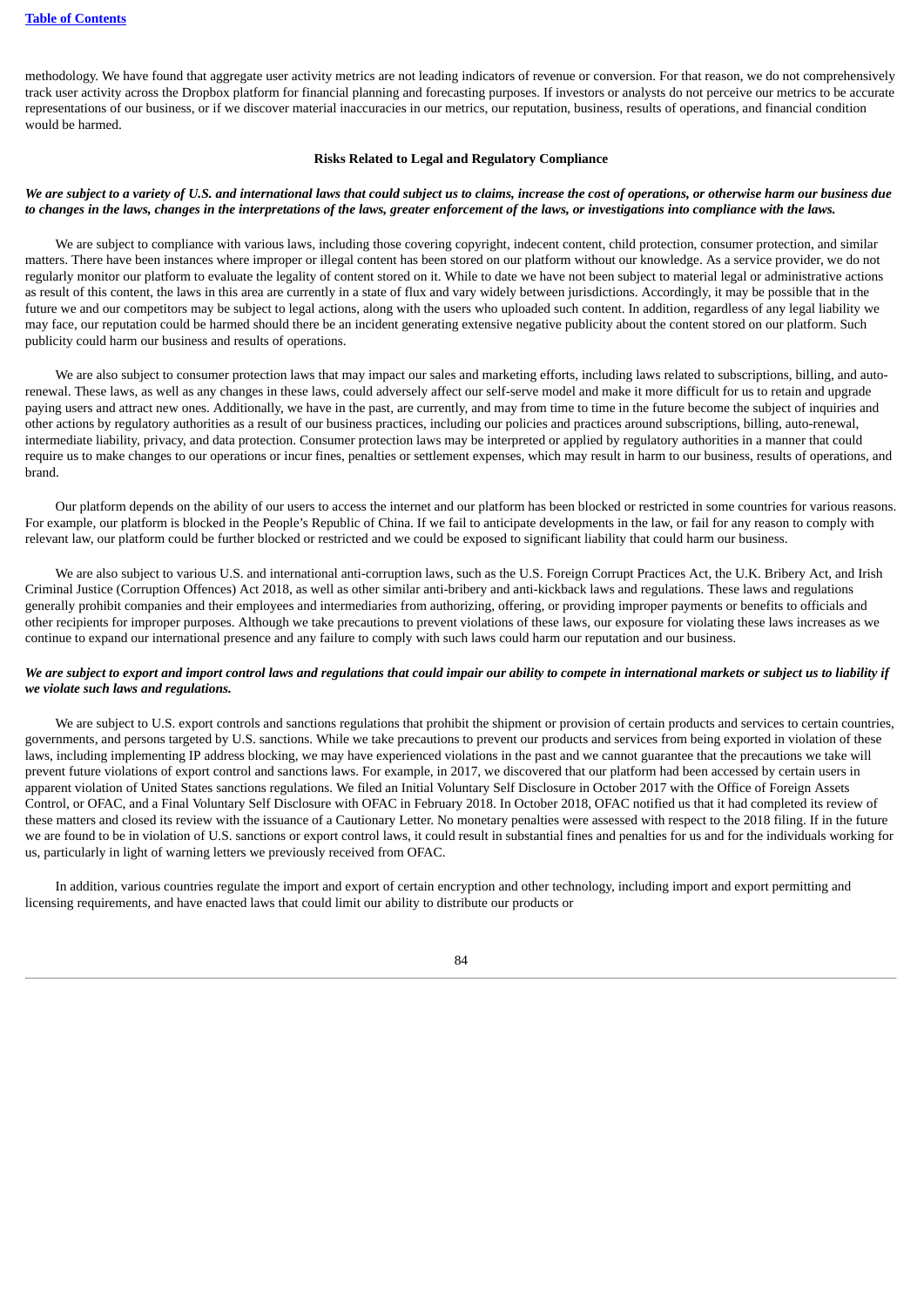could limit our users' ability to access our platform in those countries. Changes in our platform or client-side software, or future changes in export and import regulations may prevent our users with international operations from deploying our platform globally or, in some cases, prevent the export or import of our platform to certain countries, governments, or persons altogether. Any change in export or import regulations, economic sanctions or related legislation, or change in the countries, governments, persons or technologies targeted by such regulations, could result in decreased use of our platform by, or in our decreased ability to export or sell subscriptions to our platform to, existing or potential users with international operations. Any decreased use of our platform or limitation on our ability to export or sell our products would likely adversely affect our business, results of operations, and financial results.

#### Our actual or perceived failure to comply with privacy, data protection, and information security laws, regulations, and obligations could harm our business.

We receive, store, process, and use personal information and other user content. There are numerous federal, state, local, and international laws and regulations regarding privacy, data protection, information security, and the storing, sharing, use, processing, transfer, disclosure, and protection of personal information and other content, the scope of which are changing, subject to differing interpretations, and may be inconsistent among countries, or conflict with other rules. We also post privacy policies and are subject to contractual obligations to third parties related to privacy, data protection, and information security. We strive to comply with applicable laws, regulations, policies, and other legal obligations relating to privacy, data protection, and information security to the extent possible. However, the regulatory framework for privacy and data protection worldwide is, and is likely to remain, uncertain for the foreseeable future, and it is possible that these or other actual or alleged obligations may be interpreted and applied in a manner that is inconsistent from one jurisdiction to another and may conflict with other rules or our practices.

We also expect that there will continue to be new laws, regulations, and industry standards concerning privacy, data protection, and information security proposed and enacted in various jurisdictions. For example, in May 2018, the General Data Protection Regulation, or GDPR, went into effect in the EU. The GDPR imposed more stringent data protection requirements and provides greater penalties for noncompliance than previous data protection laws.

Additionally, although we have self-certified under the U.S.-EU and U.S.-Swiss Privacy Shield Frameworks with regard to our transfer of certain personal data from the European Economic Area ("EEA") and Switzerland to the United States, on July 16, 2020, the Court of Justice of the European Union invalidated Decision 2016/1250 on the adequacy of the protection provided by the U.S.-EU Privacy Shield Framework, and the Swiss Federal Data Protection and Information Commissioner has stated that it no longer considers the U.S.-Swiss Privacy Shield adequate for the purposes of transfers of personal data from Switzerland to the U.S. While we rely on additional legal mechanisms to transfer data from the EEA and Switzerland to the United States, there is some regulatory uncertainty surrounding the future of data transfers from these locations to the United States, and we are closely monitoring regulatory developments in this area. The California Consumer Privacy Act of 2018 (the "CCPA"), which affords consumers expanded privacy protections, went into effect on January 1, 2020. However, certain aspects of the CCPA and its enforcement remain uncertain. Additionally, a new privacy law, the California Privacy Rights Act ("CPRA"), which will go into effect on January 1, 2023, significantly modified the CCPA, potentially resulting in further uncertainty and requiring us to incur additional costs and expenses. The effects of the CCPA and the CPRA remain far-reaching, and depending on final regulatory guidance and other related developments, potentially may require us to modify our data processing practices and policies and to incur substantial costs and expenses in an effort to comply. Similarly, a number of legislative proposals in the European Union, the United States, at both the federal and state level, as well as other jurisdictions could impose new obligations in areas affecting our business. In addition, some countries are considering or have passed legislation implementing data protection requirements or requiring local storage and processing of data, or similar requirements, that could increase the cost and complexity of delivering our services.

With laws and regulations such as the GDPR in the EU and the California Consumer Privacy Act in the U.S. imposing new and relatively burdensome obligations, and with substantial uncertainty over the interpretation and application of these and other laws and regulations, we may face challenges in addressing their requirements and making necessary changes to our policies and practices, and may incur significant costs and expenses in an effort to do so. Any failure or perceived failure by us to comply with our privacy policies, our privacy-related obligations to users or other third parties, or any of our other legal obligations relating to privacy, data protection, or information security may result in governmental investigations or enforcement actions, litigation, claims, or public statements against us by consumer advocacy groups or others, and could result in significant liability or cause our users to lose trust in us, which could have an adverse effect on our reputation and business. Furthermore, the costs of compliance with, and other burdens imposed by, the laws, regulations, and policies that are applicable to the businesses of our users may limit the adoption and use of, and reduce the overall demand for, our services.

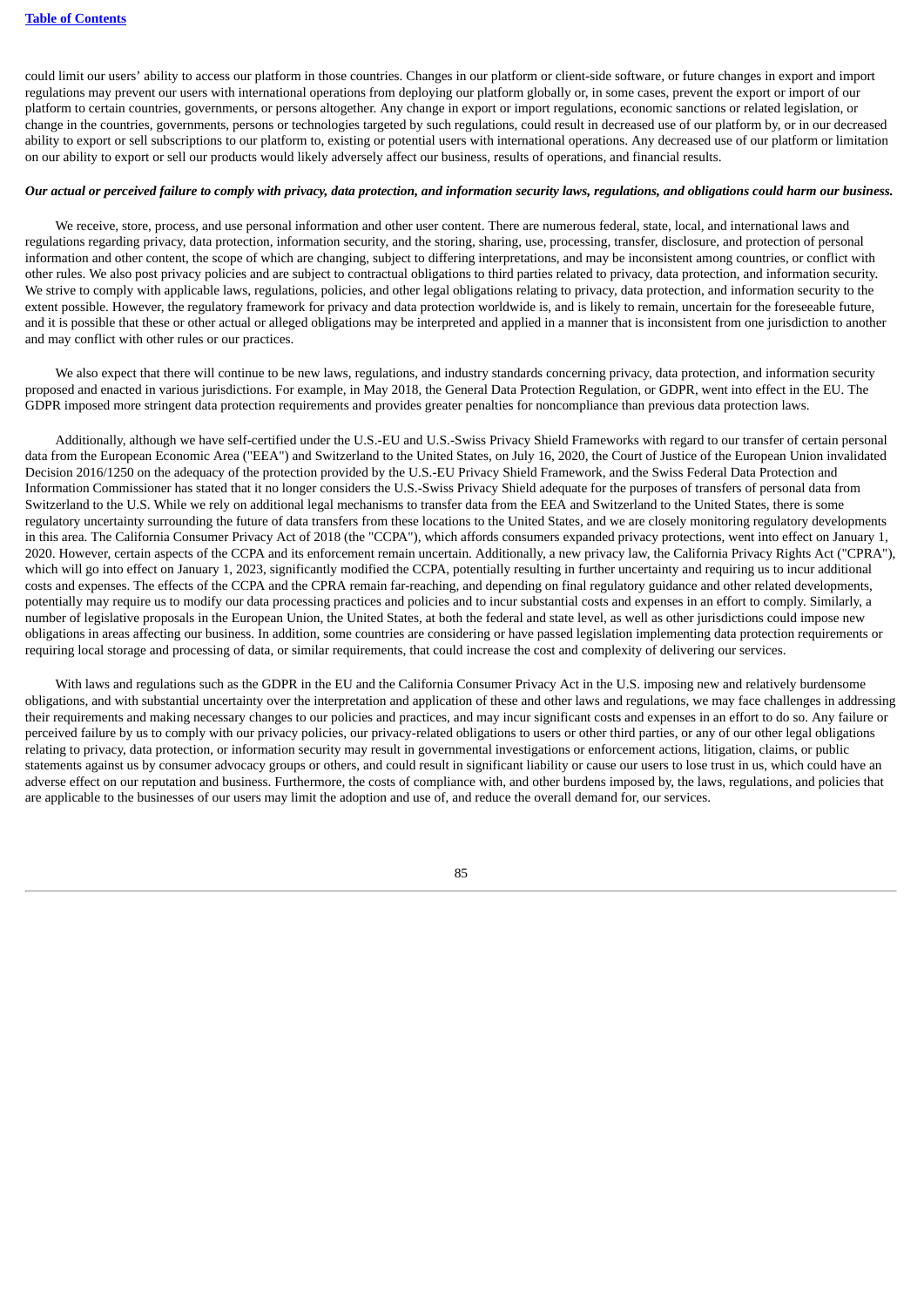Additionally, if third parties we work with, such as vendors or developers, violate applicable laws or regulations or our policies, such violations may also put our users' content at risk and could in turn have an adverse effect on our business. Any significant change to applicable laws, regulations, or industry practices regarding the collection, use, retention, security, or disclosure of our users' content, or regarding the manner in which the express or implied consent of users for the collection, use, retention, or disclosure of such content is obtained, could increase our costs and require us to modify our services and features, possibly in a material manner, which we may be unable to complete, and may limit our ability to store and process user data or develop new services and features.

#### Our business could be adversely impacted by changes in internet access for our users or laws specifically governing the internet.

Our platform depends on the quality of our users' access to the internet. Certain features of our platform require significant bandwidth and fidelity to work effectively. Internet access is frequently provided by companies that have significant market power that could take actions that degrade, disrupt or increase the cost of user access to our platform, which would negatively impact our business. We could incur greater operating expenses and our user acquisition and retention could be negatively impacted if network operators:

- implement usage-based pricing;
- discount pricing for competitive products;
- otherwise materially change their pricing rates or schemes;
- charge us to deliver our traffic at certain levels or at all;
- throttle traffic based on its source or type;
- implement bandwidth caps or other usage restrictions; or
- otherwise try to monetize or control access to their networks.

On June 11, 2018, the repeal of the Federal Communications Commission's, or FCC, "net neutrality" rules took effect and returned to a "light-touch" regulatory framework. The prior rules were designed to ensure that all online content is treated the same by internet service providers and other companies that provide broadband services. Additionally, California and a number of other states are considering or have enacted legislation or executive actions that would regulate the conduct of broadband providers. We cannot predict whether the FCC order or state initiatives will be modified, overturned, or vacated by legal action of the court, federal legislation, or the FCC. With the repeal of net neutrality rules in effect, we could incur greater operating expenses, which could harm our results of operations. As the internet continues to experience growth in the number of users, frequency of use, and amount of data transmitted, the internet infrastructure that we and our users rely on may be unable to support the demands placed upon it. The failure of the internet infrastructure that we or our users rely on, even for a short period of time, could undermine our operations and harm our results of operations.

In addition, there are various laws and regulations that could impede the growth of the internet or other online services, and new laws and regulations may be adopted in the future. These laws and regulations could, in addition to limiting internet neutrality, involve taxation, tariffs, privacy, data protection, content, copyrights, distribution, electronic contracts and other communications, consumer protection, and the characteristics and quality of services, any of which could decrease the demand for, or the usage of, our platform. Legislators and regulators may make legal and regulatory changes, or interpret and apply existing laws, in ways that require us to incur substantial costs, expose us to unanticipated civil or criminal liability, or cause us to change our business practices. These changes or increased costs could materially harm our business, results of operations, and financial condition.

# We are currently, and may be in the future, party to intellectual property rights claims and other litigation matters and, if resolved adversely, they could have *a significant impact on our business, results of operations, or financial condition.*

We own a large number of patents, copyrights, trademarks, domain names, and trade secrets and, from time to time, are subject to litigation based on allegations of infringement, misappropriation or other violations of intellectual property, or other rights. As we face increasing competition and gain an increasingly high profile, the possibility of intellectual property rights claims, commercial claims, and other assertions against us grows. We have in the past been, are currently, and may from time to time in the future become, a party to litigation and disputes related to our intellectual property, our business practices,

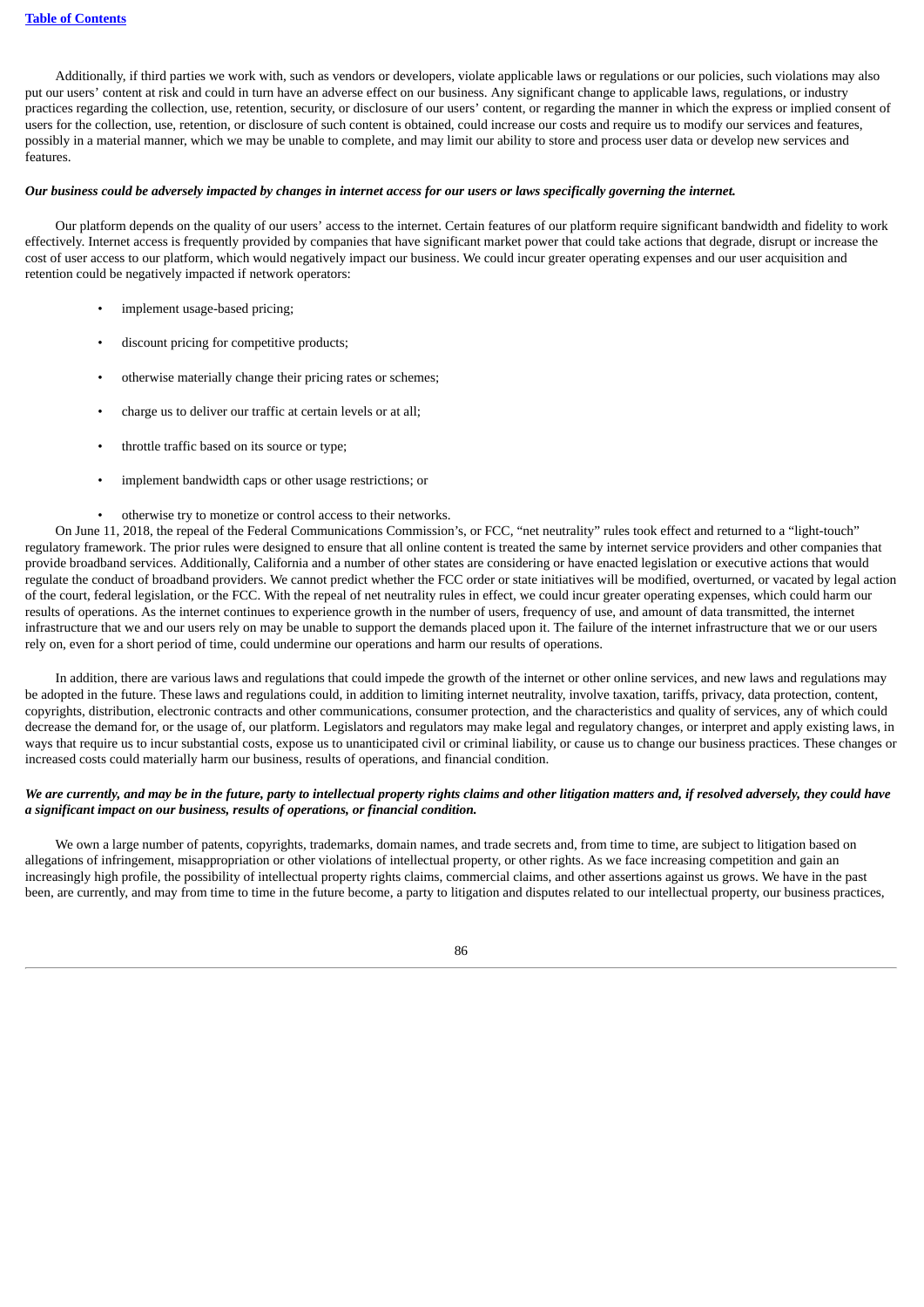transactions involving our securities and our platform. For example, we were recently subject to a number of putative class action lawsuits in state and federal court alleging federal securities law violations in connection with our IPO. Although the lawsuits in both the federal and state courts have since been dismissed, we may not be successful in an appeal proceeding or in winning dismissal of an amended complaint. The costs of supporting litigation and dispute resolution proceedings are considerable, and there can be no assurances that a favorable outcome will be obtained. Our business, results of operations, and financial condition could be materially and adversely affected by such costs and any unfavorable outcomes in current or future litigation. We may need to settle litigation and disputes on terms that are unfavorable to us, or we may be subject to an unfavorable judgment that may not be reversible upon appeal. The terms of any settlement or judgment may require us to cease some or all of our operations or pay substantial amounts to the other party. With respect to any intellectual property rights claim, we may have to seek a license to continue practices found to be in violation of third-party rights, which may not be available on reasonable terms and may significantly increase our operating expenses. A license to continue such practices may not be available to us at all, and we may be required to develop alternative non-infringing technology or practices or discontinue the practices. The development of alternative, non-infringing technology or practices could require significant effort and expense.

#### Our failure to protect our intellectual property rights and proprietary information could diminish our brand and other intangible assets.

We rely and expect to continue to rely on a combination of patents, patent licenses, trade secrets, domain name protections, trademarks, and copyright laws, as well as confidentiality and license agreements with our employees, consultants, and third parties, to protect our intellectual property and proprietary rights. In the United States and abroad, we have over 1,200 issued patents and more than 450 pending patent applications. However, third parties may knowingly or unknowingly infringe our proprietary rights, third parties may challenge our proprietary rights, pending and future patent, trademark, and copyright applications may not be approved, and we may not be able to prevent infringement without incurring substantial expense. We have also devoted substantial resources to the development of our proprietary technologies and related processes. In order to protect our proprietary technologies and processes, we rely in part on trade secret laws and confidentiality agreements with our employees, consultants, and third parties. These agreements may not effectively prevent disclosure of confidential information and may not provide an adequate remedy in the event of unauthorized disclosure of confidential information. In addition, others may independently discover our trade secrets, in which case we would not be able to assert trade secret rights, or develop similar technologies and processes. Further, laws in certain jurisdictions may afford little or no trade secret protection, and any changes in, or unexpected interpretations of, the intellectual property laws in any country in which we operate may compromise our ability to enforce our intellectual property rights. Costly and time-consuming litigation could be necessary to enforce and determine the scope of our proprietary rights. If the protection of our proprietary rights is inadequate to prevent use or appropriation by third parties, the value of our platform, brand, and other intangible assets may be diminished and competitors may be able to more effectively replicate our platform and its features. Any of these events could materially and adversely affect our business, results of operations, and financial condition.

#### **Risks Related to Ownership of Our Class A Common Stock**

#### The trading price of our Class A common stock may be volatile, and you could lose all or part of your investment.

The trading price of our Class A common stock may be volatile and could be subject to fluctuations in response to various factors, some of which are beyond our control. Factors that could cause fluctuations in the trading price of our Class A common stock include the following:

- price and volume fluctuations in the overall stock market from time to time;
- volatility in the trading prices and trading volumes of technology stocks;
- changes in operating performance and stock market valuations of other technology companies generally, or those in our industry in particular;
- sales of shares of our Class A common stock by us or our stockholders;
- failure of securities analysts to maintain coverage of us, changes in financial estimates by securities analysts who follow our company, or our failure to meet these estimates or the expectations of investors;
- the financial projections we may provide to the public, any changes in those projections, or our failure to meet those projections;

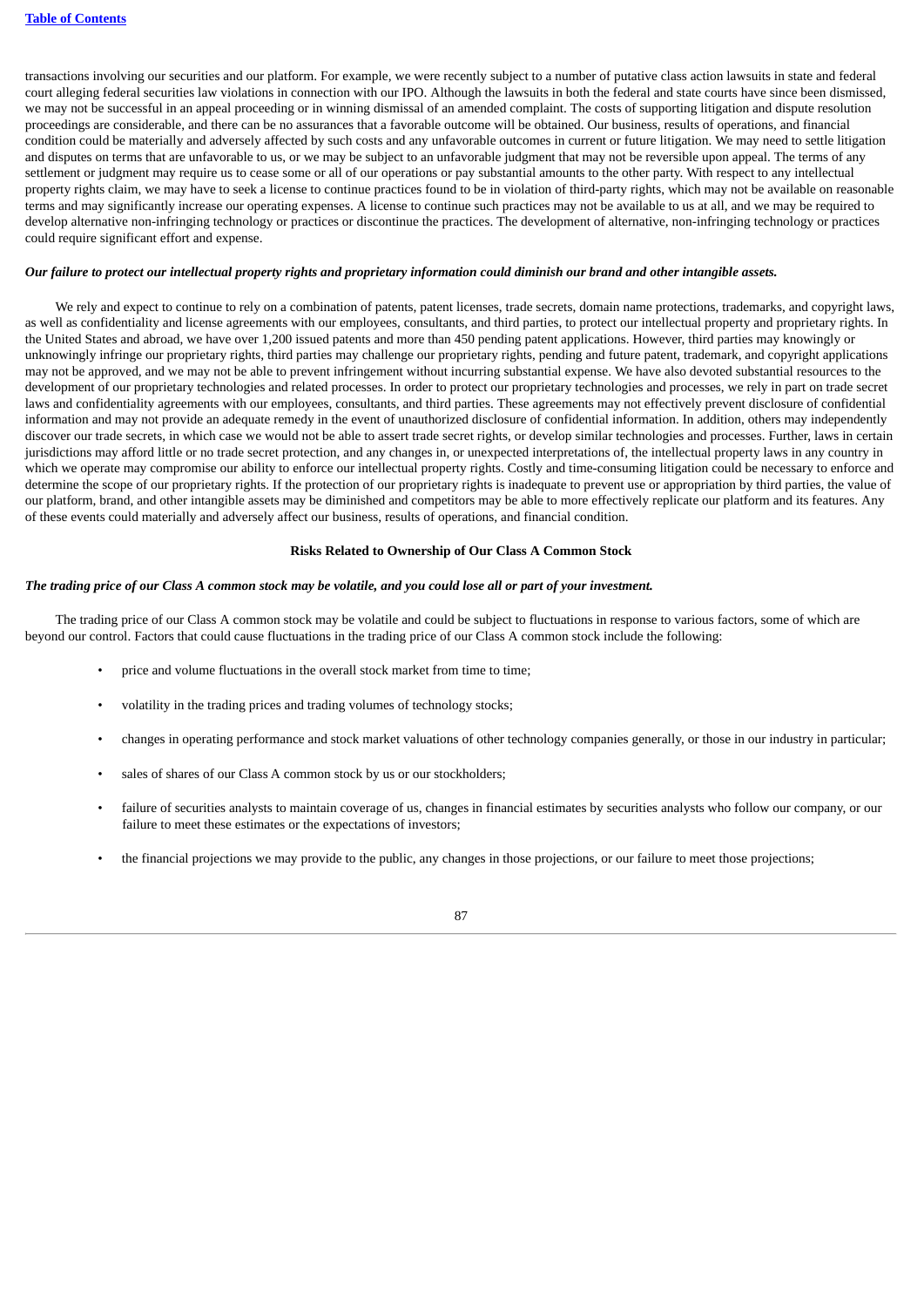- announcements by us or our competitors of new products, features, or services;
- the public's reaction to our press releases, other public announcements, and filings with the SEC;
- rumors and market speculation involving us or other companies in our industry;
- actual or anticipated changes in our results of operations or fluctuations in our results of operations;
- actual or anticipated changes in our key metrics;
- actual or anticipated developments in our business, our competitors' businesses or the competitive landscape generally;
- actual or perceived breaches of, or failures related to, privacy, data protection or data security;
- litigation involving us, our industry, or both, or investigations by regulators into our operations or those of our competitors;
- developments or disputes concerning our intellectual property or other proprietary rights;
- announced or completed acquisitions of businesses, products, services, or technologies by us or our competitors;
- new laws or regulations or new interpretations of existing laws or regulations applicable to our business;
- changes in accounting standards, policies, guidelines, interpretations, or principles;
- any significant change in our management; and
- general economic conditions and slow or negative growth of our markets and catastrophic events, including earthquakes, fires, floods, tsunamis, or other weather events, power loss, telecommunications failures, software or hardware malfunctions, cyber-attack, war, or terrorist attacks, and pandemics such as the ongoing COVID-19 pandemic.

In addition, in the past, following periods of volatility in the overall market and the market price of a particular company's securities, securities class action litigation has often been instituted against these companies. For example, we were recently subject to a number of putative class action lawsuits in state and federal court alleging federal securities law violations in connection with our IPO. Although the lawsuits in both the federal and state courts have since been dismissed, we may not be successful in an appeal proceeding or in winning dismissal of an amended complaint. This recent litigation, and any securities litigation that may be instituted against us in the future, could result in substantial costs and a diversion of our management's attention and resources.

# The multi-class structure of our common stock has the effect of concentrating voting control with those stockholders who held our capital stock prior to the *completion of our IPO, and it may depress the trading price of our Class A common stock.*

Our Class A common stock has one vote per share, our Class B common stock has ten votes per share, and our Class C common stock has no voting rights, except as otherwise required by law. As of June 30, 2021, our directors, executive officers and holders of more than 5% of our common stock, and their respective affiliates, held in the aggregate 77.7% of the voting power of our capital stock, with Mr. Houston holding approximately 71.9% of the voting power of our capital stock. We are including Mr. Houston's Co-Founder Grant in this calculation since the shares underlying such grant are legally issued and outstanding shares of our Class A common stock and Mr. Houston is able to vote these shares prior to their vesting. Because of the ten-to-one voting ratio between our Class B and Class A common stock, the holders of our Class B common stock collectively will continue to control a majority of the combined voting power of our common stock and therefore be able to control all matters submitted to our stockholders for approval so long as the shares of Class B common stock represent at least 9.1% of all outstanding shares of our Class A and Class B common stock. This concentrated control will limit or preclude other stockholders' ability to influence corporate matters for the foreseeable future, including the election of directors, amendments of our organizational documents and any merger, consolidation, sale of all or substantially all of our assets, or other major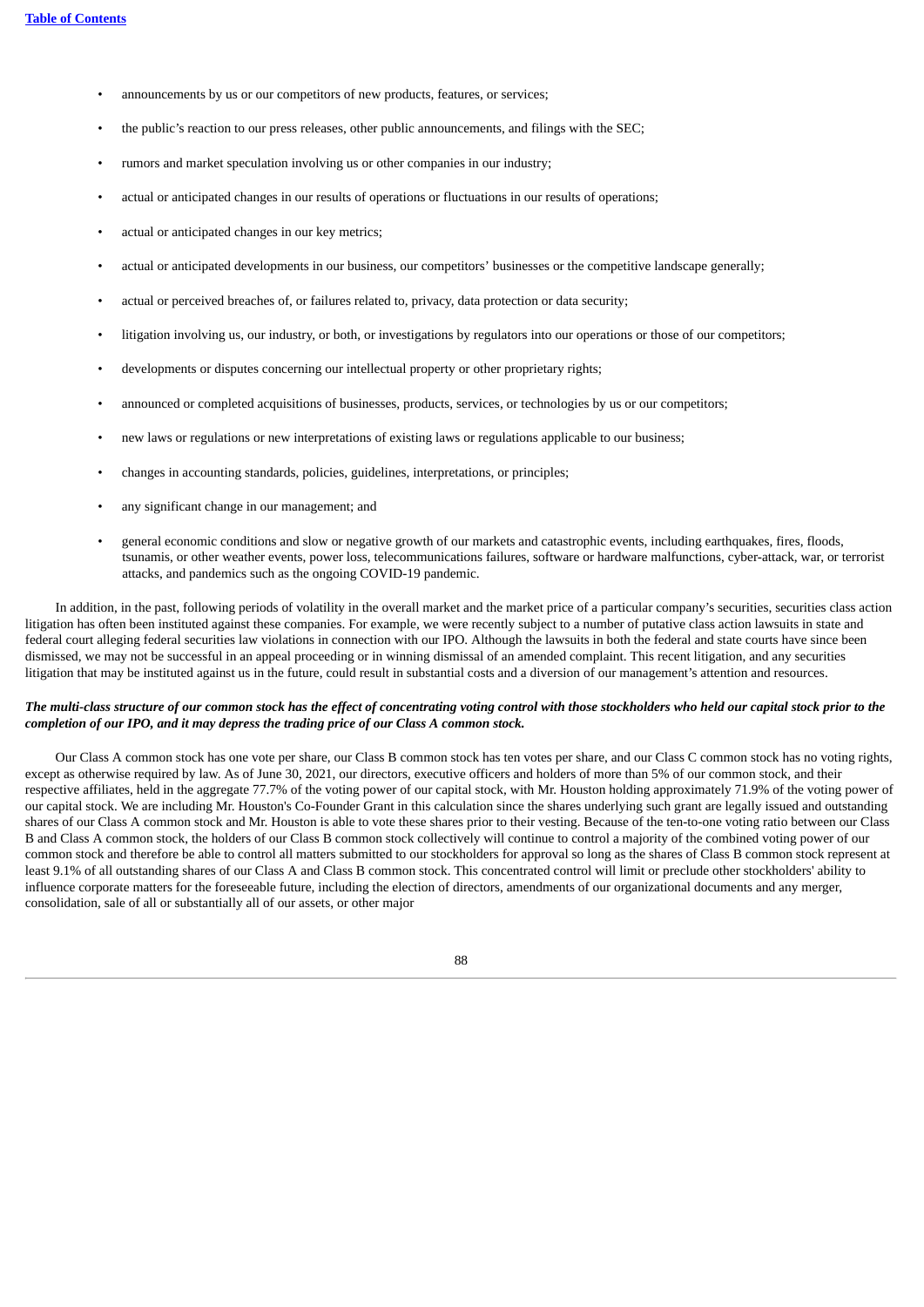corporate transaction requiring stockholder approval. In addition, this may prevent or discourage unsolicited acquisition proposals or offers for our capital stock that other stockholders may feel are in their best interests as one of our stockholders.

Future transfers or sales by holders of Class B common stock will generally result in those shares converting to Class A common stock, except for certain transfers described in our amended and restated certificate of incorporation, including transfers effected for estate planning purposes where sole dispositive power and exclusive voting control with respect to the shares of Class B common stock is retained by the transferring holder and transfers between our cofounders. In addition, each outstanding share of Class B common stock held by a stockholder who is a natural person, or held by the permitted entities or permitted transferees of such stockholder (as described in our amended and restated certificate of incorporation), will convert automatically into one share of Class A common stock upon the death of such natural person. In the event of Mr. Houston's death or permanent and total disability, shares of Class B common stock held by Mr. Houston, his permitted entities or permitted transferees will convert to Class A common stock, provided that the conversion will be deferred for nine months, or up to 18 months if approved by a majority of our independent directors, following his death or permanent and total disability. Transfers between our co-founders are permitted transfers and will not result in conversion of the shares of Class B common stock that are transferred; however, upon the death or total and permanent disability of the transferring co-founder, the transferred shares would convert to Class A common stock following the deferral period of nine months, or up to 18 months if approved by a majority of our independent directors. The conversion of Class B common stock to Class A common stock will have the effect, over time, of increasing the relative voting power of those individual holders of Class B common stock who retain their shares in the long term.

In addition, because our Class C common stock carries no voting rights (except as otherwise required by law), if we issue Class C common stock in the future, the holders of Class B common stock may be able to elect all of our directors and to determine the outcome of most matters submitted to a vote of our stockholders for a longer period of time than would be the case if we issued Class A common stock rather than Class C common stock in such transactions.

Additionally, in July 2017, FTSE Russell and Standard & Poor's announced that they would cease to allow most newly public companies utilizing dual or multi-class capital structures to be included in their indices. Affected indices include the Russell 2000 and the S&P 500, S&P MidCap 400, and S&P SmallCap 600, which together make up the S&P Composite 1500. Although we have since met the requirements to be included, and are now included, in an FTSE Russell index, our multi-class capital structure still makes us ineligible for inclusion in any of the above listed S&P indices, and as a result, mutual funds, exchangetraded funds, and other investment vehicles that attempt to passively track these S&P indices will not be investing in our stock. It is as of yet unclear what effect, if any, these policies will have on the valuations of publicly traded companies excluded from one or more of these indices, but it is possible that they may depress these valuations compared to those of other similar companies that are included.

## *Substantial future sales could depress the market price of our Class A common stock.*

The market price of our Class A common stock could decline as a result of a large number of sales of shares of such stock, and the perception that these sales could occur may also depress the market price of our Class A common stock.

In addition, we have filed registration statements to register shares reserved for future issuance under our equity compensation plans. As a result, subject to the satisfaction of applicable exercise periods, the shares issued upon exercise of outstanding stock options or upon settlement of outstanding RSU awards are available for immediate resale in the United States in the open market.

Sales of our shares may make it more difficult for us to sell equity securities in the future at a time and at a price that we deem appropriate. These sales also could cause the trading price of our Class A common stock to fall and make it more difficult for you to sell shares of our Class A common stock.

### Transactions relating to our 2026 Notes and 2028 Notes may dilute the ownership interest of stockholders, or may otherwise depress the price of our common *stock.*

If the 2026 Notes or the 2028 Notes are converted by holders of such series, we have the ability under the applicable indenture to deliver cash, common stock, or any combination of cash or common stock, at our election upon conversion of the applicable series of convertible notes. If we elect to deliver common stock upon conversion of the 2026 Notes or the 2028 Notes, it would dilute the ownership interests of existing stockholders. Any sales in the public market of the Class A common stock issuable upon such conversion could adversely affect prevailing market prices of our Class A common stock. In addition, certain holders of the 2026 Notes or the 2028 Notes may engage in short selling to hedge their position in the convertible notes.

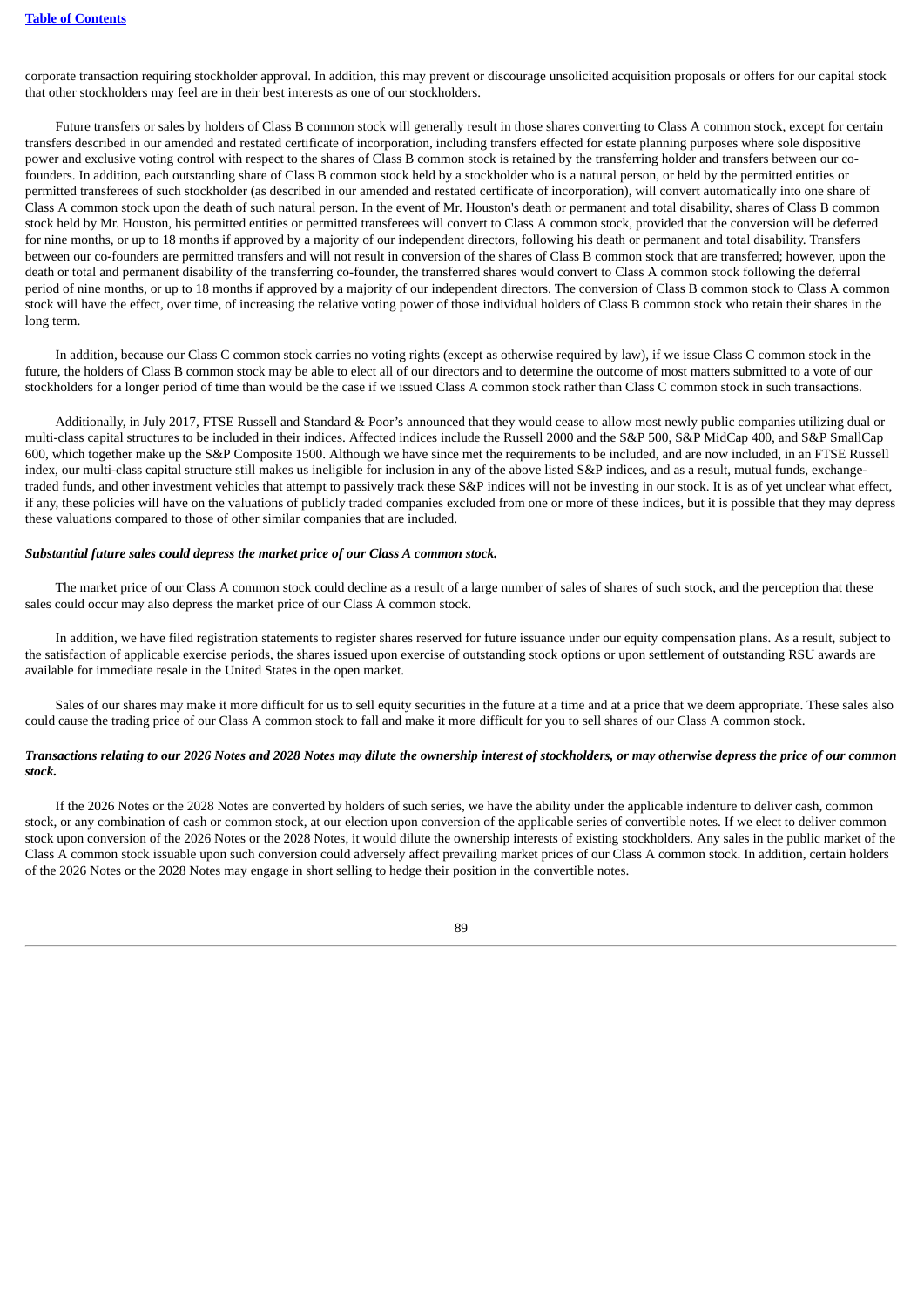Anticipated future conversions of the 2026 Notes or 2028 Notes into shares of our Class A common stock could depress the price of our Class A common stock.

# Delaware law and provisions in our restated certificate of incorporation and restated bylaws could make a merger, tender offer, or proxy contest difficult, *thereby depressing the market price of our Class A common stock.*

Our status as a Delaware corporation and the anti-takeover provisions of the Delaware General Corporation Law may discourage, delay, or prevent a change in control by prohibiting us from engaging in a business combination with an interested stockholder for a period of three years after the person becomes an interested stockholder, even if a change of control would be beneficial to our existing stockholders. In addition, our restated certificate of incorporation and restated bylaws contain provisions that may make the acquisition of our company more difficult, including the following:

- any transaction that would result in a change in control of our company requires the approval of a majority of our outstanding Class B common stock voting as a separate class;
- our multi-class common stock structure, which provides our holders of Class B common stock with the ability to significantly influence the outcome of matters requiring stockholder approval, even if they own significantly less than a majority of the shares of our outstanding Class A common stock, Class B common stock, and Class C common stock;
- when the outstanding shares of Class B common stock represent less than a majority of the total combined voting power of our Class A and Class B common stock, or the Voting Threshold Date, our Board of Directors will be classified into three classes of directors with staggered three-year terms, and directors will only be able to be removed from office for cause;
- until the Class B common stock, as a class, converts to Class A common stock, any amendments to our restated certificate of incorporation will require the approval of two-thirds of the combined vote of our then-outstanding shares of Class A common stock and Class B common stock; and following the conversion of our Class B common stock, as a class, to Class A common stock, certain amendments to our amended and restated certificate of incorporation will require the approval of two-thirds of our then outstanding voting power;
- our amended and restated bylaws will provide that approval of stockholders holding two-thirds of our outstanding voting power voting as a single class is required for stockholders to amend or adopt any provision of our bylaws;
- after the Voting Threshold Date our stockholders will only be able to take action at a meeting of stockholders, and will not be able to take action by written consent for any matter;
- until the Voting Threshold Date, our stockholders will be able to act by written consent only if the action is first recommended or approved by the Board of Directors;
- vacancies on our Board of Directors will be able to be filled only by our Board of Directors and not by stockholders;
- only the chairman of our Board of Directors, our chief executive officer, a majority of our Board of Directors or until the Class B common stock, as a class, converts to Class A common stock, a stockholder holding thirty percent of the combined voting power of our Class A and Class B common stock are authorized to call a special meeting of stockholders;
- certain litigation against us may be required to be brought in Delaware;
- our restated certificate of incorporation authorizes undesignated preferred stock, the terms of which may be established and shares of which may be issued, without the approval of the holders of Class A common stock; and
- advance notice procedures apply for stockholders to nominate candidates for election as directors or to bring matters before an annual meeting of stockholders.

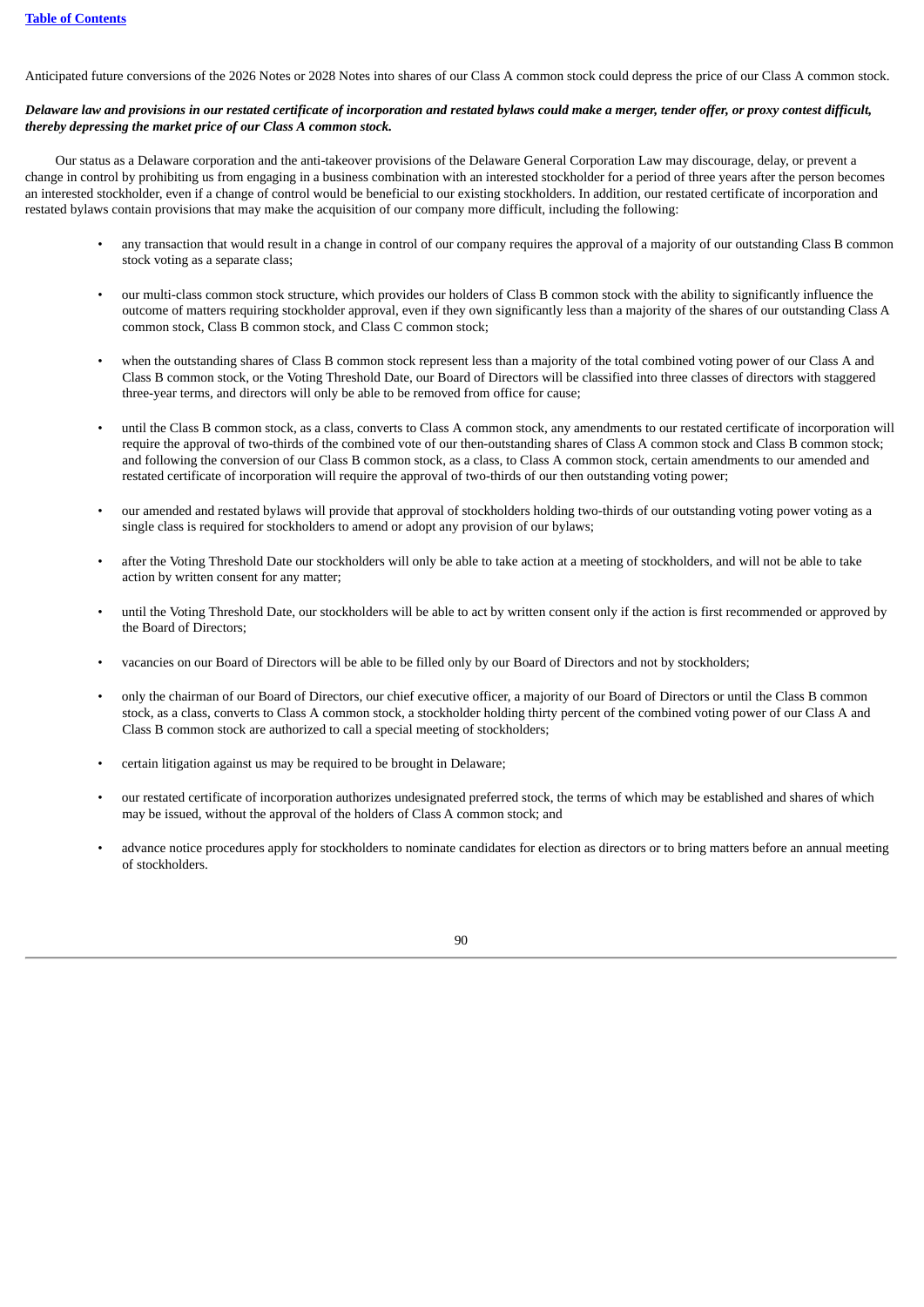These anti-takeover defenses could discourage, delay, or prevent a transaction involving a change in control of our company. These provisions could also discourage proxy contests and make it more difficult for stockholders to elect directors of their choosing and to cause us to take other corporate actions they desire, any of which, under certain circumstances, could limit the opportunity for our stockholders to receive a premium for their shares of our capital stock, and could also affect the price that some investors are willing to pay for our Class A common stock.

### Our amended and restated bylaws designate a state or federal court located within the State of Delaware as the exclusive forum for substantially all disputes between us and our stockholders, and also provide that the federal district courts will be the exclusive forum for resolving any complaint asserting a cause of action arising under the Securities Act, each of which could limit our stockholders' ability to choose the judicial forum for disputes with us or our directors, *officers, or employees.*

Our amended and restated bylaws provide that, unless we consent in writing to the selection of an alternative forum, the sole and exclusive forum for (1) any derivative action or proceeding brought on our behalf, (2) any action asserting a claim of breach of a fiduciary duty owed by any of our directors, officers, or other employees to us or our stockholders, (3) any action arising pursuant to any provision of the Delaware General Corporation Law, or the certificate of incorporation or the amended and restated bylaws or (4) any other action asserting a claim that is governed by the internal affairs doctrine shall be the Court of Chancery of the State of Delaware (or, if the Court of Chancery does not have jurisdiction, the federal district court for the District of Delaware), in all cases subject to the court having jurisdiction over indispensable parties named as defendants.

Our amended and restated bylaws also provide that the federal district courts of the United States of America will be the exclusive forum for resolving any complaint asserting a cause of action arising under the Securities Act, or a Federal Forum Provision.

Any person or entity purchasing or otherwise acquiring any interest in any of our securities shall be deemed to have notice of and consented to this provision. These exclusive-forum provisions may limit a stockholder's ability to bring a claim in a judicial forum of its choosing for disputes with us or our directors, officers, or other employees, which may discourage lawsuits against us and our directors, officers, and other employees.

If we face relevant litigation and are unable to enforce these provisions, we may incur additional costs associated with resolving the dispute in other jurisdictions, which could harm our results of operations.

#### We cannot guarantee that our stock repurchase program will be fully implemented or that it will enhance long-term stockholder value.

In February 2020, our Board of Directors approved a stock repurchase program for the repurchase of up to \$600 million of the outstanding shares of our Class A common stock and in February 2021 our Board of Directors authorized the repurchase of up to an additional \$1 billion of the outstanding shares of our Class A common stock. The repurchase program does not have an expiration date and we are not obligated to repurchase a specified number or dollar value of shares. Share repurchases will be made from time to time in private transactions or open market purchases, as permitted by securities laws and other legal requirements. Although we have previously announced an intention to increase the pace of our share repurchases, any share repurchases remain subject to the circumstances in place at that time, including prevailing market prices. As a result, there can be no guarantee around the timing of our share repurchases, or that the volume of such repurchases will increase. The stock repurchase program could affect the price of our Class A common stock, increase volatility and diminish our cash reserves. Our repurchase program may be suspended or terminated at any time and, even if fully implemented, may not enhance long-term stockholder value.

# *We do not intend to pay dividends for the foreseeable future.*

We have never declared nor paid cash dividends on our capital stock. We currently intend to retain any future earnings to finance the operation and expansion of our business and fund our stock repurchase program, and we do not expect to declare or pay any dividends in the foreseeable future. As a result, stockholders must rely on sales of their Class A common stock after price appreciation as the only way to realize any future gains on their investment. In addition, our revolving credit facility contains restrictions on our ability to pay dividends.

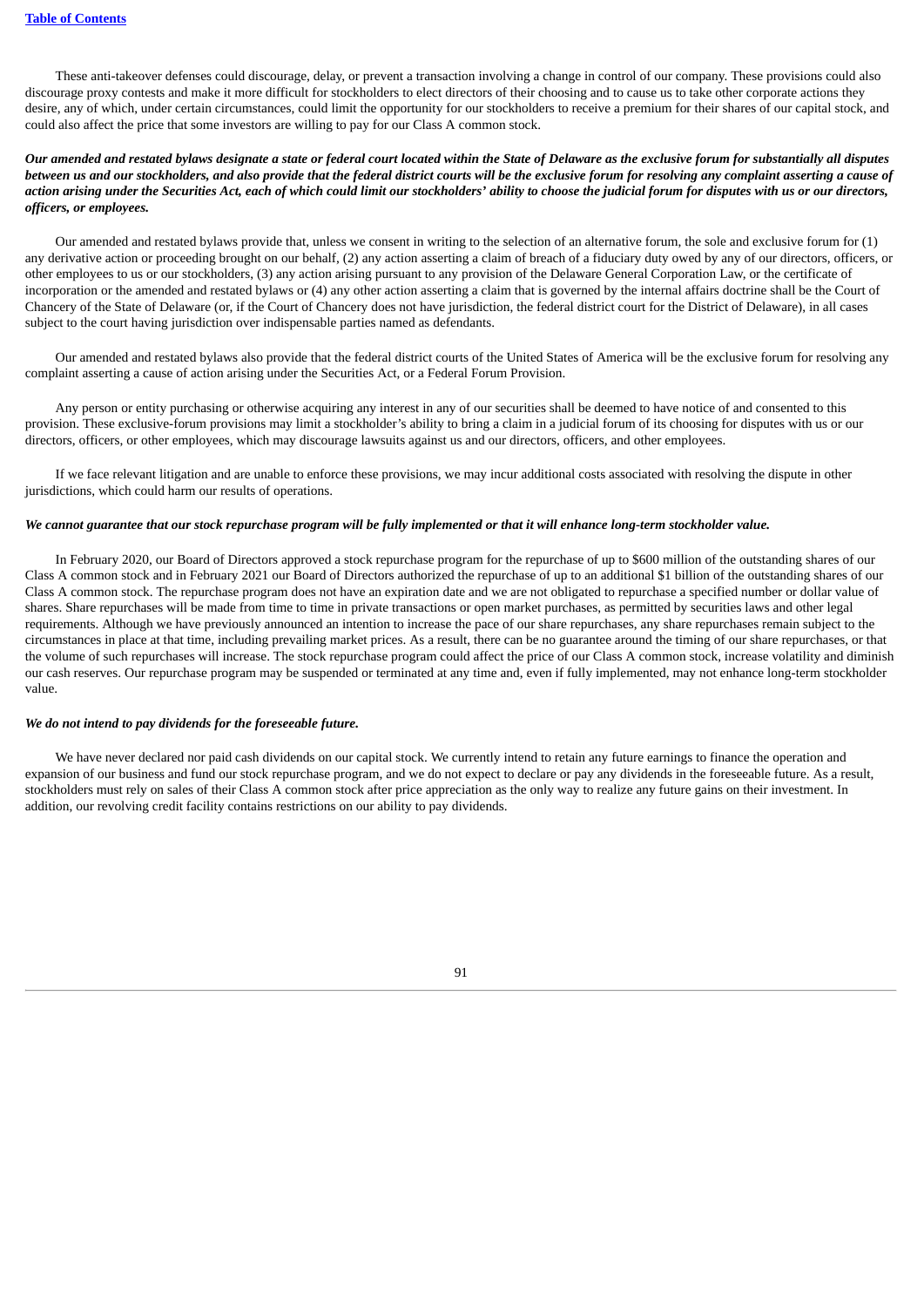### **General Risk Factors**

### *Our business could be disrupted by catastrophic events.*

Occurrence of any catastrophic event, including earthquake, fire, flood, tsunami, or other weather event, power loss, telecommunications failure, software or hardware malfunctions, cyber-attack, war, or terrorist attack, could result in lengthy interruptions in our service or result in unexpected increases in our costs. Further, outbreaks of pandemic diseases, such as COVID-19, or the fear of such events, have resulted in responses, including government-imposed travel restrictions, grounding of flights, and shutdown of workplaces. As a result, we are conducting business with substantial modifications, including modifications to employee travel and employee work locations. These modifications may disrupt important business operations, such as our product development and sales and marketing activities, and the productivity of our employees.

Additionally, our U.S. headquarters and some of the datacenters we utilize are located in the San Francisco Bay Area, a region known for seismic activity, and our insurance coverage may not compensate us for losses that may occur in the event of an earthquake or other significant natural disaster. In addition, acts of terrorism could cause disruptions to the internet or the economy as a whole. Even with our disaster recovery arrangements, our service could be interrupted. If our systems were to fail or be negatively impacted as a result of a natural disaster or other event, our ability to deliver products to our users would be impaired, we could lose critical data and we may be subject to increased costs. If we are unable to develop adequate plans to mitigate the impact of a disaster or to ensure that our business functions continue to operate during and after a disaster, and successfully execute on those plans in the event of a disaster or emergency, our business, results of operations, financial condition, and reputation would be harmed.

#### We may have exposure to greater than anticipated tax liabilities, which could adversely impact our results of operations.

While to date we have not incurred significant income taxes in operating our business, we are subject to income taxes in the United States and various jurisdictions outside of the United States. Our effective tax rate could fluctuate due to changes in the mix of earnings and losses in countries with differing statutory tax rates. Our tax expense could also be impacted by changes in non-deductible expenses, changes in excess tax benefits of stock-based compensation, changes in the valuation of deferred tax assets and liabilities and our ability to utilize them, the applicability of withholding taxes and effects from acquisitions.

Our tax provision could also be impacted by changes in accounting principles, changes in U.S. federal, state, or international tax laws applicable to corporate multinationals such as the recent legislation enacted in the United States, other fundamental law changes currently being considered by many countries, and changes in taxing jurisdictions' administrative interpretations, decisions, policies, and positions. Additionally, the Organization for Economic Co-Operation and Development has released guidance covering various topics, including digital economy, transfer pricing, country-by-country reporting, and definitional changes to permanent establishment that could ultimately impact our tax liabilities.

We are subject to review and audit by U.S. federal, state, local, and foreign tax authorities. Such tax authorities may disagree with tax positions we take and if any such tax authority were to successfully challenge any such position, our financial results and operations could be materially and adversely affected. We may also be subject to additional tax liabilities due to changes in non-income based taxes resulting from changes in federal, state, or international tax laws, changes in taxing jurisdictions' administrative interpretations, decisions, policies, and positions, results of tax examinations, settlements or judicial decisions, changes in accounting principles, changes to the business operations, including acquisitions, as well as the evaluation of new information that results in a change to a tax position taken in a prior period.

# If we fail to maintain an effective system of disclosure controls and internal control over financial reporting, our ability to produce timely and accurate *financial statements or comply with applicable regulations could be impaired.*

We are subject to the reporting requirements of the Securities Exchange Act of 1934, as amended, or the Exchange Act, the Sarbanes-Oxley Act of 2002, or the Sarbanes-Oxley Act, and the rules and regulations of the applicable listing standards of the Nasdaq Global Select Market, or Nasdaq. We expect that the requirements of these rules and regulations will continue to increase our legal, accounting, and financial compliance costs, make some activities more difficult, time-consuming and costly, and place significant strain on our personnel, systems, and resources.

The Sarbanes-Oxley Act requires, among other things, that we maintain effective disclosure controls and procedures and internal control over financial reporting. We are also required to provide an annual management report on the effectiveness of our disclosure controls and procedures over financial reporting. We are continuing to develop and refine our disclosure controls and other procedures that are designed to ensure that information required to be disclosed by us in the reports that we will file with the SEC is recorded, processed, summarized, and reported within the time periods specified in SEC rules and forms and

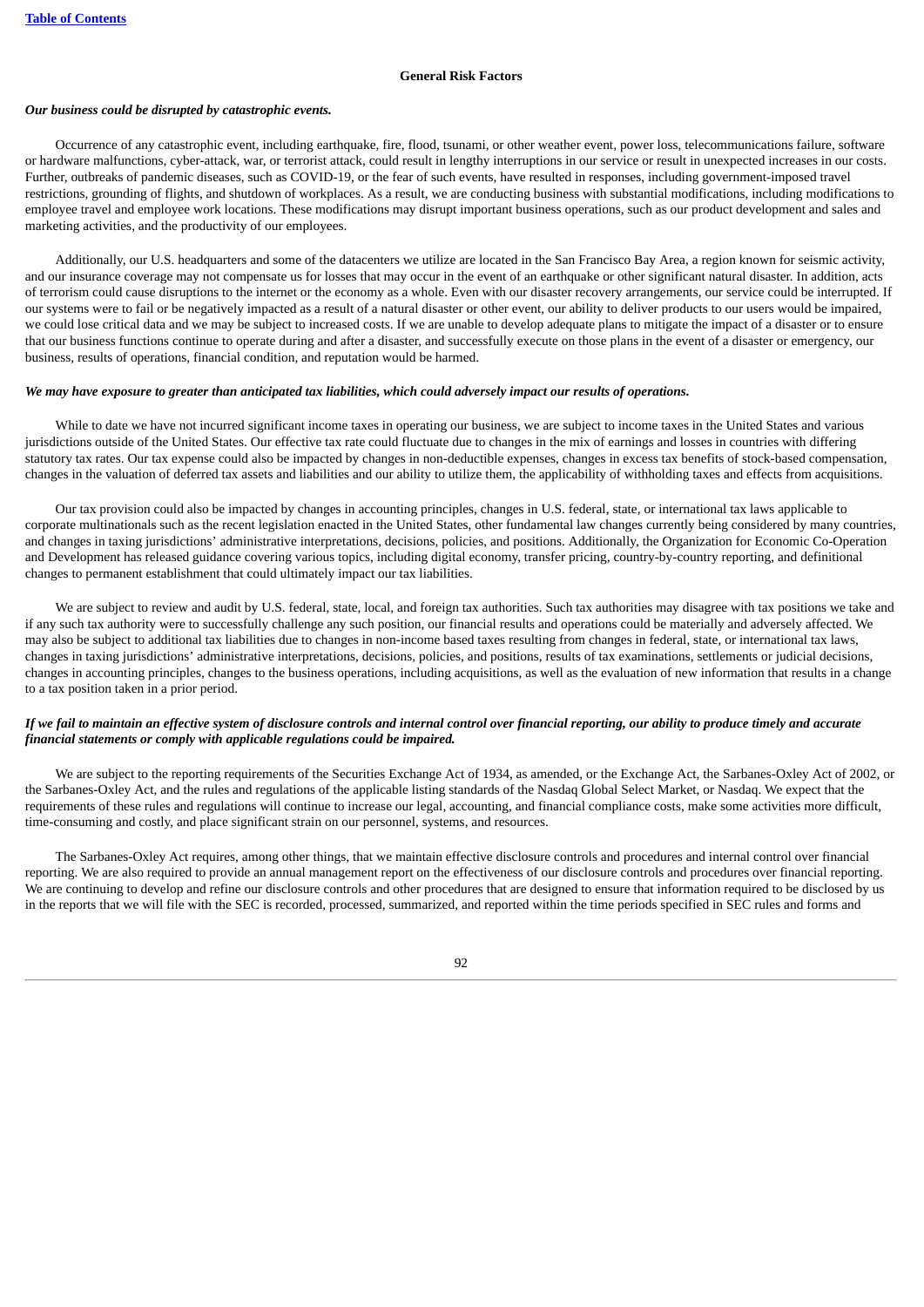that information required to be disclosed in reports under the Exchange Act is accumulated and communicated to our principal executive and financial officers. We are also continuing to improve our internal control over financial reporting. In order to maintain and improve the effectiveness of our disclosure controls and procedures and internal control over financial reporting, we have expended, and anticipate that we will continue to expend, significant resources, including accounting-related costs and significant management oversight. In addition, our independent registered public accounting firm is required to audit the effectiveness of our internal control over financial reporting pursuant to Section 404(b) of the Sarbanes-Oxley Act annually. Testing, or the subsequent testing by our independent registered public accounting firm, may reveal material weaknesses or significant deficiencies. If material weaknesses are identified or we are not able to comply with the requirements of Section 404 in a timely manner, our reported financial results could be materially misstated, we could receive an adverse opinion regarding our internal control over financial reporting from our independent registered public accounting firm, we could be subject to investigations or sanctions by regulatory authorities and we could incur substantial expenses.

Our current controls and any new controls that we develop may become inadequate because of changes in conditions in our business. Additionally, to the extent we acquire other businesses, the acquired company may not have a sufficiently robust system of internal controls and we may uncover new deficiencies. Weaknesses in our disclosure controls and internal control over financial reporting may be discovered in the future. Any failure to develop or maintain effective controls or any difficulties encountered in their implementation or improvement that could harm our results of operations or cause us to fail to meet our reporting obligations and may result in a restatement of our financial statements for prior periods. Any failure to implement and maintain effective internal control over financial reporting also could adversely affect the results of periodic management evaluations and annual independent registered public accounting firm attestation reports regarding the effectiveness of our internal control over financial reporting that are required to be included in our periodic reports that will be filed with the SEC. Ineffective disclosure controls and procedures and internal control over financial reporting could also cause investors to lose confidence in our reported financial and other information, which would likely have a negative effect on the trading price of our Class A common stock. In addition, if we are unable to continue to meet these requirements, we may not be able to remain listed on Nasdaq.

#### Our reported results of operations may be adversely affected by changes in accounting principles generally accepted in the United States.

Generally accepted accounting principles in the United States are subject to interpretation by the Financial Accounting Standards Board, or FASB, the SEC, and various bodies formed to promulgate and interpret appropriate accounting principles. A change in these principles or interpretations could have a significant effect on our reported results of operations, and may even affect the reporting of transactions completed before the announcement or effectiveness of a change. It is difficult to predict the impact of future changes to accounting principles or our accounting policies, any of which could negatively affect our results of operations.

## We may need additional capital, and we cannot be certain that additional financing will be available on favorable terms, or at all.

Historically, we have funded our operations and capital expenditures primarily through equity issuances, cash generated from our operations, and debt financing for capital purchases. Although we currently anticipate that our existing cash, cash equivalents and short-term investments, amounts available under our existing credit facilities, and cash flow from operations will be sufficient to meet our cash needs for the foreseeable future, we may require additional financing. We evaluate financing opportunities from time to time, and our ability to obtain financing will depend, among other things, on our development efforts, business plans, operating performance, and condition of the capital markets at the time we seek financing. We cannot assure you that additional financing will be available to us on favorable terms when required, or at all. If we raise additional funds through the issuance of equity or equity-linked or debt securities, those securities may have rights, preferences or privileges senior to the rights of our Class A common stock, and our stockholders may experience dilution.

# Our Class A common stock market price and trading volume could decline if securities or industry analysts do not publish research or publish inaccurate or *unfavorable research about our business.*

The trading market for our Class A common stock will depend in part on the research and reports that securities or industry analysts publish about us or our business. The analysts' estimates are based upon their own opinions and are often different from our estimates or expectations. If one or more of the analysts who cover us downgrade our Class A common stock or publish inaccurate or unfavorable research about our business, the price of our securities would likely decline. If few securities analysts commence coverage of us, or if one or more of these analysts cease coverage of us or fail to publish reports on us regularly, demand for our securities could decrease, which might cause the price and trading volume of our Class A common stock to decline.

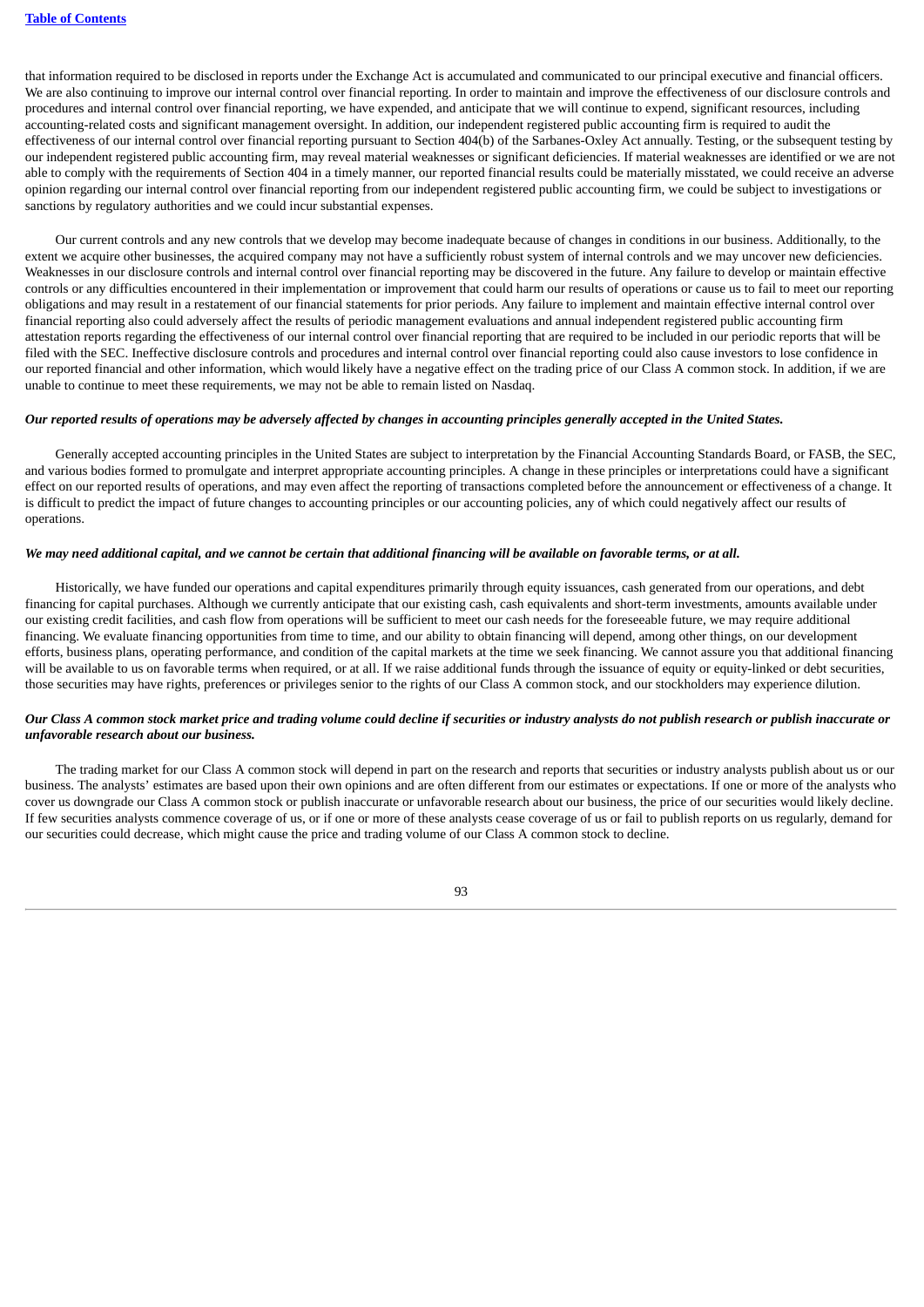# **ITEM 2. UNREGISTERED SALES OF EQUITY SECURITIES AND USE OF PROCEEDS**

### **Issuer Purchases of Equity Securities**

The following table presents information with respect to Dropbox's repurchases of Class A common stock during the quarter ended June 30, 2021.

| Period       | <b>Total Number of Shares</b><br>Purchased (in millions) $(1)$ | Average Price Paid per Share <sup>(2)</sup> |       | <b>Total Number of Shares</b><br>Purchased as Part of Publicly<br><b>Announced Programs</b><br>$(in$ millions) $(1)$ |  | Approximate Dollar Value of<br>Shares that May Yet Be<br>Purchased Under Publicly<br><b>Announced Programs</b><br>$(in$ millions) <sup>(1)</sup> |  |
|--------------|----------------------------------------------------------------|---------------------------------------------|-------|----------------------------------------------------------------------------------------------------------------------|--|--------------------------------------------------------------------------------------------------------------------------------------------------|--|
| April 1 - 30 | 1.58 \$                                                        |                                             | 26.59 | 1.58 <sup>5</sup>                                                                                                    |  | 928.41                                                                                                                                           |  |
| May 1 - 31   | 1.68 \$                                                        |                                             | 25.80 | 1.68 <sup>5</sup>                                                                                                    |  | 885.19                                                                                                                                           |  |
| June 1 - 30  | $2.24 \text{ } $$                                              |                                             | 29.29 | $2.24 \text{ } $s$                                                                                                   |  | 819.53                                                                                                                                           |  |
| Total        | 5.50                                                           |                                             | 27.45 | 5.50                                                                                                                 |  |                                                                                                                                                  |  |

 $^{(1)}$  On February 20, 2020, we announced that our Board of Directors approved a stock repurchase program for the repurchase of up to \$600 million of the Company's outstanding shares of Class A common stock. On February 18, 2021, we announced that our Board of Directors authorized the repurchase of an additional \$1 billion of the outstanding shares of our Class A common stock. We completed the February 2020 authorization of \$600 million during the three months ended March 31, 2021 and continued stock repurchases under the February 2021 authorization. Under this program, shares may be repurchased, subject to general business and market conditions and other investment opportunities, through open market purchases or privately held negotiated transactions, including through Rule 10b5-1 plans, in each case as permitted by securities laws and other legal requirements. The repurchase program does not have an expiration date. See Note 12 "Stockholders' (Deficit) Equity" of this Quarterly Report on Form 10-Q for additional information related to share repurchases.

 $^{(2)}$  Average price paid per share includes costs associated with the repurchases.

# **ITEM 6. EXHIBITS**

We have filed the exhibits listed on the accompanying Exhibit Index, which is incorporated herein by reference.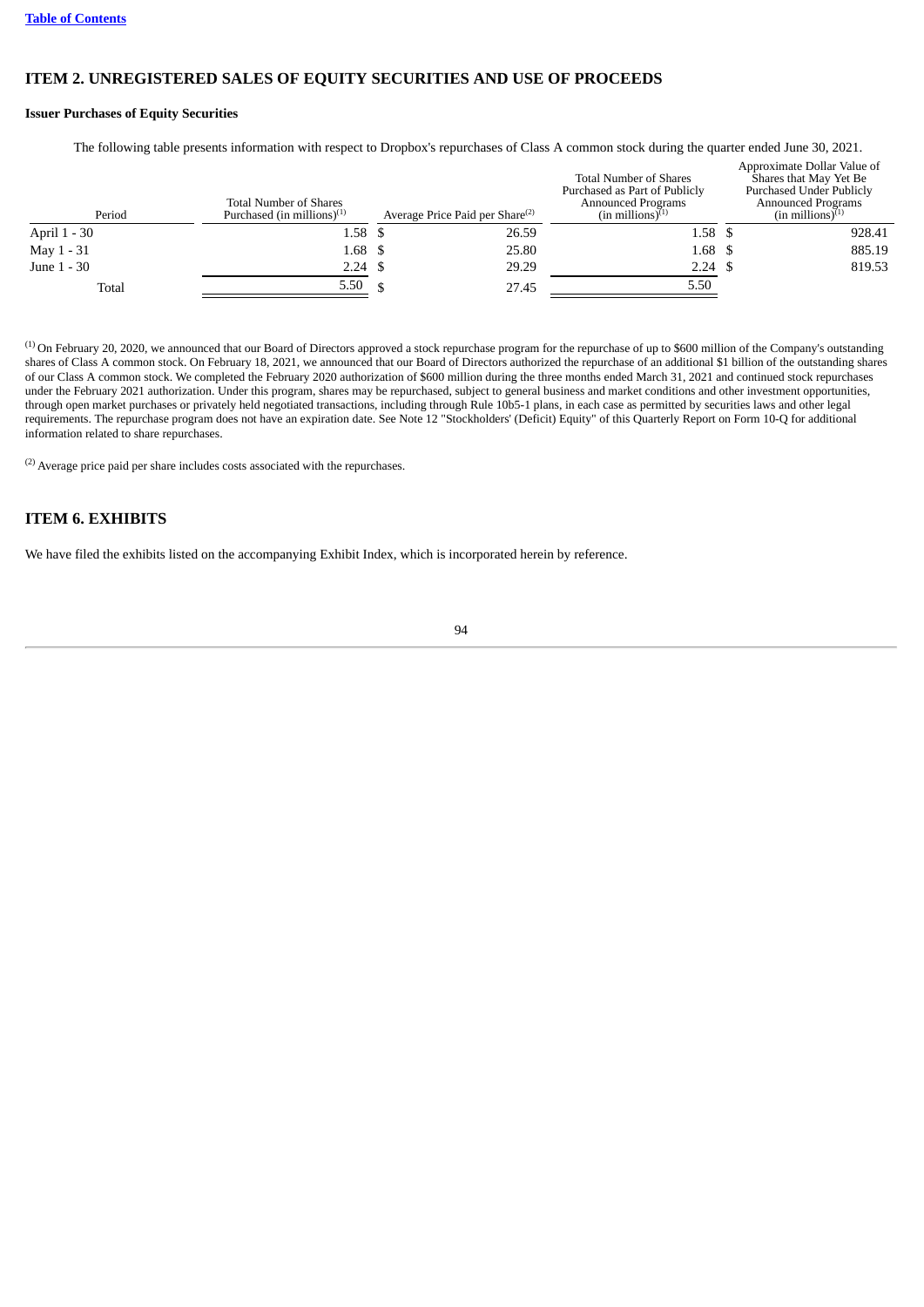# **EXHIBIT INDEX**

| Exhibit<br><b>Number</b> | <b>Description</b>                                                                                                                                                                                                                                                                                                                                                                                                                                                                                                                                   | Form | <b>File Number</b> | <b>Incorporated by</b><br><b>Reference from</b><br><b>Exhibit Number</b> | <b>Filed with SEC</b> |
|--------------------------|------------------------------------------------------------------------------------------------------------------------------------------------------------------------------------------------------------------------------------------------------------------------------------------------------------------------------------------------------------------------------------------------------------------------------------------------------------------------------------------------------------------------------------------------------|------|--------------------|--------------------------------------------------------------------------|-----------------------|
| 31.1                     | Certification of Principal Executive Officer pursuant to Exchange Act Rules 13a-14(a) and<br>15d-14(a), as adopted pursuant to Section 302 of the Sarbanes-Oxley Act of 2002.                                                                                                                                                                                                                                                                                                                                                                        |      |                    |                                                                          |                       |
| 31.2                     | Certification of Principal Financial Officer pursuant to Exchange Act Rules 13a-14(a) and 15d-14(a), as adopted pursuant to Section 302 of the Sarbanes-Oxley Act of 2002.                                                                                                                                                                                                                                                                                                                                                                           |      |                    |                                                                          |                       |
| $32.1$ <sup>+</sup>      | Certifications of Principal Executive Officer and Principal Financial Officer pursuant to<br>18 U.S.C. Section 1350 as adopted pursuant to Section 906 of the Sarbanes-Oxley Act of<br>2002.                                                                                                                                                                                                                                                                                                                                                         |      |                    |                                                                          |                       |
| 101                      | The following financial statements from the Company's Quarterly Report on Form 10-Q<br>for the quarter ended June 30, 2021, formatted in Inline XBRL: (i) Condensed<br>Consolidated Balance Sheets, (ii) Condensed Consolidated Statement of Operations, (iii)<br>Condensed Consolidated Statements of Comprehensive Income, (iv) Condensed<br>Consolidated Statements of Cash Flows, (v) Condensed Consolidated Statements of<br>Stockholders' (Deficit) Equity, and (vi) Notes to Unaudited Condensed Consolidated<br><b>Financial Statements.</b> |      |                    |                                                                          |                       |
| 104                      | Cover Page Interactive Data File (formatted as inline XBRL and contained in Exhibit 101)                                                                                                                                                                                                                                                                                                                                                                                                                                                             |      |                    |                                                                          |                       |

† The certifications attached as Exhibit 32.1 that accompany this Quarterly Report on Form 10-Q are deemed furnished and not filed with the Securities and Exchange Commission and are not to be incorporated by reference int

#### 95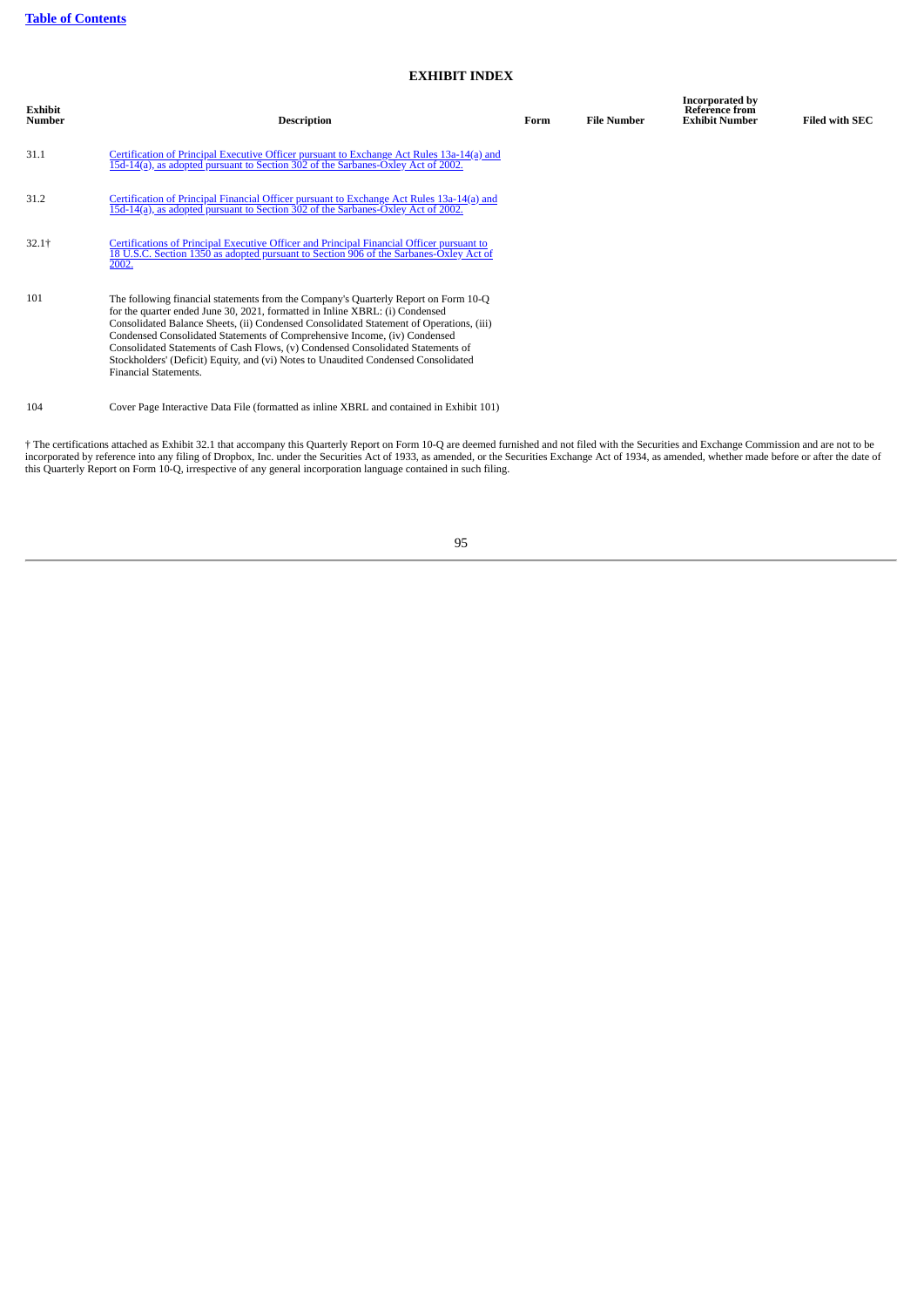# **SIGNATURES**

Pursuant to the requirements of the Securities Exchange Act of 1934, the registrant has duly caused this report to be signed on its behalf by the undersigned thereunto duly authorized.

# **DROPBOX, INC.**

| Date: | August 6, 2021 | By: | /s/ Andrew W. Houston                        |  |
|-------|----------------|-----|----------------------------------------------|--|
|       |                |     | Andrew W. Houston                            |  |
|       |                |     | Chief Executive Officer                      |  |
|       |                |     | (Principal Executive Officer)                |  |
|       |                |     |                                              |  |
| Date: | August 6, 2021 | By: | /s/ Timothy J. Regan                         |  |
|       |                |     | Timothy J. Regan                             |  |
|       |                |     | Chief Financial Officer                      |  |
|       |                |     | (Principal Accounting and Financial Officer) |  |

96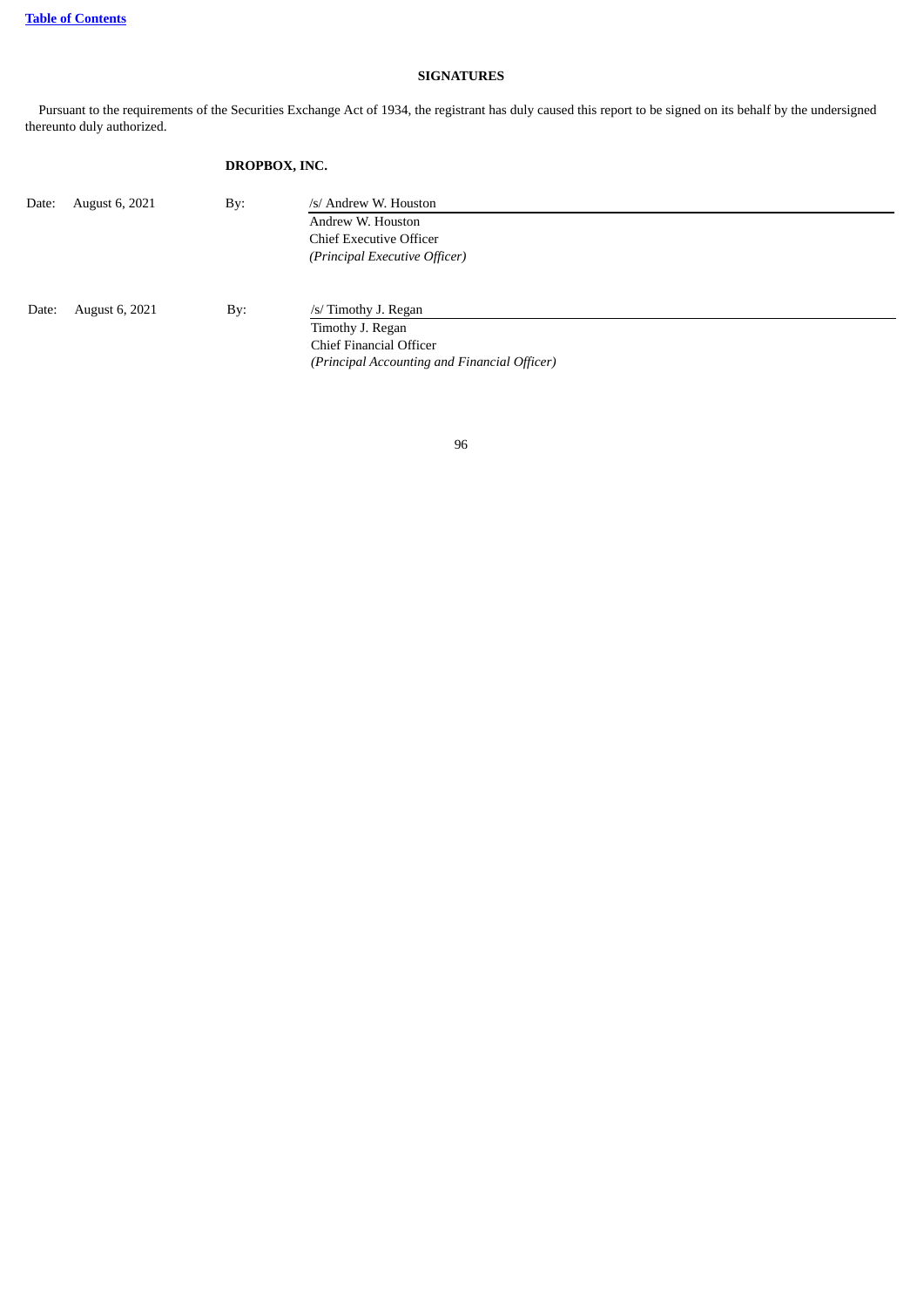# **CERTIFICATION OF PRINCIPAL EXECUTIVE OFFICER PURSUANT TO EXCHANGE ACT RULES 13a-14(a) AND 15d-14(a), AS ADOPTED PURSUANT TO SECTION 302 OF THE SARBANES-OXLEY ACT OF 2002**

<span id="page-96-0"></span>I, Andrew W. Houston, certify that:

- 1. I have reviewed this Quarterly Report on Form 10-Q of Dropbox, Inc.;
- 2. Based on my knowledge, this report does not contain any untrue statement of a material fact or omit to state a material fact necessary to make the statements made, in light of the circumstances under which such statements were made, not misleading with respect to the period covered by this report;
- 3. Based on my knowledge, the financial statements, and other financial information included in this report, fairly present in all material respects the financial condition, results of operations and cash flows of the registrant as of, and for, the periods presented in this report;
- 4. The registrant's other certifying officer(s) and I are responsible for establishing and maintaining disclosure controls and procedures (as defined in Exchange Act Rules 13a-15(e) and 15d-15(e)) for the registrant and have:
	- (a) Designed such disclosure controls and procedures, or caused such disclosure controls and procedures to be designed under our supervision, to ensure that material information relating to the registrant, including its consolidated subsidiaries, is made known to us by others within those entities, particularly during the period in which this report is being prepared;
	- (b) Evaluated the effectiveness of the registrant's disclosure controls and procedures and presented in this report our conclusions about the effectiveness of the disclosure controls and procedures, as of the end of the period covered by this report based on such evaluation; and
	- (c) Disclosed in this report any change in the registrant's internal control over financial reporting that occurred during the registrant's most recent fiscal quarter (the registrant's fourth fiscal quarter in the case of an annual report) that has materially affected, or is reasonably likely to materially affect, the registrant's internal control over financial reporting; and
- 5. The registrant's other certifying officer(s) and I have disclosed, based on our most recent evaluation of internal control over financial reporting, to the registrant's auditors and the audit committee of the registrant's board of directors (or persons performing the equivalent functions):
	- (a) All significant deficiencies and material weaknesses in the design or operation of internal control over financial reporting which are reasonably likely to adversely affect the registrant's ability to record, process, summarize and report financial information; and
	- (b) Any fraud, whether or not material, that involves management or other employees who have a significant role in the registrant's internal control over financial reporting.

Date: August 6, 2021

DROPBOX, INC.

By: /s/ Andrew W. Houston Name: Andrew W. Houston Title: Chief Executive Officer

(Principal Executive Officer)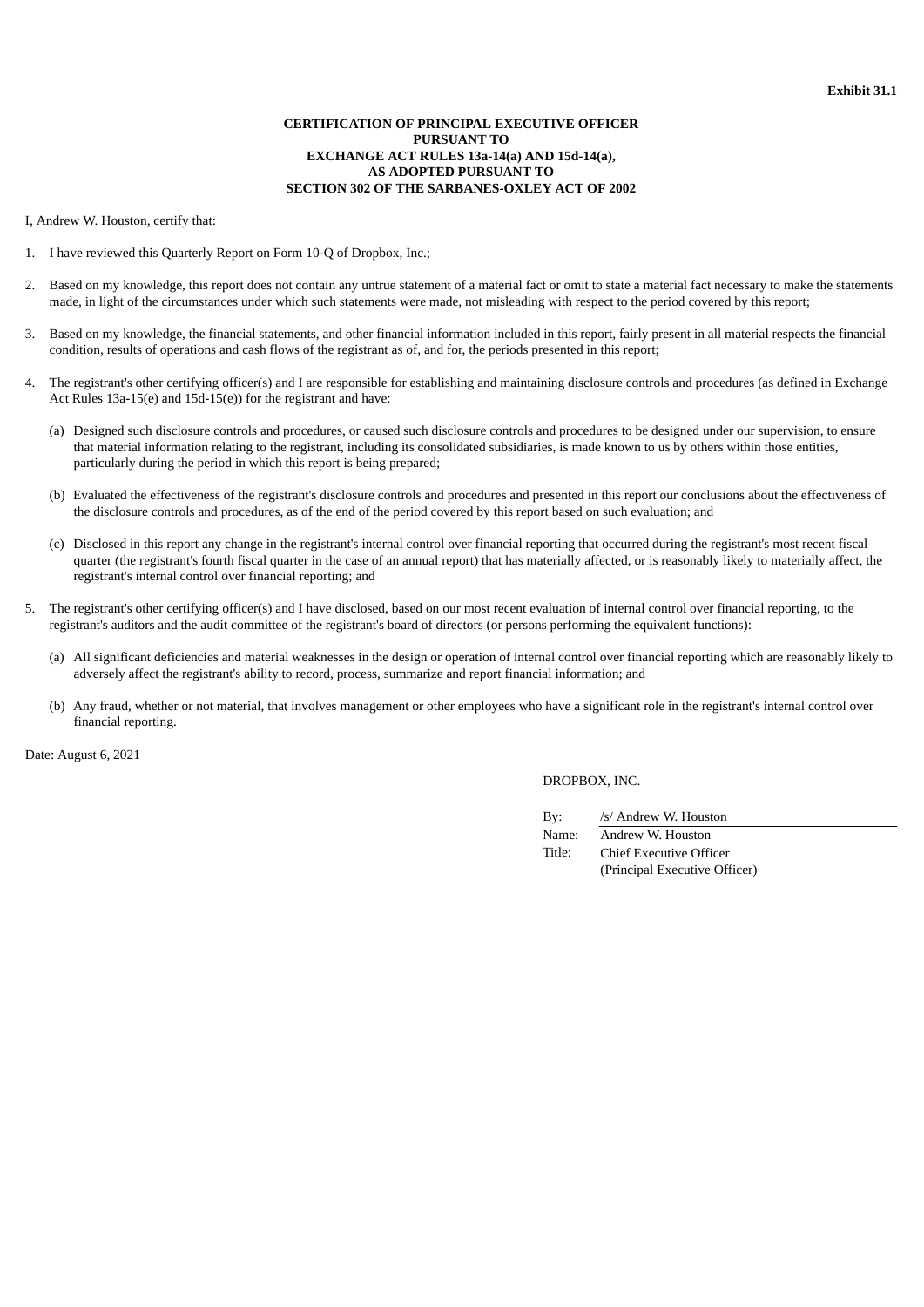# **CERTIFICATION OF PRINCIPAL FINANCIAL OFFICER PURSUANT TO EXCHANGE ACT RULES 13a-14(a) AND 15d-14(a), AS ADOPTED PURSUANT TO SECTION 302 OF THE SARBANES-OXLEY ACT OF 2002**

<span id="page-97-0"></span>I, Timothy J. Regan, certify that:

- 1. I have reviewed this Quarterly Report on Form 10-Q of Dropbox, Inc.;
- 2. Based on my knowledge, this report does not contain any untrue statement of a material fact or omit to state a material fact necessary to make the statements made, in light of the circumstances under which such statements were made, not misleading with respect to the period covered by this report;
- 3. Based on my knowledge, the financial statements, and other financial information included in this report, fairly present in all material respects the financial condition, results of operations and cash flows of the registrant as of, and for, the periods presented in this report;
- 4. The registrant's other certifying officer(s) and I are responsible for establishing and maintaining disclosure controls and procedures (as defined in Exchange Act Rules 13a-15(e) and 15d-15(e)) for the registrant and have:
	- (a) Designed such disclosure controls and procedures, or caused such disclosure controls and procedures to be designed under our supervision, to ensure that material information relating to the registrant, including its consolidated subsidiaries, is made known to us by others within those entities, particularly during the period in which this report is being prepared;
	- (b) Evaluated the effectiveness of the registrant's disclosure controls and procedures and presented in this report our conclusions about the effectiveness of the disclosure controls and procedures, as of the end of the period covered by this report based on such evaluation; and
	- (c) Disclosed in this report any change in the registrant's internal control over financial reporting that occurred during the registrant's most recent fiscal quarter (the registrant's fourth fiscal quarter in the case of an annual report) that has materially affected, or is reasonably likely to materially affect, the registrant's internal control over financial reporting; and
- 5. The registrant's other certifying officer(s) and I have disclosed, based on our most recent evaluation of internal control over financial reporting, to the registrant's auditors and the audit committee of the registrant's board of directors (or persons performing the equivalent functions):
	- (a) All significant deficiencies and material weaknesses in the design or operation of internal control over financial reporting which are reasonably likely to adversely affect the registrant's ability to record, process, summarize and report financial information; and
	- (b) Any fraud, whether or not material, that involves management or other employees who have a significant role in the registrant's internal control over financial reporting.

Date: August 6, 2021

DROPBOX, INC.

By: /s/ Timothy J. Regan

Name: Timothy J. Regan Title: Chief Financial Officer (Principal Accounting and Financial Officer)